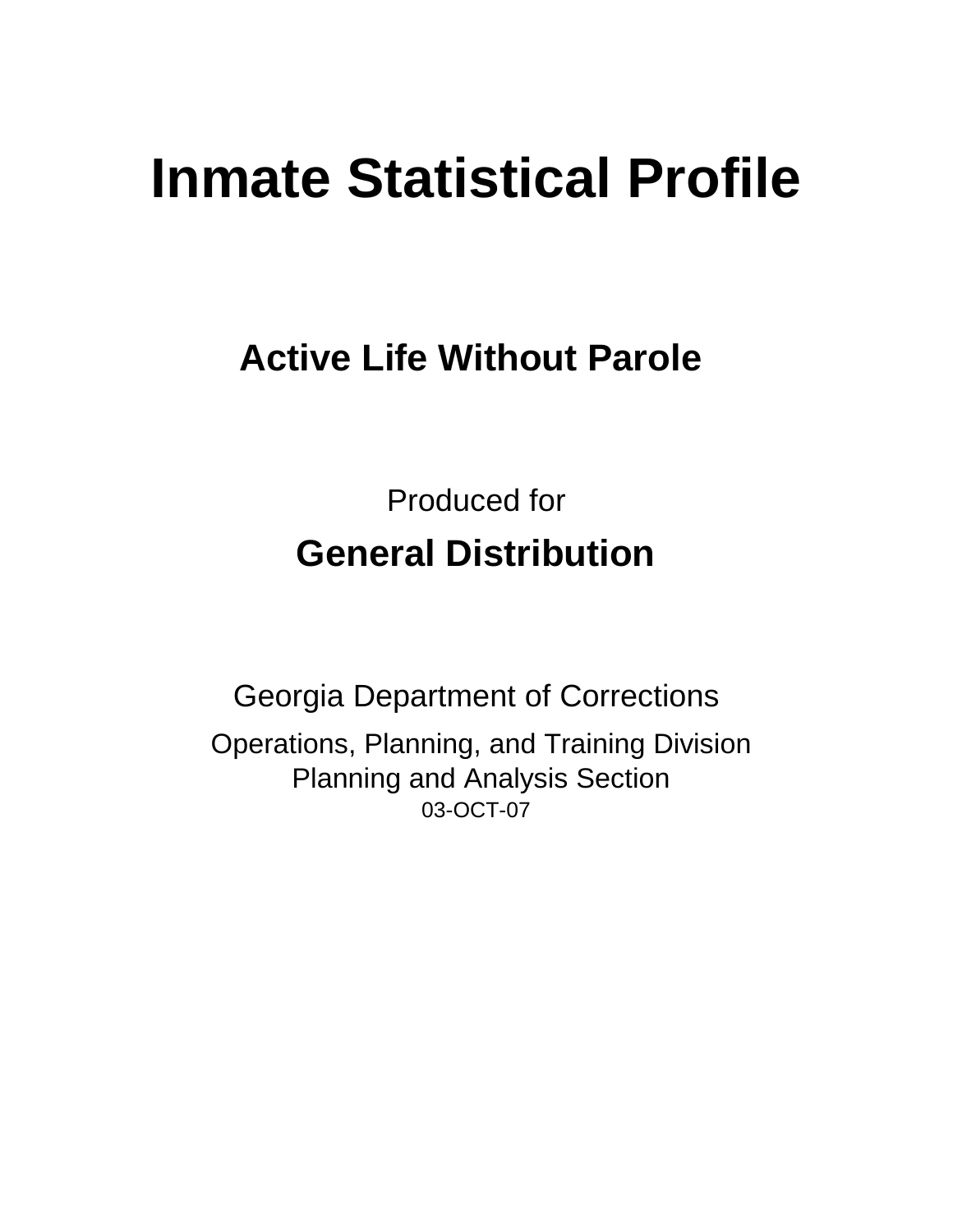**Contents** 

**Active Life Without Parole** 

Produced for **General Distribution**

## Table of Contents

| <b>Demographic information</b>                                       |
|----------------------------------------------------------------------|
| 5 Current age, broken out in ten year age groups                     |
| 6 Race group                                                         |
| 7 Hispanic Origin                                                    |
| 8 Marital status, self-reported at entry to prison                   |
| 9 Number of children, self-reported at entry to prison               |
| 10 Religious affiliation, self-reported at entry to prison           |
| 11 Home county - self-reported at entry to prison                    |
| 14 Socioeconomic class, self-reported at entry to prison             |
| 15 Environment to age 16, self-reported at entry to prison           |
| 16 Guardian status to age 16, self-reported at entry to prison       |
| 17 Employment status before prison, self-reported at entry to prison |
| 18 Age at admission                                                  |
| 20 Age at release                                                    |
| 21 Height, measured at entry to prison                               |
| 22 Weight, measured at entry to prison                               |
| 23 Military service                                                  |
| <b>Correctional information</b>                                      |
| 24 Type of admission to prison                                       |
| 25 Current / last security status                                    |
| 26 Current / last institution type                                   |
| 27 Institution type - transitional centers                           |
| 28 Institution type - mental hospitals                               |
| 29 Institution type - county prisons                                 |
| 30 Institution type - state prisons                                  |
| 31 Institution type - private prisons                                |
| 32 Institution type - prison annexes                                 |
| 33 Institution type - pre-release centers                            |
| 34 Institution type - inmate boot camp                               |
| 35 Number of disciplinary reports                                    |
| 36 Number of transfers                                               |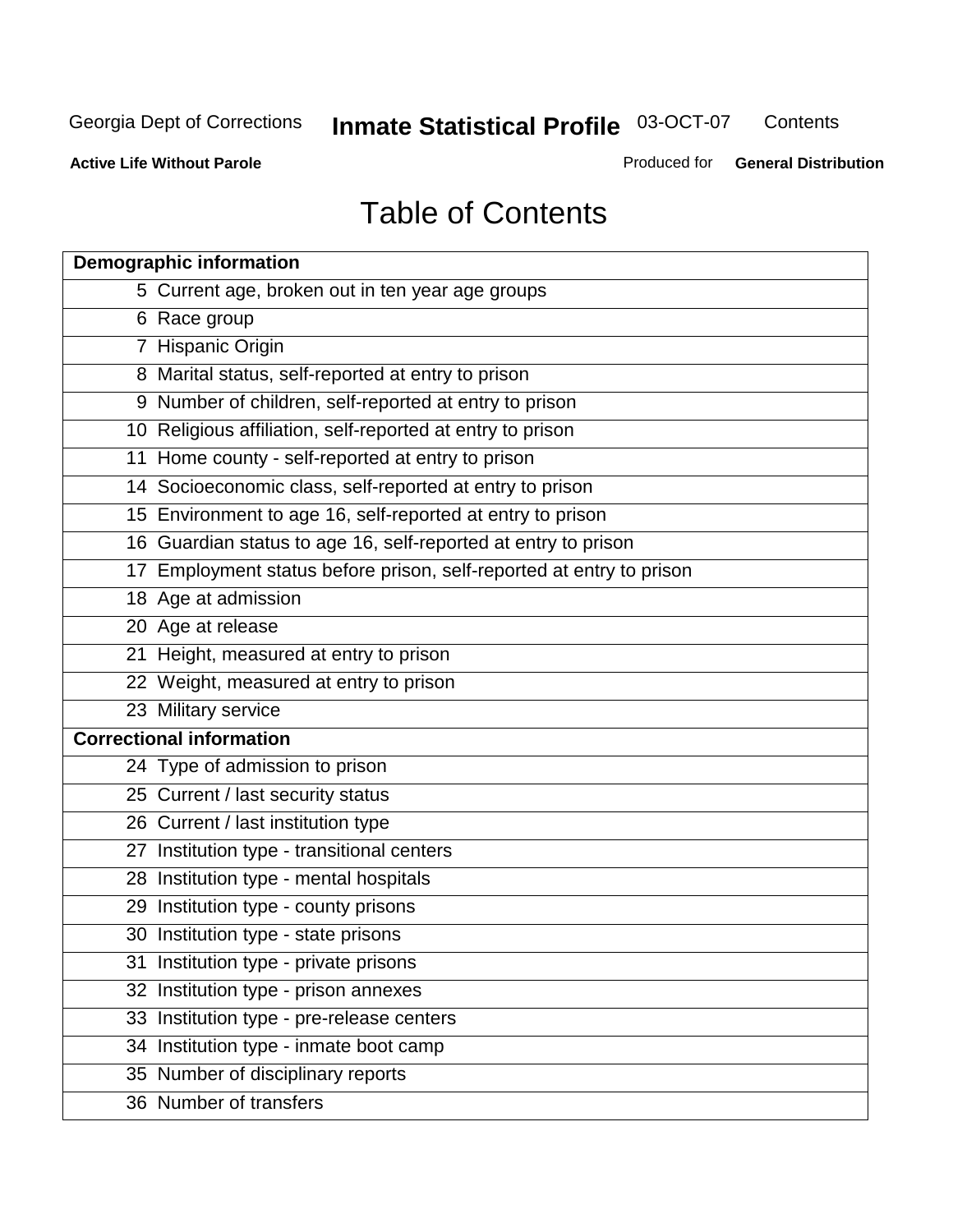**Contents** 

**Active Life Without Parole** 

Produced for **General Distribution**

## Table of Contents

| <b>Correctional information</b>                                  |
|------------------------------------------------------------------|
| 37 Number of escapes                                             |
| 38 Probable future release type                                  |
| 39 Actual release type                                           |
| 40 Time served in current (or last) institution                  |
| Educational, psychological and physical information              |
| 41 Highest grade level attained                                  |
| 42 Culture fair IQ scores                                        |
| 43 Wide Range Achievement Test (WRAT) reading score              |
| 44 Wide Range Achievement Test (WRAT) math score                 |
| 45 Wide Range Achievement Test (WRAT) spelling score             |
| 46 Scope of substance abuse - summary                            |
| 47 Scope of substance abuse - detail                             |
| 48 Current / last mental health treatment level                  |
| 49 PULHESDWIT medical scale - 'P' overall condition ('P'hysical) |
| 50 PULHESDWIT medical scale - 'U' upper body                     |
| 51 PULHESDWIT medical scale - 'L' lower body                     |
| 52 PULHESDWIT medical scale - 'H' hearing                        |
| 53 PULHESDWIT medical scale - 'E' vision                         |
| 54 PULHESDWIT medical scale -'S' psychiatric                     |
| 55 PULHESDWIT medical scale - 'D' dental                         |
| 56 PULHESDWIT medical scale - 'W' work ability                   |
| 57 PULHESDWIT medical scale - 'I' impairment                     |
| 58 PULHESDWIT medical scale - 'T' transportability               |
| 59 Criminality in family, self-reported                          |
| 60 Alcoholism in family, self-reported                           |
| 61 Drug abuse in family, self-reported                           |
| 62 Subjected to frequent beatings, self-reported                 |
| 63 Father absent during inmate's childhood                       |
| 64 Mother absent during inmate's childhood                       |
| <b>Crimes and criminal history information</b>                   |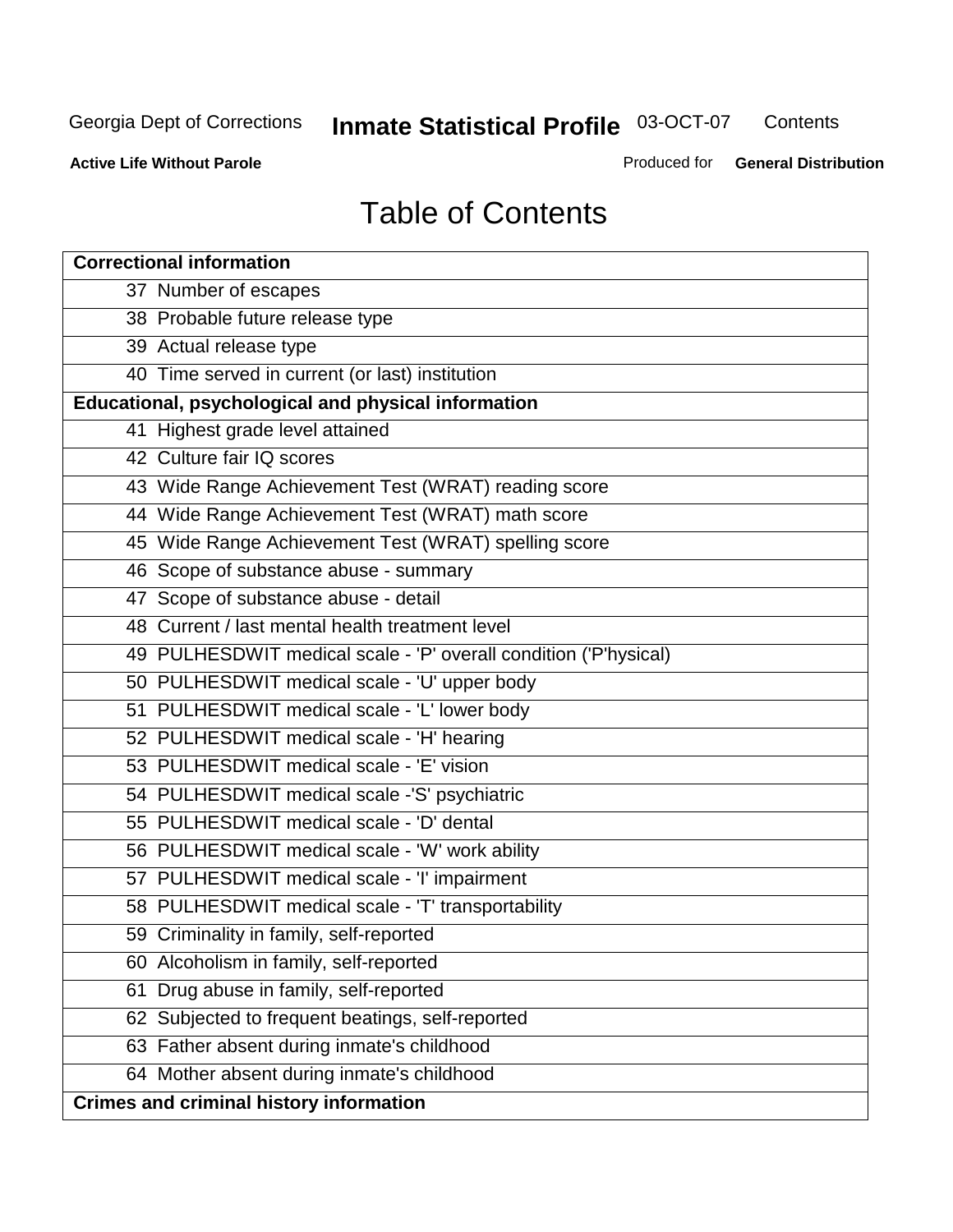**Contents** 

**Active Life Without Parole** 

Produced for **General Distribution**

## Table of Contents

| <b>Crimes and criminal history information</b>                 |
|----------------------------------------------------------------|
| 65 Number of prior Georgia incarcerations                      |
| 66 Prison sentence in years                                    |
| 67 Primary offense, broken out into felonies vs misdemeanors   |
| 68 Primary offense, broken out into six broad crime categories |
| 69 Primary offense, detailed offense code                      |
| 70 County of conviction of primary offense                     |
| 73 Circuit of conviction of primary offense                    |
| 75 Years served (jail + prison) in this incarceration          |
| <b>Medical information</b>                                     |
|                                                                |
| 76 Results of most recent HIV test                             |
| 77 Results of most recent tuberculosis test                    |
| 78 Results of most recent syphilis test                        |
| 79 Results of most recent Hepatitis-C test                     |
| 80 Results of most recent pregnancy test                       |
| 81 Results of most recent diabetes test                        |
| 82 Results of most recent hypertension test                    |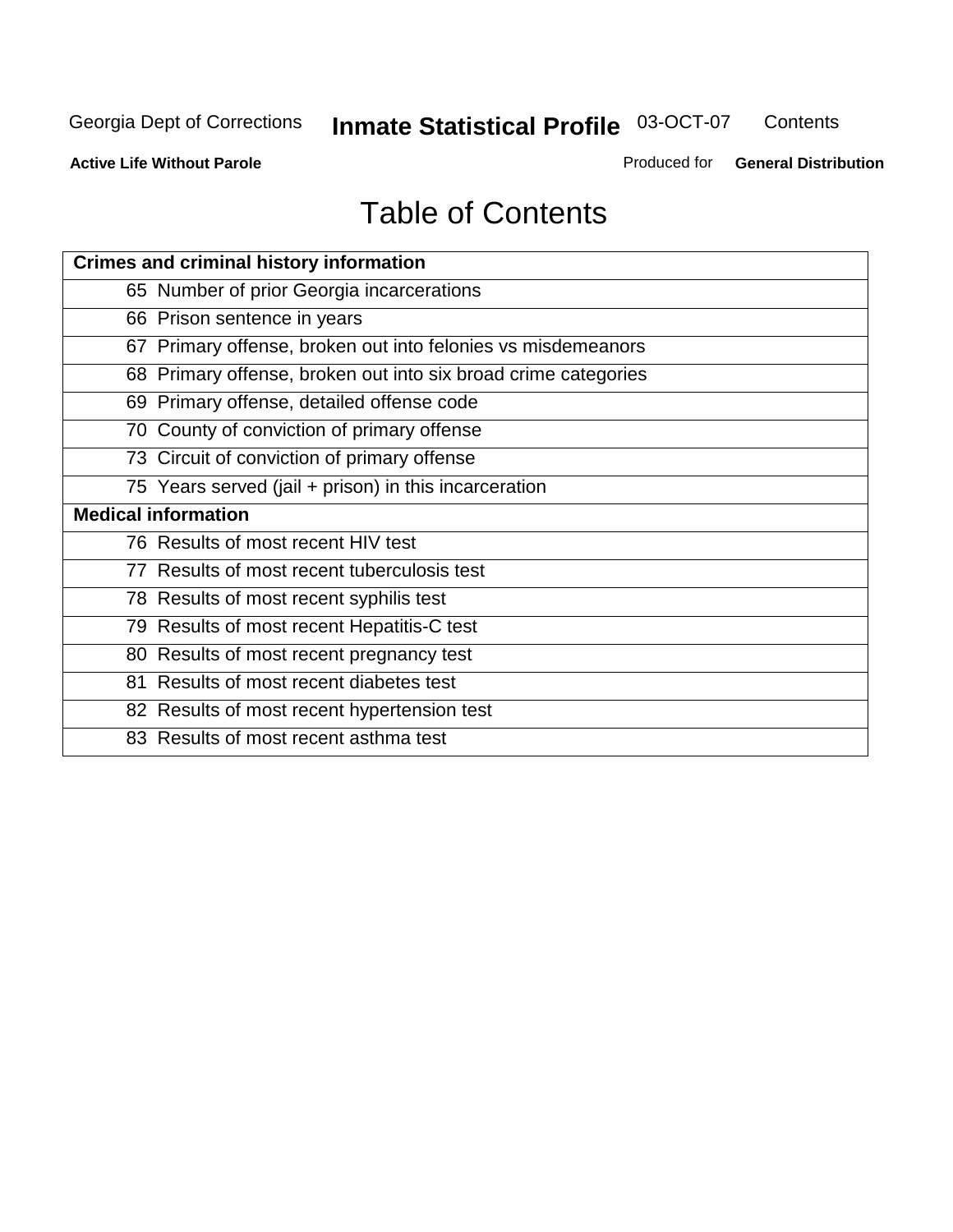#### **Active Life Without Parole**

#### Produced for **General Distribution**

#### Current age, broken out in ten-year age groups

|                       |                 | <b>Male</b> |         |              | <b>Female</b> |       |              | <b>Total</b> |
|-----------------------|-----------------|-------------|---------|--------------|---------------|-------|--------------|--------------|
| <b>Current Age</b>    | <b>Count</b>    | Col %       | Row %   | <b>Count</b> | Col %         | Row % | <b>Total</b> | Col %        |
| <b>Twenties</b>       | 68              | 14.53%      | 98.55%  |              | 16.67%        | 1.45% | 69 L         | 14.56%       |
| <b>Thirties</b>       | 174             | 37.18%      | 99.43%  |              | 16.67%        | 0.57% |              | 175 36.92%   |
| <b>Forties</b>        | 140             | 29.91%      | 97.90%  | 3            | 50.00%        | 2.10% |              | 143 30.17%   |
| <b>Fifties</b>        | 64              | 13.68%      | 98.46%  |              | 16.67%        | 1.54% | 65           | 13.71%       |
| <b>Sixties</b>        | 16 <sub>1</sub> | $3.42\%$    | 100.00% |              |               |       | 16           | 3.38%        |
| <b>Seventy +</b>      | 6               | 1.28%       | 100.00% |              |               |       | 6            | 1.27%        |
| <b>Total Reported</b> | 468             | 100%        | 98.73%  | 6            | 100%          | 1.27% | 474          | 100.0%       |

| ortea<br><b>INV</b><br>$\sim$ |     |   |
|-------------------------------|-----|---|
| $C = 4 - 7$<br>υιαι<br>_____  | "^^ | . |

| Mean<br>(average)    | 41.46 | 41.45 |
|----------------------|-------|-------|
| Median (middle)      | 40    | 40    |
| Mode (most frequent) | 38    | 38    |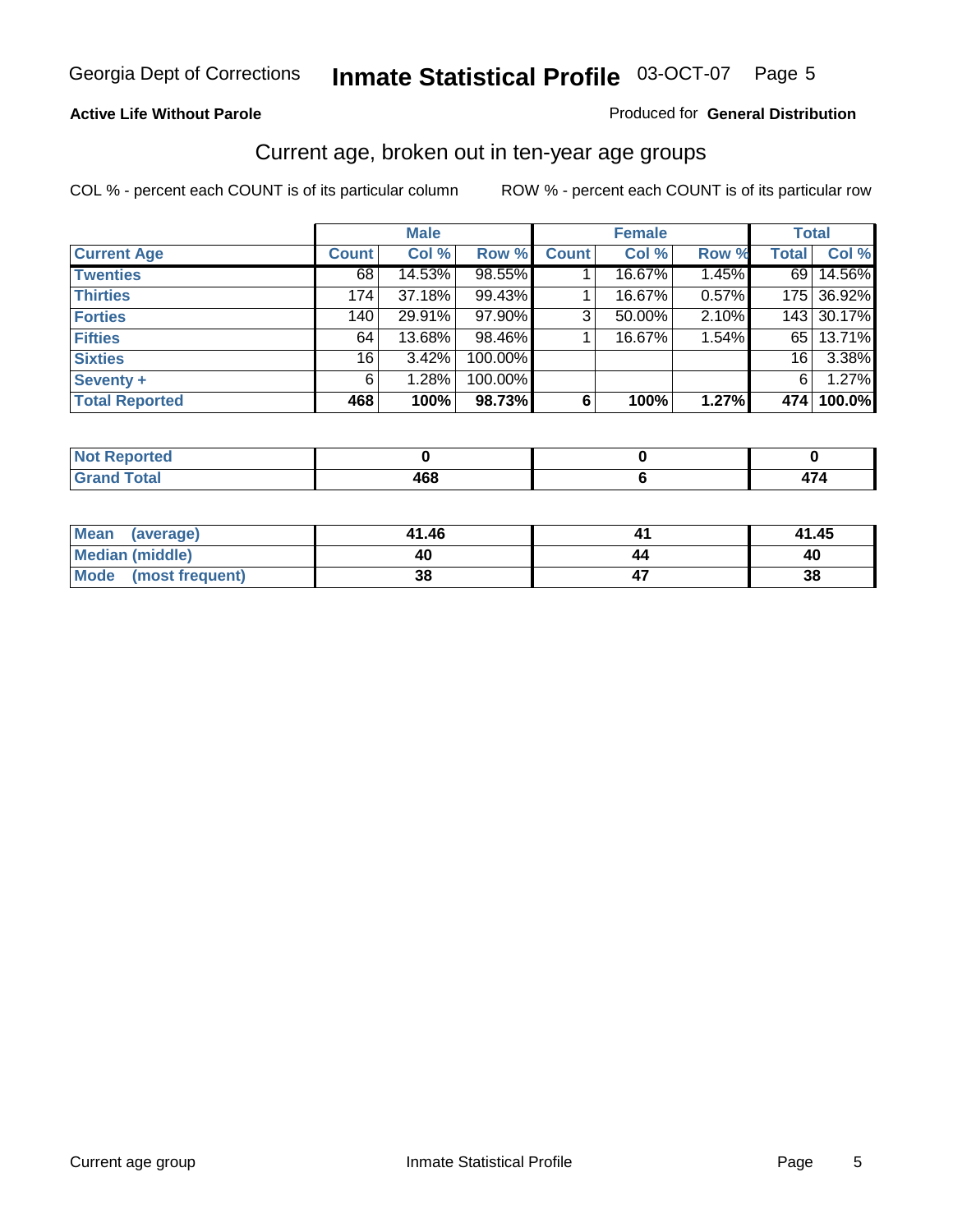**Active Life Without Parole** 

Produced for **General Distribution**

#### Race group

|                       |              | <b>Male</b> |             |   | <b>Female</b> |          |       | <b>Total</b> |
|-----------------------|--------------|-------------|-------------|---|---------------|----------|-------|--------------|
| <b>Race Group</b>     | <b>Count</b> | Col %       | Row % Count |   | Col %         | Row %    | Total | Col %        |
| <b>White</b>          | 121          | 25.85%      | 96.80%      | 4 | 66.67%        | $3.20\%$ | 125   | 26.37%       |
| <b>Black</b>          | 347          | 74.15%      | 99.43%      |   | $33.33\%$     | .57%     | 349   | 73.63%       |
| <b>Total Reported</b> | 468          | 100%        | 98.73%      |   | 100%          | 1.27%    | 474   | 100%         |

| eported<br>.<br>$\sim$       |              |  |
|------------------------------|--------------|--|
| fota'<br><b>. .</b><br>_____ | 1 C O<br>400 |  |

| $^1$ Mo. | Rlack | White | 3lack |
|----------|-------|-------|-------|
| .        |       |       |       |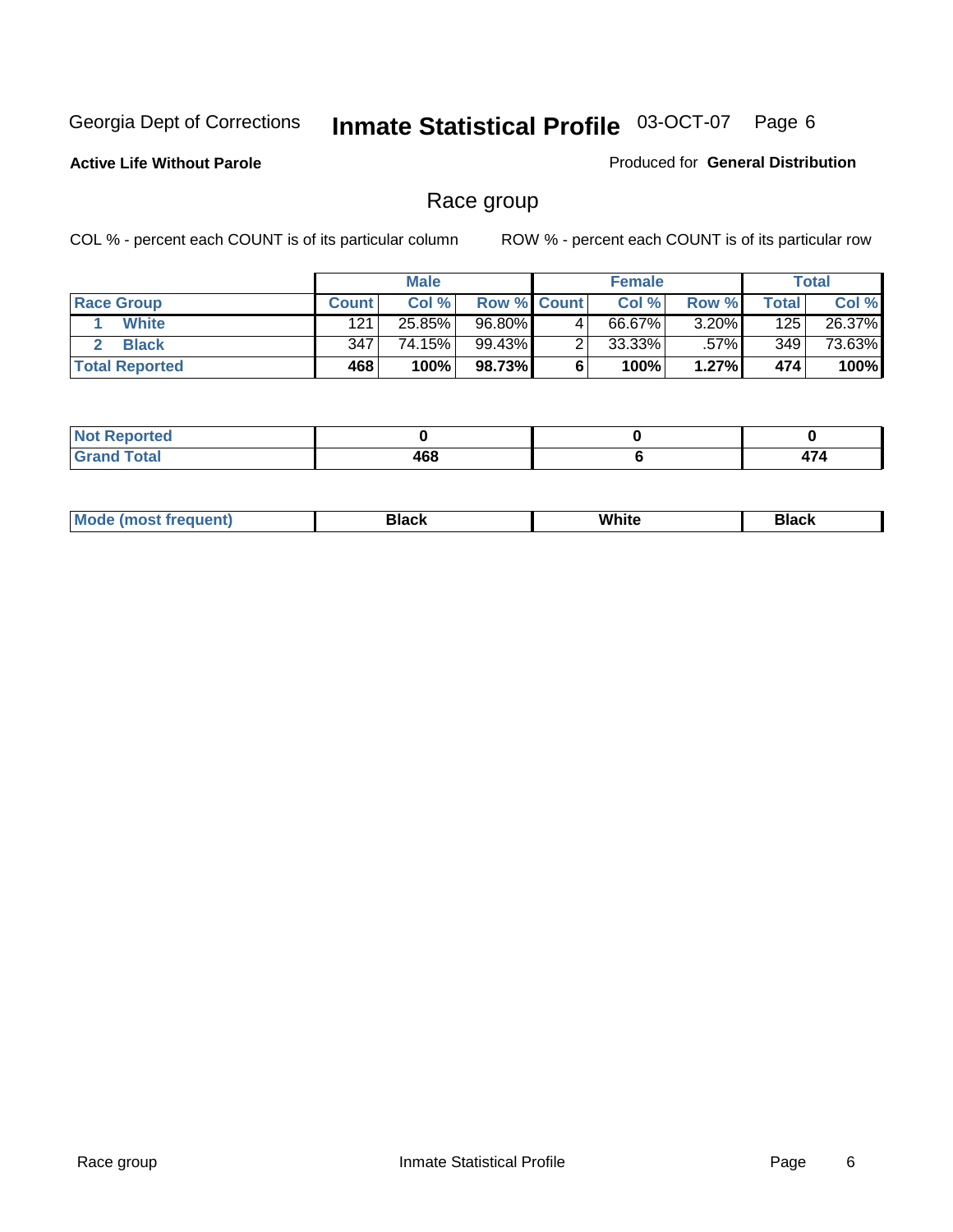**Active Life Without Parole** 

Produced for **General Distribution**

#### Hispanic Origin

COL % - percent each COUNT is of its particular column ROW % - percent each COUNT is of its particular row

|                        |              | <b>Male</b> |                    |    | <b>Female</b> |       |              | <b>Total</b> |
|------------------------|--------------|-------------|--------------------|----|---------------|-------|--------------|--------------|
| <b>Hispanic Origin</b> | <b>Count</b> | Col%        | <b>Row % Count</b> |    | Col %         | Row % | <b>Total</b> | Col %        |
| <b>Non Hispanic</b>    | 460          | $98.29\%$   | 98.71%             | 61 | $100.00\%$    | .29%  | 466          | 98.31%       |
| <b>Hispanic</b>        |              | 1.71%       | 100.00%            |    |               |       |              | .69%         |
| <b>Total Reported</b>  | 468          | 100%        | 98.73%             |    | 100%          | 1.27% | 474          | 100%         |

**An inmate is counted as Hispanic if** 

**(a) he self-reported as Hispanic during the diagnostic process, or** 

**(b) his primary language is Spanish, or** 

**(c) he claimed birth or citizenship in Spain or a Latin American country, or** 

**(d) he had a common Spanish surname such as Lopez or Garcia**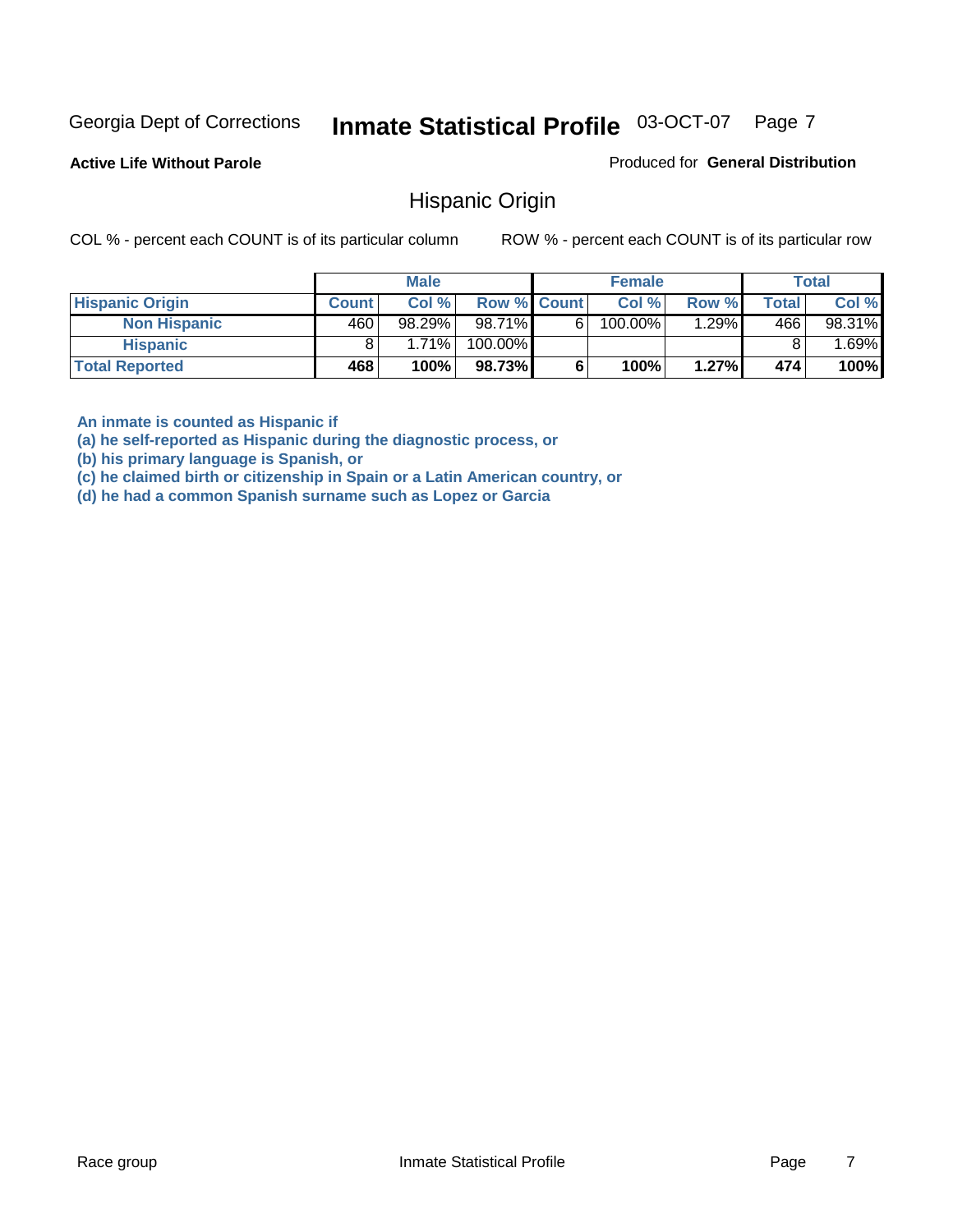#### **Active Life Without Parole**

#### Produced for **General Distribution**

#### Marital status, self-reported at entry to prison

|                        | <b>Male</b>      |          |         | <b>Female</b> |        |       | <b>Total</b> |        |
|------------------------|------------------|----------|---------|---------------|--------|-------|--------------|--------|
| <b>Marital Status</b>  | <b>Count</b>     | Col %    | Row %   | <b>Count</b>  | Col %  | Row % | <b>Total</b> | Col %  |
| <b>Single</b>          | $\overline{265}$ | 57.99%   | 98.51%  | 4             | 66.67% | 1.49% | 269          | 58.10% |
| <b>Married</b><br>2.   | 59               | 12.91%   | 100.00% |               |        |       | 59           | 12.74% |
| <b>Separated</b><br>3  | 20               | 4.38%    | 100.00% |               |        |       | 20           | 4.32%  |
| <b>Divorced</b><br>4   | 56               | 12.25%   | 98.25%  |               | 16.67% | 1.75% | 57           | 12.31% |
| <b>Widowed</b><br>5    | 16               | $3.50\%$ | 94.12%  |               | 16.67% | 5.88% | 17           | 3.67%  |
| <b>Common Law</b><br>6 | 41               | 8.97%    | 100.00% |               |        |       | 41           | 8.86%  |
| <b>Total Reported</b>  | 457              | 100%     | 98.7%   | 6             | 100%   | 1.3%  | 463          | 100%   |

|                | $ -$ |
|----------------|------|
| .<br>.<br>$ -$ | .    |

| <b>Mode (most frequent)</b><br>Sinale<br>™ale |
|-----------------------------------------------|
|-----------------------------------------------|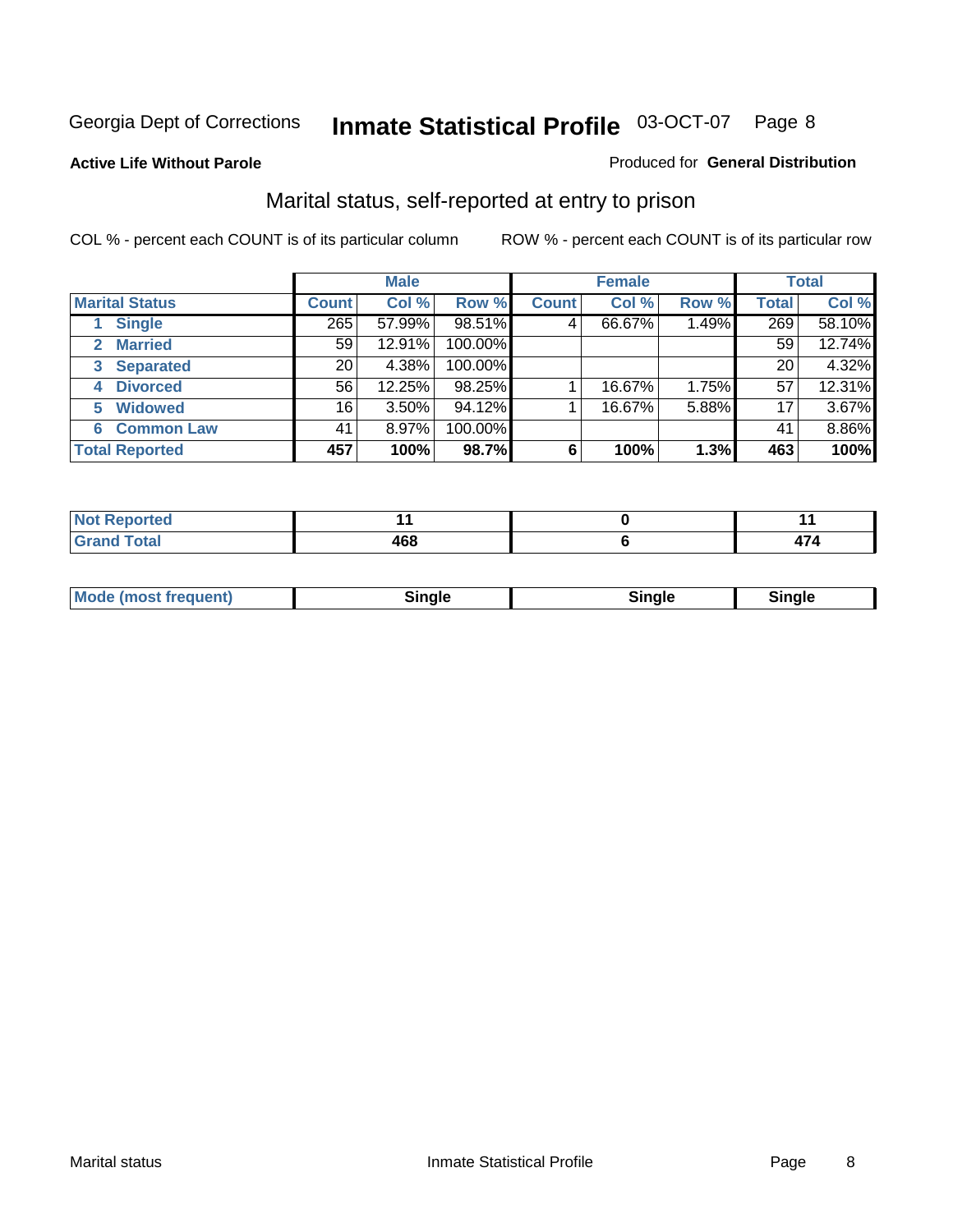#### **Active Life Without Parole**

#### Produced for **General Distribution**

### Number of children, self reported at entry to prison

|                           |              | <b>Male</b> |         |              | <b>Female</b> |       | <b>Total</b>   |        |
|---------------------------|--------------|-------------|---------|--------------|---------------|-------|----------------|--------|
| <b>Number of Children</b> | <b>Count</b> | Col %       | Row %   | <b>Count</b> | Col %         | Row % | <b>Total</b>   | Col %  |
| $\bf{0}$                  | 168          | 36.05%      | 99.41%  |              | 16.67%        | 0.59% | 169            | 35.81% |
|                           | 122          | 26.18%      | 96.83%  | 4            | 66.67%        | 3.17% | 126            | 26.69% |
| $\overline{2}$            | 82           | 17.60%      | 98.80%  |              | 16.67%        | 1.20% | 83             | 17.58% |
| 3                         | 48           | 10.30%      | 100.00% |              |               |       | 48             | 10.17% |
| 4                         | 22           | 4.72%       | 100.00% |              |               |       | 22             | 4.66%  |
| 5                         | 12           | 2.58%       | 100.00% |              |               |       | 12             | 2.54%  |
| $6\phantom{a}$            | 2            | 0.43%       | 100.00% |              |               |       | 2              | 0.42%  |
|                           | 2            | 0.43%       | 100.00% |              |               |       | 2              | 0.42%  |
| 8                         |              | 0.21%       | 100.00% |              |               |       |                | 0.21%  |
| 9                         | 2            | 0.43%       | 100.00% |              |               |       | $\overline{2}$ | 0.42%  |
| 10                        |              | 0.21%       | 100.00% |              |               |       |                | 0.21%  |
| Over 10                   | 4            | 0.86%       | 100.00% |              |               |       | 4              | 0.85%  |
| <b>Total Reported</b>     | 466          | 100%        | 98.73%  | 6            | 100%          | 1.27% | 472            | 100%   |

| ™rteu<br>$\sim$  |      |                          |
|------------------|------|--------------------------|
| <b>otal</b>      | ה הו | $\overline{\phantom{0}}$ |
| $\mathbf{v}$ and | ,uu  | .                        |

| Mean (average)         | . 47 | 1.47 |
|------------------------|------|------|
| <b>Median (middle)</b> |      |      |
| Mode (most frequent)   |      |      |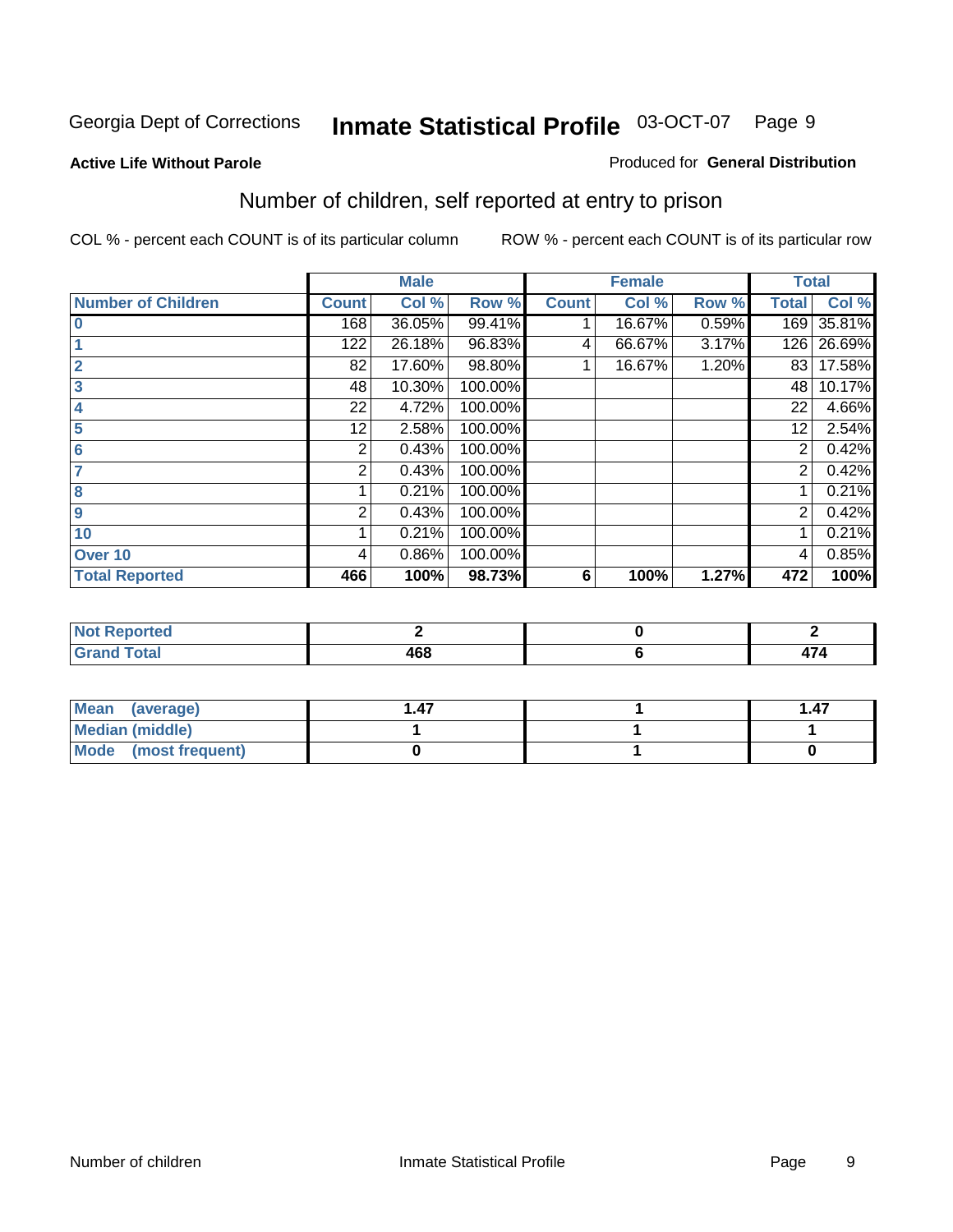#### **Active Life Without Parole**

#### Produced for **General Distribution**

### Religious affiliation, self-reported at entry to prison

|              |                              |              | <b>Male</b> |         |              | <b>Female</b> |       |              | <b>Total</b> |
|--------------|------------------------------|--------------|-------------|---------|--------------|---------------|-------|--------------|--------------|
|              | <b>Religious Affiliation</b> | <b>Count</b> | Col %       | Row %   | <b>Count</b> | Col %         | Row % | <b>Total</b> | Col %        |
|              | <b>Islam</b>                 | 29           | 7.20%       | 100.00% |              |               |       | 29           | 7.09%        |
| $\mathbf{2}$ | <b>Catholic</b>              | 12           | 2.98%       | 100.00% |              |               |       | 12           | 2.93%        |
| 3            | <b>Baptist</b>               | 181          | 44.91%      | 98.37%  | 3            | 50.00%        | 1.63% | 184          | 44.99%       |
| 4            | <b>Methodist</b>             | 5            | 1.24%       | 100.00% |              |               |       | 5            | 1.22%        |
| 7            | <b>Chc Of God</b>            |              | .25%        | 100.00% |              |               |       |              | .24%         |
| 8            | <b>Holiness</b>              | 11           | 2.73%       | 91.67%  |              | 16.67%        | 8.33% | 12           | 2.93%        |
| 9            | <b>Jewish</b>                |              | .25%        | 100.00% |              |               |       |              | .24%         |
| 16           | <b>Seven D Ad</b>            | 4            | .99%        | 100.00% |              |               |       | 4            | .98%         |
| 17           | <b>Jehovah Wt</b>            | 6            | 1.49%       | 100.00% |              |               |       | 6            | 1.47%        |
| 18           | <b>Latr Day S</b>            |              | .25%        | 100.00% |              |               |       |              | .24%         |
| 20           | <b>Other Prot</b>            | 57           | 14.14%      | 96.61%  | 2            | 33.33%        | 3.39% | 59           | 14.43%       |
| 96           | <b>None</b>                  | 95           | 23.57%      | 100.00% |              |               |       | 95           | 23.23%       |
|              | <b>Total Reported</b>        | 403          | 100%        | 98.53%  | 6            | 100%          | 1.47% | 409          | 100%         |

| <b>rted</b> |            | - -                      |
|-------------|------------|--------------------------|
|             | vu         | uj                       |
| 'otal       | "^^<br>40C | $\overline{\phantom{0}}$ |

| <b>Mode (most frequent)</b> | <b>Baptist</b> | <b>Baptist</b> | <b>Baptist</b> |
|-----------------------------|----------------|----------------|----------------|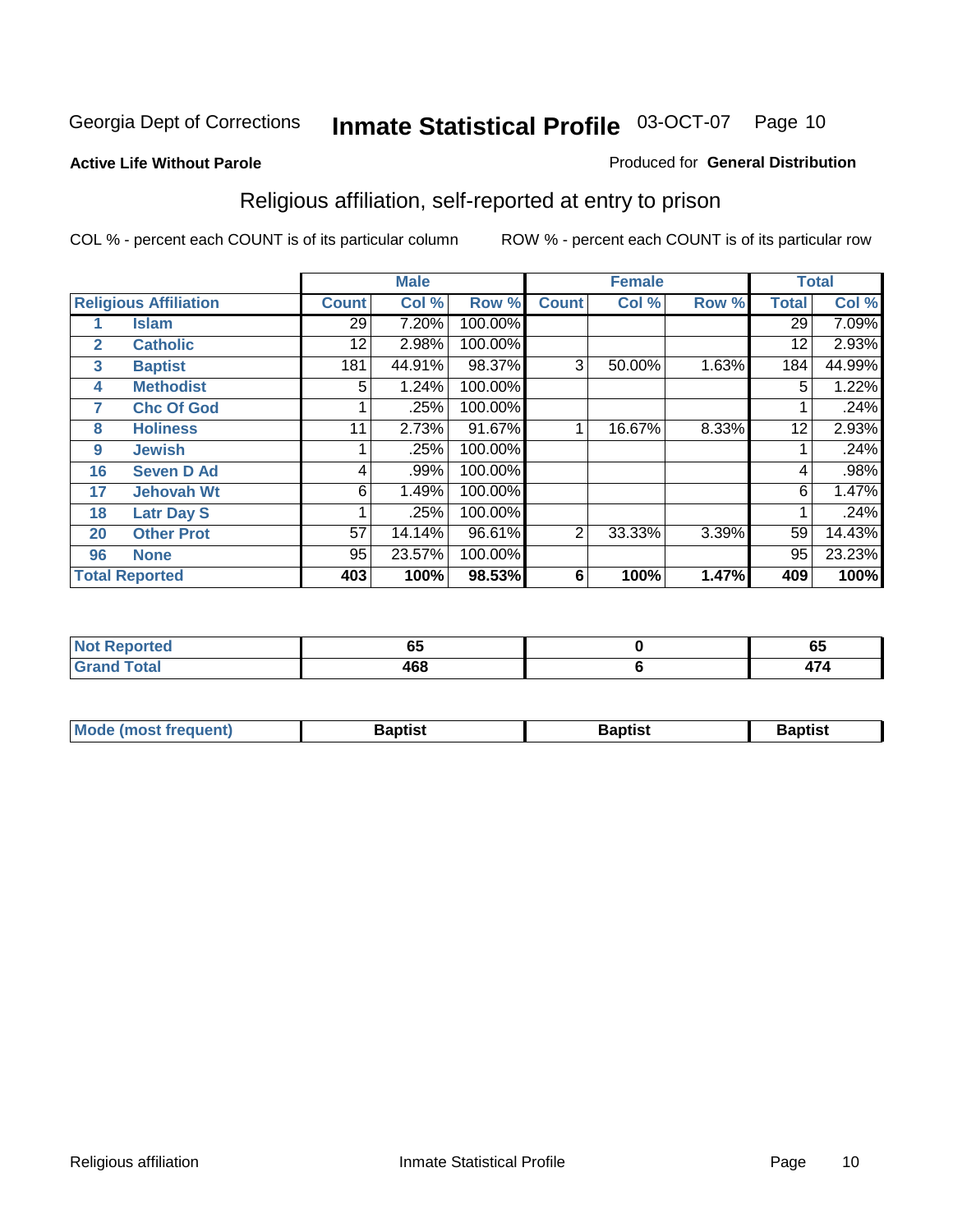#### **Active Life Without Parole**

#### Produced for **General Distribution**

#### Home county, self-reported at entry to prison

|                |                      |                         | <b>Male</b> |         |              | <b>Female</b> |        | <b>Total</b>    |        |
|----------------|----------------------|-------------------------|-------------|---------|--------------|---------------|--------|-----------------|--------|
|                | <b>Home County</b>   | <b>Count</b>            | Col %       | Row %   | <b>Count</b> | Col %         | Row %  | <b>Total</b>    | Col %  |
| 1              | <b>Appling</b>       | $\overline{2}$          | .45%        | 100.00% |              |               |        | $\overline{2}$  | .45%   |
| $\overline{2}$ | <b>Atkinson</b>      | 1                       | .23%        | 100.00% |              |               |        | 1               | .22%   |
| 5              | <b>Baldwin</b>       | 4                       | .90%        | 100.00% |              |               |        | 4               | .89%   |
| 7              | <b>Barrow</b>        | $\overline{3}$          | .68%        | 100.00% |              |               |        | 3               | .67%   |
| 8              | <b>Bartow</b>        | 4                       | .90%        | 100.00% |              |               |        | 4               | .89%   |
| 9              | <b>Ben Hill</b>      | $\overline{3}$          | .68%        | 100.00% |              |               |        | $\overline{3}$  | .67%   |
| 11             | <b>Bibb</b>          | 9                       | 2.04%       | 100.00% |              |               |        | 9               | 2.01%  |
| 12             | <b>Bleckley</b>      | $\overline{3}$          | .68%        | 100.00% |              |               |        | 3               | .67%   |
| 14             | <b>Brooks</b>        | 1                       | .23%        | 100.00% |              |               |        | 1               | .22%   |
| 16             | <b>Bulloch</b>       | $\overline{2}$          | .45%        | 100.00% |              |               |        | $\overline{2}$  | .45%   |
| 17             | <b>Burke</b>         | 4                       | .90%        | 100.00% |              |               |        | 4               | .89%   |
| 18             | <b>Butts</b>         | 1                       | .23%        | 100.00% |              |               |        | 1               | .22%   |
| 20             | <b>Camden</b>        | 4                       | .90%        | 100.00% |              |               |        | 4               | .89%   |
| 22             | <b>Carroll</b>       | $\overline{2}$          | .45%        | 100.00% |              |               |        | $\overline{2}$  | .45%   |
| 25             | <b>Chatham</b>       | $\overline{25}$         | 5.66%       | 100.00% |              |               |        | $\overline{25}$ | 5.58%  |
| 26             | <b>Chattahoochee</b> | 1                       | .23%        | 100.00% |              |               |        | 1               | .22%   |
| 28             | <b>Cherokee</b>      | $\overline{2}$          | .45%        | 100.00% |              |               |        | $\overline{2}$  | .45%   |
| 29             | <b>Clarke</b>        | $\overline{10}$         | 2.26%       | 100.00% |              |               |        | $\overline{10}$ | 2.23%  |
| 31             | <b>Clayton</b>       | $\overline{12}$         | 2.71%       | 92.31%  | 1            | 16.67%        | 7.69%  | $\overline{13}$ | 2.90%  |
| 33             | <b>Cobb</b>          | 16                      | 3.62%       | 100.00% |              |               |        | 16              | 3.57%  |
| 34             | <b>Coffee</b>        | $\overline{3}$          | .68%        | 100.00% |              |               |        | $\overline{3}$  | .67%   |
| 35             | <b>Colquitt</b>      | $\overline{2}$          | .45%        | 100.00% |              |               |        | $\mathbf 2$     | .45%   |
| 36             | <b>Columbia</b>      | $\overline{3}$          | .68%        | 100.00% |              |               |        | $\overline{3}$  | .67%   |
| 37             | <b>Cook</b>          | $\overline{2}$          | .45%        | 100.00% |              |               |        | $\overline{2}$  | .45%   |
| 38             | <b>Coweta</b>        | 1                       | .23%        | 100.00% |              |               |        | 1               | .22%   |
| 40             | <b>Crisp</b>         | $\overline{\mathbf{c}}$ | .45%        | 100.00% |              |               |        | $\overline{2}$  | .45%   |
| 43             | <b>Decatur</b>       | 1                       | .23%        | 100.00% |              |               |        | 1               | .22%   |
| 44             | <b>Dekalb</b>        | $\overline{31}$         | 7.01%       | 100.00% |              |               |        | $\overline{31}$ | 6.92%  |
| 46             | <b>Dooly</b>         | 1                       | .23%        | 100.00% |              |               |        | 1               | .22%   |
| 47             | <b>Dougherty</b>     | 14                      | 3.17%       | 100.00% |              |               |        | $\overline{14}$ | 3.13%  |
| 48             | <b>Douglas</b>       | $\overline{6}$          | 1.36%       | 85.71%  | $\mathbf 1$  | 16.67%        | 14.29% | 7               | 1.56%  |
| 51             | <b>Effingham</b>     | 1                       | .23%        | 100.00% |              |               |        | 1               | .22%   |
| 52             | <b>Elbert</b>        | $\overline{2}$          | .45%        | 100.00% |              |               |        | $\overline{2}$  | .45%   |
| 56             | <b>Fayette</b>       | $\overline{3}$          | .68%        | 100.00% |              |               |        | $\overline{3}$  | .67%   |
| 57             | <b>Floyd</b>         | 4                       | .90%        | 100.00% |              |               |        | 4               | .89%   |
| 59             | <b>Franklin</b>      | $\overline{2}$          | .45%        | 100.00% |              |               |        | $\overline{2}$  | .45%   |
| 60             | <b>Fulton</b>        | $\overline{54}$         | 12.22%      | 100.00% |              |               |        | $\overline{54}$ | 12.05% |
| 61             | <b>Gilmer</b>        | 1                       | .23%        | 100.00% |              |               |        | 1               | .22%   |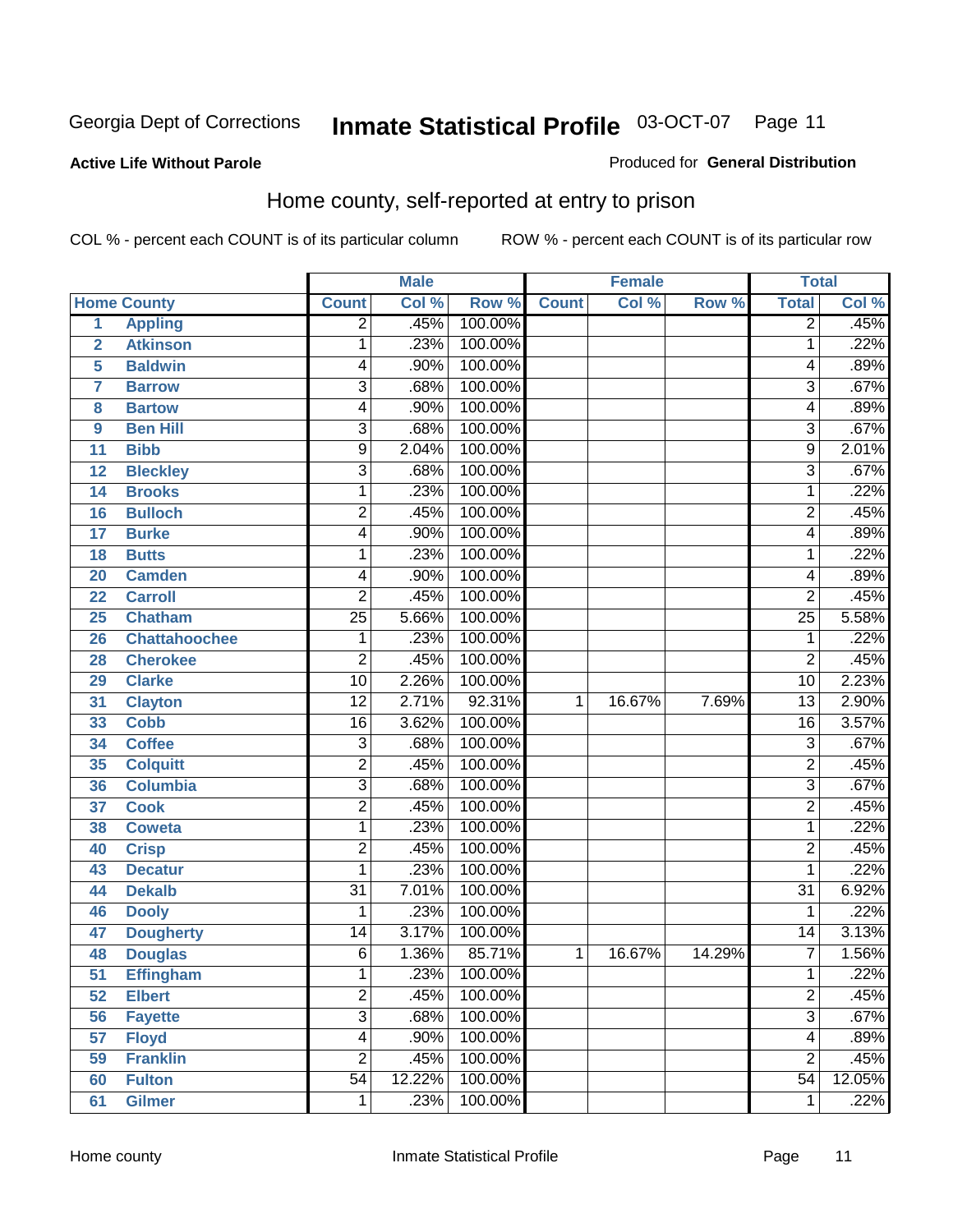#### **Active Life Without Parole**

#### Produced for **General Distribution**

#### Home county, self-reported at entry to prison

|     |                    |                         | <b>Male</b> |         |              | <b>Female</b> |        | <b>Total</b>    |       |
|-----|--------------------|-------------------------|-------------|---------|--------------|---------------|--------|-----------------|-------|
|     | <b>Home County</b> | <b>Count</b>            | Col %       | Row %   | <b>Count</b> | Col %         | Row %  | <b>Total</b>    | Col % |
| 63  | <b>Glynn</b>       | $\overline{8}$          | 1.81%       | 100.00% |              |               |        | $\overline{8}$  | 1.79% |
| 65  | <b>Grady</b>       | 1                       | .23%        | 100.00% |              |               |        | 1               | .22%  |
| 66  | <b>Greene</b>      | $\mathbf 1$             | .23%        | 100.00% |              |               |        | 1               | .22%  |
| 67  | <b>Gwinnett</b>    | 9                       | 2.04%       | 100.00% |              |               |        | 9               | 2.01% |
| 68  | <b>Habersham</b>   | $\mathbf 1$             | .23%        | 100.00% |              |               |        | 1               | .22%  |
| 69  | <b>Hall</b>        | $\overline{7}$          | 1.58%       | 100.00% |              |               |        | 7               | 1.56% |
| 70  | <b>Hancock</b>     | $\overline{2}$          | .45%        | 100.00% |              |               |        | 2               | .45%  |
| 72  | <b>Harris</b>      | 1                       | .23%        | 100.00% |              |               |        | 1               | .22%  |
| 73  | <b>Hart</b>        | $\overline{2}$          | .45%        | 100.00% |              |               |        | 2               | .45%  |
| 75  | <b>Henry</b>       | $\overline{3}$          | .68%        | 100.00% |              |               |        | 3               | .67%  |
| 76  | <b>Houston</b>     | 6                       | 1.36%       | 100.00% |              |               |        | 6               | 1.34% |
| 78  | <b>Jackson</b>     | 4                       | .90%        | 100.00% |              |               |        | 4               | .89%  |
| 80  | <b>Jeff Davis</b>  | 1                       | .23%        | 100.00% |              |               |        | 1               | .22%  |
| 82  | <b>Jenkins</b>     | $\overline{2}$          | .45%        | 100.00% |              |               |        | $\overline{2}$  | .45%  |
| 87  | <b>Laurens</b>     | $\overline{2}$          | .45%        | 100.00% |              |               |        | $\overline{2}$  | .45%  |
| 89  | <b>Liberty</b>     | 4                       | .90%        | 100.00% |              |               |        | 4               | .89%  |
| 90  | <b>Lincoln</b>     | 1                       | .23%        | 100.00% |              |               |        | 1               | .22%  |
| 91  | Long               | 1                       | .23%        | 100.00% |              |               |        | 1               | .22%  |
| 92  | <b>Lowndes</b>     | 4                       | .90%        | 100.00% |              |               |        | 4               | .89%  |
| 96  | <b>Marion</b>      | $\mathbf 1$             | .23%        | 100.00% |              |               |        | 1               | .22%  |
| 97  | <b>Mcduffie</b>    | $\mathbf{1}$            | .23%        | 100.00% |              |               |        | 1               | .22%  |
| 98  | <b>Mcintosh</b>    | $\overline{2}$          | .45%        | 100.00% |              |               |        | $\overline{2}$  | .45%  |
| 100 | <b>Miller</b>      | $\mathbf{1}$            | .23%        | 100.00% |              |               |        | 1               | .22%  |
| 101 | <b>Mitchell</b>    | 1                       | .23%        | 100.00% |              |               |        | 1               | .22%  |
| 102 | <b>Monroe</b>      | 1                       | .23%        | 100.00% |              |               |        | 1               | .22%  |
| 104 | <b>Morgan</b>      | 1                       | .23%        | 100.00% |              |               |        | 1               | .22%  |
| 106 | <b>Muscogee</b>    | $\overline{11}$         | 2.49%       | 100.00% |              |               |        | $\overline{11}$ | 2.46% |
| 107 | <b>Newton</b>      | $\overline{\mathbf{c}}$ | .45%        | 66.67%  | 1            | 16.67%        | 33.33% | $\overline{3}$  | .67%  |
| 109 | <b>Oglethorpe</b>  | $\overline{2}$          | .45%        | 100.00% |              |               |        | $\overline{2}$  | .45%  |
| 110 | <b>Paulding</b>    | 1                       | .23%        | 100.00% |              |               |        | 1               | .22%  |
| 113 | <b>Pierce</b>      | 1                       | .23%        | 100.00% |              |               |        | 1               | .22%  |
| 114 | <b>Pike</b>        | 2                       | .45%        | 66.67%  | 1            | 16.67%        | 33.33% | 3               | .67%  |
| 115 | <b>Polk</b>        | $\mathbf{1}$            | .23%        | 100.00% |              |               |        | 1               | .22%  |
| 117 | <b>Putnam</b>      | $\overline{2}$          | .45%        | 100.00% |              |               |        | 2               | .45%  |
| 119 | <b>Rabun</b>       | $\mathbf 1$             | .23%        | 100.00% |              |               |        | 1               | .22%  |
| 120 | <b>Randolph</b>    | $\overline{2}$          | .45%        | 100.00% |              |               |        | 2               | .45%  |
| 121 | <b>Richmond</b>    | $\overline{17}$         | 3.85%       | 94.44%  | 1            | 16.67%        | 5.56%  | $\overline{18}$ | 4.02% |
| 122 | <b>Rockdale</b>    | $\mathbf{1}$            | .23%        | 100.00% |              |               |        | 1               | .22%  |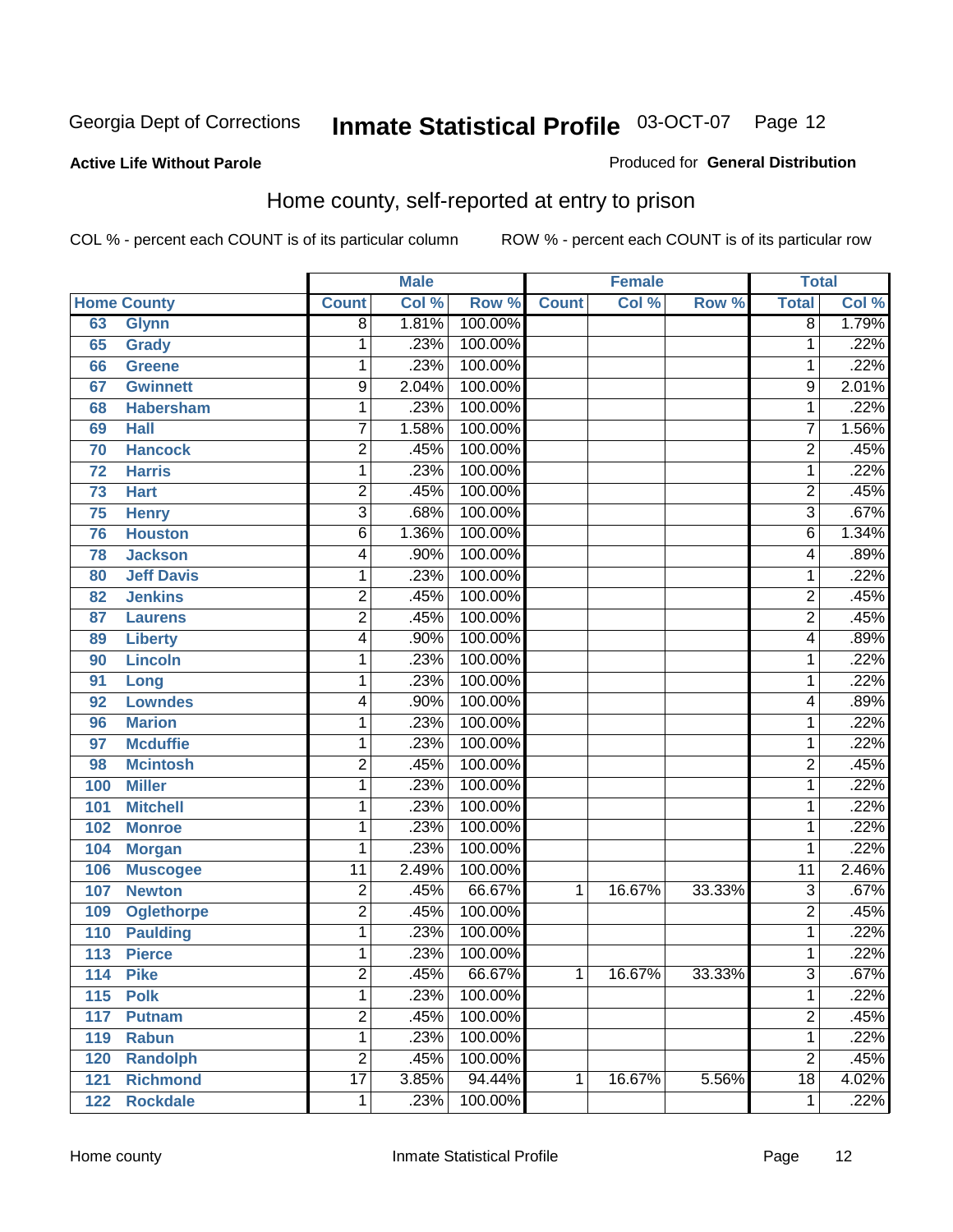#### **Active Life Without Parole**

#### Produced for **General Distribution**

#### Home county, self-reported at entry to prison

|     |                      |                | <b>Male</b> |         |              | <b>Female</b> |        | <b>Total</b>   |        |
|-----|----------------------|----------------|-------------|---------|--------------|---------------|--------|----------------|--------|
|     | <b>Home County</b>   | <b>Count</b>   | Col %       | Row %   | <b>Count</b> | Col %         | Row %  | <b>Total</b>   | Col %  |
| 125 | <b>Seminole</b>      |                | .23%        | 100.00% |              |               |        |                | .22%   |
| 126 | <b>Spalding</b>      | $\overline{5}$ | 1.13%       | 100.00% |              |               |        | 5              | 1.12%  |
| 127 | <b>Stephens</b>      | $\overline{2}$ | .45%        | 100.00% |              |               |        | 2              | .45%   |
| 129 | <b>Sumter</b>        | 1              | .23%        | 100.00% |              |               |        |                | .22%   |
| 132 | <b>Tattnall</b>      | 1              | .23%        | 100.00% |              |               |        | 1              | .22%   |
| 136 | <b>Thomas</b>        | $\overline{3}$ | .68%        | 100.00% |              |               |        | 3              | .67%   |
| 137 | <b>Tift</b>          | 3              | .68%        | 100.00% |              |               |        | 3              | .67%   |
| 138 | <b>Toombs</b>        | 3              | .68%        | 100.00% |              |               |        | $\overline{3}$ | .67%   |
| 141 | <b>Troup</b>         | 1              | .23%        | 100.00% |              |               |        |                | .22%   |
| 144 | <b>Union</b>         | 1              | .23%        | 100.00% |              |               |        |                | .22%   |
| 145 | <b>Upson</b>         | 1              | .23%        | 100.00% |              |               |        |                | .22%   |
| 146 | <b>Walker</b>        | 3              | .68%        | 75.00%  | 1            | 16.67%        | 25.00% | 4              | .89%   |
| 147 | <b>Walton</b>        | 3              | .68%        | 100.00% |              |               |        | 3              | .67%   |
| 148 | <b>Ware</b>          | 6              | 1.36%       | 100.00% |              |               |        | 6              | 1.34%  |
| 150 | <b>Washington</b>    | 3              | .68%        | 100.00% |              |               |        | 3              | .67%   |
| 151 | <b>Wayne</b>         | $\overline{3}$ | .68%        | 100.00% |              |               |        | 3              | .67%   |
| 155 | <b>Whitfield</b>     | $\overline{2}$ | .45%        | 100.00% |              |               |        | 2              | .45%   |
| 158 | <b>Wilkinson</b>     | 1              | .23%        | 100.00% |              |               |        |                | .22%   |
| 160 | <b>Unknown</b>       | 46             | 10.41%      | 100.00% |              |               |        | 46             | 10.27% |
|     | <b>Total Rported</b> | 442            | 100%        | 98.66%  | 6            | 100%          | 1.34%  | 448            | 100%   |

| .<br>Reported | LV.            | ኅር<br>ZV |
|---------------|----------------|----------|
| <b>c</b> otal | <br>l OO<br>__ | .        |

| $^{\circ}$ M <sub>c</sub><br>w | __________ |
|--------------------------------|------------|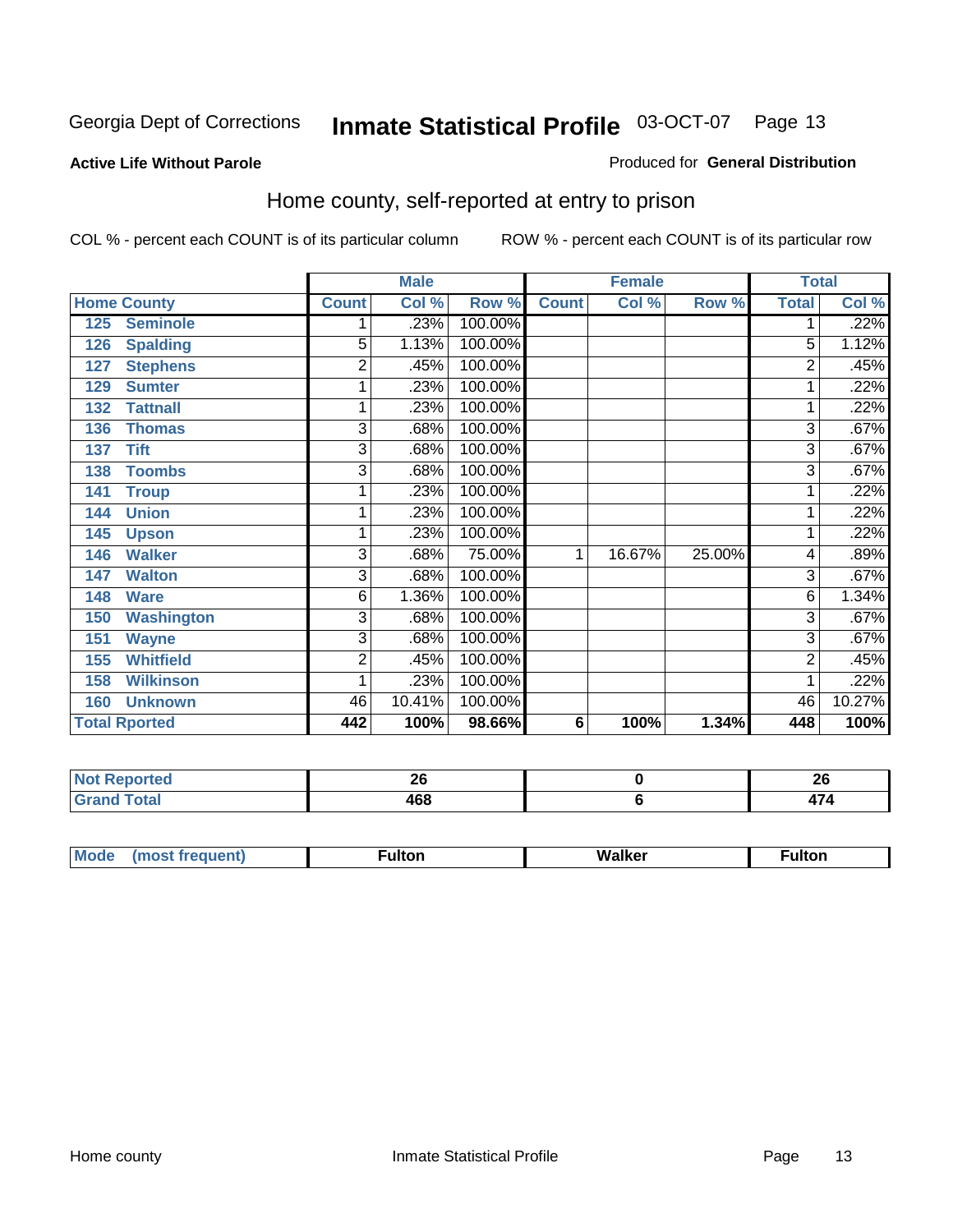#### **Active Life Without Parole**

#### Produced for **General Distribution**

#### Socioeconomic class, self-reported at entry to prison

|                            |              | <b>Male</b> |         |              | <b>Female</b> |       |              | <b>Total</b> |
|----------------------------|--------------|-------------|---------|--------------|---------------|-------|--------------|--------------|
| <b>Socioeconomic Class</b> | <b>Count</b> | Col %       | Row %   | <b>Count</b> | Col %         | Row % | <b>Total</b> | Col %        |
| <b>Welfare</b>             | 28           | 6.36%       | 100.00% |              |               |       | 28           | 6.29%        |
| <b>Occ Employ</b>          | 20           | 4.55%       | 100.00% |              |               |       | 20           | 4.49%        |
| <b>Minimum Std</b>         | 237          | 53.86%      | 99.58%  |              | 20.00%        | .42%  | 238          | 53.48%       |
| <b>Middle</b>              | 155          | 35.23%      | 97.48%I |              | 80.00%        | 2.52% | 159          | 35.73%       |
| <b>Total Reported</b>      | 440          | 100%        | 98.88%  |              | 100%          | 1.12% | 445          | 100%         |

| بمستركب بالتوارد                | nr. | റല  |
|---------------------------------|-----|-----|
| тео                             | Ζu  | ~   |
| $T0+0$<br><b>Oldi</b><br>------ | 468 | . . |

| .<br>___ |
|----------|
|----------|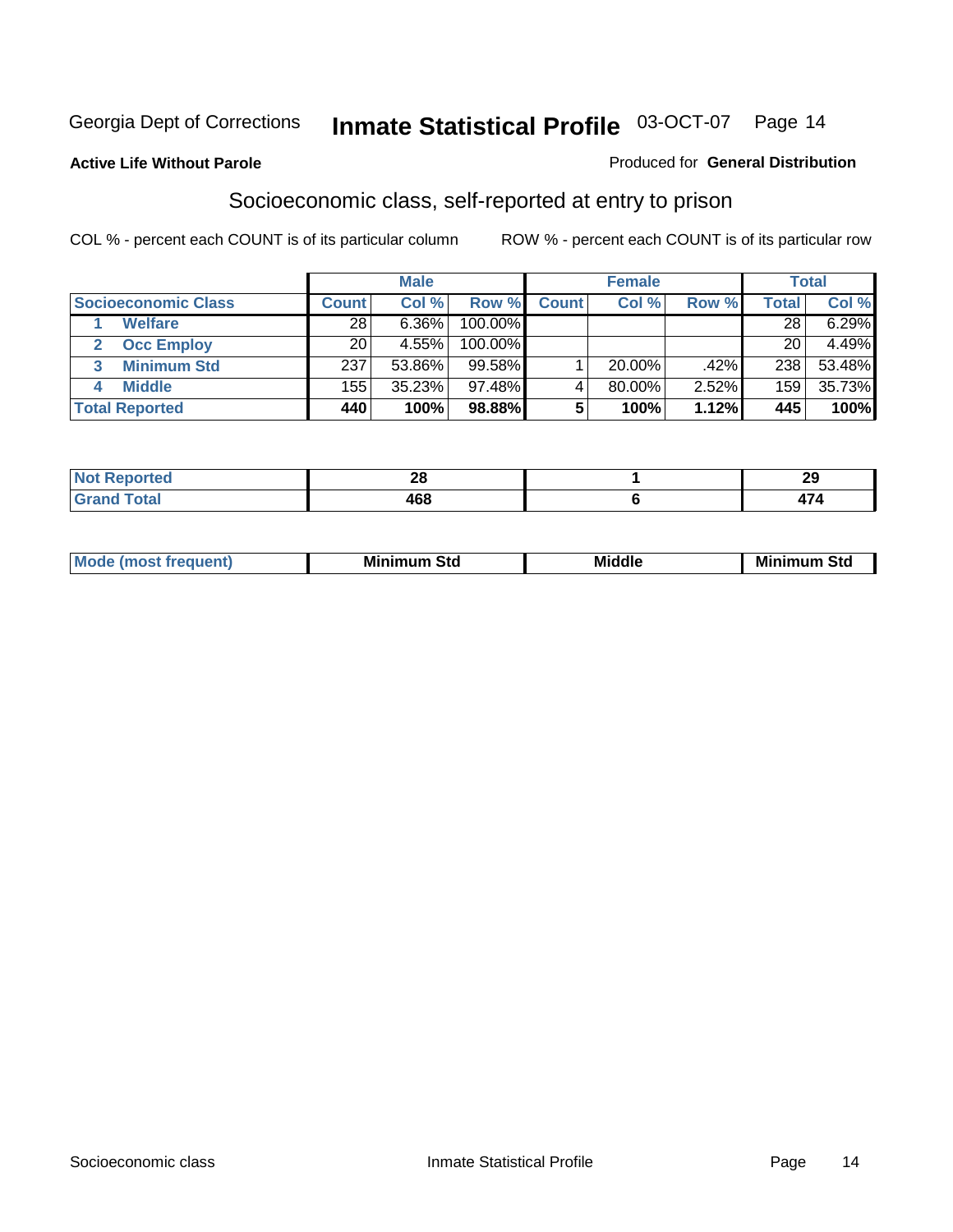#### **Active Life Without Parole**

#### Produced for **General Distribution**

#### Environment to age 16, self-reported at entry to prison

|                                      |              | <b>Male</b> |            |              | <b>Female</b> |        |              | <b>Total</b> |
|--------------------------------------|--------------|-------------|------------|--------------|---------------|--------|--------------|--------------|
| <b>Environment to age 16</b>         | <b>Count</b> | Col %       | Row %      | <b>Count</b> | Col %         | Row %  | <b>Total</b> | Col %        |
| <b>Rural/Farm</b>                    | 9            | $2.00\%$    | 100.00%    |              |               |        |              | 1.97%        |
| <b>Rural/Nfarm</b><br>$\overline{2}$ | 20           | 4.43%       | 86.96%     | 3            | 50.00%        | 13.04% | 23           | 5.03%        |
| <b>S.M.S.A</b><br>3                  | 189          | 41.91%      | $100.00\%$ |              |               |        | 189          | 41.36%       |
| <b>Urban</b>                         | 93           | 20.62%      | $97.89\%$  |              | 33.33%        | 2.11%  | 95           | 20.79%       |
| <b>Small Town</b><br>5.              | 140          | 31.04%      | 99.29%     |              | 16.67%        | .71%   | 141          | 30.85%       |
| <b>Total Reported</b>                | 451          | 100%        | 98.69%     | 6            | 100%          | 1.31%  | 457          | 100%         |

| Reported<br><b>Not</b><br>$\sim$ |     |  |
|----------------------------------|-----|--|
| <b>Grand Total</b>               | 468 |  |

| Mo<br><b>CONTRACTOR</b><br>. M S<br>M<br>---<br>Nfarn<br>.<br>_____<br>______ |  |  |
|-------------------------------------------------------------------------------|--|--|
|                                                                               |  |  |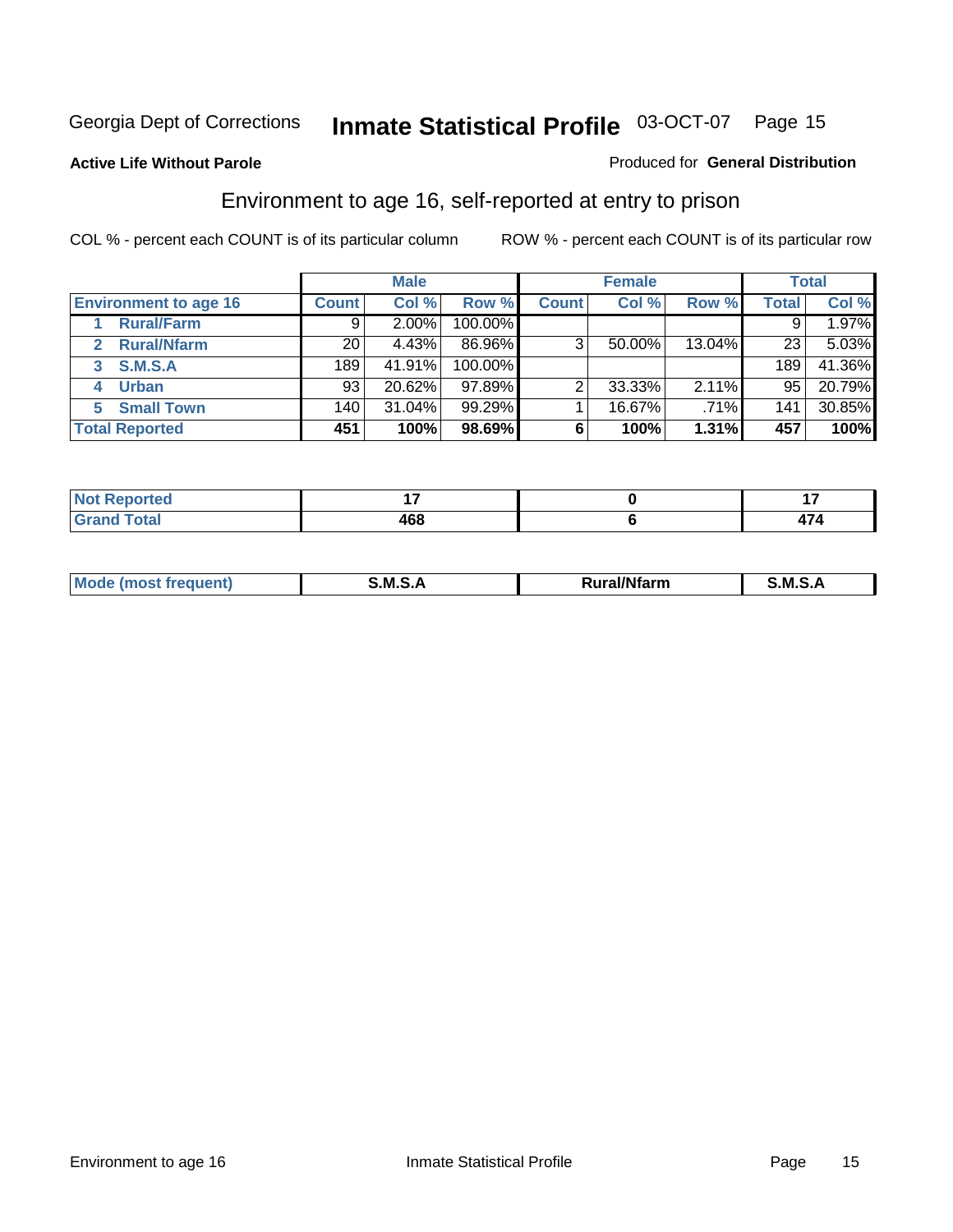#### **Active Life Without Parole**

#### Produced for **General Distribution**

#### Guardian status to age 16, self-reported at entry to prison

|                                  |                 | <b>Male</b> |         |              | <b>Female</b> |       |              | <b>Total</b> |
|----------------------------------|-----------------|-------------|---------|--------------|---------------|-------|--------------|--------------|
| <b>Guardian Status To Age 16</b> | <b>Count</b>    | Col %       | Row %   | <b>Count</b> | Col %         | Row % | <b>Total</b> | Col %        |
| 2 Father Only                    | 9               | 2.23%       | 100.00% |              |               |       | 9            | 2.20%        |
| <b>3 Both Parents</b>            | 170             | 42.18%      | 97.70%  | 4            | 66.67%        | 2.30% | 174          | 42.54%       |
| <b>4 Mother Only</b>             | 160             | 39.70%      | 99.38%  |              | 16.67%        | .62%  | 161          | 39.36%       |
| <b>6 Oth Female</b>              | 14              | $3.47\%$    | 100.00% |              |               |       | 14           | 3.42%        |
| <b>7 Oth Male</b>                | 3               | .74%        | 100.00% |              |               |       | 3            | .73%         |
| 8 Step-Parents                   | 11              | 2.73%       | 100.00% |              |               |       | 11           | 2.69%        |
| 9 Foster Home                    | 9               | 2.23%       | 100.00% |              |               |       | 9            | 2.20%        |
| <b>10 Grand Parents</b>          | 27 <sup>1</sup> | 6.70%       | 96.43%  |              | 16.67%        | 3.57% | 28           | 6.85%        |
| <b>Total Reported</b>            | 403             | 100%        | 98.53%  | 6            | 100%          | 1.47% | 409          | 100%         |

| .             | $-$<br>vu  | ັບວ       |
|---------------|------------|-----------|
| <u>i vlai</u> | ה הו<br>טט | <br>– 1 – |

| Mode (most frequent) | <b>Both Parents</b> | <b>Both Parents</b> | <b>IBoth Parents</b> |
|----------------------|---------------------|---------------------|----------------------|
|                      |                     |                     |                      |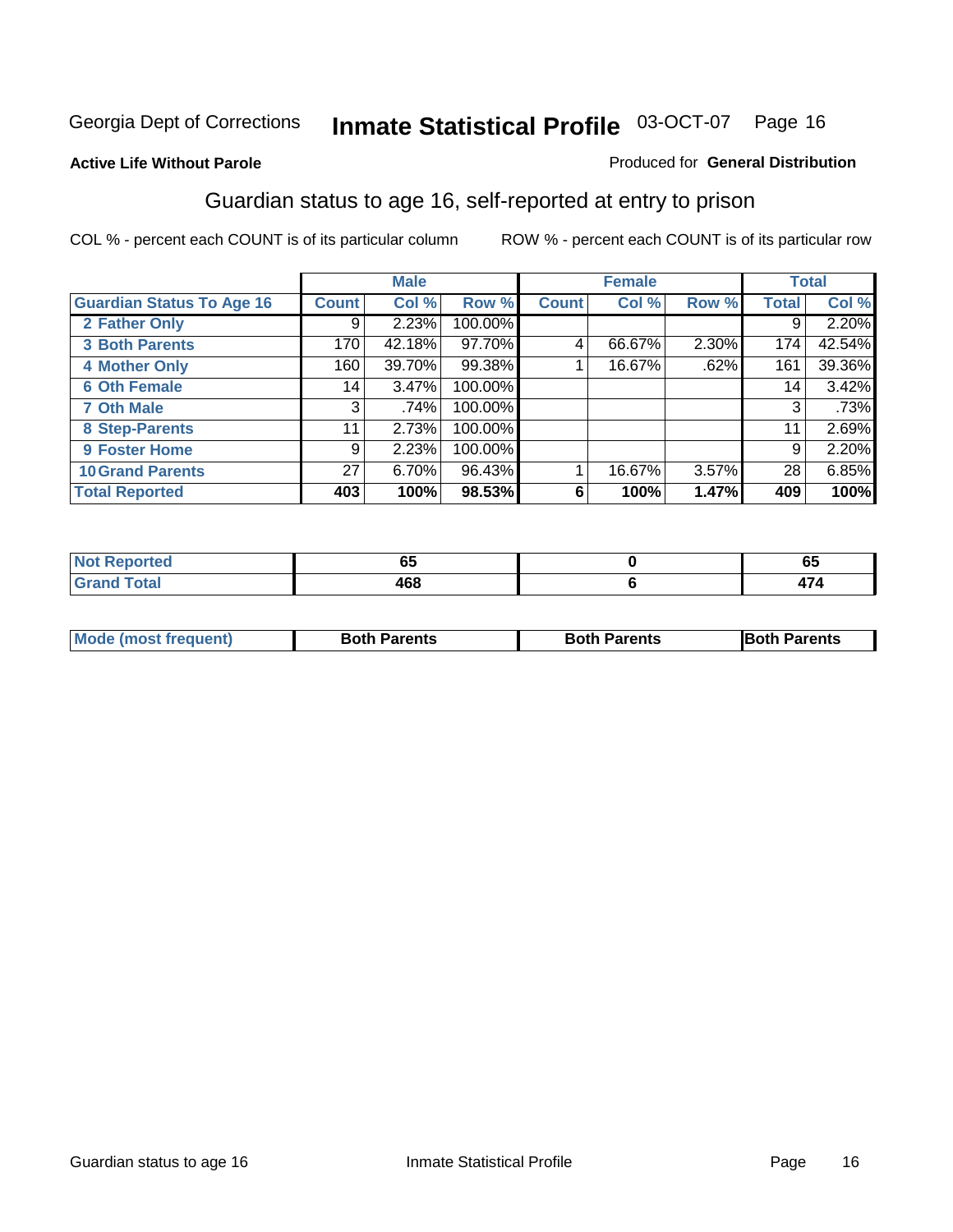#### **Active Life Without Parole**

#### Produced for **General Distribution**

#### Employment status before prison, self-reported at entry to prison

|              |                          |              | <b>Male</b> |         |              | <b>Female</b> |       |              | <b>Total</b> |
|--------------|--------------------------|--------------|-------------|---------|--------------|---------------|-------|--------------|--------------|
|              | <b>Employment Status</b> | <b>Count</b> | Col %       | Row %   | <b>Count</b> | Col %         | Row % | <b>Total</b> | Col %        |
|              | <b>Full Time</b>         | 231          | 56.48%      | 98.30%  | 4            | 80.00%        | 1.70% | 235          | 56.76%       |
| $\mathbf{2}$ | <b>Part Time</b>         | 20           | 4.89%       | 100.00% |              |               |       | 20           | 4.83%        |
| 3            | Unempl $<$ 6m            | 43           | 10.51%      | 97.73%  |              | 20.00%        | 2.27% | 44           | 10.63%       |
| 4            | Unempl $> 6m$            | 65           | 15.89%      | 100.00% |              |               |       | 65           | 15.70%       |
| 5            | <b>Never Workd</b>       | 29           | 7.09%       | 100.00% |              |               |       | 29           | 7.00%        |
| 6            | <b>Student</b>           |              | .24%        | 100.00% |              |               |       |              | .24%         |
|              | <b>Incapable</b>         | 20           | 4.89%       | 100.00% |              |               |       | 20           | 4.83%        |
|              | <b>Total Reported</b>    | 409          | 100%        | 98.79%  | 5            | 100%          | 1.21% | 414          | 100%         |

| чно                         | יי<br>Ja | c c<br>τoυ     |
|-----------------------------|----------|----------------|
| <b>Total</b><br>$- - - - -$ | 168      | -- -<br>-<br>. |

| <b>M</b> ດ | the contract of the contract of the contract of the contract of the contract of the contract of the contract of | , ull i<br>ıme | ïme<br>uı<br>$\sim$ $\sim$ $\sim$ $\sim$ $\sim$ |
|------------|-----------------------------------------------------------------------------------------------------------------|----------------|-------------------------------------------------|
|            |                                                                                                                 |                |                                                 |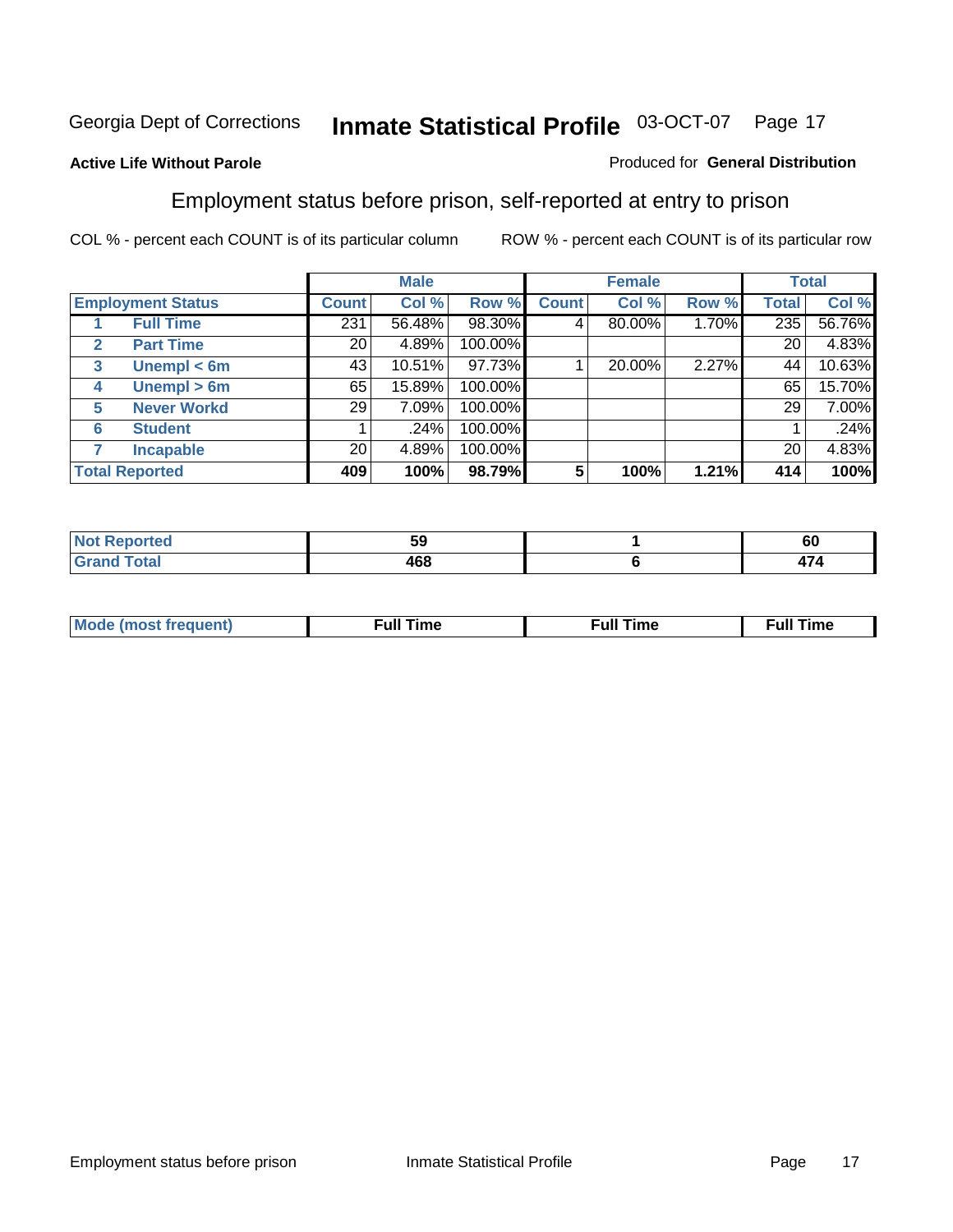#### **Active Life Without Parole**

Produced for **General Distribution**

#### Age at admission

|                         |                 | <b>Male</b> |         |              | <b>Female</b> |        |                 | <b>Total</b> |
|-------------------------|-----------------|-------------|---------|--------------|---------------|--------|-----------------|--------------|
| <b>Age At Admission</b> | <b>Count</b>    | Col %       | Row %   | <b>Count</b> | Col %         | Row %  | <b>Total</b>    | Col %        |
| 17                      | $\overline{2}$  | 0.43%       | 100.00% |              |               |        | $\overline{2}$  | 0.42%        |
| 18                      | 3               | 0.64%       | 100.00% |              |               |        | $\overline{3}$  | 0.63%        |
| 19                      | $\overline{11}$ | 2.35%       | 100.00% |              |               |        | 11              | 2.32%        |
| 20                      | 6               | 1.28%       | 85.71%  | 1            | 16.67%        | 14.29% | 7               | 1.48%        |
| 21                      | $\overline{16}$ | 3.42%       | 100.00% |              |               |        | 16              | 3.38%        |
| 22                      | $\overline{24}$ | 5.13%       | 100.00% |              |               |        | 24              | 5.06%        |
| 23                      | $\overline{15}$ | 3.21%       | 100.00% |              |               |        | $\overline{15}$ | 3.16%        |
| 24                      | $\overline{15}$ | 3.21%       | 100.00% |              |               |        | 15              | 3.16%        |
| $\overline{25}$         | $\overline{17}$ | 3.63%       | 94.44%  | 1            | 16.67%        | 5.56%  | 18              | 3.80%        |
| 26                      | 19              | 4.06%       | 100.00% |              |               |        | 19              | 4.01%        |
| 27                      | $\overline{15}$ | 3.21%       | 100.00% |              |               |        | $\overline{15}$ | 3.16%        |
| 28                      | 19              | 4.06%       | 100.00% |              |               |        | 19              | 4.01%        |
| 29                      | $\overline{17}$ | 3.63%       | 100.00% |              |               |        | $\overline{17}$ | 3.59%        |
| 30                      | $\overline{13}$ | 2.78%       | 100.00% |              |               |        | 13              | 2.74%        |
| 31                      | $\overline{14}$ | 2.99%       | 100.00% |              |               |        | $\overline{14}$ | 2.95%        |
| 32                      | $\overline{17}$ | 3.63%       | 94.44%  | 1            | 16.67%        | 5.56%  | 18              | 3.80%        |
| 33                      | 15              | 3.21%       | 100.00% |              |               |        | 15              | 3.16%        |
| 34                      | 10              | 2.14%       | 100.00% |              |               |        | 10              | 2.11%        |
| 35                      | $\overline{15}$ | 3.21%       | 100.00% |              |               |        | $\overline{15}$ | 3.16%        |
| 36                      | $\overline{22}$ | 4.70%       | 100.00% |              |               |        | $\overline{22}$ | 4.64%        |
| 37                      | $\overline{17}$ | 3.63%       | 100.00% |              |               |        | $\overline{17}$ | 3.59%        |
| 38                      | $\overline{14}$ | 2.99%       | 100.00% |              |               |        | 14              | 2.95%        |
| 39                      | $\overline{14}$ | 2.99%       | 100.00% |              |               |        | 14              | 2.95%        |
| 40                      | 9               | 1.92%       | 100.00% |              |               |        | 9               | 1.90%        |
| 41                      | $\overline{17}$ | 3.63%       | 100.00% |              |               |        | $\overline{17}$ | 3.59%        |
| 42                      | $\overline{13}$ | 2.78%       | 100.00% |              |               |        | 13              | 2.74%        |
| 43                      | $\overline{13}$ | 2.78%       | 100.00% |              |               |        | $\overline{13}$ | 2.74%        |
| 44                      | $\overline{8}$  | 1.71%       | 88.89%  | 1            | 16.67%        | 11.11% | 9               | 1.90%        |
| 45                      | $\overline{15}$ | 3.21%       | 100.00% |              |               |        | $\overline{15}$ | 3.16%        |
| 46                      | $\overline{8}$  | 1.71%       | 88.89%  | 1            | 16.67%        | 11.11% | $\overline{9}$  | 1.90%        |
| 47                      | $\overline{5}$  | 1.07%       | 100.00% |              |               |        | $\overline{5}$  | 1.05%        |
| 48                      | 8               | 1.71%       | 88.89%  | 1            | 16.67%        | 11.11% | 9               | 1.90%        |
| 49                      | $\overline{9}$  | 1.92%       | 100.00% |              |               |        | $\overline{9}$  | 1.90%        |
| 50                      | 4               | 0.85%       | 100.00% |              |               |        | 4               | 0.84%        |
| 51                      | 4               | 0.85%       | 100.00% |              |               |        | $\overline{4}$  | 0.84%        |
| 52                      | 6               | 1.28%       | 100.00% |              |               |        | 6               | 1.27%        |
| 54                      | 1               | 0.21%       | 100.00% |              |               |        | 1               | 0.21%        |
| 56                      | 3               | 0.64%       | 100.00% |              |               |        | $\overline{3}$  | 0.63%        |
| 57                      | 4               | 0.85%       | 100.00% |              |               |        | $\overline{4}$  | 0.84%        |
| 58                      | $\overline{2}$  | 0.43%       | 100.00% |              |               |        | $\overline{2}$  | 0.42%        |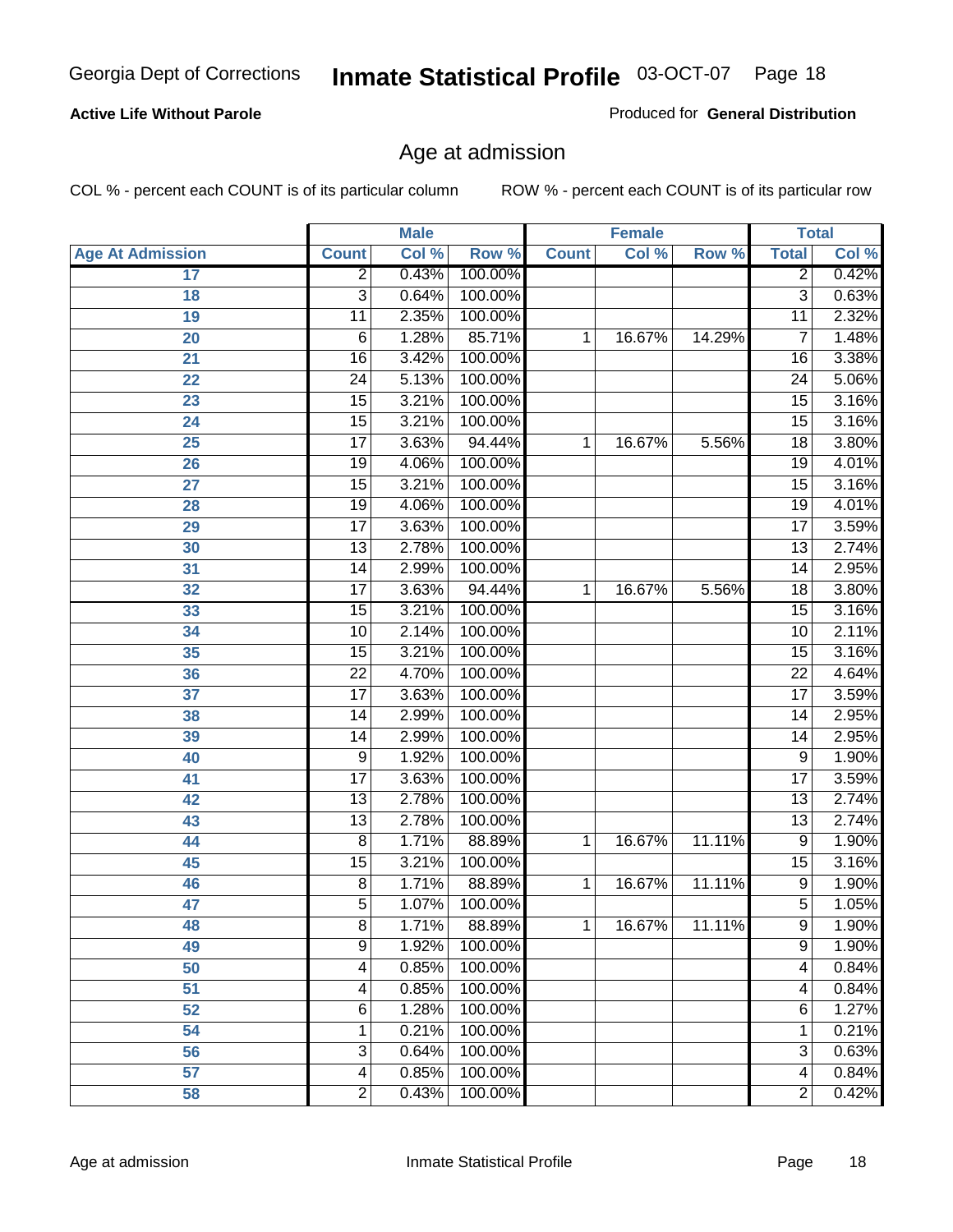#### **Active Life Without Parole**

Produced for **General Distribution**

#### Age at admission

|                         |              | <b>Male</b> |         |              | <b>Female</b> |       |              | <b>Total</b> |
|-------------------------|--------------|-------------|---------|--------------|---------------|-------|--------------|--------------|
| <b>Age At Admission</b> | <b>Count</b> | Col %       | Row %   | <b>Count</b> | Col %         | Row % | <b>Total</b> | Col %        |
| 62                      |              | 0.21%       | 100.00% |              |               |       |              | 0.21%        |
| 63                      |              | 0.21%       | 100.00% |              |               |       |              | 0.21%        |
| 64                      | 3            | 0.64%       | 100.00% |              |               |       | 3            | 0.63%        |
| 65                      |              | 0.21%       | 100.00% |              |               |       |              | 0.21%        |
| 66                      |              | 0.21%       | 100.00% |              |               |       |              | 0.21%        |
| 67                      |              | 0.21%       | 100.00% |              |               |       |              | 0.21%        |
| 71                      |              | 0.21%       | 100.00% |              |               |       |              | 0.21%        |
| <b>Total Reported</b>   | 468          | 100%        | 98.73%  | 6            | 100%          | 1.27% | 474          | 100%         |

| ____ | 468<br>- - | $-$<br>−<br>. |
|------|------------|---------------|

| <b>Mean</b><br>(average)       | 34.29 | 35.83 | 34.31     |
|--------------------------------|-------|-------|-----------|
| Median (middle)                | აა    | 38    | 33        |
| <b>Mode</b><br>(most frequent) | LL    | 25    | nn.<br>LL |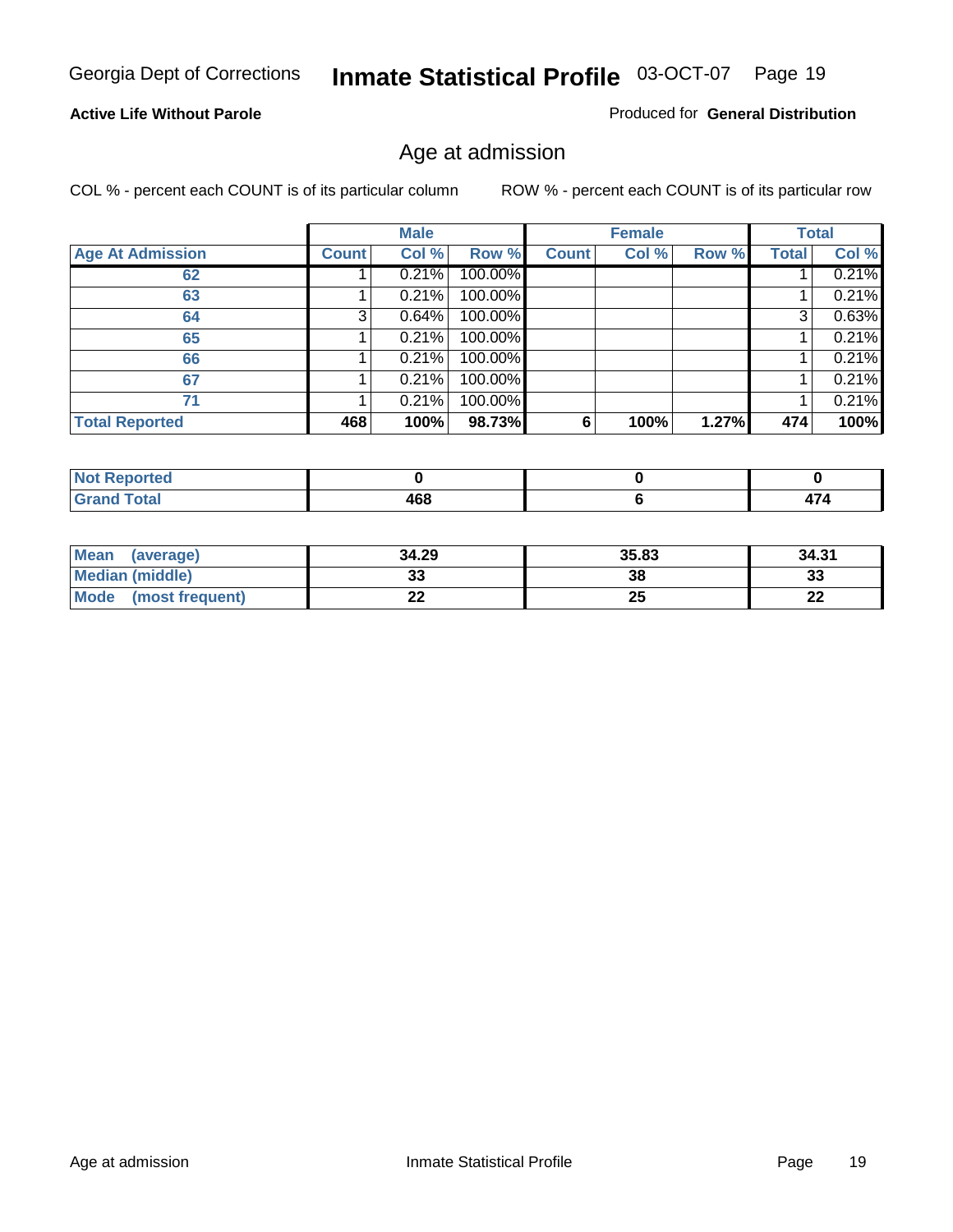#### **Active Life Without Parole**

Produced for **General Distribution**

#### Age at release

|                       |              | <b>Male</b> |       |              | <b>Female</b> |       | <b>Total</b> |          |
|-----------------------|--------------|-------------|-------|--------------|---------------|-------|--------------|----------|
| <b>Age At Release</b> | <b>Count</b> | Col%        | Row % | <b>Count</b> | Col %         | Row % | <b>Total</b> | $CoI \%$ |
| <b>Total Reported</b> |              |             |       |              |               |       |              |          |

| <b>Still Active</b> | 468 | 474 |
|---------------------|-----|-----|
| <b>Not Reported</b> |     |     |
| <b>Grand Total</b>  | 468 | 474 |

| <b>Mean</b><br>(average) | N/A | N/A | N/A |
|--------------------------|-----|-----|-----|
| Median (middle)          | N/A | N/A | N/A |
| Mode<br>(most frequent)  | N/A | N/A | N/A |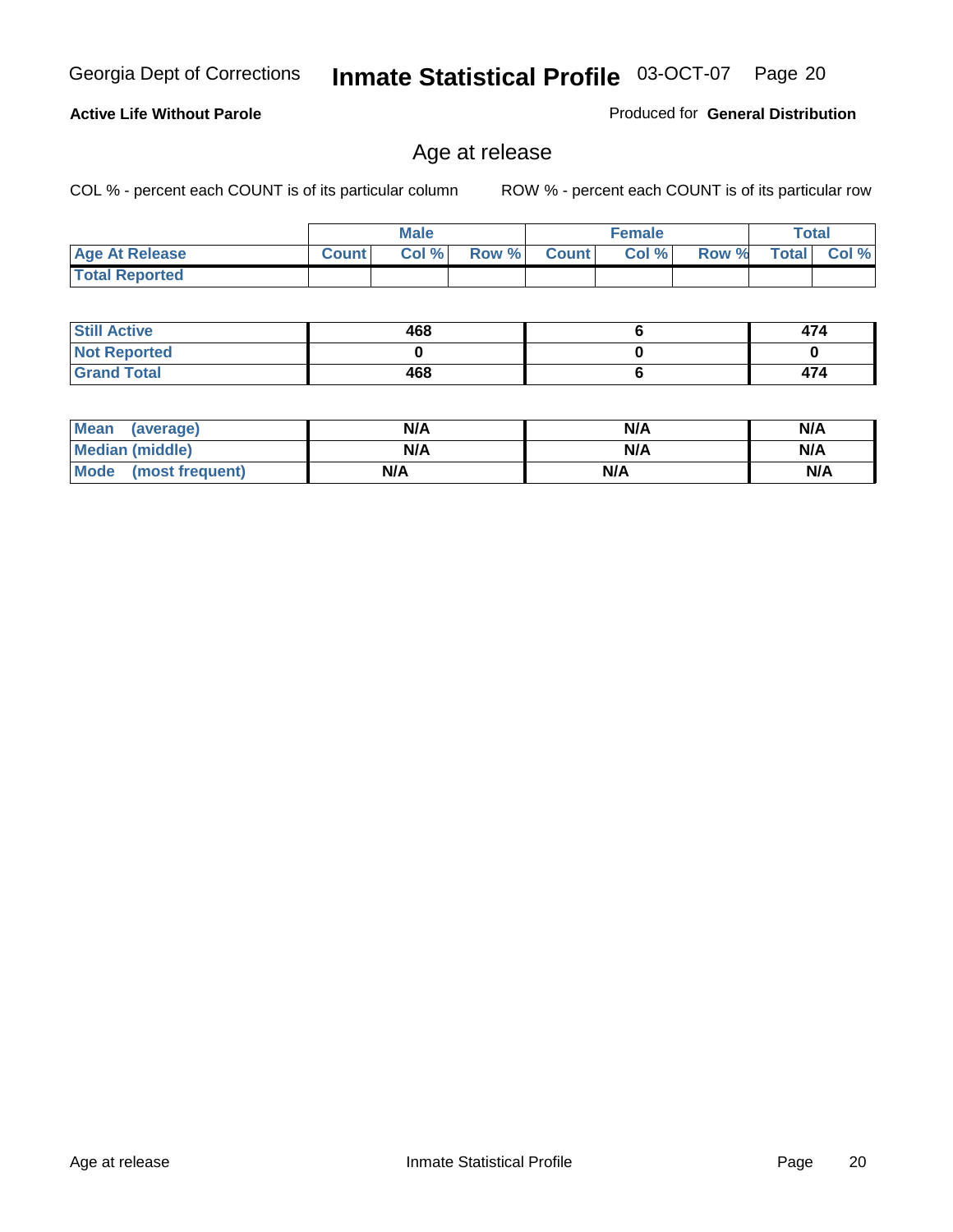#### **Active Life Without Parole**

#### Produced for **General Distribution**

#### Height, measured at entry to prison

|                       |                 | <b>Male</b> |         |                | <b>Female</b> |        | <b>Total</b>    |        |
|-----------------------|-----------------|-------------|---------|----------------|---------------|--------|-----------------|--------|
| <b>Height</b>         | <b>Count</b>    | Col %       | Row %   | <b>Count</b>   | Col %         | Row %  | <b>Total</b>    | Col %  |
| 5'01''                | 2               | 0.43%       | 100.00% |                |               |        | 2               | 0.42%  |
| 5'02"                 | $\overline{c}$  | 0.43%       | 100.00% |                |               |        | 2               | 0.42%  |
| 5'03"                 | 2               | 0.43%       | 50.00%  | $\overline{c}$ | 33.33%        | 50.00% | 4               | 0.85%  |
| 5'04"                 | 4               | 0.86%       | 80.00%  | 1              | 16.67%        | 20.00% | 5               | 1.06%  |
| 5'05"                 | 15              | 3.23%       | 93.75%  | 1              | 16.67%        | 6.25%  | 16              | 3.40%  |
| 5'06"                 | 31              | 6.67%       | 100.00% |                |               |        | $\overline{31}$ | 6.58%  |
| 5'07''                | 33              | 7.10%       | 97.06%  | 1              | 16.67%        | 2.94%  | 34              | 7.22%  |
| 5'08"                 | $\overline{47}$ | 10.11%      | 97.92%  | 1              | 16.67%        | 2.08%  | 48              | 10.19% |
| 5'09"                 | 54              | 11.61%      | 100.00% |                |               |        | 54              | 11.46% |
| 5'10''                | 66              | 14.19%      | 100.00% |                |               |        | 66              | 14.01% |
| 5'11''                | 62              | 13.33%      | 100.00% |                |               |        | 62              | 13.16% |
| 6'00"                 | 55              | 11.83%      | 100.00% |                |               |        | 55              | 11.68% |
| 6'01"                 | 34              | 7.31%       | 100.00% |                |               |        | 34              | 7.22%  |
| 6'02''                | 22              | 4.73%       | 100.00% |                |               |        | 22              | 4.67%  |
| 6'03"                 | 18              | 3.87%       | 100.00% |                |               |        | 18              | 3.82%  |
| 6'04"                 | 11              | 2.37%       | 100.00% |                |               |        | 11              | 2.34%  |
| 6'05"                 | $\overline{5}$  | 1.08%       | 100.00% |                |               |        | 5               | 1.06%  |
| 6'06"                 | $\overline{2}$  | 0.43%       | 100.00% |                |               |        | 2               | 0.42%  |
| <b>Total Reported</b> | 465             | 100%        | 98.73%  | 6              | 100%          | 1.27%  | 471             | 100%   |

| oorted<br>NG<br>$\cdots$         |     |  |
|----------------------------------|-----|--|
| $int^{\bullet}$<br>---<br>______ | 468 |  |

| Mean<br>(average)              | 5'10" | 5'05" | 5'10" |
|--------------------------------|-------|-------|-------|
| Median (middle)                | 5'10" |       | 5'10" |
| <b>Mode</b><br>(most frequent) | 5'10" | 5'03" | 5'10" |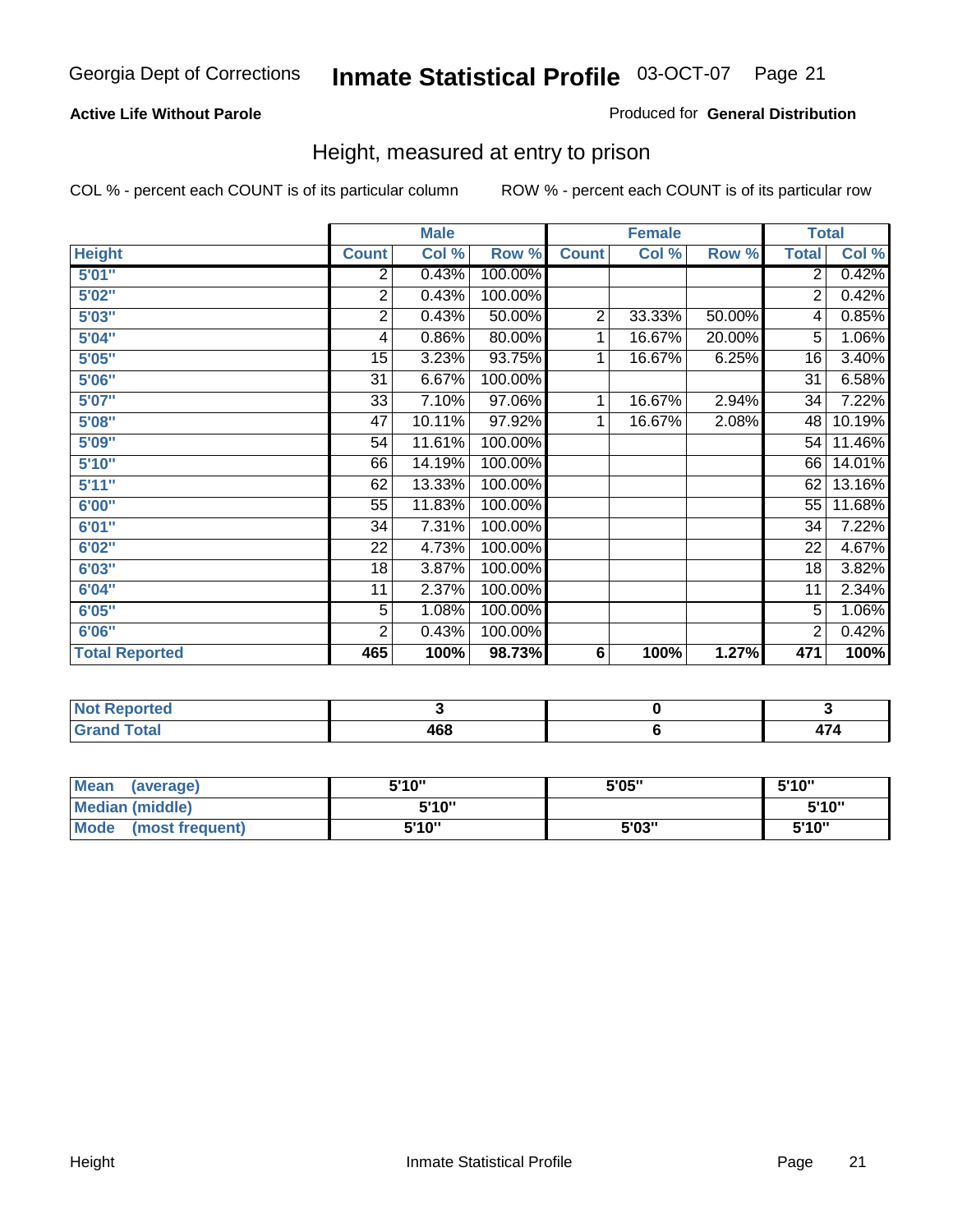#### **Active Life Without Parole**

#### Produced for **General Distribution**

#### Weight, measured at entry to prison

|                       |                 | <b>Male</b> |         |                | <b>Female</b> |        |                 | <b>Total</b> |
|-----------------------|-----------------|-------------|---------|----------------|---------------|--------|-----------------|--------------|
| <b>Weight</b>         | <b>Count</b>    | Col %       | Row %   | <b>Count</b>   | Col %         | Row %  | <b>Total</b>    | Col %        |
| 120 - 129 pounds      | $\overline{6}$  | 1.29%       | 85.71%  | 1              | 16.67%        | 14.29% | 7               | 1.49%        |
| 130 - 139 pounds      | $\overline{11}$ | 2.37%       | 100.00% |                |               |        | 11              | 2.34%        |
| 140 - 149 pounds      | 27              | 5.81%       | 96.43%  | 1              | 16.67%        | 3.57%  | $\overline{28}$ | 5.94%        |
| 150 - 159 pounds      | 34              | 7.31%       | 97.14%  | 1              | 16.67%        | 2.86%  | $\overline{35}$ | 7.43%        |
| 160 - 169 pounds      | 68              | 14.62%      | 98.55%  | 1              | 16.67%        | 1.45%  | 69              | 14.65%       |
| 170 - 179 pounds      | 61              | 13.12%      | 96.83%  | $\overline{2}$ | 33.33%        | 3.17%  | 63              | 13.38%       |
| 180 - 189 pounds      | 67              | 14.41%      | 100.00% |                |               |        | 67              | 14.23%       |
| 190 - 199 pounds      | 47              | 10.11%      | 100.00% |                |               |        | 47              | 9.98%        |
| 200 - 209 pounds      | 30              | 6.45%       | 100.00% |                |               |        | 30              | 6.37%        |
| 210 - 219 pounds      | 31              | 6.67%       | 100.00% |                |               |        | $\overline{31}$ | 6.58%        |
| 220 - 229 pounds      | 27              | 5.81%       | 100.00% |                |               |        | 27              | 5.73%        |
| 230 - 239 pounds      | 24              | 5.16%       | 100.00% |                |               |        | $\overline{24}$ | 5.10%        |
| 240 - 249 pounds      | $\overline{8}$  | 1.72%       | 100.00% |                |               |        | 8               | 1.70%        |
| 250 - 259 pounds      | 6               | 1.29%       | 100.00% |                |               |        | 6               | 1.27%        |
| 260 - 269 pounds      | $\overline{7}$  | 1.51%       | 100.00% |                |               |        | $\overline{7}$  | 1.49%        |
| 270 - 279 pounds      | 1               | 0.22%       | 100.00% |                |               |        | 1               | 0.21%        |
| 280 - 289 pounds      | 6               | 1.29%       | 100.00% |                |               |        | 6               | 1.27%        |
| 290 - 299 pounds      | 1               | 0.22%       | 100.00% |                |               |        | 1               | 0.21%        |
| 310 - 319 pounds      | 1               | 0.22%       | 100.00% |                |               |        | 1               | 0.21%        |
| 330 - 339 pounds      | 1               | 0.22%       | 100.00% |                |               |        | 1               | 0.21%        |
| 400 pounds and over   | 1               | 0.22%       | 100.00% |                |               |        | 1               | 0.21%        |
| <b>Total Reported</b> | 465             | 100%        | 98.73%  | 6              | 100%          | 1.27%  | 471             | 100%         |

| .<br>NO.<br>ported         |                 |      |
|----------------------------|-----------------|------|
| `otal<br>. .<br>_<br>_____ | ,,,<br>юu<br>__ | TI T |

| Mean<br>(average)       | 189 | 155 | 188 |
|-------------------------|-----|-----|-----|
| Median (middle)         | 184 | 160 | 183 |
| Mode<br>(most frequent) | 170 | 123 | 170 |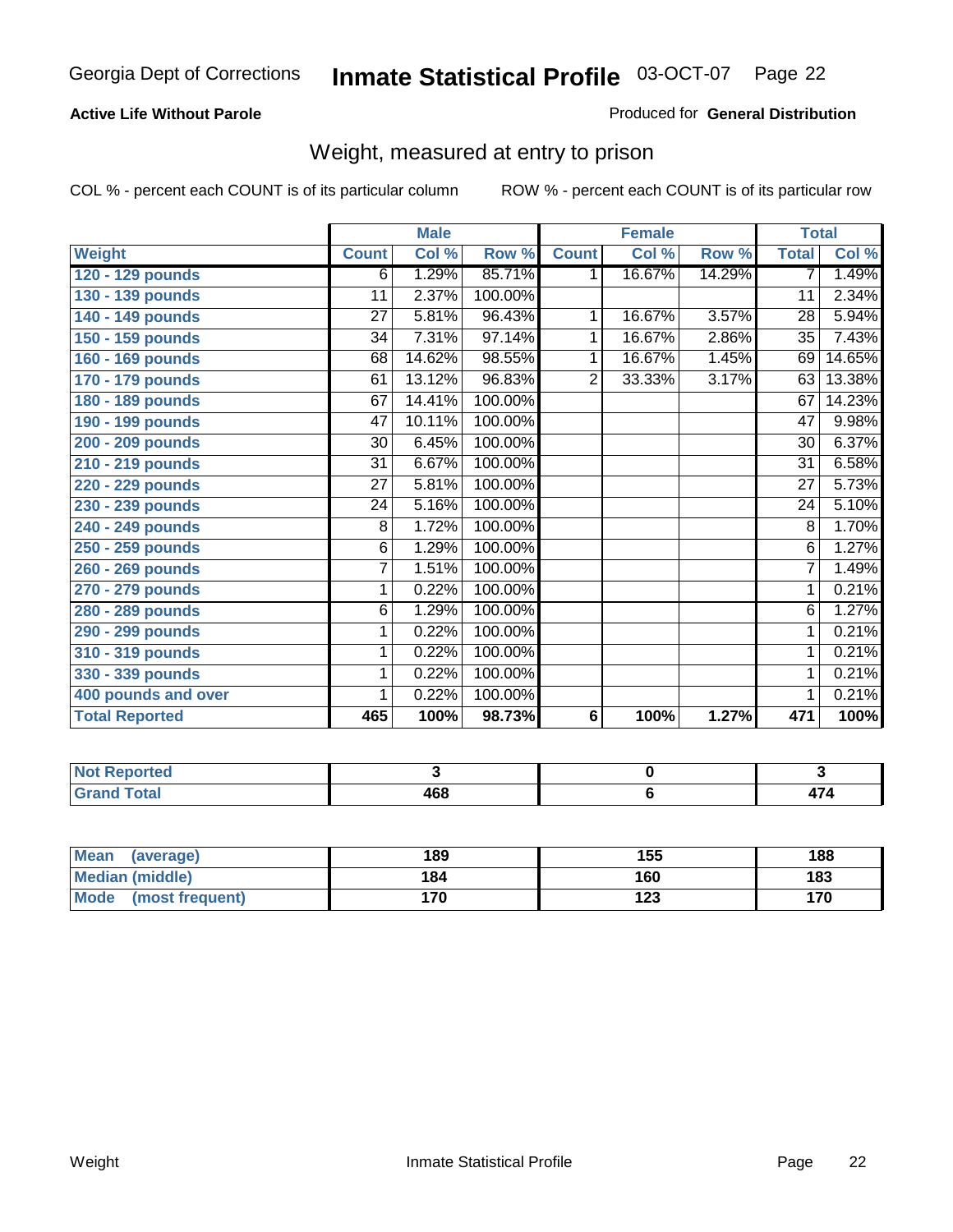**Active Life Without Parole** 

Produced for **General Distribution**

### Military service

|                             |              | <b>Male</b> |             |   | <b>Female</b> |       |       | <b>Total</b> |
|-----------------------------|--------------|-------------|-------------|---|---------------|-------|-------|--------------|
| <b>Military service</b>     | <b>Count</b> | Col %       | Row % Count |   | Col %         | Row % | Total | Col %        |
| <b>Air Force</b>            | 6            | $1.94\%$    | 100.00%     |   |               |       | 6     | 1.90%        |
| <b>Army</b><br>$\mathbf{2}$ | 31           | $10.03\%$   | 100.00%     |   |               |       | 31    | 9.84%        |
| <b>Navy</b><br>3            |              | $.97\%$     | 100.00%     |   |               |       | 3     | .95%         |
| <b>Marines</b><br>4         | 3            | $.97\%$     | 100.00%     |   |               |       | 3     | .95%         |
| 96 None                     | 266          | 86.08%      | 97.79%      | 6 | 100.00%       | 2.21% | 272   | 86.35%       |
| <b>Total Reported</b>       | 309          | 100%        | 98.10%      | 6 | 100%          | 1.90% | 315   | 100%         |

| rted -                | 159<br>__         | 159<br>__                |
|-----------------------|-------------------|--------------------------|
| $f \wedge f \wedge f$ | <b>AGS</b><br>+vo | $\overline{\phantom{a}}$ |

|  | - -<br>M | ------<br>,,,,,, | . .<br>Nul. | $\cdots$<br><b>THEFT</b> |
|--|----------|------------------|-------------|--------------------------|
|--|----------|------------------|-------------|--------------------------|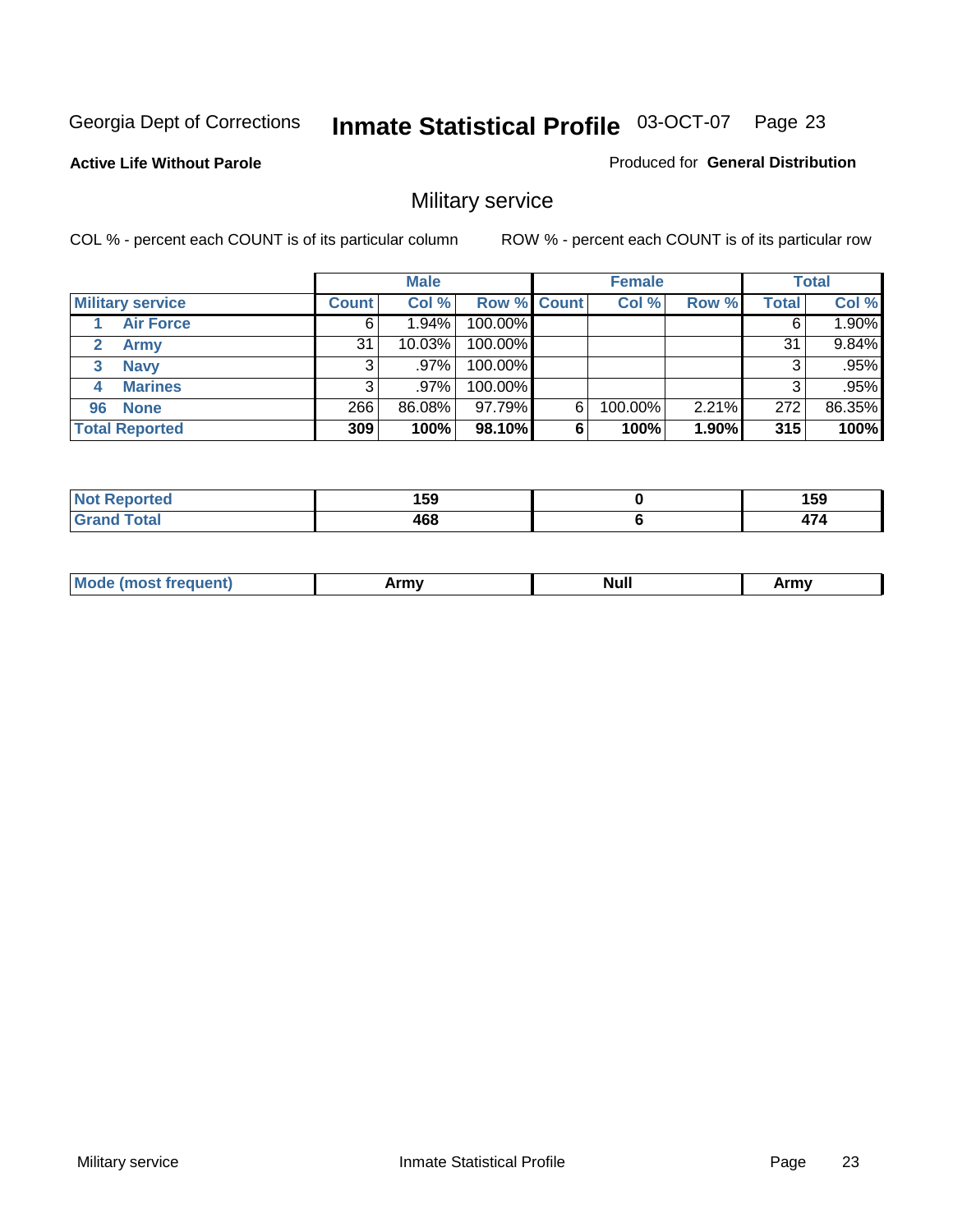#### **Active Life Without Parole**

#### Produced for **General Distribution**

#### Type of admission to prison

|              |                             |              | <b>Male</b> |                    |   | <b>Female</b> |       |              | <b>Total</b> |
|--------------|-----------------------------|--------------|-------------|--------------------|---|---------------|-------|--------------|--------------|
|              | <b>Type of Admission</b>    | <b>Count</b> | Col %       | <b>Row % Count</b> |   | Col %         | Row % | <b>Total</b> | Col %        |
|              | <b>Committed From Court</b> | 127          | 27.14%      | 97.69%             | 3 | 50.00%        | 2.31% | 130          | 27.43%       |
| $\mathbf{3}$ | <b>Parole Rev/New Sent</b>  | 34           | 7.26%       | 100.00%            |   |               |       | 34           | 7.17%        |
| 4            | <b>Par Rev/No New Sent</b>  | 8            | 1.71%       | 100.00%            |   |               |       | 8            | 1.69%        |
| 6            | <b>Prob Viol/Partial</b>    | 3            | .64%        | 100.00%            |   |               |       | 3            | .63%         |
| 9            | <b>Prob Rev/Remainder</b>   | 11           | 2.35%       | 100.00%            |   |               |       | 11           | 2.32%        |
| 10           | <b>New Sent/Par Rev Pnd</b> |              | .21%        | 100.00%            |   |               |       |              | .21%         |
| 11           | <b>Life W/O Parole</b>      | 283          | 60.47%      | 98.95%             | 3 | 50.00%        | 1.05% | 286          | 60.34%       |
| 30           | <b>Par Rev/Rsn Unknown</b>  |              | .21%        | 100.00%            |   |               |       |              | .21%         |
|              | <b>Total Reported</b>       | 468          | 100%        | 98.73%             | 6 | 100%          | 1.27% | 474          | 100%         |

| <b>Reported</b><br>NOT<br>.     |     |  |
|---------------------------------|-----|--|
| <b>Total</b><br>Grs<br>$\sim$ . | ההו |  |

| <b>Mode (most frequent)</b> | <b>W/O Par</b> | <b>Court Cmmt</b> | M/O Par |
|-----------------------------|----------------|-------------------|---------|
|                             |                |                   |         |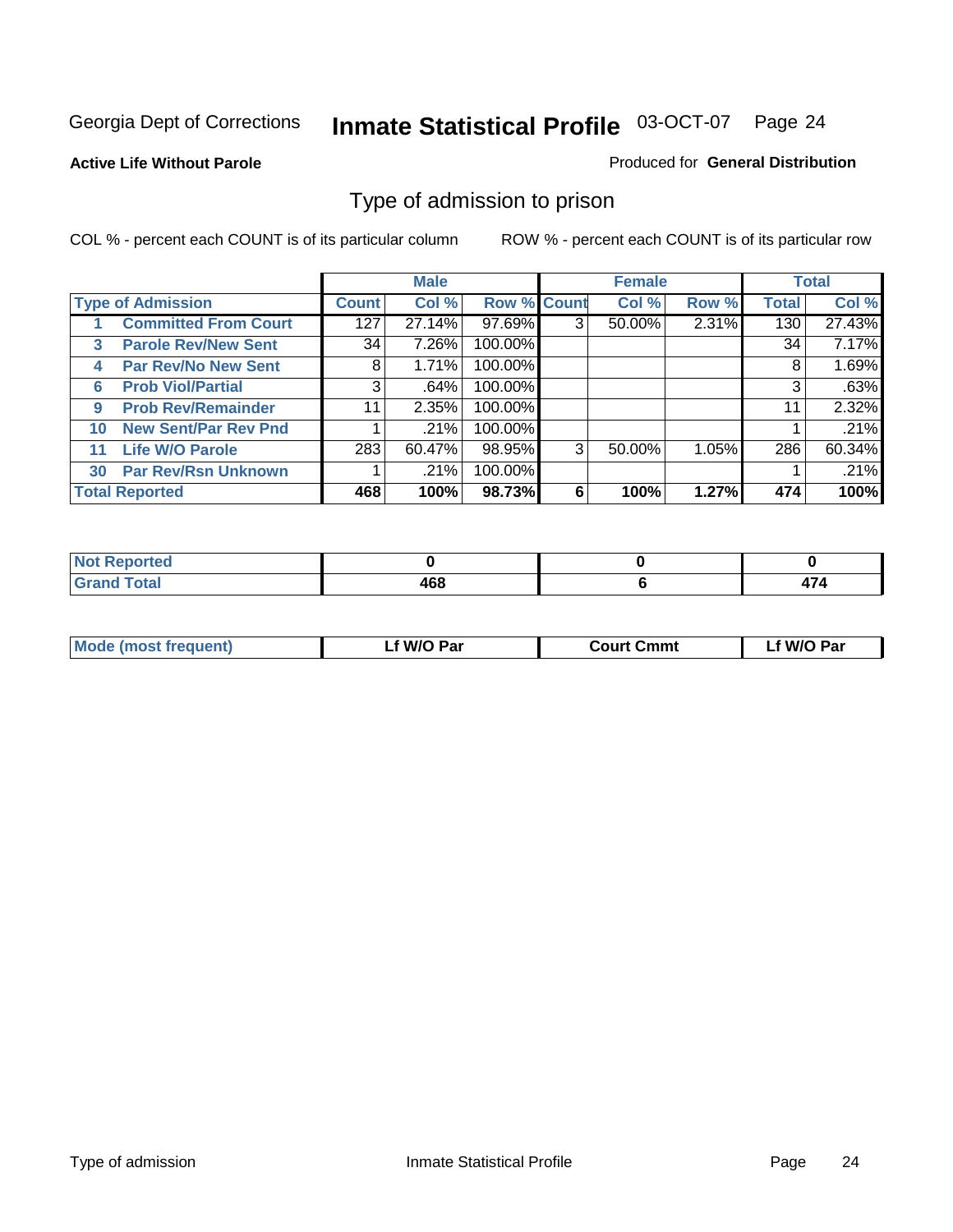**Active Life Without Parole** 

Produced for **General Distribution**

#### Current / last security status

|                        |              | <b>Male</b> |                    |   | <b>Female</b> |       |       | <b>Total</b> |
|------------------------|--------------|-------------|--------------------|---|---------------|-------|-------|--------------|
| <b>Security Status</b> | <b>Count</b> | Col %       | <b>Row % Count</b> |   | Col %         | Row % | Total | Col %        |
| 3 Minimum              | 3            | .65%        | $100.00\%$         |   | .00%          |       |       | .64%         |
| 4 Medium               | 60           | 12.96%      | $100.00\%$         |   | $.00\%$       |       | 60    | 12.79%       |
| 5 Close                | 381          | 82.29%      | $98.45\%$          | 6 | 100.00%       | 1.55% | 387   | 82.52%       |
| <b>6 Maximum</b>       | 19           | 4.10%       | 100.00%            |   | .00%          |       | 19    | 4.05%        |
| <b>Total Reported</b>  | 463          | 100%        | 98.72%             | 6 | 100%          | 1.28% | 469   | 100%         |

| <b>Still being diagnosed</b> |     |     |
|------------------------------|-----|-----|
| <b>Not Reported</b>          |     |     |
| <b>Grand Total</b>           | 468 | 474 |

|  | Mo<br>frequent)<br>ww | Close<br>. | ાose<br>. | <b>OSE</b><br>. |
|--|-----------------------|------------|-----------|-----------------|
|--|-----------------------|------------|-----------|-----------------|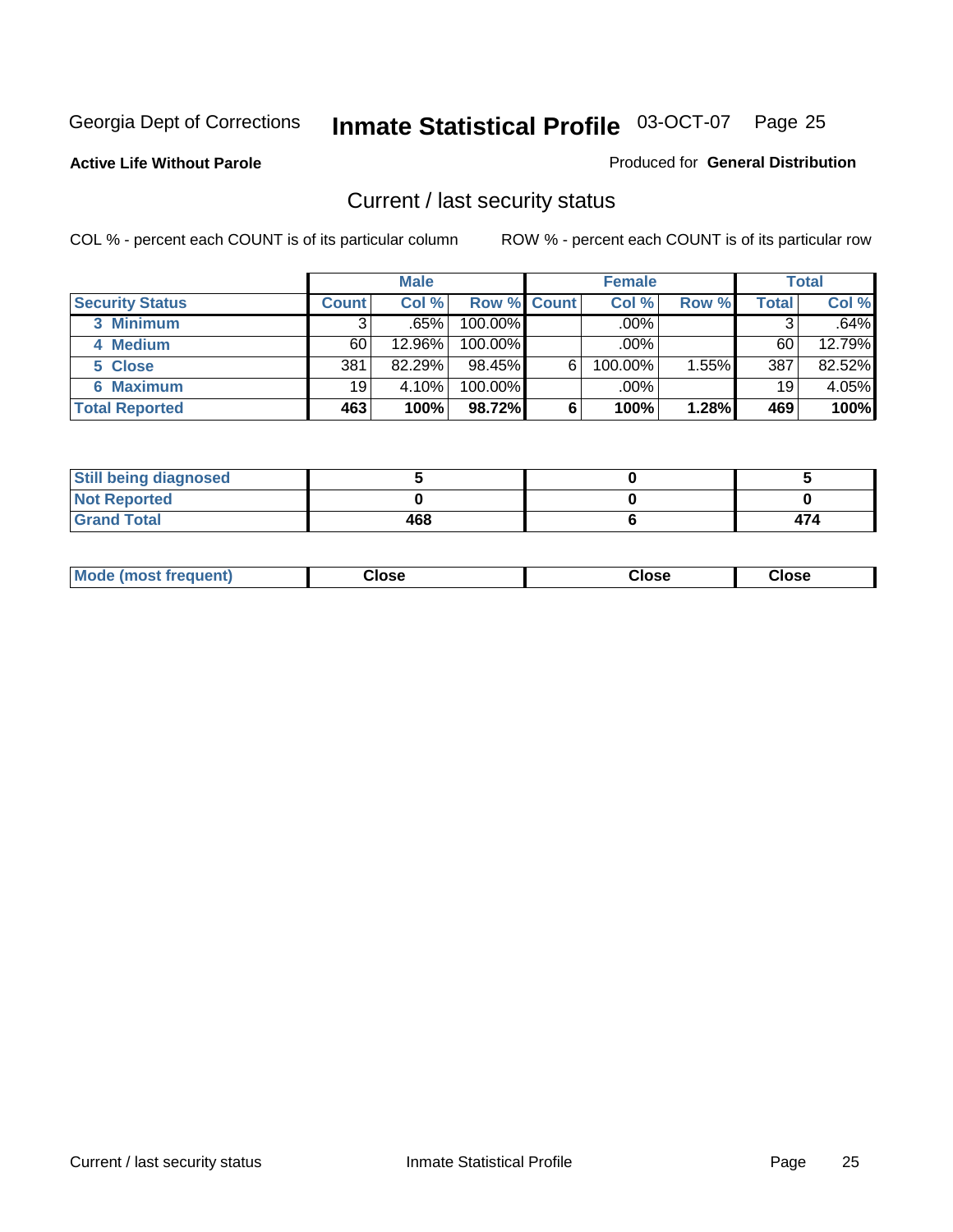**Active Life Without Parole** 

Produced for **General Distribution**

### Current / last type of institution

|                            |              | <b>Male</b> |                    | <b>Female</b> |          |        | Total   |
|----------------------------|--------------|-------------|--------------------|---------------|----------|--------|---------|
| <b>Type of Institution</b> | <b>Count</b> | Col%        | <b>Row % Count</b> | Col %         | Row %I   | Totall | Col %   |
| <b>State Prison</b>        | 468          | 100.00%     | 98.73%             | $100.00\%$    | $1.27\%$ | 474    | 100.00% |
| <b>Total Reported</b>      | 468          | 100%        | 98.73%             | $100\%$       | 1.27%    | 474    | 100%    |

| <b>rted</b><br>. |                  |  |
|------------------|------------------|--|
| $\sim$           | AC<br>.u<br>$ -$ |  |

| <b>Mode (most frequent)</b> | <b>State Prison</b> | <b>State Prison</b> | <b>State Prison I</b> |
|-----------------------------|---------------------|---------------------|-----------------------|
|                             |                     |                     |                       |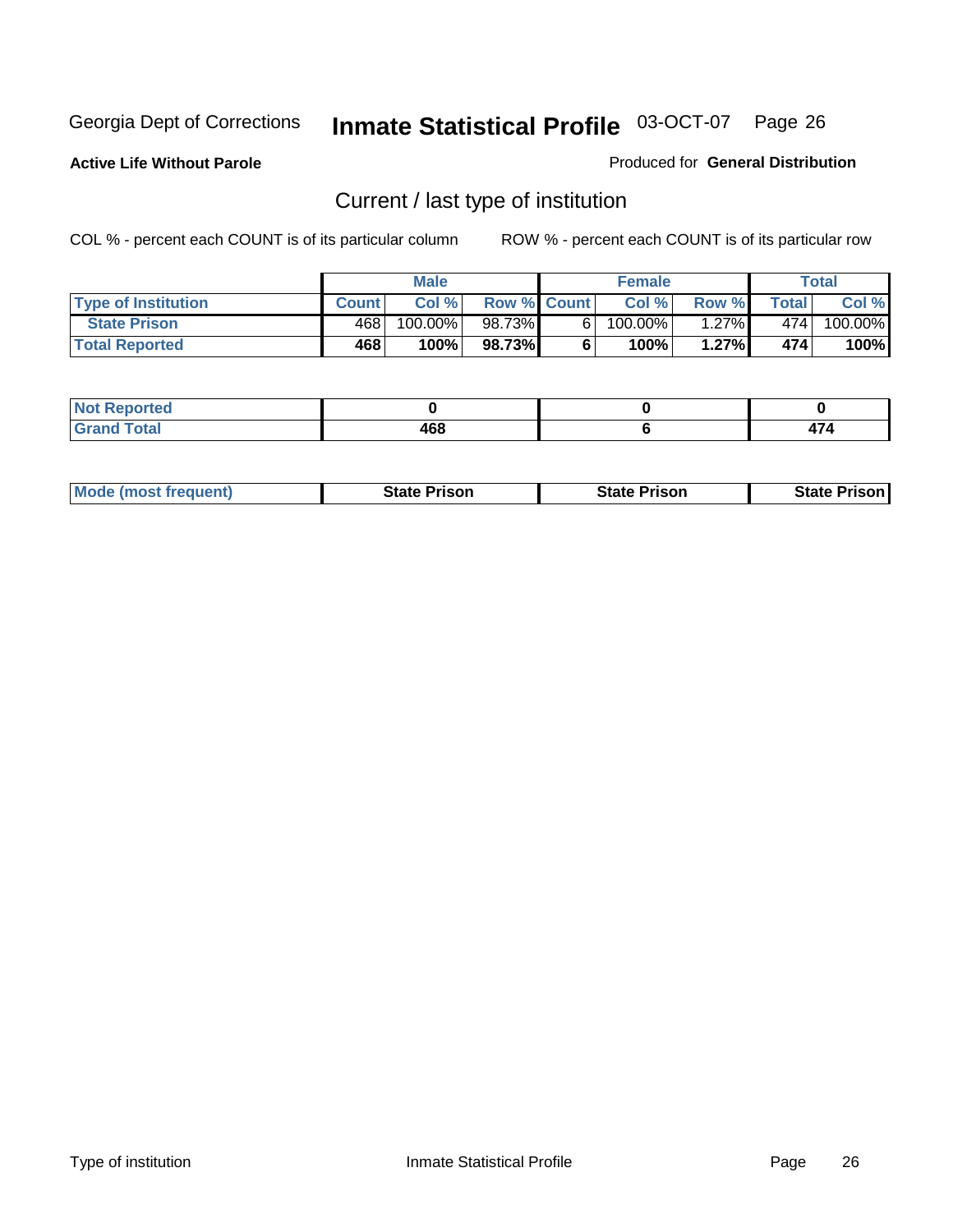**Active Life Without Parole** 

Produced for **General Distribution**

#### Institution type - transitional centers

|                                          |              | <b>Male</b> |                    | <b>Female</b> |             | Total |
|------------------------------------------|--------------|-------------|--------------------|---------------|-------------|-------|
| <b>Institution Type - Trans. Centers</b> | <b>Count</b> | Col%        | <b>Row % Count</b> | Col %         | Row % Total | Col % |
| <b>Total Reported</b>                    |              |             |                    |               |             |       |

| rtea<br>20 NGL 2<br>  |  |  |
|-----------------------|--|--|
| into!<br>---<br>_____ |  |  |

| Mode (most frequent) | <b>Null</b> | <b>Null</b> | <b>Null</b> |
|----------------------|-------------|-------------|-------------|
|                      |             |             |             |
|                      |             |             |             |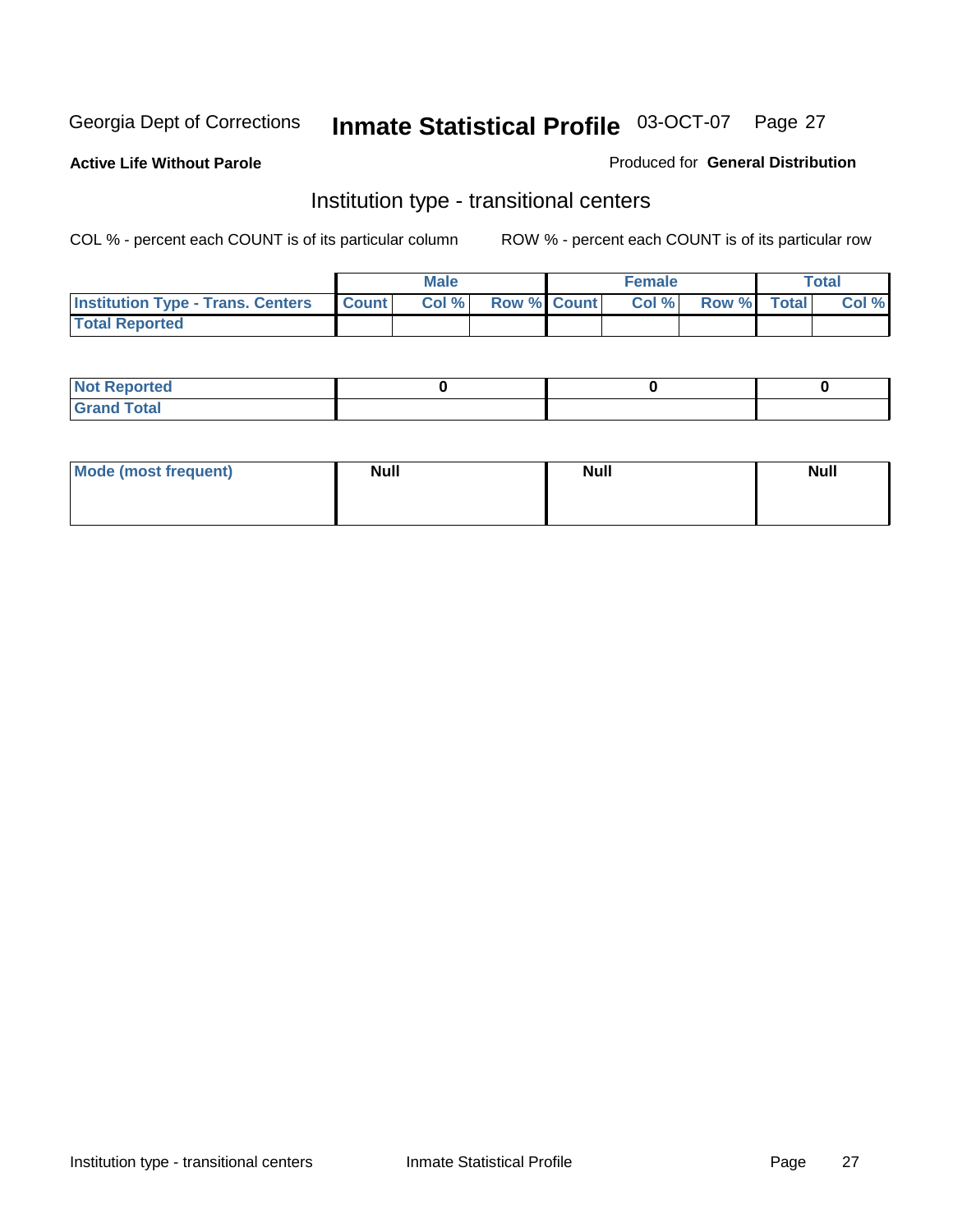**Active Life Without Parole** 

Produced for **General Distribution**

#### Institution type - mental hospitals

|                                                    | Male |                    | <b>Female</b> |                    | <b>Total</b> |
|----------------------------------------------------|------|--------------------|---------------|--------------------|--------------|
| <b>Institution Type - Mental Hospitals Count  </b> | Col% | <b>Row % Count</b> | Col%          | <b>Row % Total</b> | Col %        |
| <b>Total Reported</b>                              |      |                    |               |                    |              |

| <b>Not Reported</b> |  |  |
|---------------------|--|--|
| <b>Total</b><br>Cro |  |  |

| Mode (most frequent) | <b>Null</b> | <b>Null</b> | <b>Null</b> |
|----------------------|-------------|-------------|-------------|
|                      |             |             |             |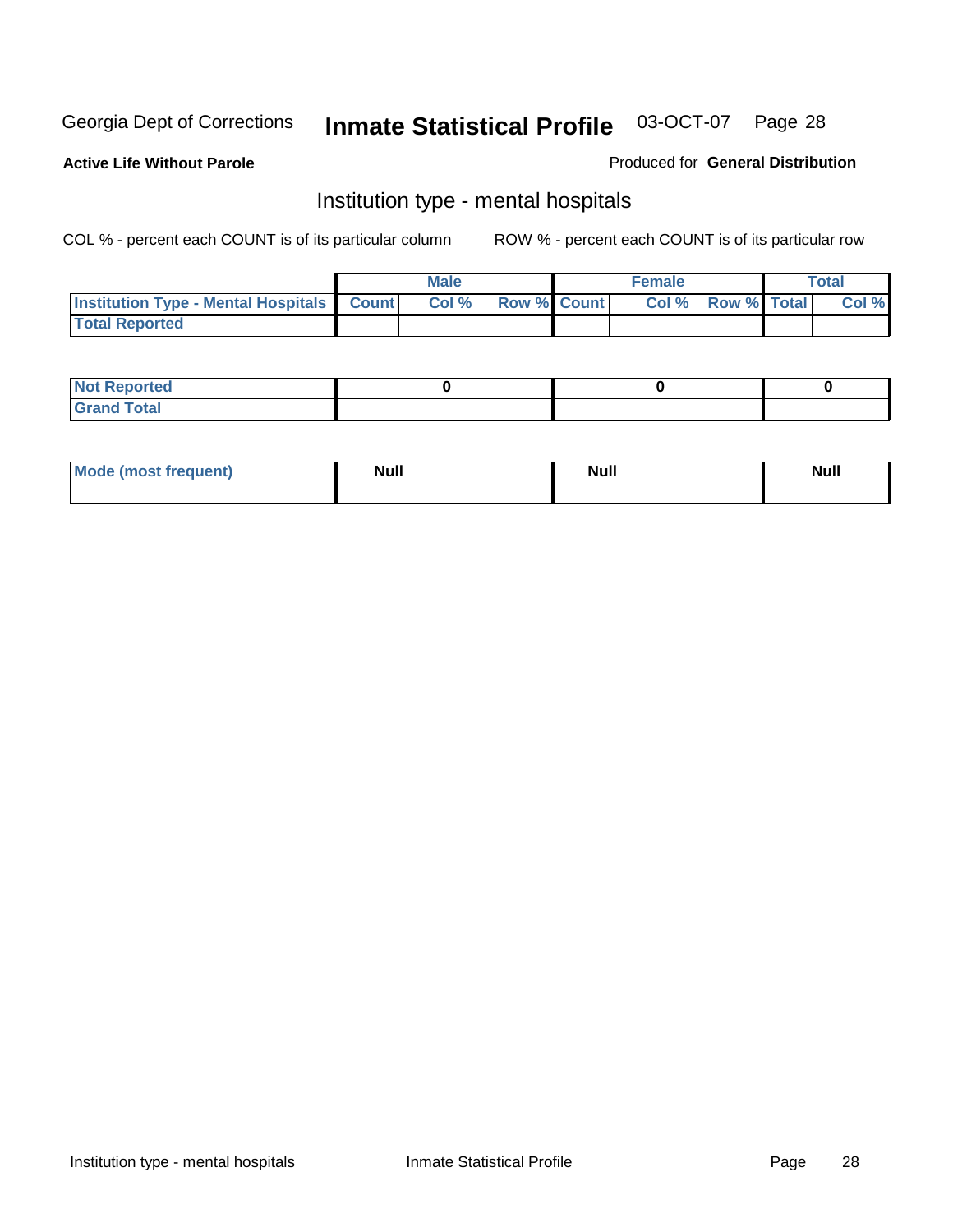**Active Life Without Parole** 

Produced for **General Distribution**

#### Institution type - county prisons

|                                                    | <b>Male</b> |                          | <b>Female</b> |       |              | Total |
|----------------------------------------------------|-------------|--------------------------|---------------|-------|--------------|-------|
| <b>Institution Type - County Prisons   Count  </b> | Col %       | <b>Row % Count Col %</b> |               | Row % | <b>Total</b> | Col % |
| <b>Total Reported</b>                              |             |                          |               |       |              |       |

| <b>Not</b><br><b>Reported</b> |  |  |
|-------------------------------|--|--|
| <b>Grand Total</b>            |  |  |

| Mode (m<br>frequent):<br>nnst | Moll<br>чин.<br>______ | <b>Moll</b> | <b>Null</b> |
|-------------------------------|------------------------|-------------|-------------|
|                               |                        |             |             |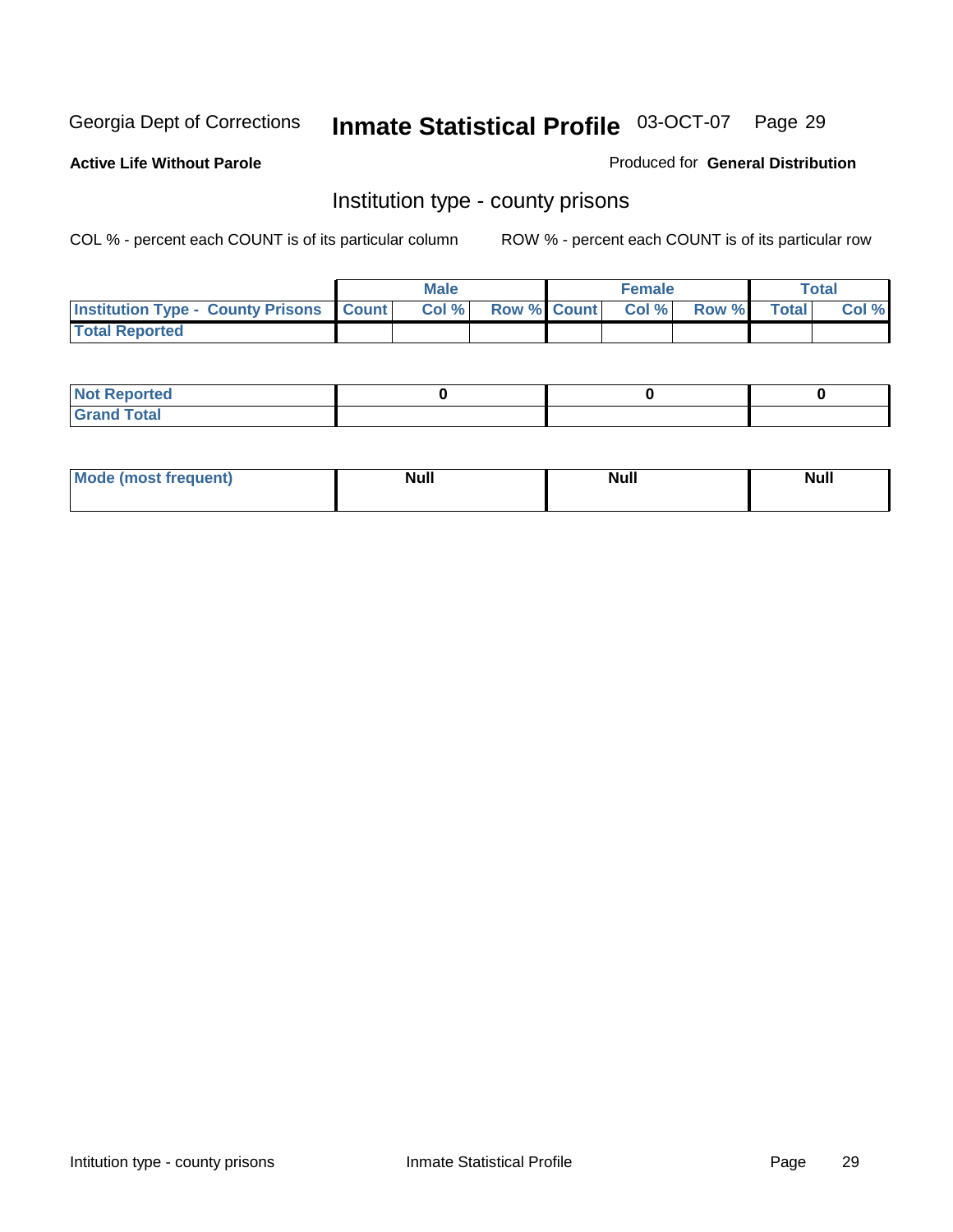#### **Active Life Without Parole**

#### Produced for **General Distribution**

#### Institution type - state prisons

|                                         |                 | <b>Male</b> |         |              | <b>Female</b> |         | <b>Total</b>    |        |
|-----------------------------------------|-----------------|-------------|---------|--------------|---------------|---------|-----------------|--------|
| <b>Institution Type - State Prisons</b> | <b>Count</b>    | Col %       | Row %   | <b>Count</b> | Col %         | Row %   | <b>Total</b>    | Col %  |
| <b>Arrendale State Prison</b><br>508    |                 |             |         | 3            | 50.00%        | 100.00% | 3               | .63%   |
| <b>Augusta State Med.</b><br>532        | 20              | 4.27%       | 100.00% |              |               |         | 20              | 4.22%  |
| <b>Prison</b>                           |                 |             |         |              |               |         |                 |        |
| <b>Baldwin State Prison</b><br>553      | 2               | .43%        | 100.00% |              |               |         | 2               | .42%   |
| <b>Calhoun State Prison</b><br>547      | 6               | 1.28%       | 100.00% |              |               |         | 6               | 1.27%  |
| <b>Coastal State Prison</b><br>523      | 6               | 1.28%       | 100.00% |              |               |         | 6               | 1.27%  |
| <b>Ga Diag &amp; Class Pris</b><br>521  | $\overline{2}$  | .43%        | 100.00% |              |               |         | 2               | .42%   |
| <b>Ga Diag &amp; Class Pris-</b><br>522 | 10              | 2.14%       | 100.00% |              |               |         | 10              | 2.11%  |
| <b>Perm</b>                             |                 |             |         |              |               |         |                 |        |
| <b>Ga State Prison</b><br>517           | 58              | 12.39%      | 100.00% |              |               |         | 58              | 12.24% |
| <b>Hancock State Prison</b><br>541      | 41              | 8.76%       | 100.00% |              |               |         | 41              | 8.65%  |
| <b>Hays State Prison</b><br>540         | 34              | 7.26%       | 100.00% |              |               |         | 34              | 7.17%  |
| <b>Macon State Prison</b><br>549        | 81              | 17.31%      | 100.00% |              |               |         | 81              | 17.09% |
| <b>Men'S State Prison</b><br>519        |                 | .21%        | 100.00% |              |               |         |                 | .21%   |
| <b>Phillips State Prison</b><br>505     | 27              | 5.77%       | 100.00% |              |               |         | 27              | 5.70%  |
| <b>Pulaski State Prison (W)</b><br>557  |                 |             |         | 3            | 50.00%        | 100.00% | $\overline{3}$  | .63%   |
| <b>Smith State Prison</b><br>550        | $\overline{33}$ | 7.05%       | 100.00% |              |               |         | $\overline{33}$ | 6.96%  |
| <b>Telfair State Prison</b><br>542      | 64              | 13.68%      | 100.00% |              |               |         | 64              | 13.50% |
| <b>Valdosta State Prison</b><br>537     | $\overline{38}$ | 8.12%       | 100.00% |              |               |         | 38              | 8.02%  |
| <b>Ware State Prison</b><br>501         | 40              | 8.55%       | 100.00% |              |               |         | 40              | 8.44%  |
| <b>Washington Sp</b><br>552             | 5               | 1.07%       | 100.00% |              |               |         | 5               | 1.05%  |
| <b>Total Reported</b>                   | 468             | 100%        | 98.73%  | 6            | 100%          | 1.27%   | 474             | 100%   |

| a continued and the content<br>N<br>тео |     |        |
|-----------------------------------------|-----|--------|
| $\sim$<br>______                        | 468 | .<br>. |

| Mode (most frequent) | <b>1549 Macon State Prison</b> | 508 Arrendale State Prison | 1549 Macon State<br><b>Prison</b> |
|----------------------|--------------------------------|----------------------------|-----------------------------------|
|----------------------|--------------------------------|----------------------------|-----------------------------------|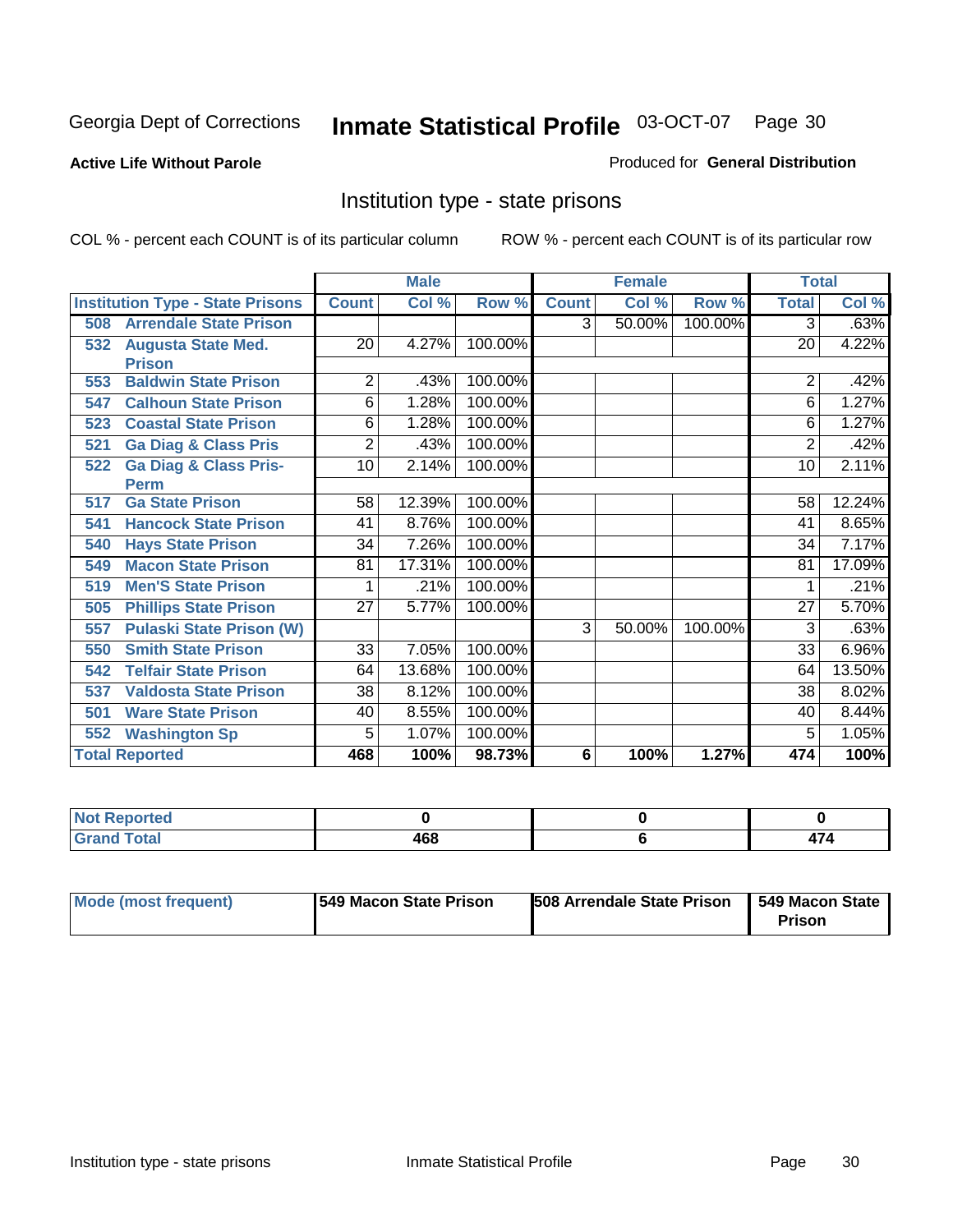**Active Life Without Parole** 

Produced for **General Distribution**

#### Institution type - private prisons

|                                                     | <b>Male</b> |                    | <b>Female</b> |             | <b>Total</b> |
|-----------------------------------------------------|-------------|--------------------|---------------|-------------|--------------|
| <b>Institution Type - Private Prisons   Count  </b> | Col %       | <b>Row % Count</b> | Col%          | Row % Total | Col %        |
| <b>Total Reported</b>                               |             |                    |               |             |              |

| <b>Not Reported</b>        |  |  |
|----------------------------|--|--|
| <b>otal</b><br>. Gror<br>. |  |  |

| Mode (most frequent) | <b>Null</b> | <b>Null</b> | <b>Null</b> |
|----------------------|-------------|-------------|-------------|
|                      |             |             |             |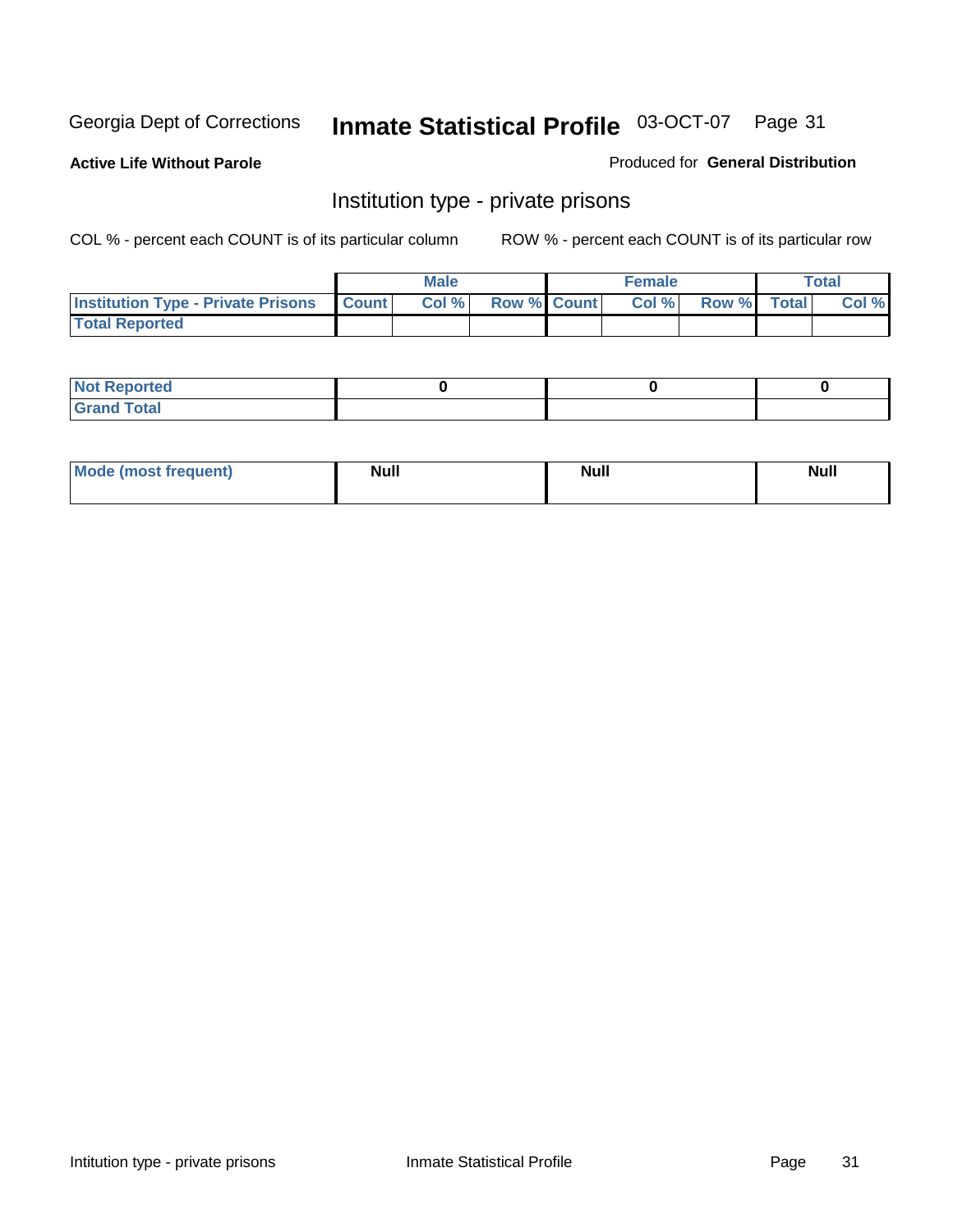**Active Life Without Parole** 

Produced for **General Distribution**

#### Institution type - prison annexes

|                                                | <b>Male</b> |             | <b>Female</b> |             | <b>Total</b> |
|------------------------------------------------|-------------|-------------|---------------|-------------|--------------|
| <b>Institution Type - Prison Annexes Count</b> | Col %       | Row % Count | Col%          | Row % Total | Col %        |
| <b>Total Reported</b>                          |             |             |               |             |              |

| <b>Not Reported</b>            |  |  |
|--------------------------------|--|--|
| <b>Total</b><br>Croi<br>$\sim$ |  |  |

| Mode (most frequent) | <b>Null</b> | <b>Null</b> | <b>Null</b> |
|----------------------|-------------|-------------|-------------|
|                      |             |             |             |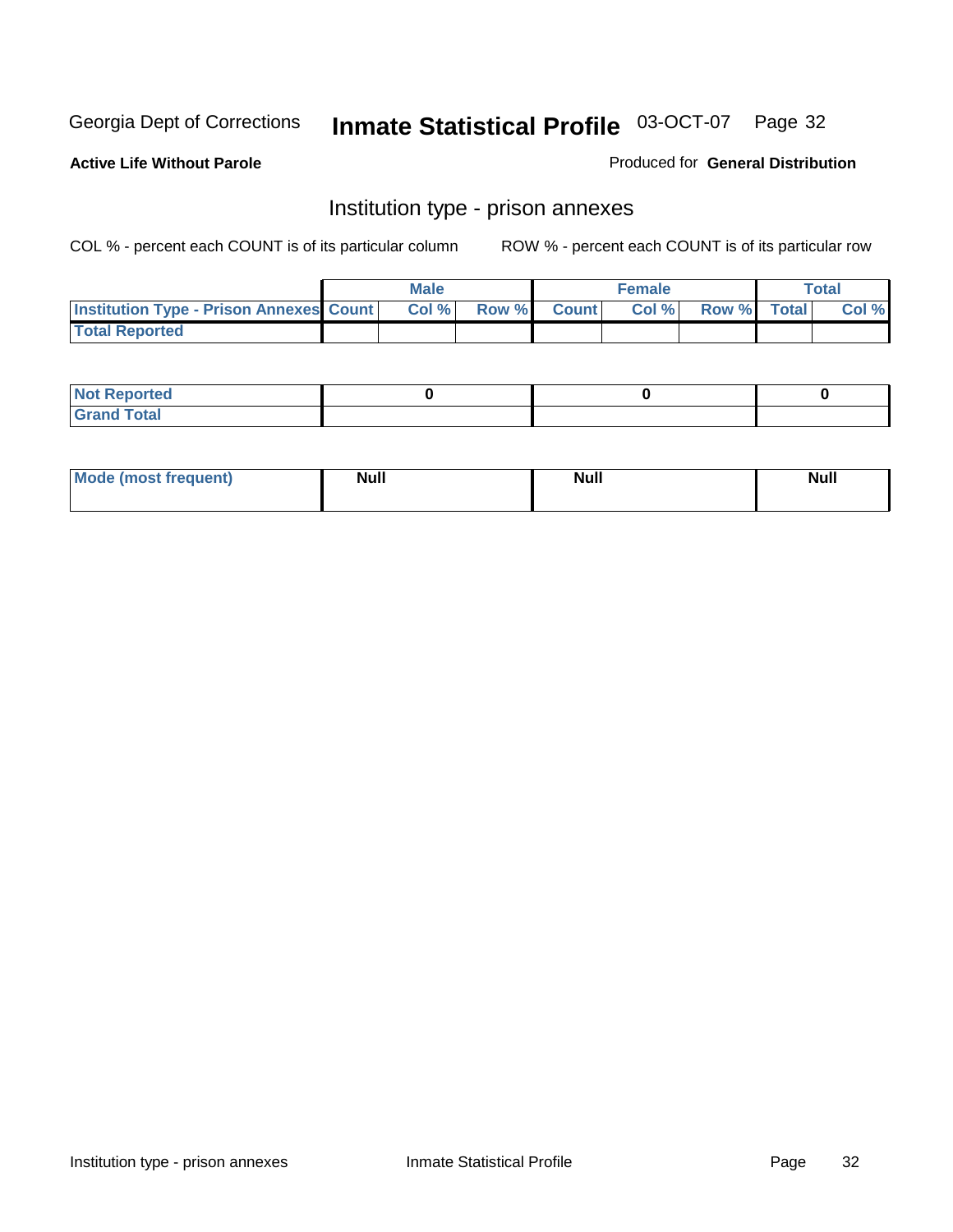**Active Life Without Parole** 

Produced for **General Distribution**

#### Institution type - pre-release centers

|                                                | <b>Male</b> |             | <b>Female</b> |             | <b>Total</b> |
|------------------------------------------------|-------------|-------------|---------------|-------------|--------------|
| <b>Institution Type - Prison Annexes Count</b> | Col %       | Row % Count | Col%          | Row % Total | Col %        |
| <b>Total Reported</b>                          |             |             |               |             |              |

| <b>Not</b><br><b>Reported</b>    |  |  |
|----------------------------------|--|--|
| <b>Total</b><br>Gran<br>$\sim$ . |  |  |

| Mode (most frequent) | <b>Null</b> | <b>Null</b> | <b>Null</b> |
|----------------------|-------------|-------------|-------------|
|                      |             |             |             |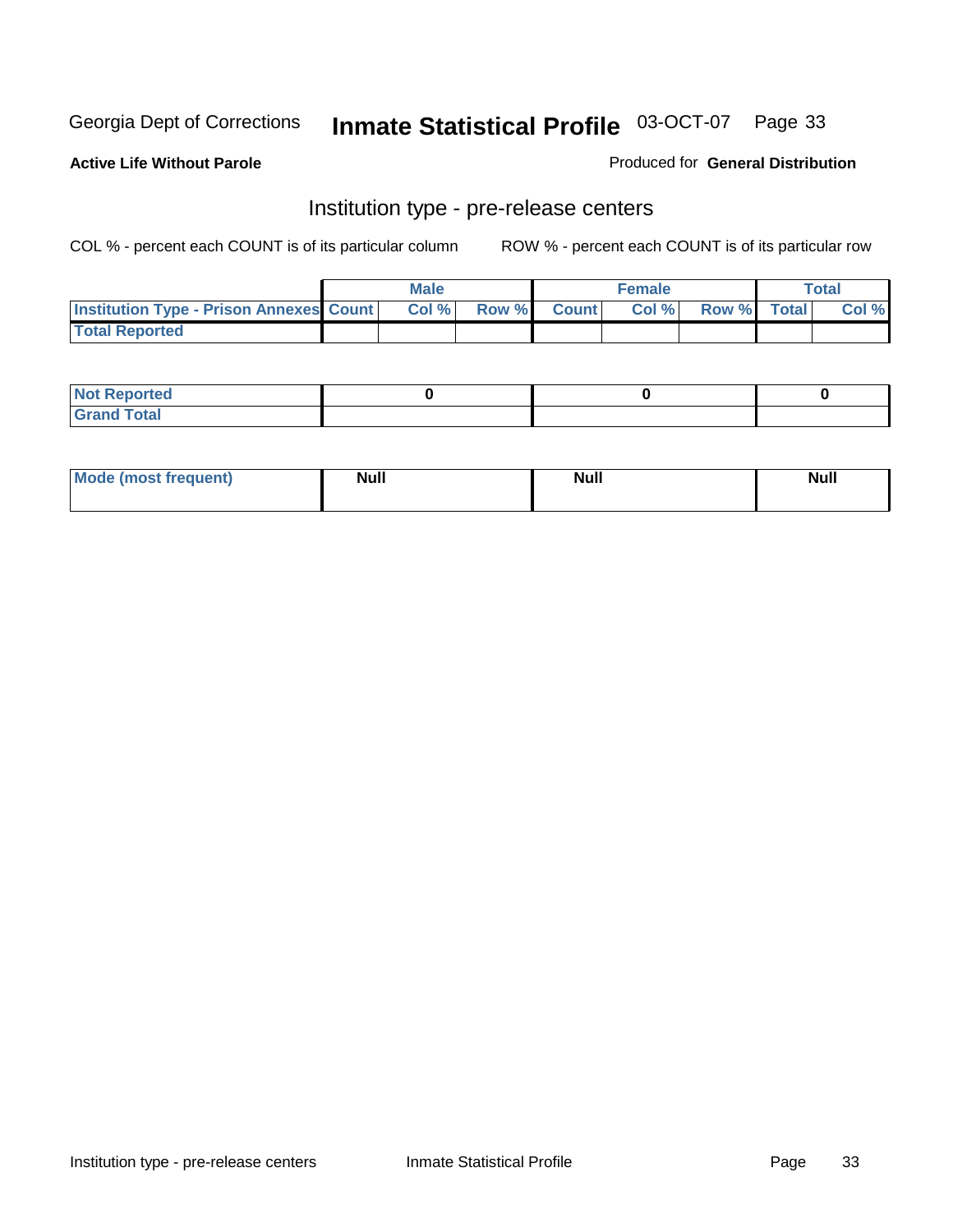**Active Life Without Parole** 

Produced for **General Distribution**

#### Institution type - inmate boot camp

|                                      |              | Male  |             | <b>Female</b> |             | <b>Total</b> |
|--------------------------------------|--------------|-------|-------------|---------------|-------------|--------------|
| <b>Institution Type - Boot Camps</b> | <b>Count</b> | Col % | Row % Count | Col %         | Row % Total | Col %        |
| <b>Total Rported</b>                 |              |       |             |               |             |              |

| <b>Not Reported</b>  |  |  |
|----------------------|--|--|
| <b>Total</b><br>Croy |  |  |

| Mode (most frequent) | <b>Null</b> | <b>Null</b> | <b>Null</b> |
|----------------------|-------------|-------------|-------------|
|                      |             |             |             |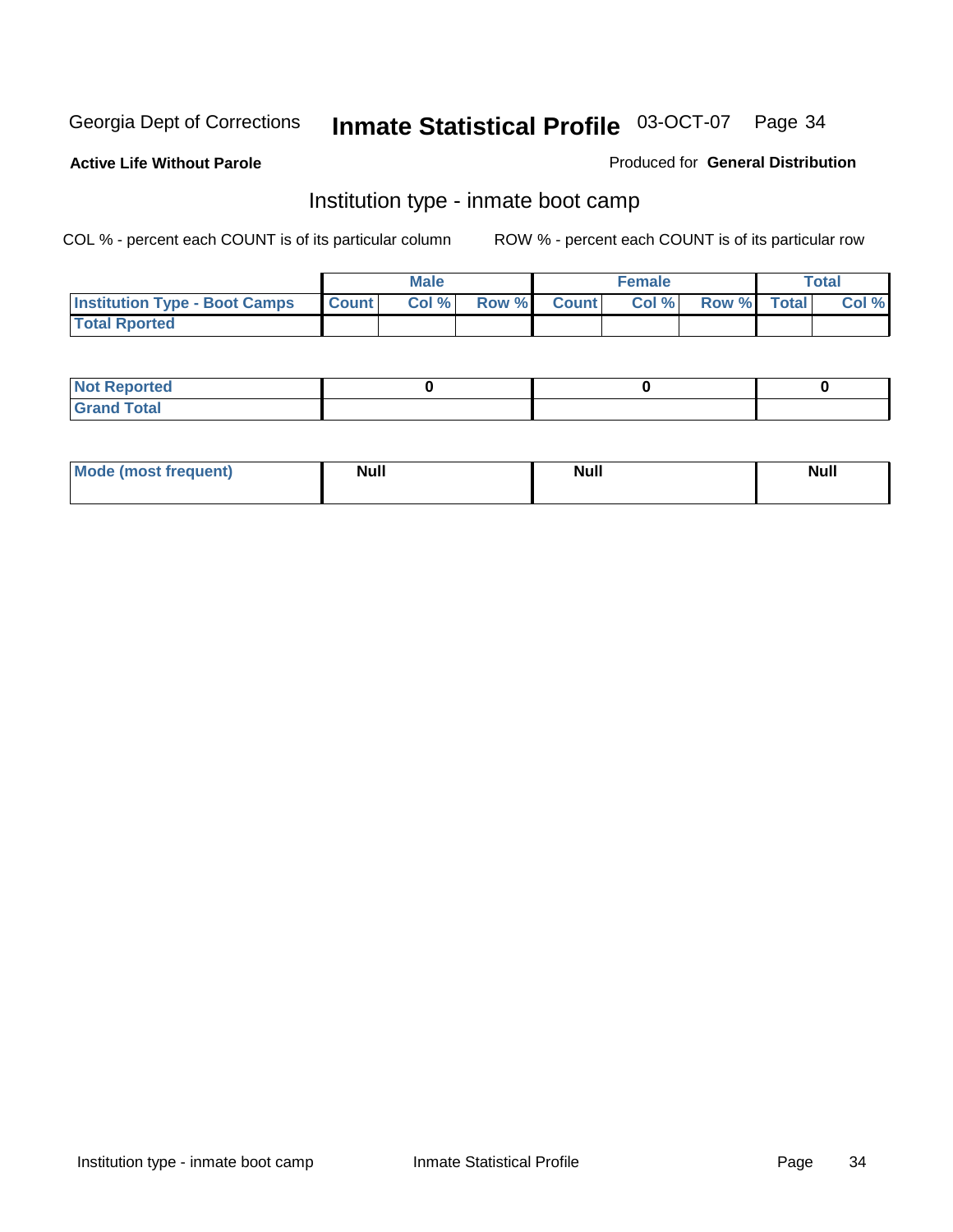**Active Life Without Parole** 

Produced for **General Distribution**

### Number of disciplinary reports

|                                       |              | <b>Male</b> |                    |   | <b>Female</b> |       |       | <b>Total</b> |
|---------------------------------------|--------------|-------------|--------------------|---|---------------|-------|-------|--------------|
| <b>Number of Disciplinary Reports</b> | <b>Count</b> | Col %       | <b>Row % Count</b> |   | Col %         | Row % | Total | Col %        |
|                                       | 106          | 22.65%      | 98.15%             | 2 | 33.33%        | 1.85% | 108   | 22.78%       |
|                                       | 62           | 13.25%      | 100.00%            |   |               |       | 62    | 13.08%       |
|                                       | 37           | 7.91%       | 97.37%             |   | 16.67%        | 2.63% | 38    | 8.02%        |
| 3                                     | 37           | 7.91%       | 97.37%             |   | 16.67%        | 2.63% | 38    | 8.02%        |
|                                       | 31           | 6.62%       | 100.00%            |   |               |       | 31    | 6.54%        |
|                                       | 27           | 5.77%       | 100.00%            |   |               |       | 27    | 5.70%        |
| <b>More Than 5</b>                    | 168          | 35.90%      | 98.82%             | 2 | 33.33%        | 1.18% | 170   | 35.86%       |
| <b>Total Reported</b>                 | 468          | 100%        | 98.73%             | 6 | 100%          | 1.27% | 474   | 100%         |

| .<br>N<br>тес  |               |  |
|----------------|---------------|--|
| T <sub>1</sub> | ,<br>rv<br>__ |  |

| Mean (average)       | 7.46 |     | 7.47 |
|----------------------|------|-----|------|
| Median (middle)      |      | 2.J |      |
| Mode (most frequent) |      |     |      |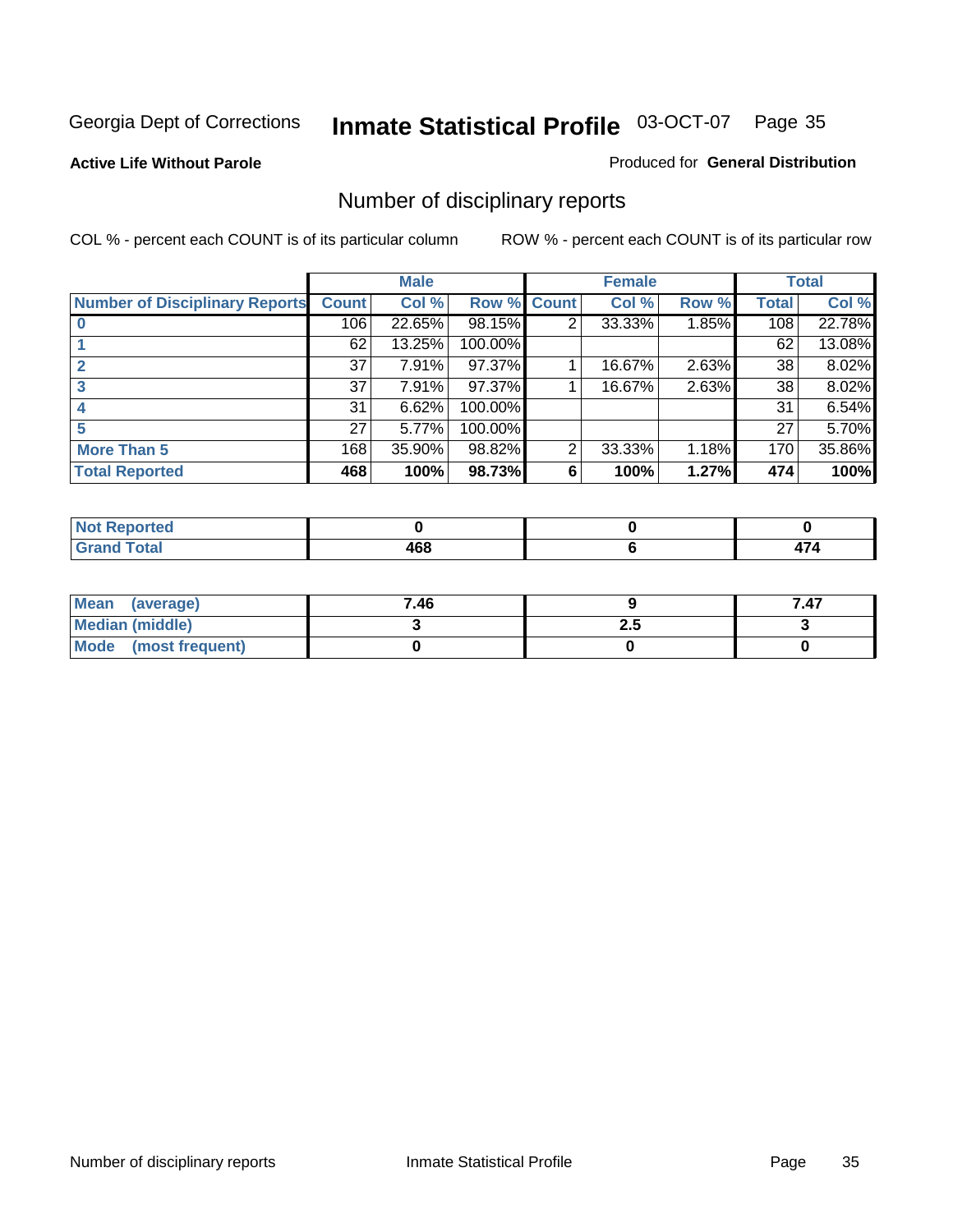#### **Active Life Without Parole**

#### Produced for **General Distribution**

#### Number of transfers

|                            |         | <b>Male</b> |         |              | <b>Female</b> |       |              | <b>Total</b> |
|----------------------------|---------|-------------|---------|--------------|---------------|-------|--------------|--------------|
| <b>Number of Transfers</b> | Count l | Col %       | Row %   | <b>Count</b> | Col %         | Row % | <b>Total</b> | Col %        |
|                            | 6       | 1.28%       | 100.00% |              |               |       | 6            | 1.27%        |
|                            | 130     | 27.78%      | 97.74%  | 3            | 50.00%        | 2.26% | 133          | 28.06%       |
| $\mathbf{c}$               | 111     | 23.72%      | 97.37%  | 3            | 50.00%        | 2.63% | 114          | 24.05%       |
| 3                          | 90      | 19.23%      | 100.00% |              |               |       | 90           | 18.99%       |
|                            | 52      | 11.11%      | 100.00% |              |               |       | 52           | 10.97%       |
|                            | 25      | 5.34%       | 100.00% |              |               |       | 25           | 5.27%        |
| <b>More Than 5</b>         | 54      | 11.54%      | 100.00% |              |               |       | 54           | 11.39%       |
| <b>Total Reported</b>      | 468     | 100%        | 98.73%  | 6            | 100%          | 1.27% | 474          | 100%         |

| .<br>N<br>те о |                     |       |
|----------------|---------------------|-------|
| T <sub>1</sub> | .<br>$\sim$<br>$ -$ | −<br> |

| Mean (average)       | 2.93 |   | 2.91 |
|----------------------|------|---|------|
| Median (middle)      |      | . |      |
| Mode (most frequent) |      |   |      |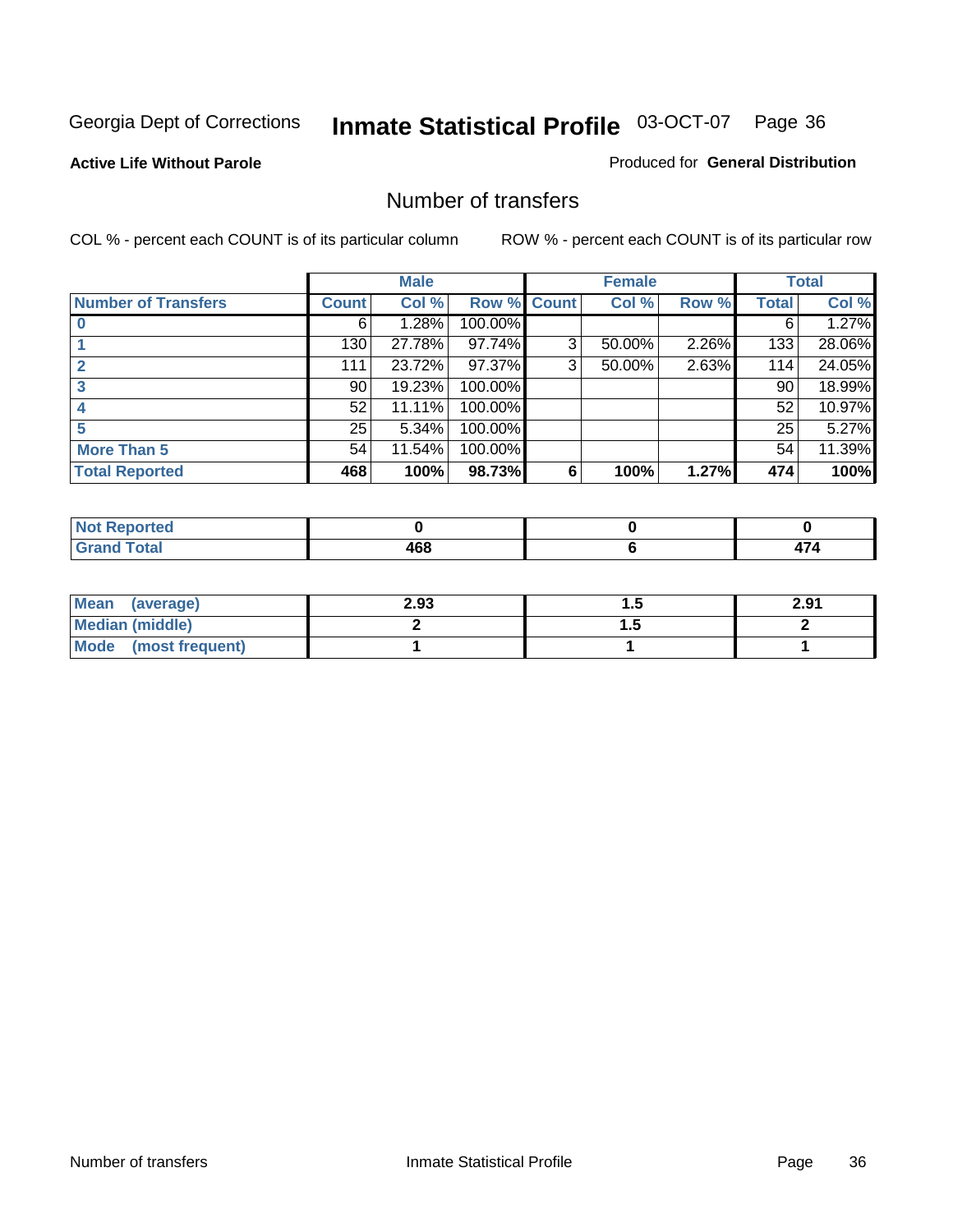**Active Life Without Parole** 

Produced for **General Distribution**

# Number of escapes

|                       |              | <b>Male</b> |                    |    | <b>Female</b> |          |         | <b>Total</b> |
|-----------------------|--------------|-------------|--------------------|----|---------------|----------|---------|--------------|
| Number of Escapes     | <b>Count</b> | Col %       | <b>Row % Count</b> |    | Col %         | Row %    | Total I | Col %        |
|                       | 467          | 99.79%      | 98.73%             | 6' | $100.00\%$    | $1.27\%$ | 473     | 99.79%       |
|                       |              | 0.21%       | 100.00%            |    |               |          |         | 0.21%        |
| <b>Total Reported</b> | 468          | 100%        | 98.73%             |    | 100%          | 1.27%    | 474     | 100%         |

| المتحافظ<br>rteo                |           |     |
|---------------------------------|-----------|-----|
| <b>otal</b><br>$\mathbf{v}$ and | 100<br>rv | 474 |

| Mean (average)       |  |  |
|----------------------|--|--|
| Median (middle)      |  |  |
| Mode (most frequent) |  |  |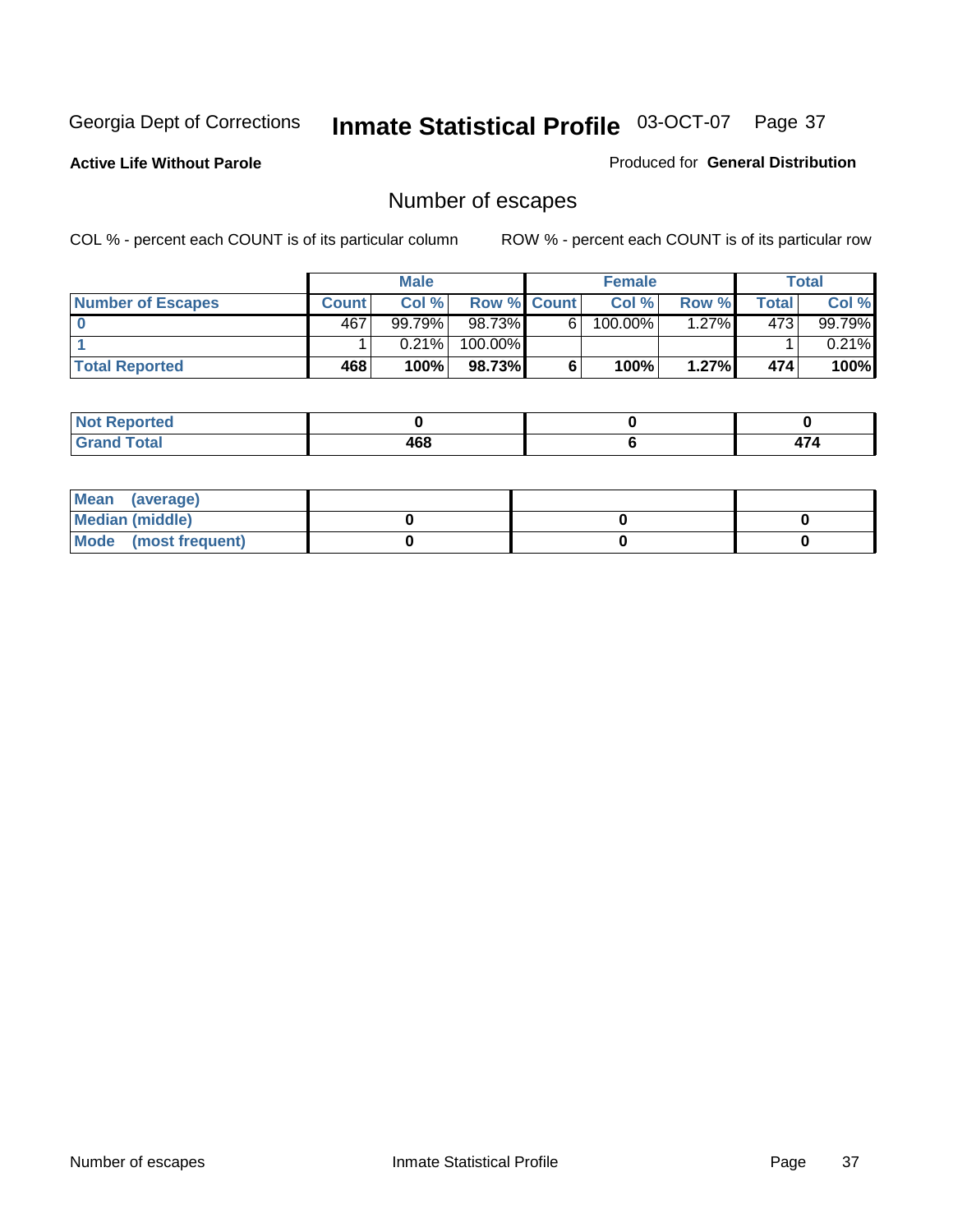**Active Life Without Parole** 

Produced for **General Distribution**

# Probable future release type

|                                     |              | <b>Male</b> |                    |   | <b>Female</b> |          |        | Total   |
|-------------------------------------|--------------|-------------|--------------------|---|---------------|----------|--------|---------|
| <b>Probable Future Release Type</b> | <b>Count</b> | Col%        | <b>Row % Count</b> |   | Col%          | Row %    | Total⊥ | Col %   |
| Life, LWOP or death sentence        | 468          | $100.00\%$  | 98.73%             | 6 | 100.00%       | $1.27\%$ | 474    | 100.00% |
| <b>Total Reported</b>               | 468          | 100%        | 98.73%             | 6 | 100%          | 1.27%    | 474    | 100%    |

| Reported<br>NOT |              |     |                           |
|-----------------|--------------|-----|---------------------------|
| Total<br>$\sim$ | 1 C O<br>400 | 468 | $\rightarrow$<br>.<br>T . |

| <b>Mode (most frequent)</b> | Life, LWOP or death | Life, LWOP or death | Life, LWOP or death |
|-----------------------------|---------------------|---------------------|---------------------|
|-----------------------------|---------------------|---------------------|---------------------|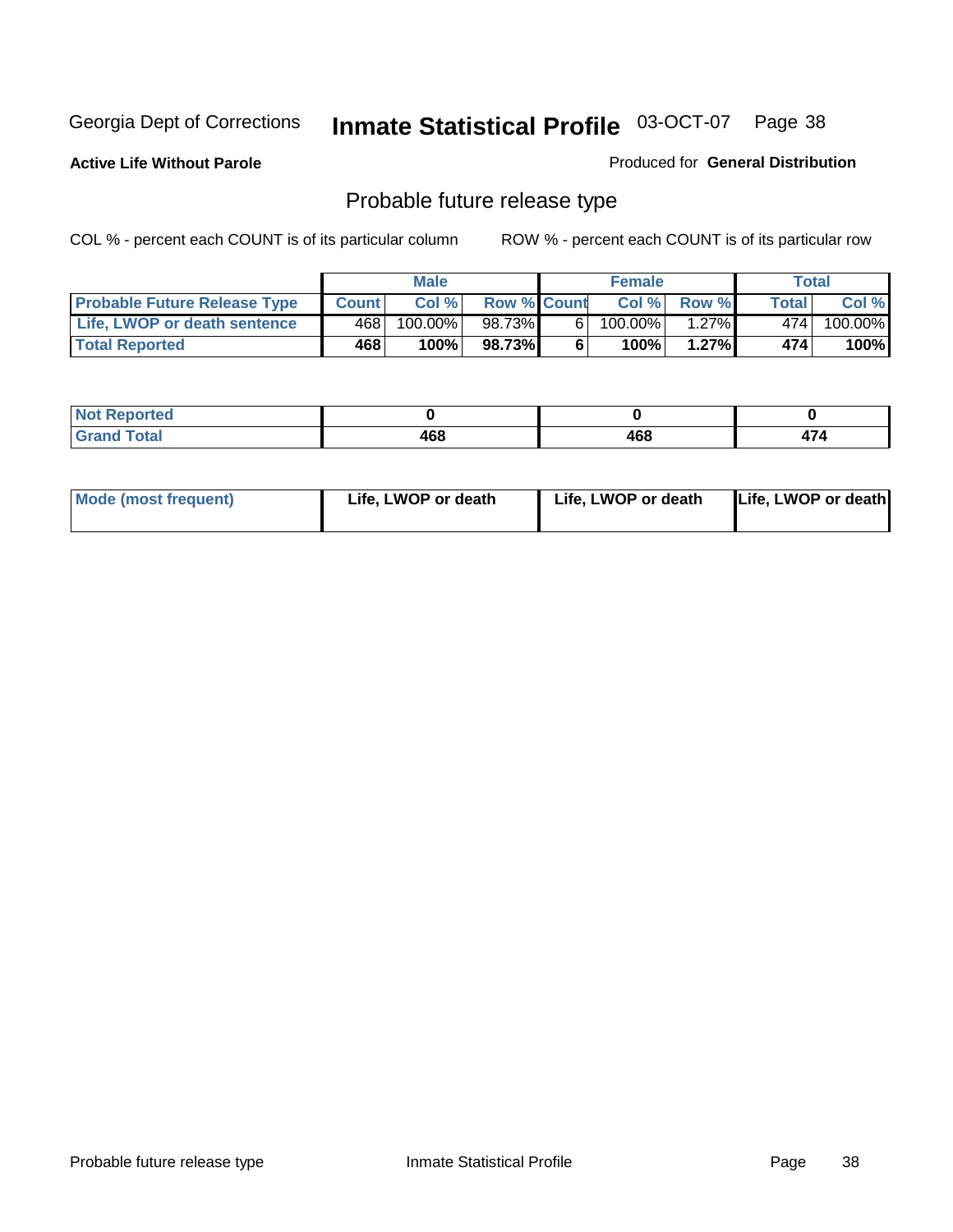**Active Life Without Parole** 

Produced for **General Distribution**

## Actual release type

|                            |              | <b>Male</b> |                    | <b>Female</b> |       |              | Total |
|----------------------------|--------------|-------------|--------------------|---------------|-------|--------------|-------|
| <b>Actual Release Type</b> | <b>Count</b> | Col %       | <b>Row % Count</b> | Col %         | Row % | <b>Total</b> | Col % |
| <b>Total Reported</b>      |              | $\%$        | %                  | %             | %     |              | %     |

| <b>Still Active</b> | 468 | 474 |
|---------------------|-----|-----|
| <b>Not Reported</b> |     |     |
| <b>Grand Total</b>  | 468 | 474 |

| M<br>_____ | .<br>AU 1<br> | an d<br><u></u> | $\cdots$ |
|------------|---------------|-----------------|----------|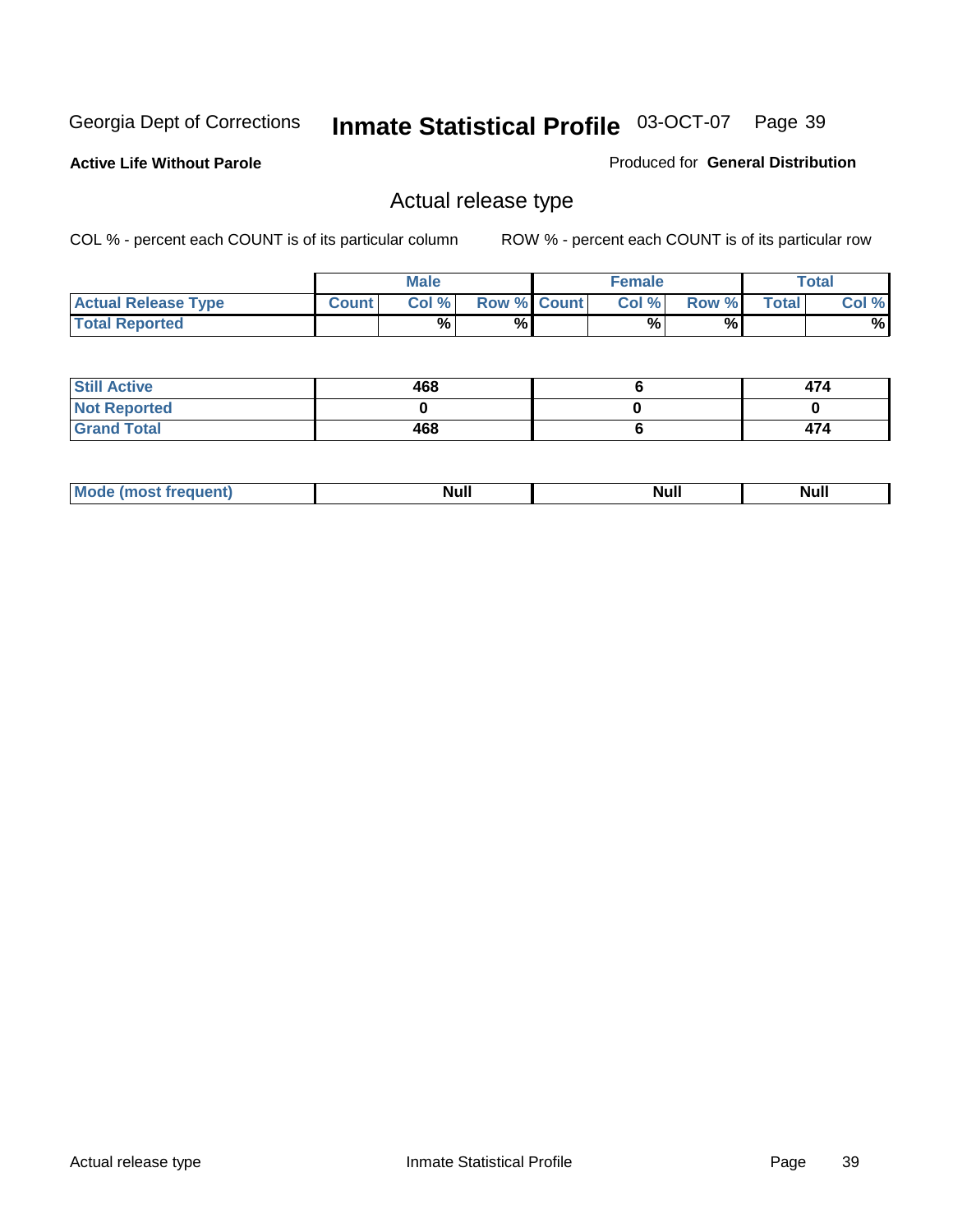## **Active Life Without Parole**

## Produced for **General Distribution**

## Time served in current (or last) institution

|                            |              | <b>Male</b> |         |              | <b>Female</b> |        |              | <b>Total</b> |
|----------------------------|--------------|-------------|---------|--------------|---------------|--------|--------------|--------------|
| <b>Time In Institution</b> | <b>Count</b> | Col %       | Row %   | <b>Count</b> | Col %         | Row %  | <b>Total</b> | Col %        |
| 0 to 3 months              | 41           | 8.76%       | 100.00% |              |               |        | 41           | 8.65%        |
| 3.01 to 6 months           | 27           | 5.77%       | 100.00% |              |               |        | 27           | 5.70%        |
| 6.01 to 9 months           | 35           | 7.48%       | 100.00% |              |               |        | 35           | 7.38%        |
| 9.01 to 12 months          | 23           | 4.91%       | 100.00% |              |               |        | 23           | 4.85%        |
| 12.01 to 18 months         | 59           | 12.61%      | 98.33%  | 1            | 16.67%        | 1.67%  | 60           | 12.66%       |
| 18.01 to 24 months         | 42           | 8.97%       | 100.00% |              |               |        | 42           | 8.86%        |
| 2.01 to 3 years            | 72           | 15.38%      | 96.00%  | 3            | 50.00%        | 4.00%  | 75           | 15.82%       |
| 3.01 to 4 years            | 29           | 6.20%       | 96.67%  | 1            | 16.67%        | 3.33%  | 30           | 6.33%        |
| 4.01 to 5 years            | 35           | 7.48%       | 100.00% |              |               |        | 35           | 7.38%        |
| $5.01$ to 6 years          | 34           | 7.26%       | 100.00% |              |               |        | 34           | 7.17%        |
| 6.01 to 7 years            | 27           | 5.77%       | 100.00% |              |               |        | 27           | 5.70%        |
| $7.01$ to 8 years          | 15           | 3.21%       | 100.00% |              |               |        | 15           | 3.16%        |
| 8.01 to 9 years            | 9            | 1.92%       | 100.00% |              |               |        | 9            | 1.90%        |
| 9.01 to 10 years           | 8            | 1.71%       | 88.89%  | 1            | 16.67%        | 11.11% | 9            | 1.90%        |
| Over 10 years              | 12           | 2.56%       | 100.00% |              |               |        | 12           | 2.53%        |
| <b>Total Reported</b>      | 468          | 100%        | 98.73%  | 6            | 100%          | 1.27%  | 474          | 100%         |

| <b>Not Reported</b> |     |    |
|---------------------|-----|----|
| <b>Total</b>        | 468 | ._ |

| <b>Mean</b><br>(average) | 36 months | 43 months | 36 months |  |
|--------------------------|-----------|-----------|-----------|--|
| Median (middle)          | 25 months | 31 months | 25 months |  |
| Mode (most frequent)     | 28 months | ∣ months  | months    |  |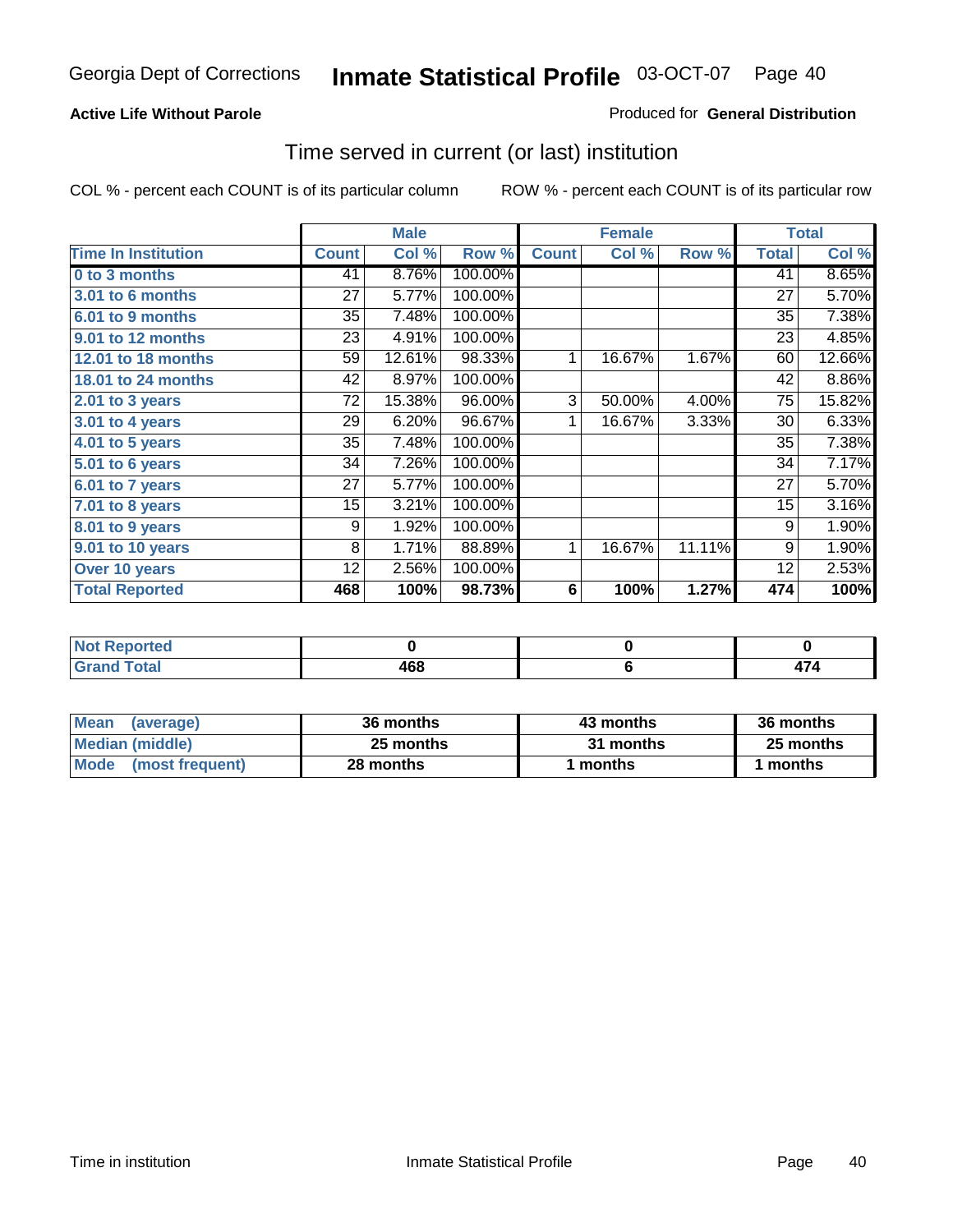#### **Active Life Without Parole**

## Produced for **General Distribution**

## Highest grade level attained

|                              |                 | <b>Male</b> |         |                | <b>Female</b> |       |                 | <b>Total</b> |
|------------------------------|-----------------|-------------|---------|----------------|---------------|-------|-----------------|--------------|
| <b>Grade Level</b>           | <b>Count</b>    | Col %       | Row %   | <b>Count</b>   | Col %         | Row % | <b>Total</b>    | Col %        |
| <b>Grade 1</b>               | 1               | 0.22%       | 100.00% |                |               |       | 1               | 0.22%        |
| <b>Grade 4</b>               | 3               | 0.66%       | 100.00% |                |               |       | $\overline{3}$  | 0.65%        |
| Grade 5                      | 4               | 0.88%       | 100.00% |                |               |       | 4               | 0.87%        |
| Grade 6                      | 8               | 1.75%       | 100.00% |                |               |       | 8               | 1.73%        |
| <b>Grade 7</b>               | 19              | 4.17%       | 100.00% |                |               |       | $\overline{19}$ | 4.11%        |
| <b>Grade 8</b>               | 47              | 10.31%      | 100.00% |                |               |       | 47              | 10.17%       |
| <b>Grade 9</b>               | 62              | 13.60%      | 98.41%  | 1              | 16.67%        | 1.59% | 63              | 13.64%       |
| Grade 10                     | $\overline{90}$ | 19.74%      | 98.90%  | 1              | 16.67%        | 1.10% | 91              | 19.70%       |
| Grade 11                     | 66              | 14.47%      | 97.06%  | $\overline{2}$ | 33.33%        | 2.94% | 68              | 14.72%       |
| <b>Grade 12 or GED</b>       | 74              | 16.23%      | 98.67%  | 1              | 16.67%        | 1.33% | 75              | 16.23%       |
| <b>Some tech school</b>      | 12              | 2.63%       | 100.00% |                |               |       | 12              | 2.60%        |
| <b>Completed tech school</b> | 12              | 2.63%       | 100.00% |                |               |       | 12              | 2.60%        |
| College, 1 year              | 16              | 3.51%       | 100.00% |                |               |       | 16              | 3.46%        |
| College, 2 year              | 17              | 3.73%       | 94.44%  | 1              | 16.67%        | 5.56% | 18              | 3.90%        |
| College, 3 year              | 8               | 1.75%       | 100.00% |                |               |       | 8               | 1.73%        |
| <b>Bachelor's degree</b>     | 9               | 1.97%       | 100.00% |                |               |       | 9               | 1.95%        |
| <b>Master's degree</b>       | 5               | 1.10%       | 100.00% |                |               |       | $\overline{5}$  | 1.08%        |
| Ph.D. degree                 | 1               | 0.22%       | 100.00% |                |               |       | 1               | 0.22%        |
| Law degree                   | $\overline{2}$  | 0.44%       | 100.00% |                |               |       | $\overline{2}$  | 0.43%        |
| <b>Total Reported</b>        | 456             | 100%        | 98.70%  | 6              | 100.0%        | 1.30% | 462             | 100.0%       |

| i Albert<br>4 - - - <b>-</b><br>τeα<br>w<br>. |            |  |
|-----------------------------------------------|------------|--|
| <b>Coto</b> "<br>-                            | 168<br>40C |  |

| <b>Mean</b><br>(average)       | 10.63    | 11.17    | 10.63    |
|--------------------------------|----------|----------|----------|
| Median (middle)                | Grade 10 | Grade 11 | Grade 10 |
| <b>Mode</b><br>(most frequent) | Grade 10 | Grade 11 | Grade 10 |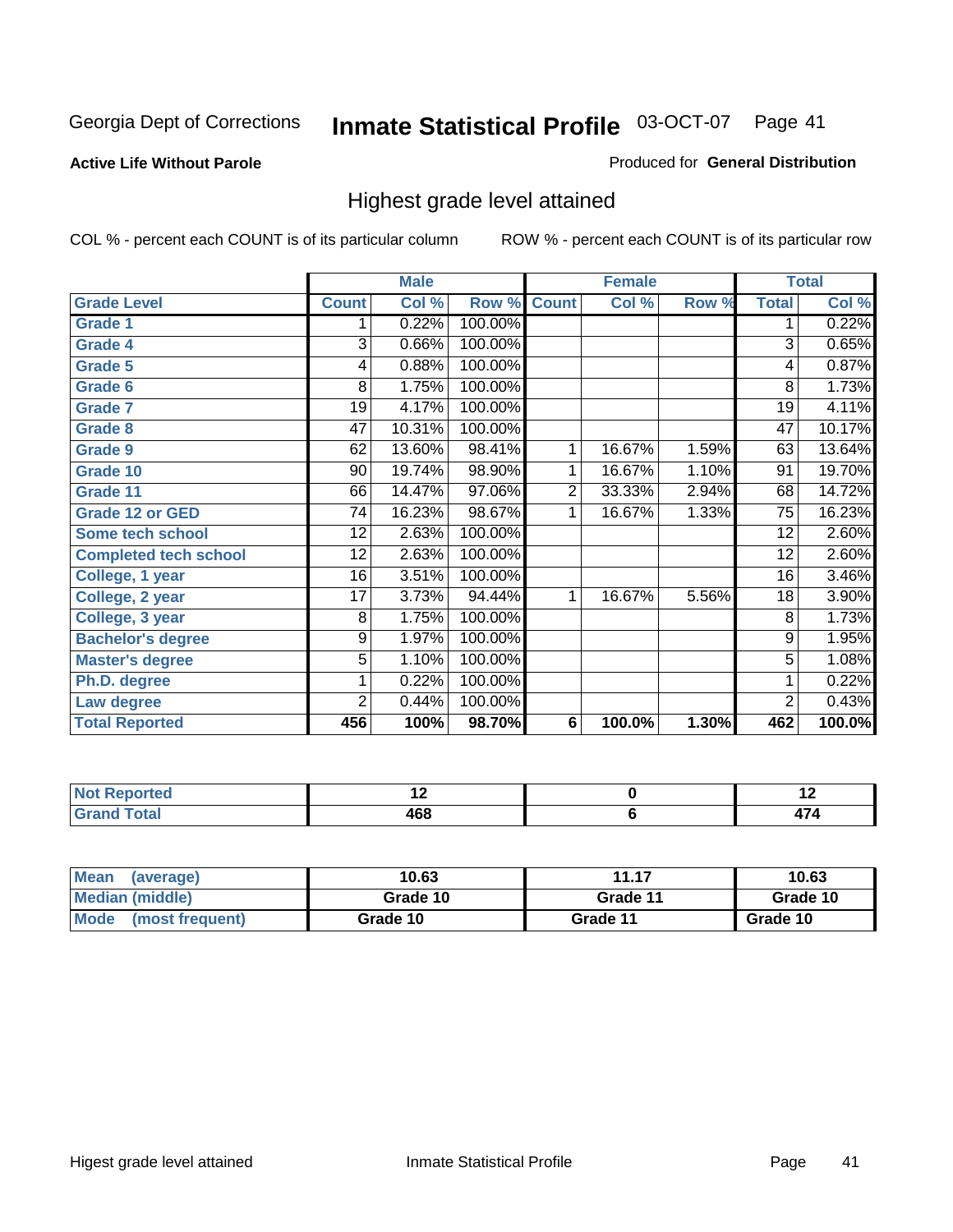#### **Active Life Without Parole**

#### Produced for **General Distribution**

## Culture fair IQ scores

|                       |              | <b>Male</b> |         |                | <b>Female</b> |          |              | <b>Total</b> |
|-----------------------|--------------|-------------|---------|----------------|---------------|----------|--------------|--------------|
| <b>IQ Scores</b>      | <b>Count</b> | Col %       | Row %   | <b>Count</b>   | Col %         | Row %    | <b>Total</b> | Col %        |
| $60 - 69$             | 18           | 4.37%       | 100.00% |                |               |          | 18           | 4.31%        |
| $70 - 79$             | 31           | 7.52%       | 100.00% |                |               |          | 31           | 7.42%        |
| $80 - 89$             | 63           | 15.29%      | 98.44%  |                | 16.67%        | 1.56%    | 64           | 15.31%       |
| $90 - 99$             | 69           | 16.75%      | 97.18%  | $\overline{2}$ | 33.33%        | 2.82%    | 71           | 16.99%       |
| $100 - 109$           | 114          | 27.67%      | 99.13%  |                | 16.67%        | 0.87%    | 115          | 27.51%       |
| $110 - 119$           | 96           | 23.30%      | 98.97%  |                | 16.67%        | $1.03\%$ | 97           | 23.21%       |
| $120 - 129$           | 21           | 5.10%       | 95.45%  |                | 16.67%        | 4.55%    | 22           | 5.26%        |
| <b>Total Reported</b> | 412          | 100%        | 98.56%  | 6              | 100.0%        | 1.44%    | 418          | 100.0%       |

| <b>Not Reported</b>         | гη<br>აა | 53  |
|-----------------------------|----------|-----|
| <b>Not Valid (under 60)</b> |          |     |
| <b>Grand Total</b>          | 468      | 474 |

| <b>Mean</b><br>(average)       | 99  | 104 | 99  |
|--------------------------------|-----|-----|-----|
| <b>Median (middle)</b>         | 102 | 99  | 102 |
| <b>Mode</b><br>(most frequent) | 105 | 96  | 105 |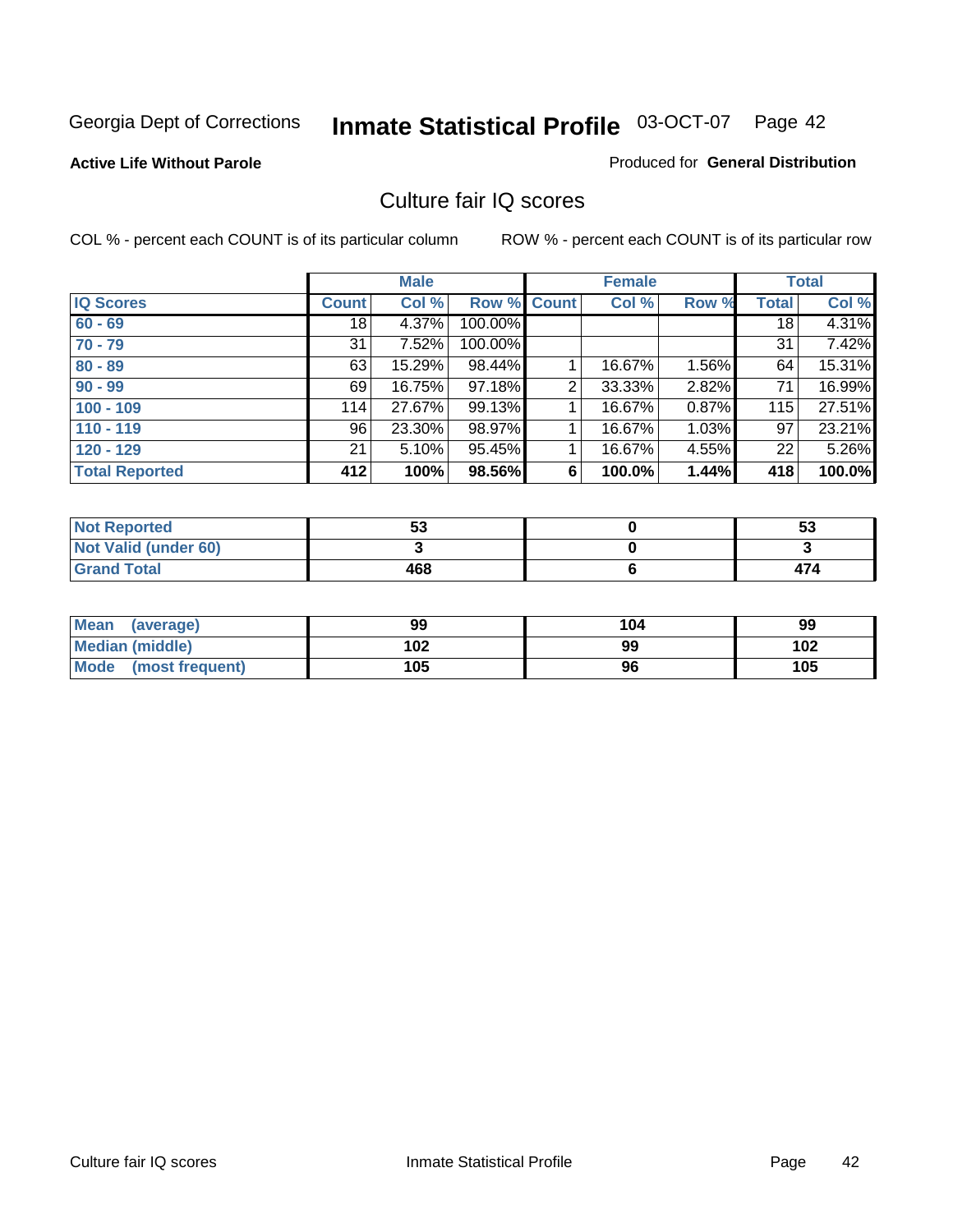### **Active Life Without Parole**

### Produced for **General Distribution**

# Wide Range Achievement Test (WRAT) reading score

|                           |              | <b>Male</b> |         |              | <b>Female</b> |       |              | <b>Total</b> |
|---------------------------|--------------|-------------|---------|--------------|---------------|-------|--------------|--------------|
| <b>WRAT Reading Score</b> | <b>Count</b> | Col %       | Row %   | <b>Count</b> | Col %         | Row % | <b>Total</b> | Col %        |
| $0.1$ to $0.9$            | 8            | 1.90%       | 100.00% |              |               |       | 8            | 1.88%        |
| 1.0 to 1.9                | 13           | 3.10%       | 100.00% |              |               |       | 13           | 3.05%        |
| 2.0 to 2.9                | 24           | 5.71%       | 96.00%  | 1            | 16.67%        | 4.00% | 25           | 5.87%        |
| 3.0 to 3.9                | 22           | 5.24%       | 100.00% |              |               |       | 22           | 5.16%        |
| 4.0 to 4.9                | 36           | 8.57%       | 100.00% |              |               |       | 36           | 8.45%        |
| 5.0 to 5.9                | 42           | 10.00%      | 97.67%  | 1            | 16.67%        | 2.33% | 43           | 10.09%       |
| 6.0 to 6.9                | 35           | 8.33%       | 100.00% |              |               |       | 35           | 8.22%        |
| 7.0 to 7.9                | 18           | 4.29%       | 100.00% |              |               |       | 18           | 4.23%        |
| 8.0 to 8.9                | 31           | 7.38%       | 100.00% |              |               |       | 31           | 7.28%        |
| 9.0 to 9.9                | 35           | 8.33%       | 97.22%  | 1            | 16.67%        | 2.78% | 36           | 8.45%        |
| 10.0 to 10.9              | 11           | 2.62%       | 100.00% |              |               |       | 11           | 2.58%        |
| 11.0 to 11.9              | 23           | 5.48%       | 100.00% |              |               |       | 23           | 5.40%        |
| 12.0 to 12.9              | 71           | 16.90%      | 100.00% |              |               |       | 71           | 16.67%       |
| 13                        | 51           | 12.14%      | 94.44%  | 3            | 50.00%        | 5.56% | 54           | 12.68%       |
| <b>Total Reported</b>     | 420          | 100%        | 98.59%  | 6            | 100.0%        | 1.41% | 426          | 100.0%       |
|                           |              |             |         |              |               |       |              |              |
|                           |              |             |         |              |               |       |              |              |

| nreo.  | 40  | 4c |
|--------|-----|----|
| ------ | 468 |    |

| <b>Mean</b><br>(average) | 8.20        | 9.35     | റാ<br>o.zz                           |
|--------------------------|-------------|----------|--------------------------------------|
| <b>Median (middle)</b>   | י ה<br>o.z  | 111<br>. | о о<br>$\mathbf{0} \cdot \mathbf{L}$ |
| Mode<br>(most frequent)  | 199<br>12.O | ט ו      | ⋯                                    |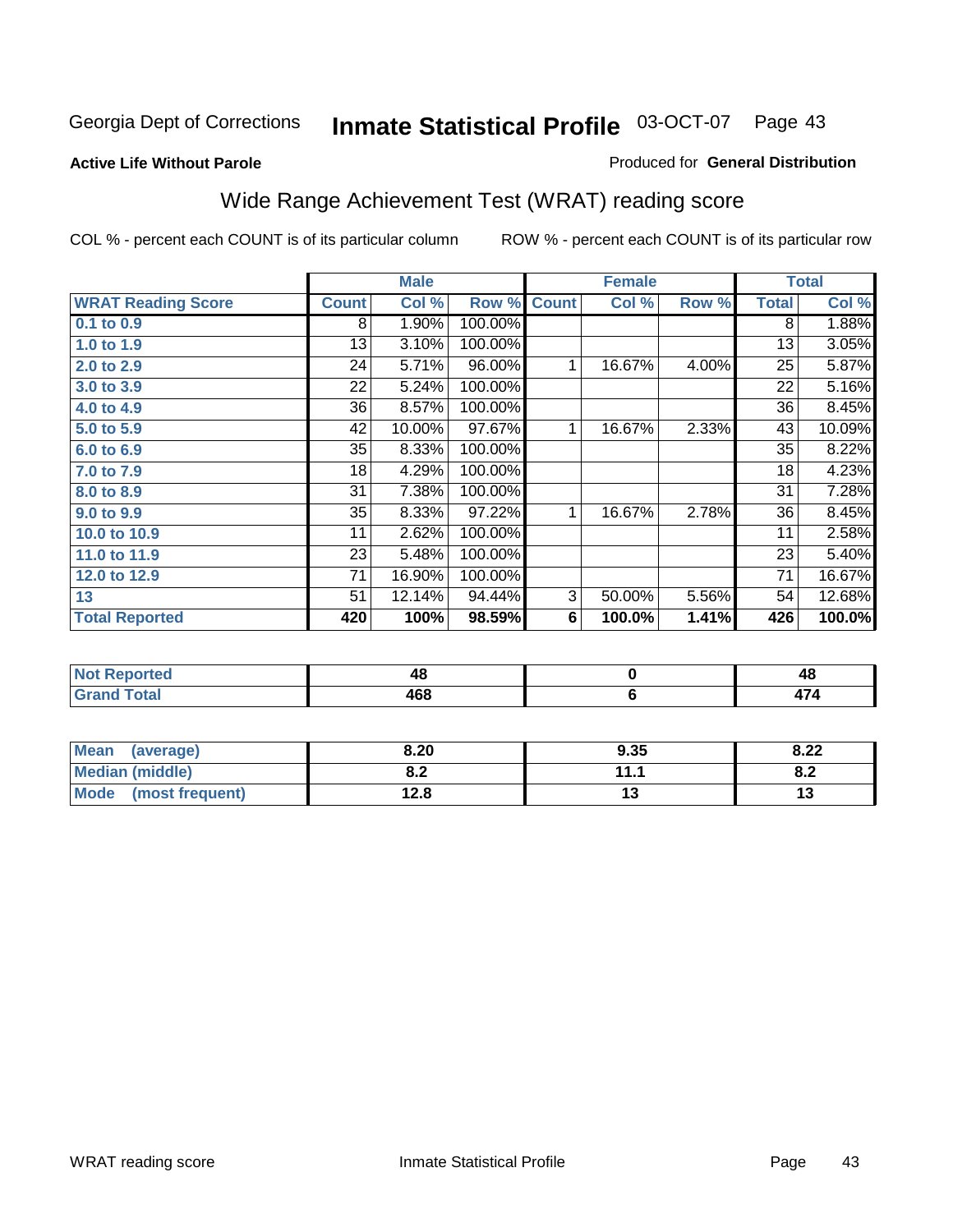#### **Active Life Without Parole**

#### Produced for **General Distribution**

# Wide Range Achievement Test (WRAT) math score

|                              |                 | <b>Male</b> |         |              | <b>Female</b> |        |              | <b>Total</b> |
|------------------------------|-----------------|-------------|---------|--------------|---------------|--------|--------------|--------------|
| <b>WRAT Mathematic Score</b> | <b>Count</b>    | Col %       | Row %   | <b>Count</b> | Col %         | Row %  | <b>Total</b> | Col %        |
| $0.1$ to 0.9                 | 2               | 0.48%       | 100.00% |              |               |        | 2            | 0.47%        |
| 1.0 to 1.9                   | 4               | 0.95%       | 100.00% |              |               |        | 4            | 0.94%        |
| 2.0 to 2.9                   | 16              | 3.81%       | 100.00% |              |               |        | 16           | 3.76%        |
| 3.0 to 3.9                   | 29              | 6.90%       | 100.00% |              |               |        | 29           | 6.81%        |
| 4.0 to 4.9                   | 42              | 10.00%      | 97.67%  | 1            | 16.67%        | 2.33%  | 43           | 10.09%       |
| 5.0 to 5.9                   | 51              | 12.14%      | 100.00% |              |               |        | 51           | 11.97%       |
| 6.0 to 6.9                   | 93              | 22.14%      | 100.00% |              |               |        | 93           | 21.83%       |
| 7.0 to 7.9                   | 59              | 14.05%      | 98.33%  | $\mathbf{1}$ | 16.67%        | 1.67%  | 60           | 14.08%       |
| 8.0 to 8.9                   | 27              | 6.43%       | 96.43%  | $\mathbf 1$  | 16.67%        | 3.57%  | 28           | 6.57%        |
| 9.0 to 9.9                   | 42              | 10.00%      | 95.45%  | 2            | 33.33%        | 4.55%  | 44           | 10.33%       |
| 10.0 to 10.9                 | 26              | 6.19%       | 100.00% |              |               |        | 26           | 6.10%        |
| 11.0 to 11.9                 | 12 <sub>2</sub> | 2.86%       | 100.00% |              |               |        | 12           | 2.82%        |
| 12.0 to 12.9                 | 9               | 2.14%       | 100.00% |              |               |        | 9            | 2.11%        |
| 13                           | 8               | $1.90\%$    | 88.89%  | 1            | 16.67%        | 11.11% | 9            | 2.11%        |
| <b>Total Reported</b>        | 420             | 100%        | 98.59%  | 6            | 100.0%        | 1.41%  | 426          | 100%         |

| <b>Not Reported</b> | 40  | 48 |
|---------------------|-----|----|
| <b>Grand Total</b>  | 468 |    |

| Mean (average)       | 6.99 | 8.77 | 7.01 |
|----------------------|------|------|------|
| Median (middle)      | 6.9  |      | 6.9  |
| Mode (most frequent) | 6.9  | 7. O | 6.9  |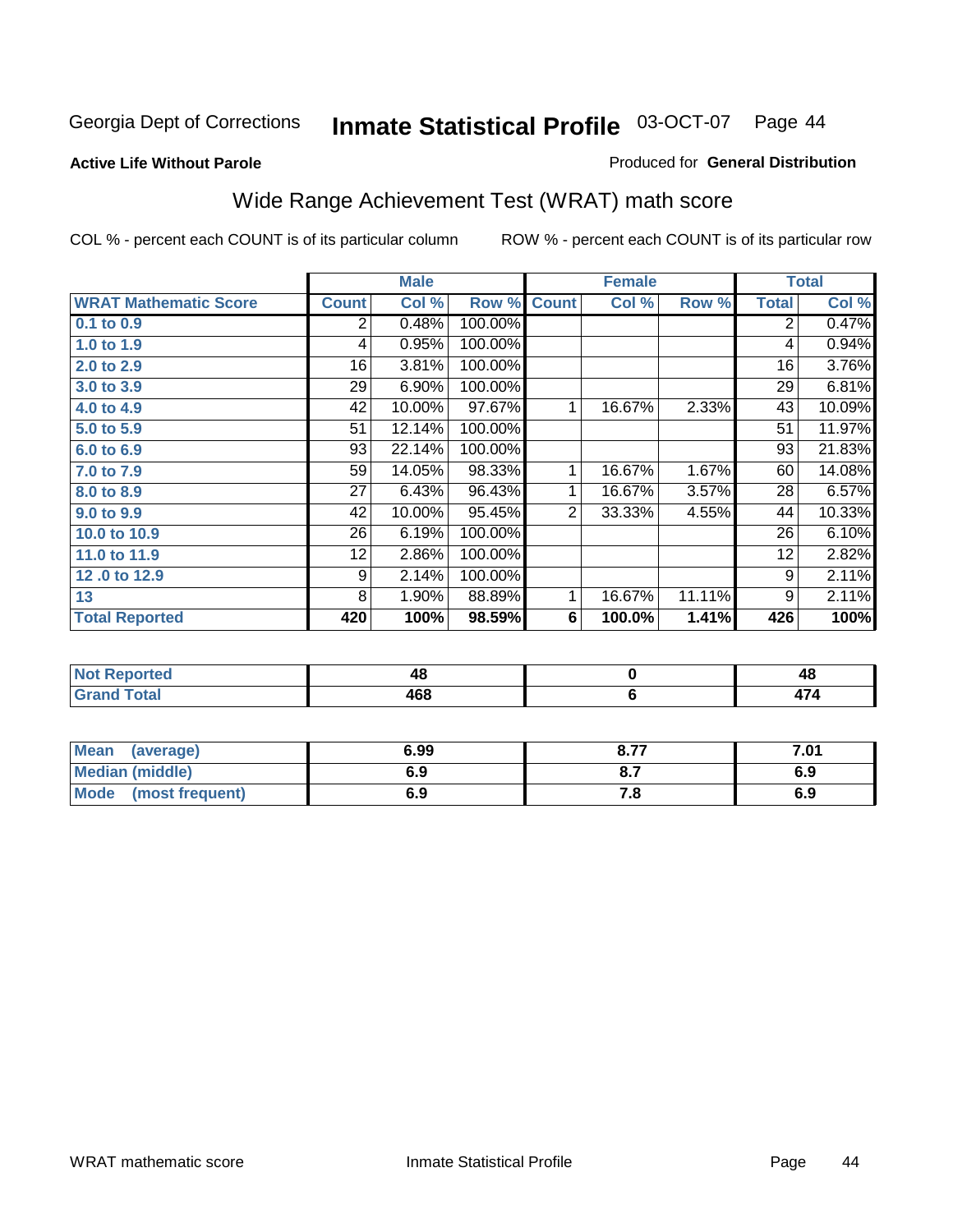#### **Active Life Without Parole**

### Produced for **General Distribution**

# Wide Range Achievement Test (WRAT) spelling score

|                            |              | <b>Male</b> |         |                | <b>Female</b> |       |              | <b>Total</b> |
|----------------------------|--------------|-------------|---------|----------------|---------------|-------|--------------|--------------|
| <b>WRAT Spelling Score</b> | <b>Count</b> | Col %       | Row %   | <b>Count</b>   | Col %         | Row % | <b>Total</b> | Col %        |
| $0.1$ to $0.9$             | 4            | 0.95%       | 100.00% |                |               |       | 4            | 0.94%        |
| 1.0 to 1.9                 | 19           | 4.53%       | 100.00% |                |               |       | 19           | 4.47%        |
| 2.0 to 2.9                 | 35           | 8.35%       | 100.00% |                |               |       | 35           | 8.24%        |
| 3.0 to 3.9                 | 24           | 5.73%       | 100.00% |                |               |       | 24           | 5.65%        |
| 4.0 to 4.9                 | 39           | 9.31%       | 97.50%  | 1              | 16.67%        | 2.50% | 40           | 9.41%        |
| 5.0 to 5.9                 | 38           | 9.07%       | 100.00% |                |               |       | 38           | 8.94%        |
| 6.0 to 6.9                 | 47           | 11.22%      | 97.92%  | 1              | 16.67%        | 2.08% | 48           | 11.29%       |
| 7.0 to 7.9                 | 36           | 8.59%       | 100.00% |                |               |       | 36           | 8.47%        |
| 8.0 to 8.9                 | 33           | 7.88%       | 100.00% |                |               |       | 33           | 7.76%        |
| 9.0 to 9.9                 | 35           | 8.35%       | 100.00% |                |               |       | 35           | 8.24%        |
| 10.0 to 10.9               | 26           | 6.21%       | 100.00% |                |               |       | 26           | 6.12%        |
| 11.0 to 11.9               | 25           | 5.97%       | 96.15%  | 1              | 16.67%        | 3.85% | 26           | 6.12%        |
| 12.0 to 12.9               | 33           | 7.88%       | 94.29%  | $\overline{2}$ | 33.33%        | 5.71% | 35           | 8.24%        |
| 13                         | 25           | 5.97%       | 96.15%  | 1              | 16.67%        | 3.85% | 26           | 6.12%        |
| <b>Total Reported</b>      | 419          | 100%        | 98.59%  | 6              | 100.0%        | 1.41% | 425          | 100.0%       |
|                            |              |             |         |                |               |       |              |              |
| <b>Not Reported</b>        |              | 49          |         |                | $\pmb{0}$     |       |              | 49           |
| <b>Grand Total</b>         |              | 468         |         |                | $\bf 6$       |       |              | 474          |

| <b>Mean</b><br>(average) | 7.32 | 9.9          | 7.35 |
|--------------------------|------|--------------|------|
| <b>Median (middle)</b>   | .    | 11.8         | ن. ا |
| Mode<br>(most frequent)  | ၓ.๖  | 122<br>د.ء ا | 8.5  |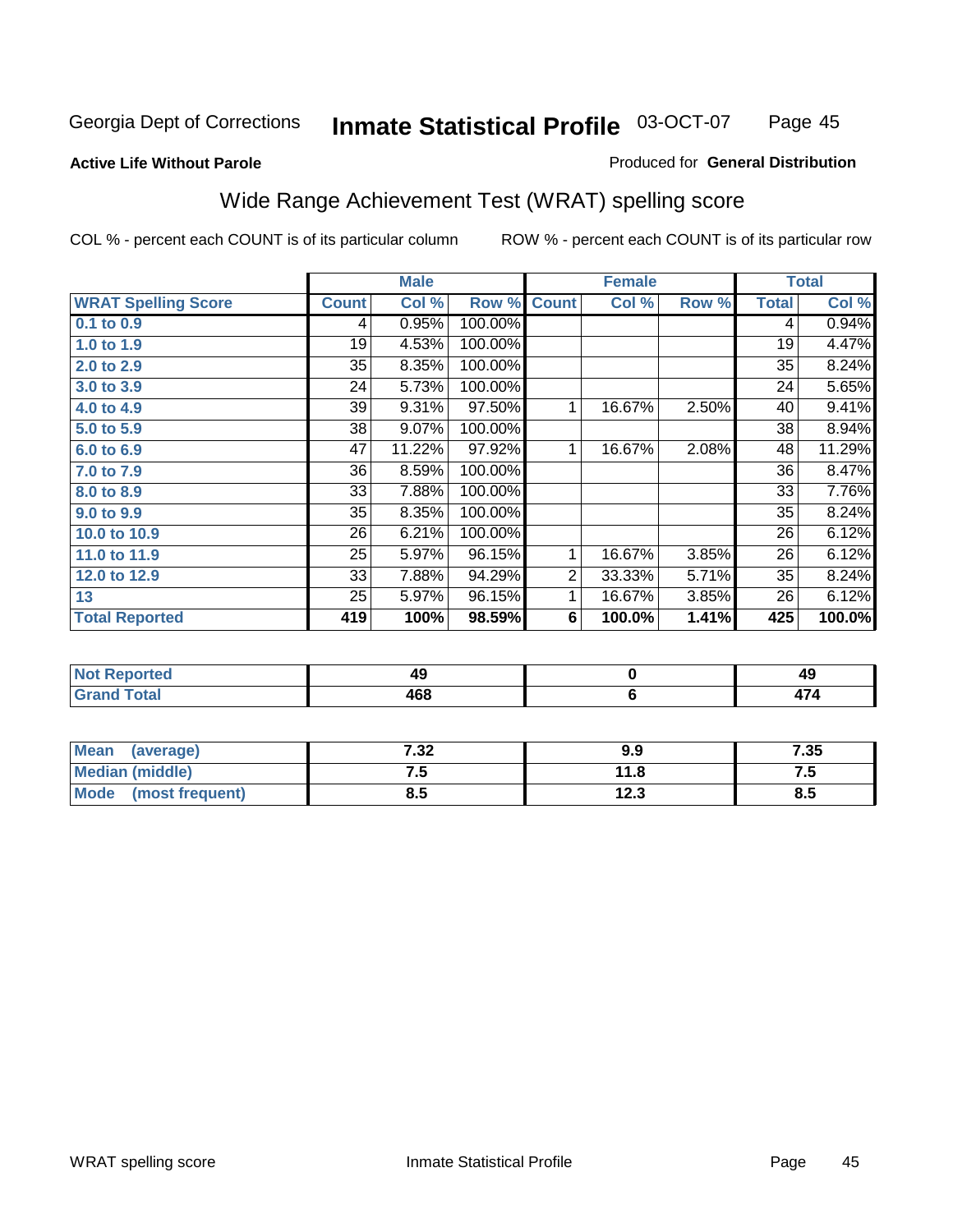## **Active Life Without Parole**

### Produced for **General Distribution**

## Scope of substance abuse - summary

|                        |              | <b>Male</b> |            |              | <b>Female</b> |       |                  | <b>Total</b> |
|------------------------|--------------|-------------|------------|--------------|---------------|-------|------------------|--------------|
| <b>Substance Abuse</b> | <b>Count</b> | Col %       | Row %      | <b>Count</b> | Col %         | Row % | <b>Total</b>     | Col %        |
| <b>None</b>            | 155          | $33.12\%$   | 98.10%     | ◠            | $50.00\%$     | 1.90% | 158              | 33.33%       |
| Drugs only             | 177          | 37.82%      | $99.44\%$  |              | 16.67%        | 0.56% | 178 <sub>1</sub> | 37.55%       |
| <b>Alcohol only</b>    | 34           | 7.26%       | $100.00\%$ |              |               |       | 34               | $7.17\%$     |
| Drugs and alcohol      | 102          | 21.79%      | $98.08\%$  | ◠            | 33.33%        | 1.92% | 104 <sub>1</sub> | 21.94%       |
| <b>Total Reported</b>  | 468          | 100%        | 98.73%     | 6            | 100%          | 1.27% | 474              | 100%         |

| <b>Not</b><br><b>Reported</b> |     |   |
|-------------------------------|-----|---|
| <b>Total</b><br>' Grano       | ARS | . |

|  | Mode<br>ונוצוווי | Druas onlv | None | only<br>Pruas . |
|--|------------------|------------|------|-----------------|
|--|------------------|------------|------|-----------------|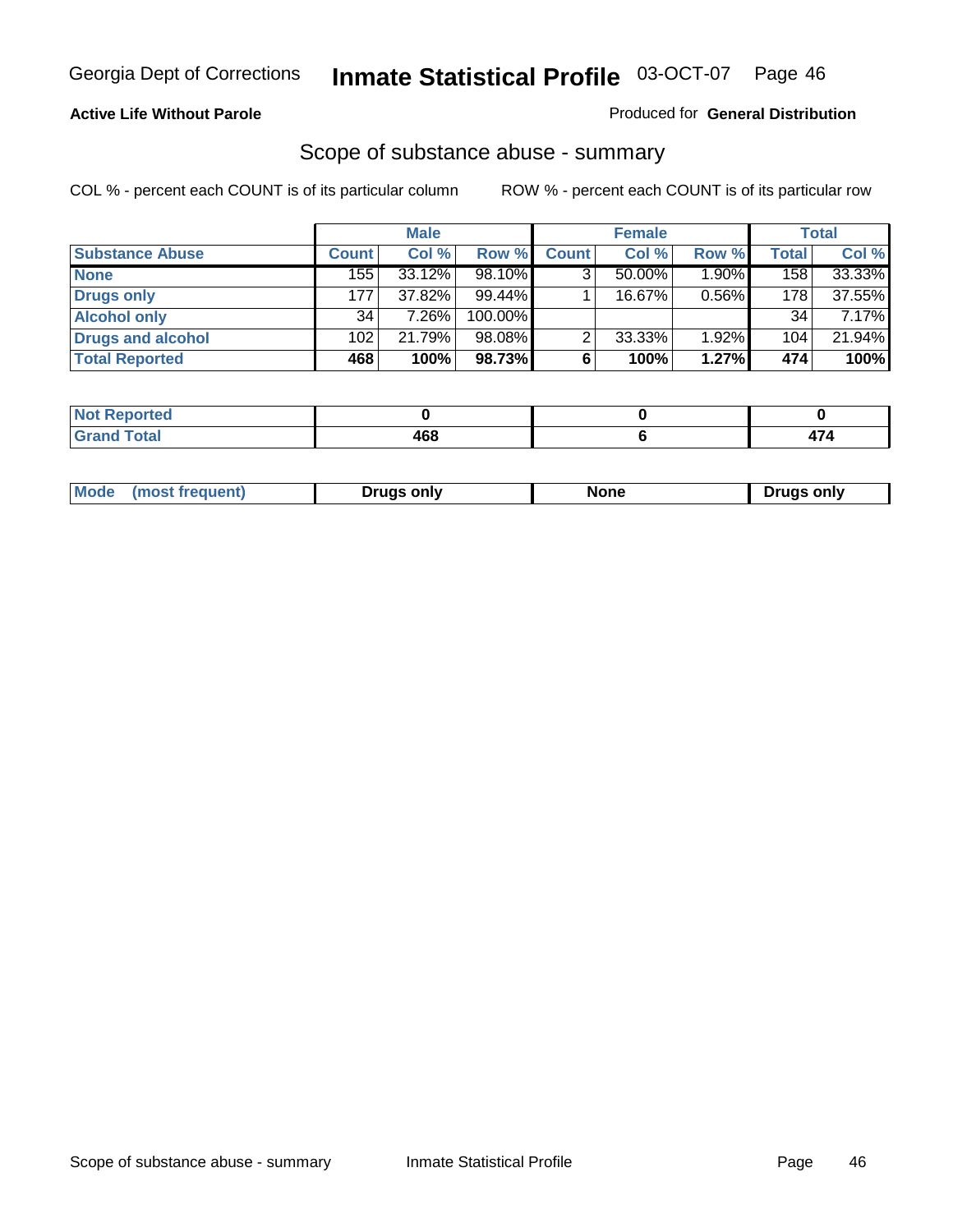## **Active Life Without Parole**

### Produced for **General Distribution**

## Scope of substance abuse - detail

|                                         |              | <b>Male</b> |         |              | <b>Female</b> |       |              | <b>Total</b> |
|-----------------------------------------|--------------|-------------|---------|--------------|---------------|-------|--------------|--------------|
| <b>Substance Abuse</b>                  | <b>Count</b> | Col %       | Row %   | <b>Count</b> | Col %         | Row % | <b>Total</b> | Col %        |
| No drug or alcohol problems             | 155          | 33.12%      | 98.10%  | 3            | 50.00%        | 1.90% | 158          | 33.33%       |
| Drug addiction but no alcohol           | 3            | 0.64%       | 100.00% |              |               |       | 3            | 0.63%        |
| <b>Drug addiction and alcohol</b>       | 3            | 0.64%       | 100.00% |              |               |       | 3            | 0.63%        |
| abuse                                   |              |             |         |              |               |       |              |              |
| <b>Drug addiction and alcoholism</b>    | 2            | 0.43%       | 100.00% |              |               |       | 2            | 0.42%        |
| No drug problem but alcohol             | 28           | 5.98%       | 100.00% |              |               |       | 28           | 5.91%        |
| abuse                                   |              |             |         |              |               |       |              |              |
| No drug problem but alcoholism          | 6            | 1.28%       | 100.00% |              |               |       | 6            | 1.27%        |
| Drug experiment but no alcohol          | 107          | 22.86%      | 99.07%  |              | 16.67%        | 0.93% | 108          | 22.78%       |
| <b>Drug experiment &amp; alcohol</b>    | 14           | 2.99%       | 100.00% |              |               |       | 14           | 2.95%        |
| abuse                                   |              |             |         |              |               |       |              |              |
| <b>Drug experiment &amp; alcoholism</b> | 8            | 1.71%       | 100.00% |              |               |       | 8            | 1.69%        |
| Drug abuse but no alcohol               | 67           | 14.32%      | 100.00% |              |               |       | 67           | 14.14%       |
| Drug abuse and alcohol abuse            | 62           | 13.25%      | 98.41%  |              | 16.67%        | 1.59% | 63           | 13.29%       |
| Drug abuse and alcoholism               | 13           | 2.78%       | 92.86%  |              | 16.67%        | 7.14% | 14           | 2.95%        |
| <b>Total Reported</b>                   | 468          | 100%        | 98.73%  | 6            | 100%          | 1.27% | 474          | 100%         |

| <b>Not Reported</b>         |     |  |
|-----------------------------|-----|--|
| <b>Total</b><br><b>Gran</b> | 468 |  |

| Mode (most frequent) | No drug or alcohol problems No drug or alcohol problems No drug or alcohol |          |
|----------------------|----------------------------------------------------------------------------|----------|
|                      |                                                                            | problems |
|                      |                                                                            |          |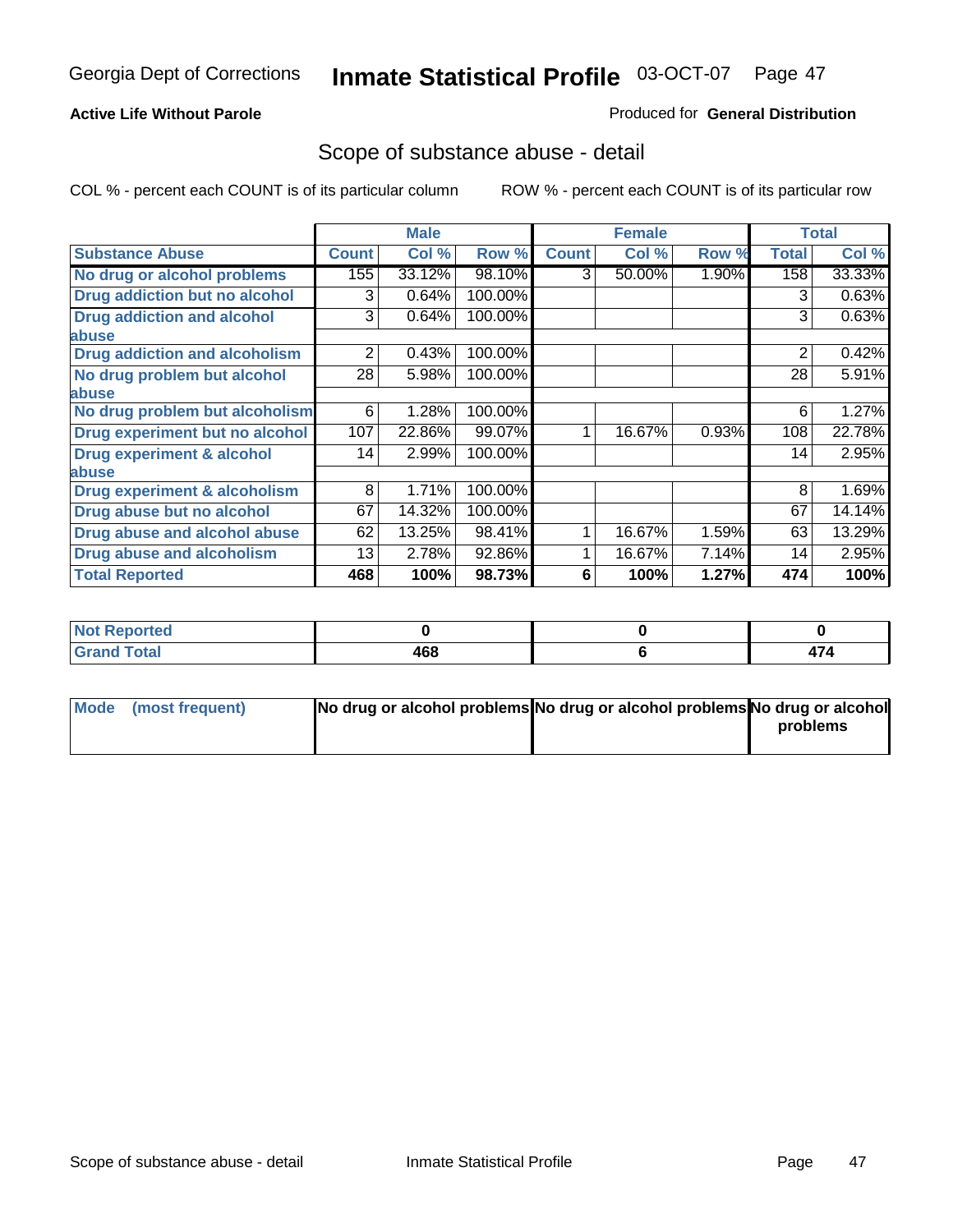### **Active Life Without Parole**

#### Produced for **General Distribution**

## Current / last mental health treatment level

|                                    |              | <b>Male</b> |         |              | <b>Female</b> |       |              | <b>Total</b> |
|------------------------------------|--------------|-------------|---------|--------------|---------------|-------|--------------|--------------|
| <b>Mental Health Treatment Lev</b> | <b>Count</b> | Col %       | Row %   | <b>Count</b> | Col %         | Row % | <b>Total</b> | Col %        |
| 1 No problem at current time       | 75           | 43.10%      | 98.68%  |              | 20.00%        | 1.32% | 76           | 42.46%       |
| 2 Receiving outpatient             | 71           | 40.80%      | 94.67%  | 4            | 80.00%        | 5.33% | 75           | 41.90%       |
| treatment                          |              |             |         |              |               |       |              |              |
| 3 Inpatient, moderate              | 24           | 13.79%      | 100.00% |              |               |       | 24           | 13.41%       |
| treatment                          |              |             |         |              |               |       |              |              |
| 4 Inpatient, intensive             | 4            | 2.30%       | 100.00% |              |               |       | 4            | 2.23%        |
| treatment                          |              |             |         |              |               |       |              |              |
| <b>Total Evaluated</b>             | 174          | 100%        | 97.21%  | 5            | 100%          | 2.79% | 179          | 100%         |

| Never had MH evaluation | 294 | 295 |
|-------------------------|-----|-----|
| Total                   | 468 | . . |

| <b>Median (middle)</b> | <b>Receiving outpatient</b><br>treatment | <b>Receiving outpatient</b><br>treatment | <b>Receiving</b><br>outpatient<br>treatment |
|------------------------|------------------------------------------|------------------------------------------|---------------------------------------------|
| <b>Mode</b>            | No problem at current time               | <b>Receiving outpatient</b>              | No problem at                               |
| (most frequent)        |                                          | treatment                                | current time                                |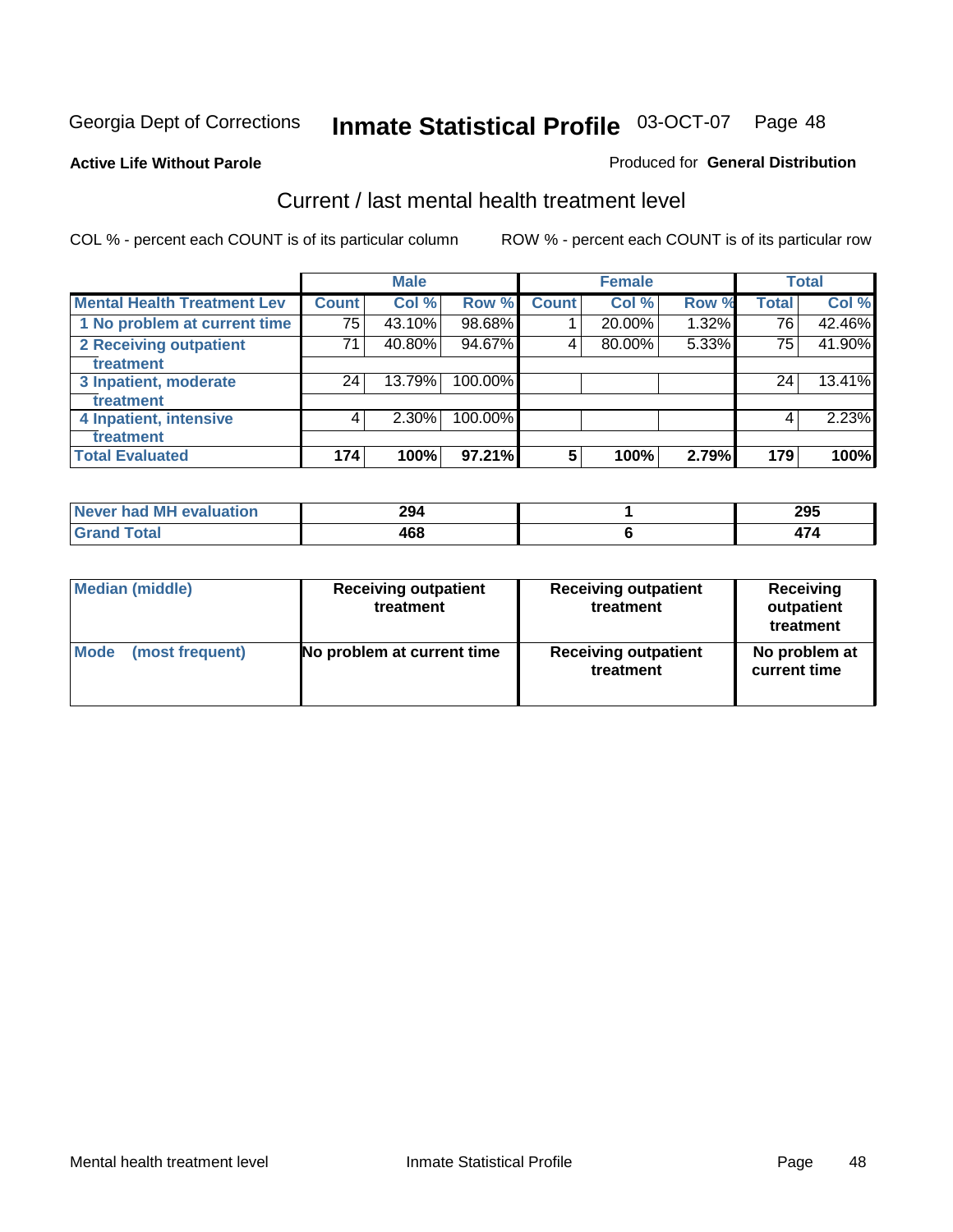## **Active Life Without Parole**

## Produced for **General Distribution**

# PULHESDWIT medical scale - 'P' overall condition ('P'hysical)

|                                   |         | <b>Male</b> |             |   | <b>Female</b> |       |              | <b>Total</b> |
|-----------------------------------|---------|-------------|-------------|---|---------------|-------|--------------|--------------|
| 'P' Overall Condition             | Count l | Col %       | Row % Count |   | Col %         | Row % | <b>Total</b> | Col %        |
| 1 No medical illness              | 317     | 68.32%      | 99.06%      | ົ | 50.00%        | 0.94% | 320          | 68.09%       |
| 2 Well-controlled chronic illness | 91      | 19.61%      | 96.81%      | 3 | $50.00\%$     | 3.19% | 94           | 20.00%       |
| 3 Poorly-controlled chronic       | 55      | 11.85%      | 100.00%     |   |               |       | 55           | 11.70%       |
| <b>illness</b>                    |         |             |             |   |               |       |              |              |
| 4 Significant problems requiring  |         | 0.22%       | 100.00%     |   |               |       |              | 0.21%        |
| special housing                   |         |             |             |   |               |       |              |              |
| <b>Total Reported</b>             | 464     | 100%        | 98.72%      |   | 100%          | 1.28% | 470          | 100%         |

| المنظمات<br>Not Reported |                     |         |
|--------------------------|---------------------|---------|
| $f$ $f \circ f \circ f$  | "^^<br>99 U U<br>__ | --<br>. |

| Mode | (most frequent) | I No medical illness | 2 Well-controlled chronic<br>illness | 1 No medical<br>illness |
|------|-----------------|----------------------|--------------------------------------|-------------------------|
|------|-----------------|----------------------|--------------------------------------|-------------------------|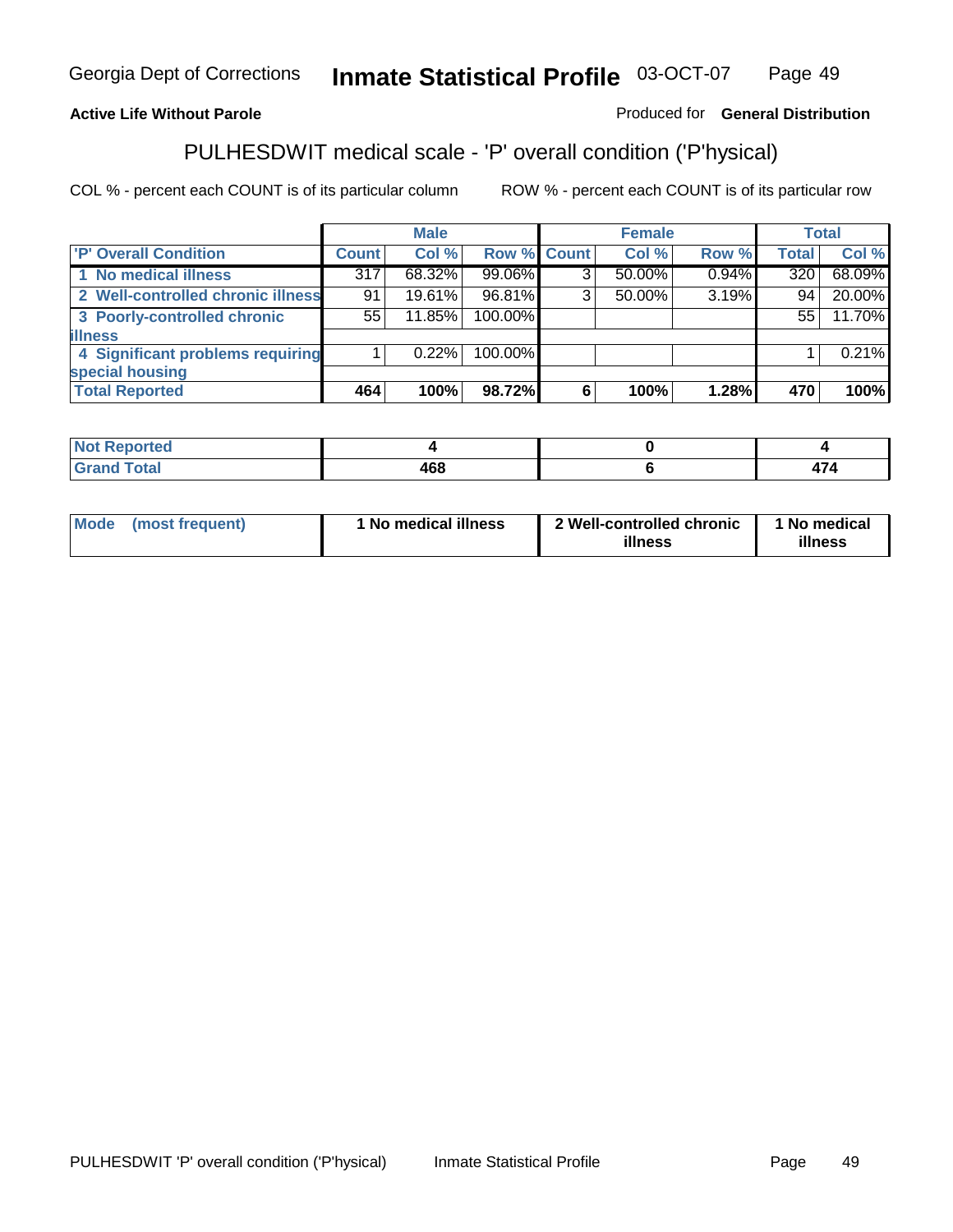## **Active Life Without Parole**

Produced for **General Distribution**

# PULHESDWIT medical scale - 'U' upper body

|                              | <b>Male</b>  |          |         | <b>Female</b> |         |       | <b>Total</b> |          |
|------------------------------|--------------|----------|---------|---------------|---------|-------|--------------|----------|
| <b>TU' Upper Body</b>        | <b>Count</b> | Col %    | Row %   | <b>Count</b>  | Col %   | Row % | <b>Total</b> | Col %    |
| 1 Upper bones, joints,       | 447          | 96.34%   | 98.68%  | 6             | 100.00% | 1.32% | 453          | 96.38%   |
| muscles all OK               |              |          |         |               |         |       |              |          |
| 2 One or both arms minimally | 11           | $2.37\%$ | 100.00% |               |         |       | 11           | $2.34\%$ |
| limited                      |              |          |         |               |         |       |              |          |
| 3 One or both arms           | 6            | 1.29%    | 100.00% |               |         |       | 6            | 1.28%    |
| moderately limited           |              |          |         |               |         |       |              |          |
| <b>Total Reported</b>        | 464          | 100%     | 98.72%  | 6             | 100%    | 1.28% | 470          | 100%     |

| ----<br>Reported<br>N<br>. |             |   |
|----------------------------|-------------|---|
| <b>Cotal</b><br>______     | 468<br>$ -$ | . |

| Mode | (most frequent) | 1 Upper bones, joints,<br>muscles all OK | 1 Upper bones, joints,<br>muscles all OK | 1 Upper bones,<br>joints, muscles all<br>ΟK |
|------|-----------------|------------------------------------------|------------------------------------------|---------------------------------------------|
|------|-----------------|------------------------------------------|------------------------------------------|---------------------------------------------|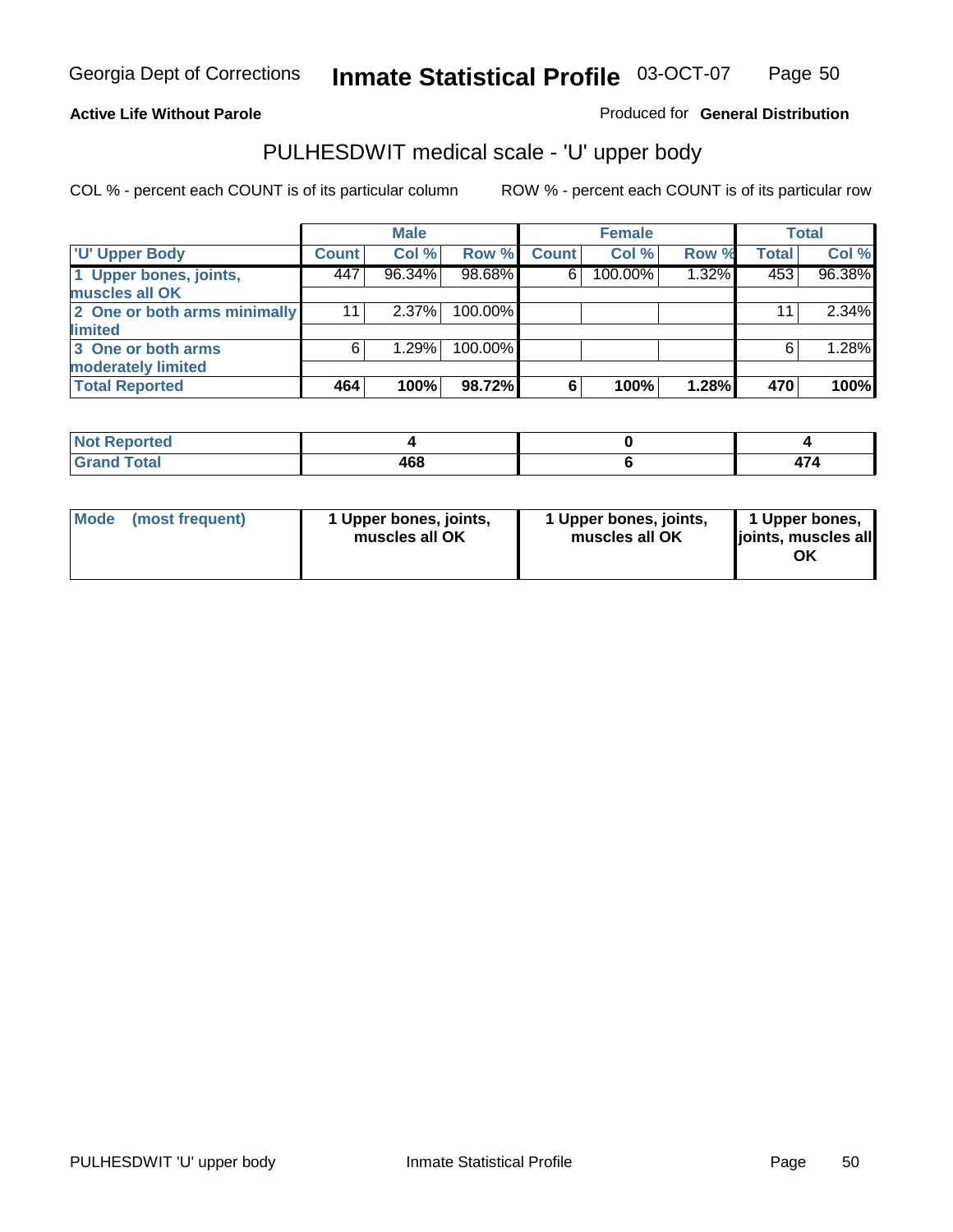#### **Active Life Without Parole**

### Produced for **General Distribution**

## PULHESDWIT medical scale - 'L' lower body

|                                |              | <b>Male</b> |         |              | <b>Female</b> |       |              | <b>Total</b> |
|--------------------------------|--------------|-------------|---------|--------------|---------------|-------|--------------|--------------|
| 'L' Lower Body                 | <b>Count</b> | Col %       | Row %   | <b>Count</b> | Col %         | Row % | <b>Total</b> | Col %        |
| 1 Lower bones, joints,         | 421          | 90.73%      | 98.83%  | 5            | 83.33%        | 1.17% | 426          | 90.64%       |
| muscles all OK                 |              |             |         |              |               |       |              |              |
| 2 One or both legs minimally   | 34           | 7.33%       | 97.14%  |              | 16.67%        | 2.86% | 35           | 7.45%        |
| limited                        |              |             |         |              |               |       |              |              |
| 3 One or both legs             | 8            | 1.72%       | 100.00% |              |               |       | 8            | 1.70%        |
| moderately limited             |              |             |         |              |               |       |              |              |
| 4 One leg disabled, paralyzed, |              | 0.22%       | 100.00% |              |               |       |              | 0.21%        |
| or amputated                   |              |             |         |              |               |       |              |              |
| <b>Total Reported</b>          | 464          | 100%        | 98.72%  | 6            | 100%          | 1.28% | 470          | 100%         |

| <b>Alax</b><br><b>ported</b><br>NOT |     |   |
|-------------------------------------|-----|---|
| <b>Total</b><br>$\sim$<br>------    | 468 | . |

|  | Mode (most frequent) | 1 Lower bones, joints,<br>muscles all OK | 1 Lower bones, joints,<br>muscles all OK | 1 Lower bones,<br>joints, muscles all<br>OK |
|--|----------------------|------------------------------------------|------------------------------------------|---------------------------------------------|
|--|----------------------|------------------------------------------|------------------------------------------|---------------------------------------------|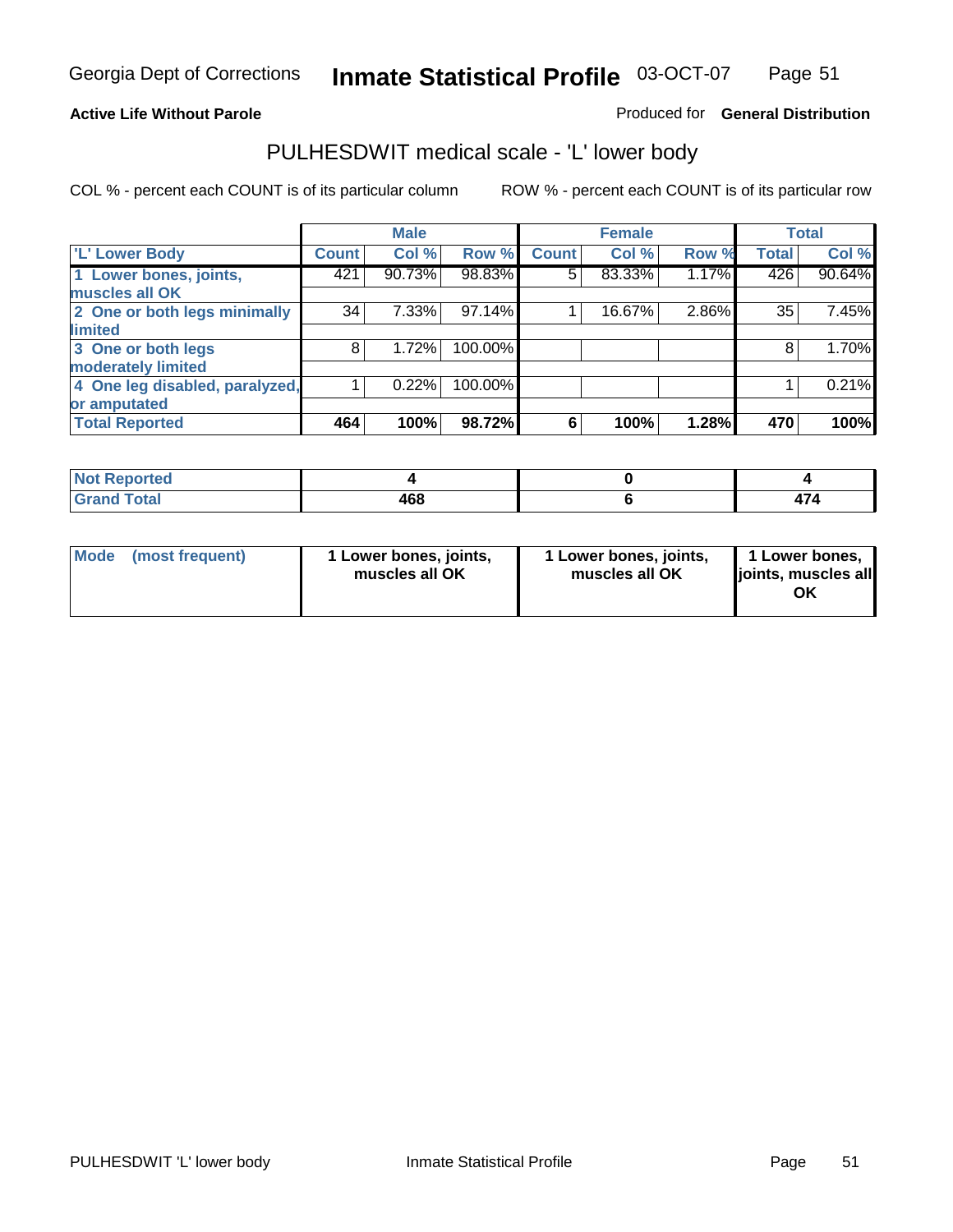### **Active Life Without Parole**

Produced for **General Distribution**

## PULHESDWIT medical scale - 'H' hearing

|                                | <b>Male</b>  |           |             |    | <b>Female</b> | Total |              |         |
|--------------------------------|--------------|-----------|-------------|----|---------------|-------|--------------|---------|
| 'H' Hearing                    | <b>Count</b> | Col%      | Row % Count |    | Col%          | Row % | <b>Total</b> | Col %   |
| 1 Normal hearing both ears     | 463          | $99.78\%$ | 98.72%      | 61 | $100.00\%$    | 1.28% | 469          | 99.79%  |
| 2 Some loss in one ear with    |              | $0.22\%$  | 100.00%     |    |               |       |              | 0.21%   |
| other OK, or mild loss in both |              |           |             |    |               |       |              |         |
| <b>Total Reported</b>          | 464          | 100%      | 98.72%      | 6  | 100%          | 1.28% | 470          | $100\%$ |

| тео        |           |      |
|------------|-----------|------|
| ---        | ^^^       | $-1$ |
| ----- ---- | $\cdot$ . | .    |

| Mode (most frequent) | 1 Normal hearing both ears 11 Normal hearing both ears 1 Normal hearing | both ears |
|----------------------|-------------------------------------------------------------------------|-----------|
|                      |                                                                         |           |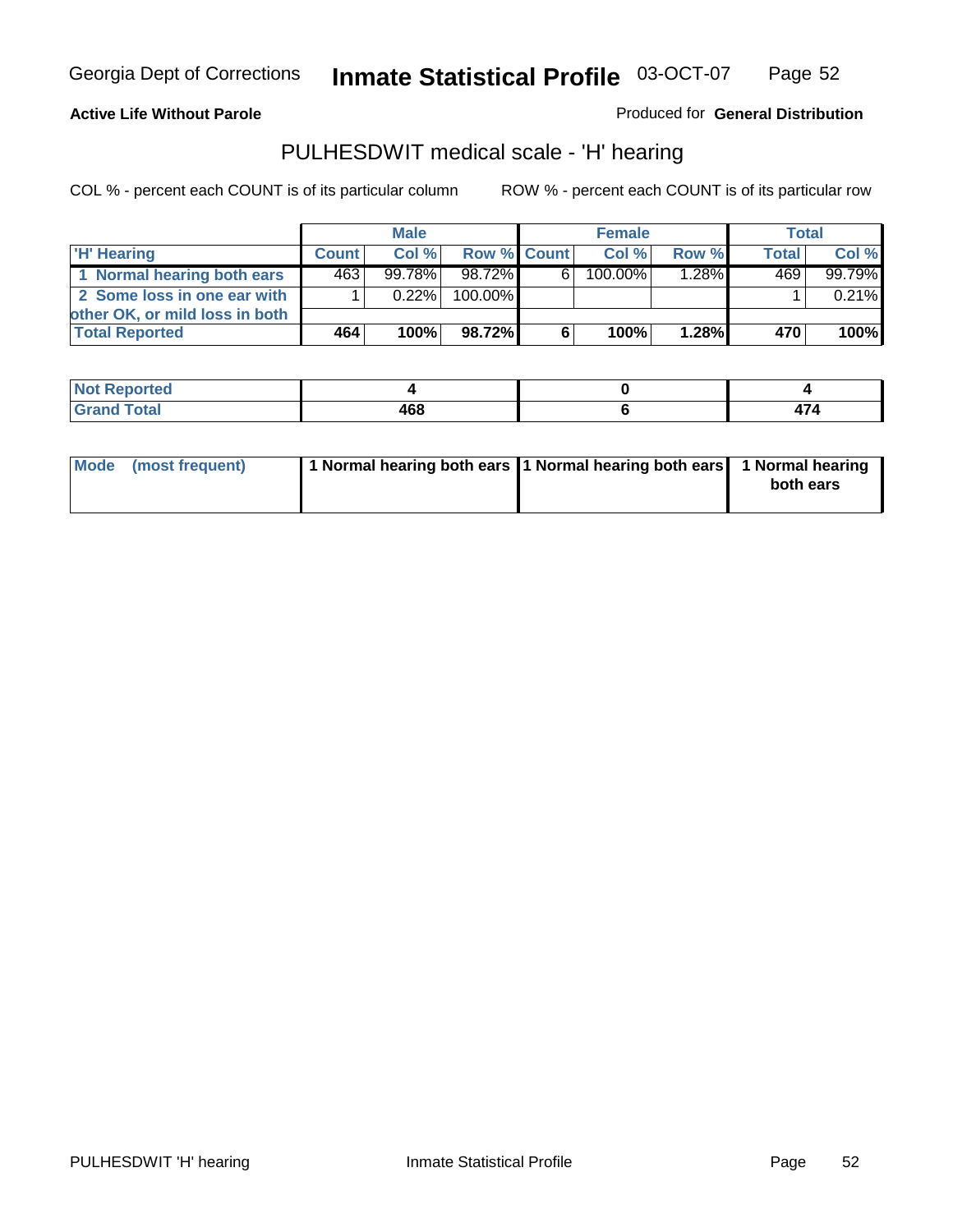#### **Active Life Without Parole**

### Produced for **General Distribution**

## PULHESDWIT medical scale - 'E' vision

|                                 |              | <b>Male</b> |         |             | <b>Female</b> |       |              | <b>Total</b> |
|---------------------------------|--------------|-------------|---------|-------------|---------------|-------|--------------|--------------|
| 'E' Vision                      | <b>Count</b> | Col %       |         | Row % Count | Col %         | Row % | <b>Total</b> | Col %        |
| 1 Correctable to 20/40 in both  | 390          | 84.05%      | 98.98%  | 4           | 66.67%        | 1.02% | 394          | 83.83%       |
| eyes                            |              |             |         |             |               |       |              |              |
| 2 Correctable to 20/70 in one   | 66           | 14.22%      | 97.06%  | 2           | 33.33%        | 2.94% | 68           | 14.47%       |
| eye, may be blind in other      |              |             |         |             |               |       |              |              |
| 3 Correctable to 20/200 in one  | 6            | 1.29%       | 100.00% |             |               |       | 6            | 1.28%        |
| eye, may be blind in other      |              |             |         |             |               |       |              |              |
| 4 One eye not correctable to    |              | 0.22%       | 100.00% |             |               |       |              | 0.21%        |
| 20/200, other may be blind      |              |             |         |             |               |       |              |              |
| 5 Blind in both eyes, requiring |              | 0.22%       | 100.00% |             |               |       |              | 0.21%        |
| special housing                 |              |             |         |             |               |       |              |              |
| <b>Total Reported</b>           | 464          | 100%        | 98.72%  | 6           | 100%          | 1.28% | 470          | 100%         |

| <b>Not Reported</b> |              |  |
|---------------------|--------------|--|
| <b>Total</b><br>Cre | 1 C Q<br>40C |  |

| Mode | (most frequent) | 1 Correctable to 20/40 in<br>both eves | 1 Correctable to 20/40 in   1 Correctable to<br>both eves | 20/40 in both eyes |
|------|-----------------|----------------------------------------|-----------------------------------------------------------|--------------------|
|------|-----------------|----------------------------------------|-----------------------------------------------------------|--------------------|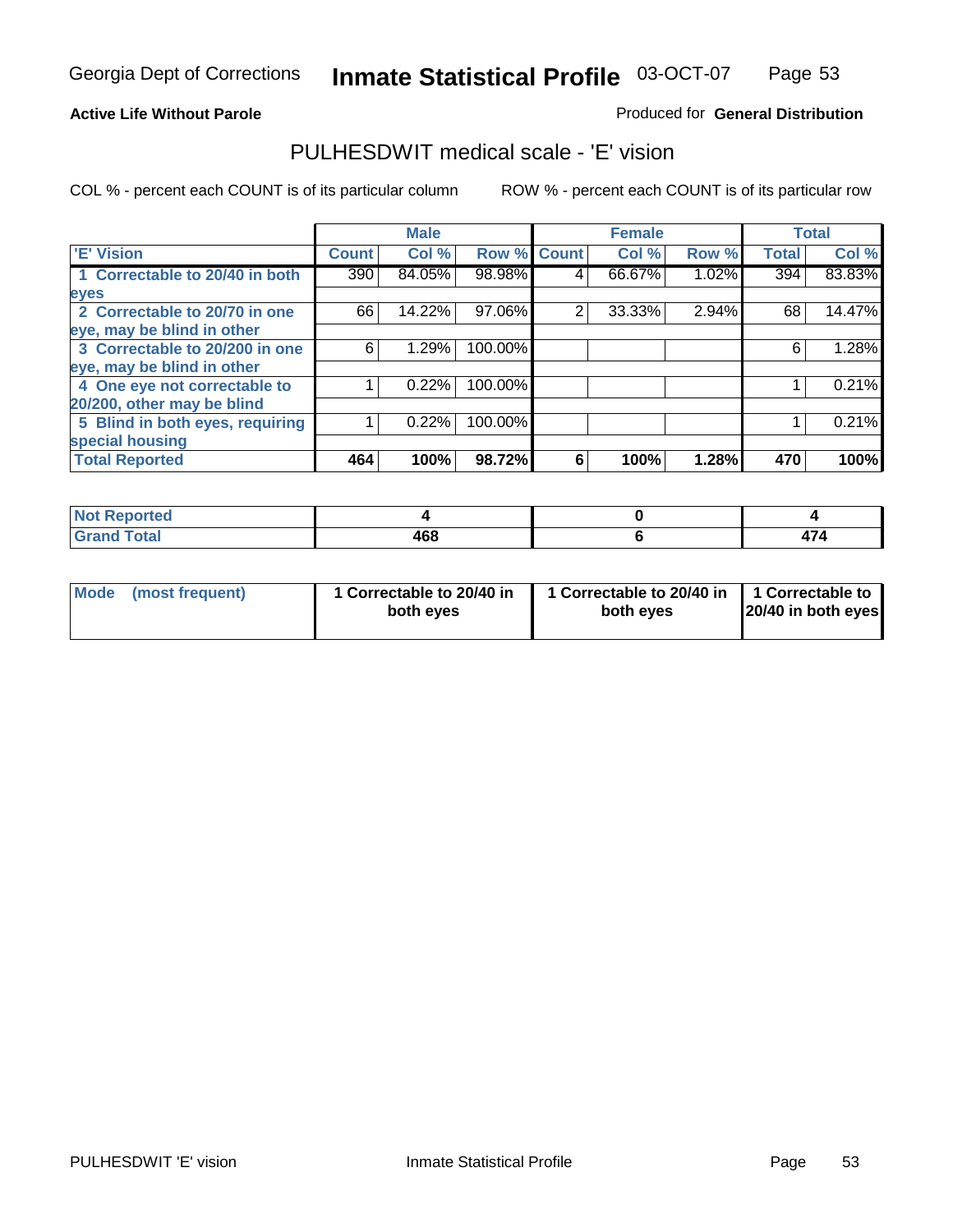## **Active Life Without Parole**

## Produced for **General Distribution**

## PULHESDWIT medical scale - 'S' pSychiatric

|                                |              | <b>Male</b> |             |   | <b>Female</b> |       |                 | <b>Total</b> |
|--------------------------------|--------------|-------------|-------------|---|---------------|-------|-----------------|--------------|
| 'S' pSychiatric                | <b>Count</b> | Col %       | Row % Count |   | Col %         | Row % | <b>Total</b>    | Col %        |
| 1 No impairment or disorders   | 360          | 79.47%      | 99.45%      | 2 | 33.33%        | 0.55% | 362             | 78.87%       |
| 2 Stable, or in remission, or  | 76           | 16.78%      | 95.00%      | 4 | 66.67%        | 5.00% | 80              | 17.43%       |
| mild impairment or retardation |              |             |             |   |               |       |                 |              |
| 3 Requires moderate inpatient  | 14           | $3.09\%$    | 100.00%     |   |               |       | 14 <sub>1</sub> | 3.05%        |
| treatment                      |              |             |             |   |               |       |                 |              |
| 4 Requires intensive inpatient | 3            | $0.66\%$    | 100.00%     |   |               |       | 3               | 0.65%        |
| treatment                      |              |             |             |   |               |       |                 |              |
| <b>Total Reported</b>          | 453          | 100%        | 98.69%      | 6 | 100%          | 1.31% | 459             | 100%         |

| <b>ported</b> |     |            |
|---------------|-----|------------|
| <b>Total</b>  | 468 | . .<br>. . |

| Mode (most frequent) | 1 No impairment or disorders 2 Stable, or in remission, 11 No impairment or |                       |           |
|----------------------|-----------------------------------------------------------------------------|-----------------------|-----------|
|                      |                                                                             | or mild impairment or | disorders |
|                      |                                                                             | retardation           |           |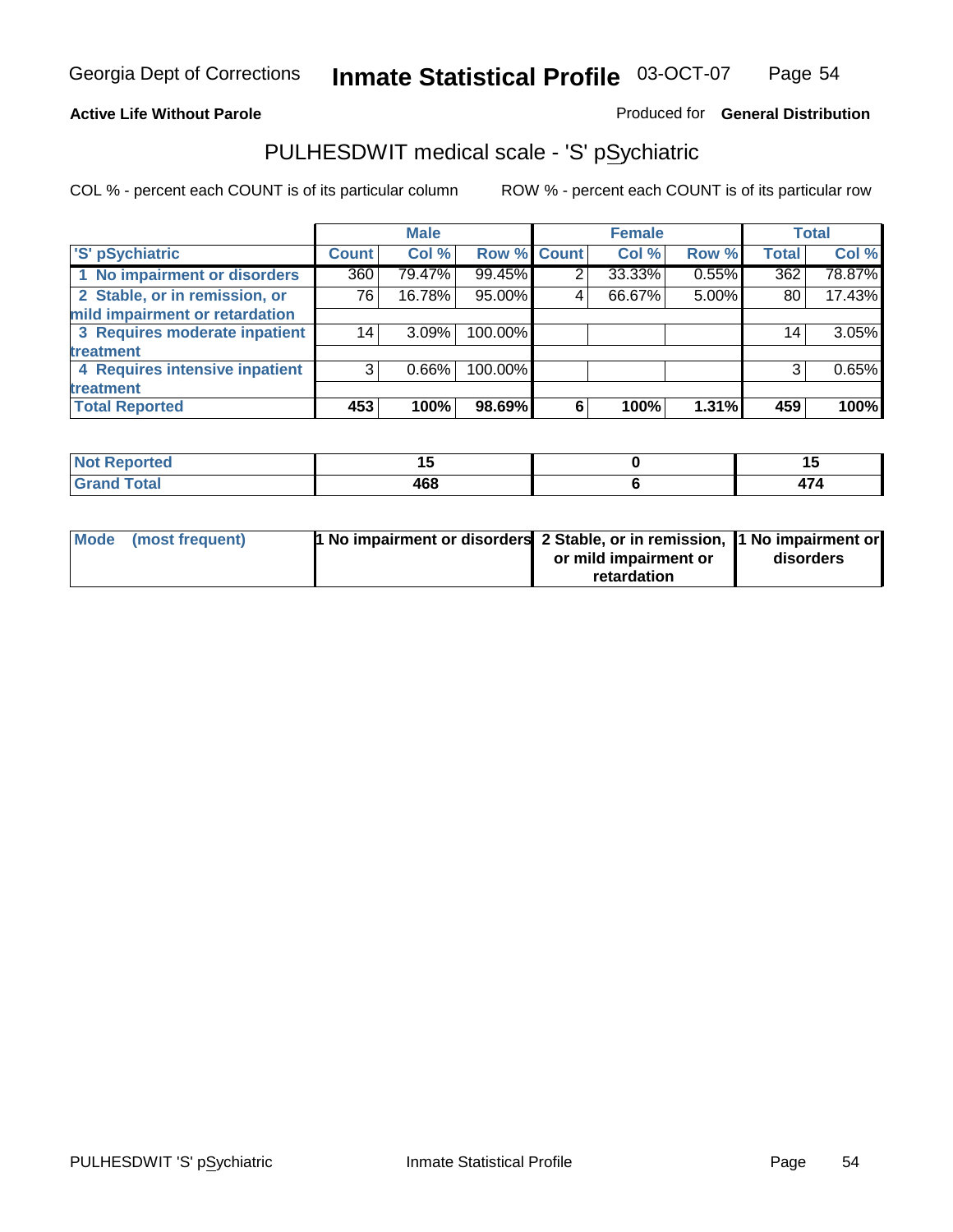### **Active Life Without Parole**

## Produced for **General Distribution**

## PULHESDWIT medical scale - 'D' dental

|                                 |       | <b>Male</b> |             |   | <b>Female</b> |          |              | <b>Total</b> |
|---------------------------------|-------|-------------|-------------|---|---------------|----------|--------------|--------------|
| <b>D'</b> Dental                | Count | Col %       | Row % Count |   | Col %         | Row %    | <b>Total</b> | Col %        |
| 1 Minimal routine dental health | 211   | 46.89%      | 98.14%      |   | 66.67%        | 1.86%    | 215          | 47.15%       |
| <b>needs</b>                    |       |             |             |   |               |          |              |              |
| 2 Moderate cavities and/or      | 205   | 45.56%      | 99.03%      |   | 33.33%        | $0.97\%$ | 207          | 45.39%       |
| gum disease                     |       |             |             |   |               |          |              |              |
| 3 Extensive gum disease         | 34    | 7.56%       | 100.00%     |   |               |          | 34           | 7.46%        |
| and/or widespread decay         |       |             |             |   |               |          |              |              |
| <b>Total Reported</b>           | 450   | 100%        | 98.68%      | 6 | 100%          | 1.32%    | 456          | 100%         |

| . .               | $\sim$       | цÇ, |
|-------------------|--------------|-----|
| $\cdots$ $\cdots$ | 1 C O<br>400 | .   |

| Mode (most frequent) | <b>Minimal routine dental</b><br>health needs | 1 Minimal routine dental<br>health needs | 1 Minimal routine<br>dental health<br>needs |
|----------------------|-----------------------------------------------|------------------------------------------|---------------------------------------------|
|----------------------|-----------------------------------------------|------------------------------------------|---------------------------------------------|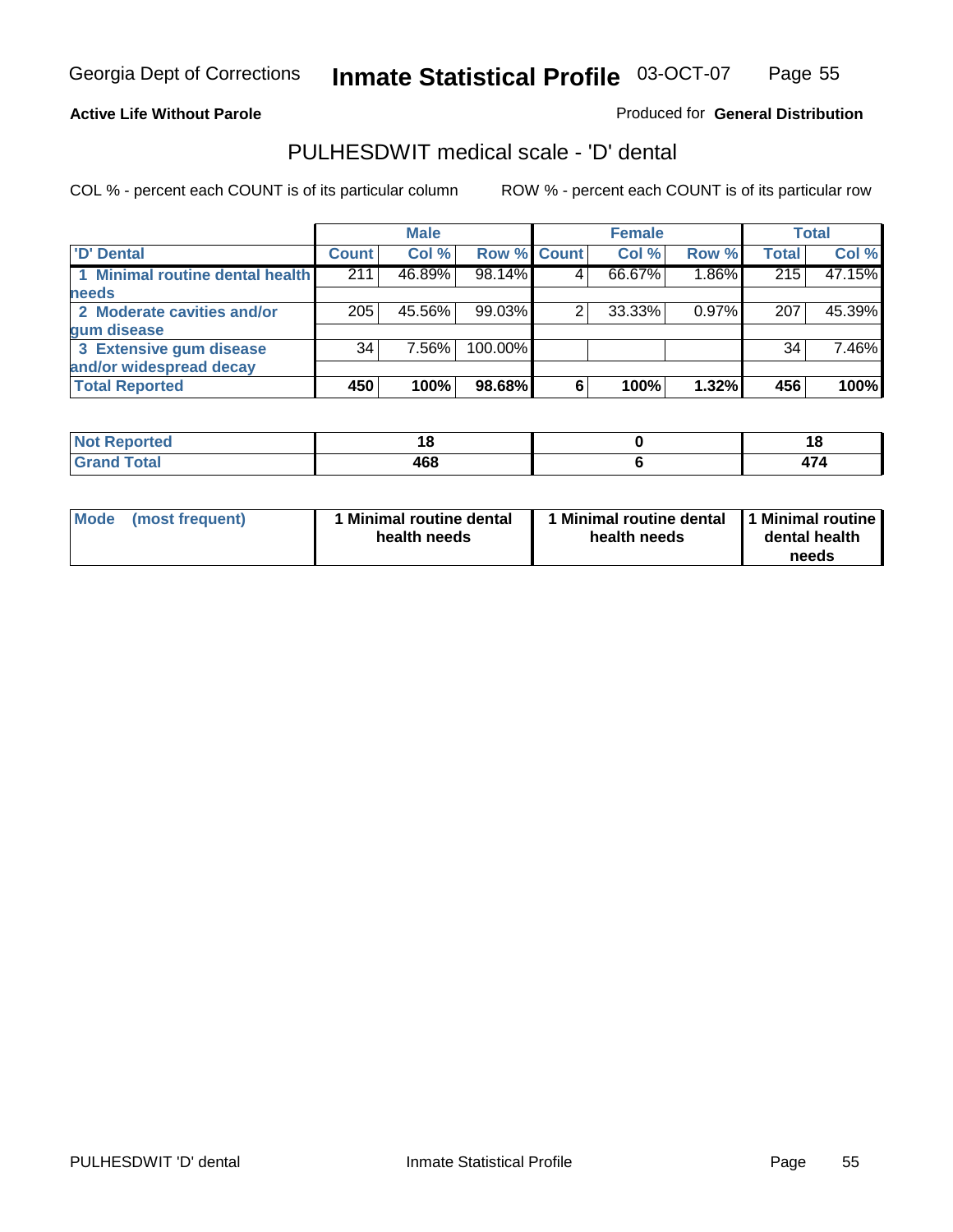### **Active Life Without Parole**

### Produced for **General Distribution**

## PULHESDWIT medical scale - 'W' work ability

|                                 |                 | <b>Male</b> |             |   | <b>Female</b> |       |                  | <b>Total</b> |
|---------------------------------|-----------------|-------------|-------------|---|---------------|-------|------------------|--------------|
| <b>W' work ability</b>          | <b>Count</b>    | Col %       | Row % Count |   | Col %         | Row % | <b>Total</b>     | Col %        |
| 1 Unrestricted work or activity | 370             | 79.74%      | 98.67%      | 5 | 83.33%        | 1.33% | $\overline{375}$ | 79.79%       |
| 2 Minor restrictions on type of | 71              | 15.30%      | 98.61%      |   | 16.67%        | 1.39% | 72               | 15.32%       |
| work                            |                 |             |             |   |               |       |                  |              |
| 3 Moderate restrictions on type | 15 <sup>1</sup> | 3.23%       | 100.00%     |   |               |       | 15               | 3.19%        |
| of work                         |                 |             |             |   |               |       |                  |              |
| 4 Major restrictions on type of | 8               | 1.72%       | 100.00%     |   |               |       | 8                | 1.70%        |
| <b>work</b>                     |                 |             |             |   |               |       |                  |              |
| <b>Total Reported</b>           | 464             | 100%        | 98.72%      | 6 | 100%          | 1.28% | 470              | 100%         |

| المناسب<br>treo .                |            |  |
|----------------------------------|------------|--|
| T <sub>ofol</sub><br><b>Utal</b> | ,,,<br>40C |  |

| Mode | (most frequent) | 1 Unrestricted work or<br>activity | 1 Unrestricted work or<br>activity | 1 Unrestricted<br>work or activity |  |
|------|-----------------|------------------------------------|------------------------------------|------------------------------------|--|
|      |                 |                                    |                                    |                                    |  |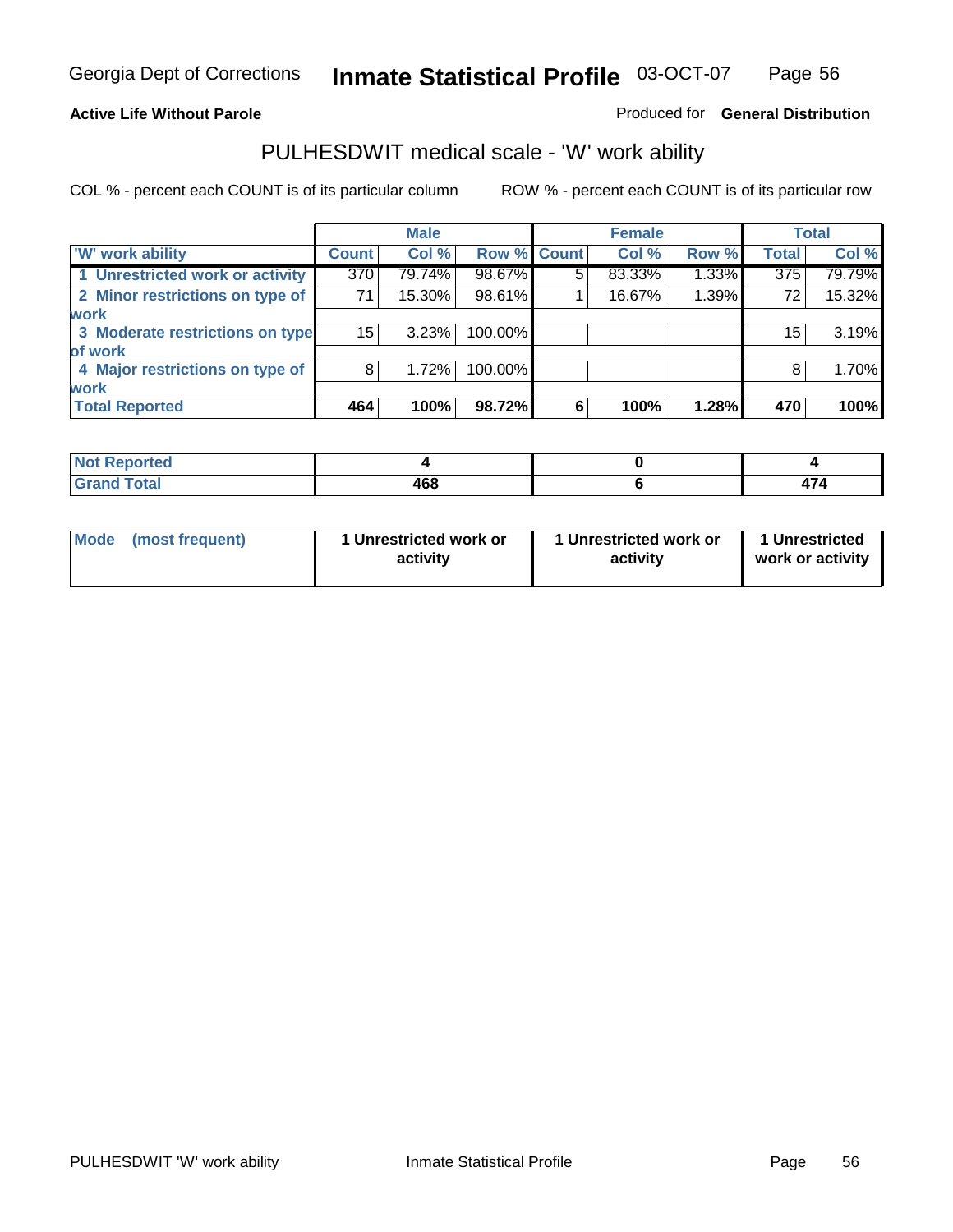# **Active Life Without Parole**

### Produced for **General Distribution**

## PULHESDWIT medical scale - 'I' impairment

|                                            |              | <b>Male</b> |             |   | <b>Female</b> |       |              | <b>Total</b> |
|--------------------------------------------|--------------|-------------|-------------|---|---------------|-------|--------------|--------------|
| <b>T' Impairment</b>                       | <b>Count</b> | Col %       | Row % Count |   | Col %         | Row % | <b>Total</b> | Col %        |
| 1 No impairments or<br><b>disabilities</b> | 460          | 99.14%      | 98.71%      | 6 | 100.00%       | 1.29% | 466          | 99.15%       |
| 2 Wheelchair-bound but                     |              | 0.22%       | 100.00%     |   |               |       |              | 0.21%        |
| otherwise OK                               |              |             |             |   |               |       |              |              |
| 4 Needs moderate Assisted                  |              | 0.22%       | 100.00%     |   |               |       |              | 0.21%        |
| <b>Living (level II)</b>                   |              |             |             |   |               |       |              |              |
| 5 Needs maximal Assisted                   |              | 0.43%       | 100.00%     |   |               |       |              | 0.43%        |
| <b>Living (level III)</b>                  |              |             |             |   |               |       |              |              |
| <b>Total Reported</b>                      | 464          | 100%        | 98.72%      | 6 | 100%          | 1.28% | 470          | 100%         |

| Reported<br>.               |     |     |
|-----------------------------|-----|-----|
| <b>Total</b><br><b>Gran</b> | 468 | TI. |

| <b>Mode</b> | (most frequent) | 1 No impairments or<br>disabilities | 1 No impairments or<br>disabilities | 1 No impairments<br>or disabilities |
|-------------|-----------------|-------------------------------------|-------------------------------------|-------------------------------------|
|-------------|-----------------|-------------------------------------|-------------------------------------|-------------------------------------|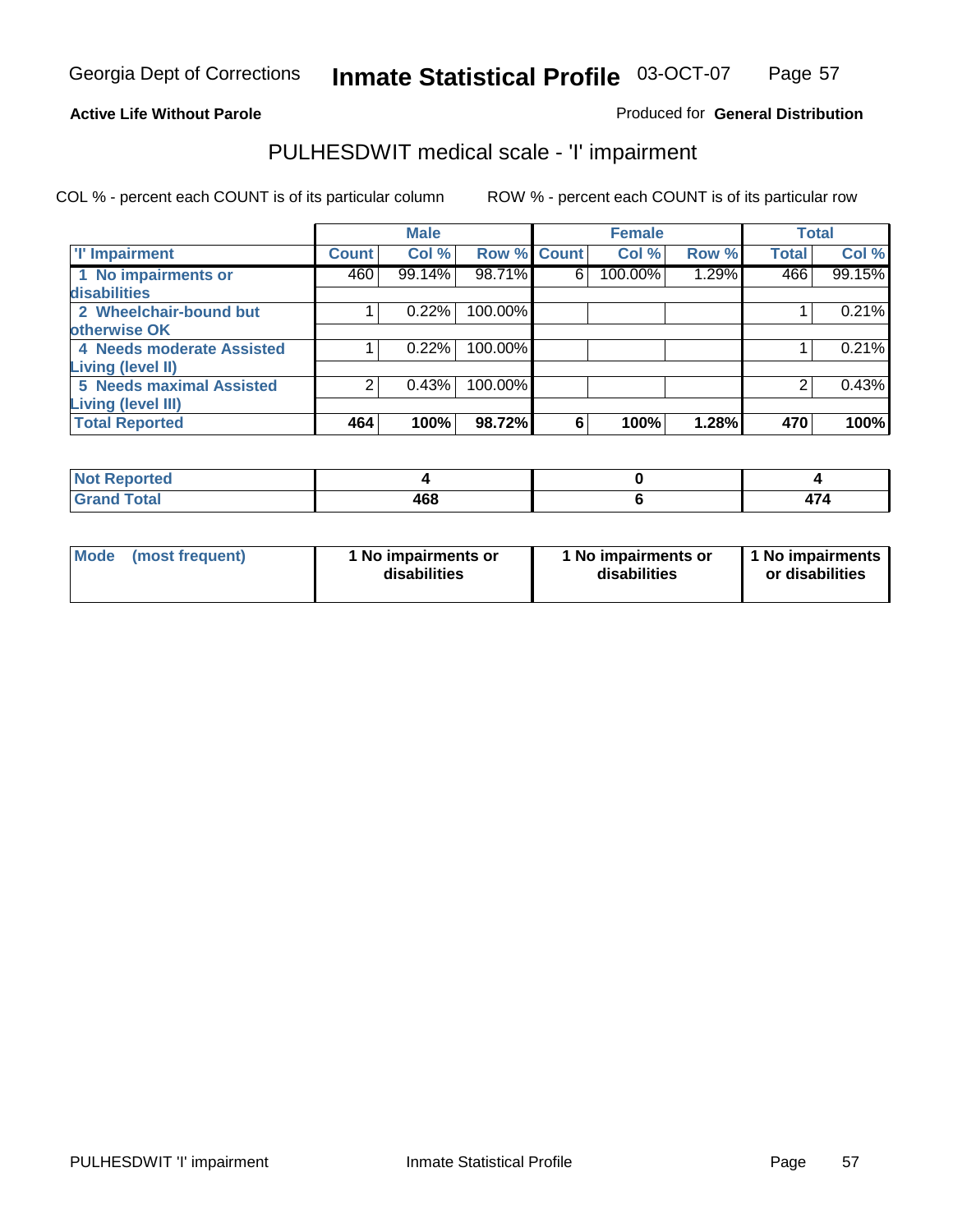#### **Inmate Statistical Profile** 03-OCT-07 Page Page 58

### **Active Life Without Parole Produced fo Seneral Distribution**

## PULHESDWIT medical scale - 'T' transportability

|                              |              | <b>Male</b> |             |   | <b>Female</b> |       |              | <b>Total</b> |
|------------------------------|--------------|-------------|-------------|---|---------------|-------|--------------|--------------|
| <b>T' Transportability</b>   | <b>Count</b> | Col %       | Row % Count |   | Col %         | Row % | <b>Total</b> | Col %        |
| 1 Can be transported in any  | 462          | 99.57%      | 98.72%      | 6 | 100.00%       | 1.28% | 468          | 99.57%       |
| ordinary approved vehicle    |              |             |             |   |               |       |              |              |
| 2 Wheelchair-bound, not      |              | 0.22%       | 100.00%     |   |               |       |              | 0.21%        |
| needing special vehicle      |              |             |             |   |               |       |              |              |
| 3 Wheelchair-bound, requires |              | 0.22%       | 100.00%     |   |               |       |              | 0.21%        |
| special vehicle              |              |             |             |   |               |       |              |              |
| <b>Total Reported</b>        | 464          | 100%        | 98.72%      | 6 | 100%          | 1.28% | 470          | 100%         |

| Not R<br>: Reported |     |         |
|---------------------|-----|---------|
| <b>Total</b>        | 468 | . -<br> |

| Mode (most frequent) | 1 Can be transported in any 1 Can be transported in any | ordinary approved vehicle   ordinary approved vehicle   transported in any | 1 Can be<br>  ordinary approved  <br>vehicle |
|----------------------|---------------------------------------------------------|----------------------------------------------------------------------------|----------------------------------------------|
|----------------------|---------------------------------------------------------|----------------------------------------------------------------------------|----------------------------------------------|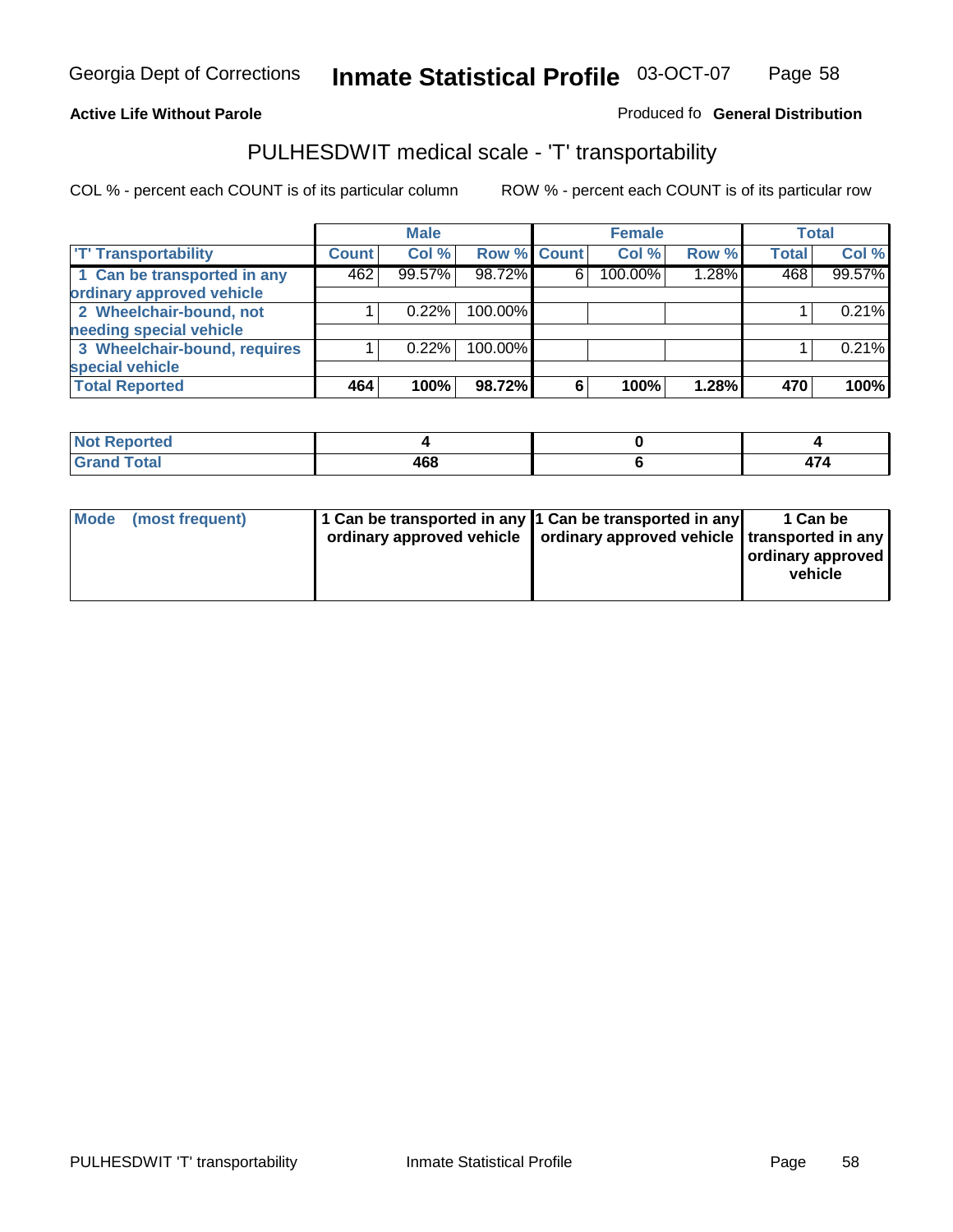## **Active Life Without Parole**

### Produced for **General Distribution**

## Criminality in family, self-reported

|                              | <b>Male</b>  |        | <b>Female</b> |              |        | Total    |              |        |
|------------------------------|--------------|--------|---------------|--------------|--------|----------|--------------|--------|
| <b>Criminality In Family</b> | <b>Count</b> | Col %  | Row %         | <b>Count</b> | Col %  | Row %    | <b>Total</b> | Col %  |
| Yes, criminality in family   | 140          | 30.17% | 97.90%        | 3            | 50.00% | $2.10\%$ | 143          | 30.43% |
| No criminality in family     | 324          | 69.83% | 99.08%        | 3            | 50.00% | $0.92\%$ | 327          | 69.57% |
| <b>Total Reported</b>        | 464          | 100%   | 98.72%        | 6            | 100%   | 1.28%    | 470          | 100%   |

| oorted<br><b>NOT</b><br><b>IJCI</b> |     |    |
|-------------------------------------|-----|----|
| $\sim$<br>Grar<br>---               | 468 | '4 |

| Mode (most frequent) |  | No criminality in family | Yes, criminality in family | No criminality in<br>family |
|----------------------|--|--------------------------|----------------------------|-----------------------------|
|----------------------|--|--------------------------|----------------------------|-----------------------------|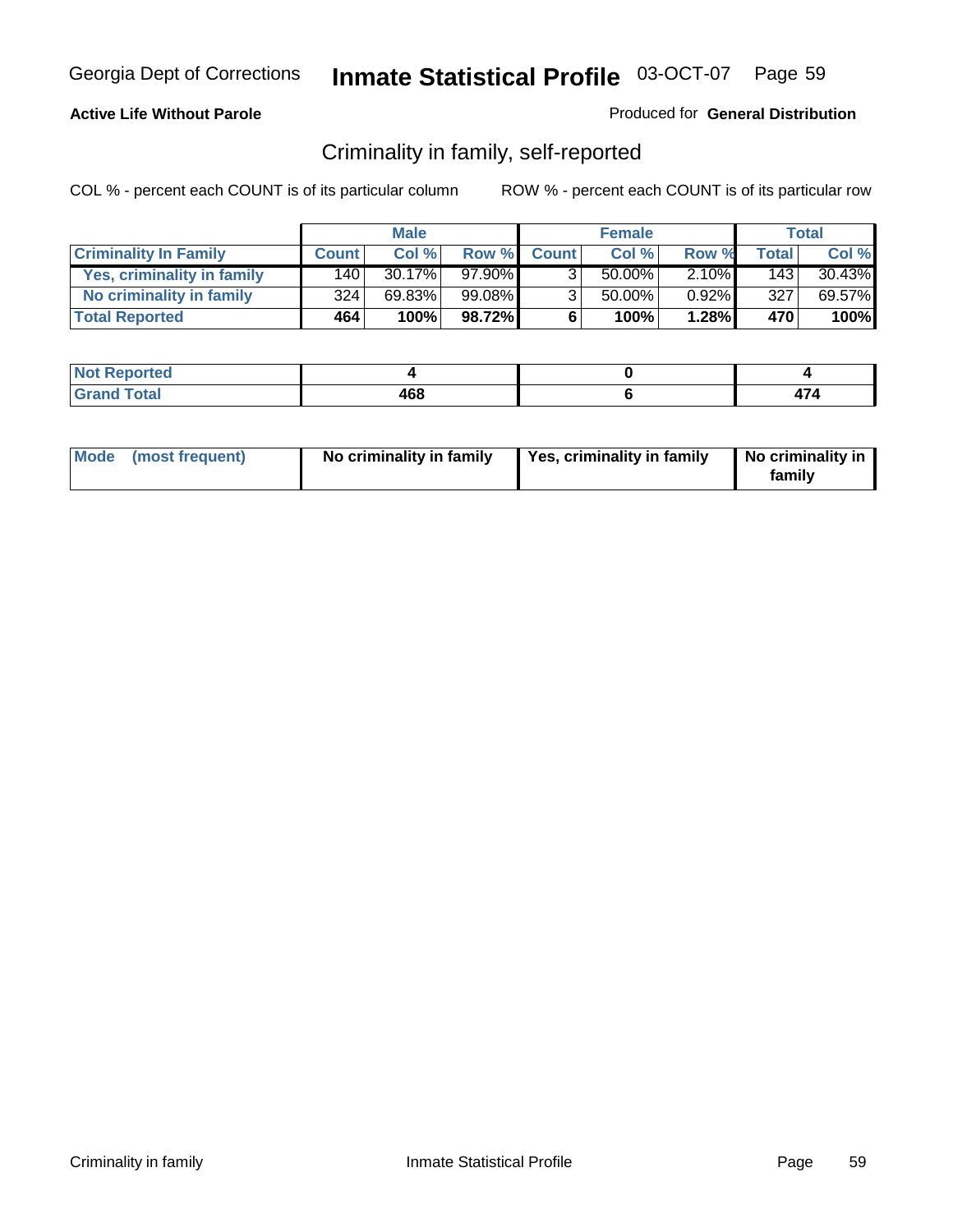## **Active Life Without Parole**

### Produced for **General Distribution**

## Alcoholism in family, self-reported

|                             | <b>Male</b>  |           | <b>Female</b> |              |        | Total    |       |        |
|-----------------------------|--------------|-----------|---------------|--------------|--------|----------|-------|--------|
| <b>Alcoholism In Family</b> | <b>Count</b> | Col %     | Row %         | <b>Count</b> | Col %  | Row %    | Total | Col %  |
| Yes, alcoholism in family   | 92           | 19.83%    | 98.92%        |              | 16.67% | $1.08\%$ | 93    | 19.79% |
| No alcoholism in family     | 372          | $80.17\%$ | 98.67%        |              | 83.33% | $1.33\%$ | 377   | 80.21% |
| <b>Total Reported</b>       | 464          | 100%      | 98.72%        | 6            | 100%   | 1.28%    | 470   | 100%   |

| oorted<br><b>NOT</b><br><b>IVGI</b> |     |  |
|-------------------------------------|-----|--|
| Total<br>Gran<br>---                | 468 |  |

|  | Mode (most frequent) | No alcoholism in family | No alcoholism in family | No alcoholism in<br>familv |
|--|----------------------|-------------------------|-------------------------|----------------------------|
|--|----------------------|-------------------------|-------------------------|----------------------------|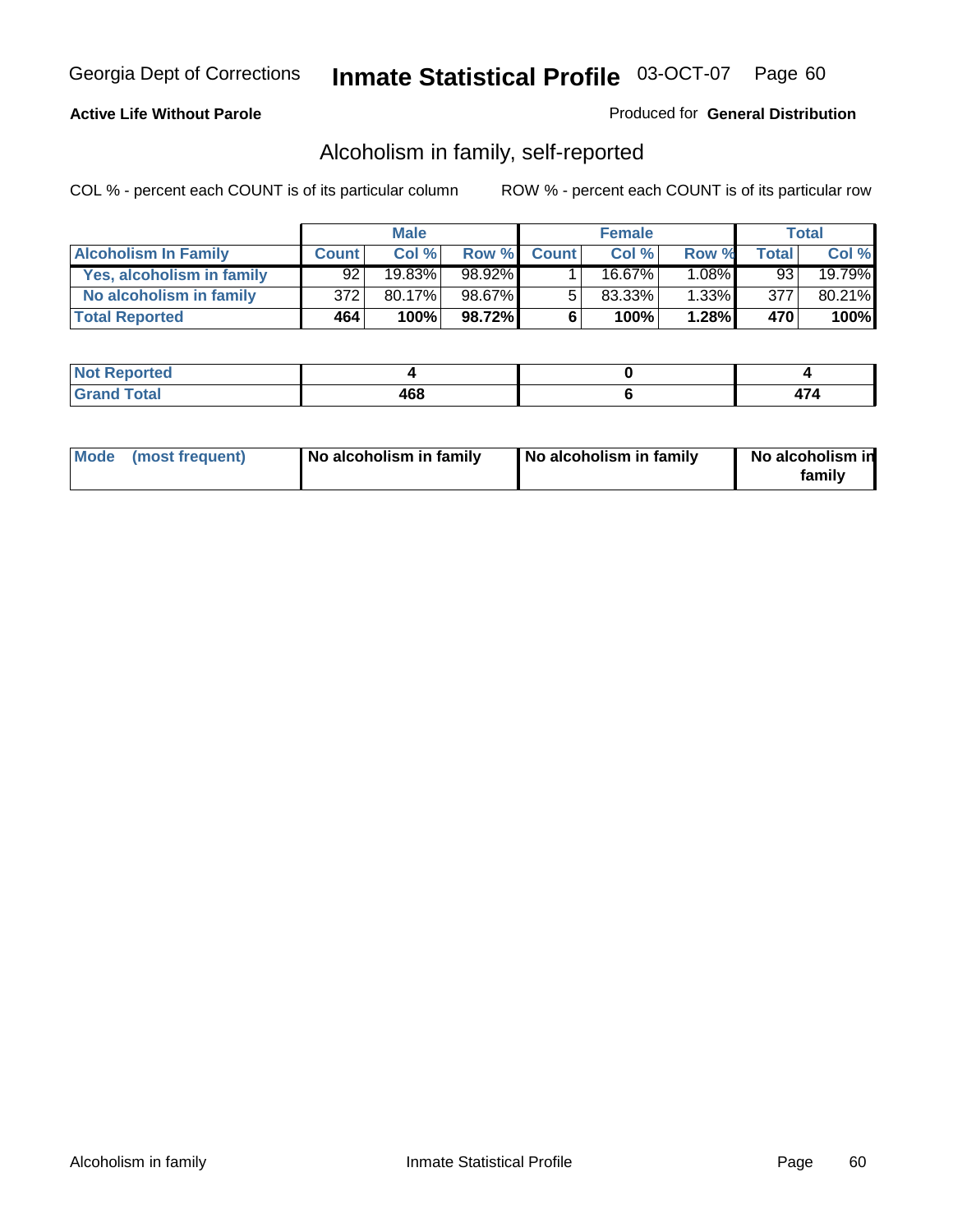## **Active Life Without Parole**

Produced for **General Distribution**

## Drug abuse in family, self-reported

|                           | <b>Male</b>  |           | <b>Female</b> |              |        | <b>Total</b> |       |        |
|---------------------------|--------------|-----------|---------------|--------------|--------|--------------|-------|--------|
| Drug Abuse In Family      | <b>Count</b> | Col %     | Row %         | <b>Count</b> | Col %  | Row %        | Total | Col %  |
| Yes, drug abuse in family | 55           | $11.85\%$ | 96.49%        |              | 33.33% | $3.51\%$     | 57    | 12.13% |
| No drug abuse in family   | 409          | 88.15%    | $99.03\%$     | 4            | 66.67% | $0.97\%$     | 413   | 87.87% |
| <b>Total Reported</b>     | 464          | 100%      | 98.72%        | 6            | 100%   | 1.28%        | 470   | 100%   |

| oorted<br><b>NOT</b><br><b>IVGI</b> |     |  |
|-------------------------------------|-----|--|
| Total<br>Gran<br>---                | 468 |  |

|  | Mode (most frequent) | No drug abuse in family | No drug abuse in family | No drug abuse in<br>familv |
|--|----------------------|-------------------------|-------------------------|----------------------------|
|--|----------------------|-------------------------|-------------------------|----------------------------|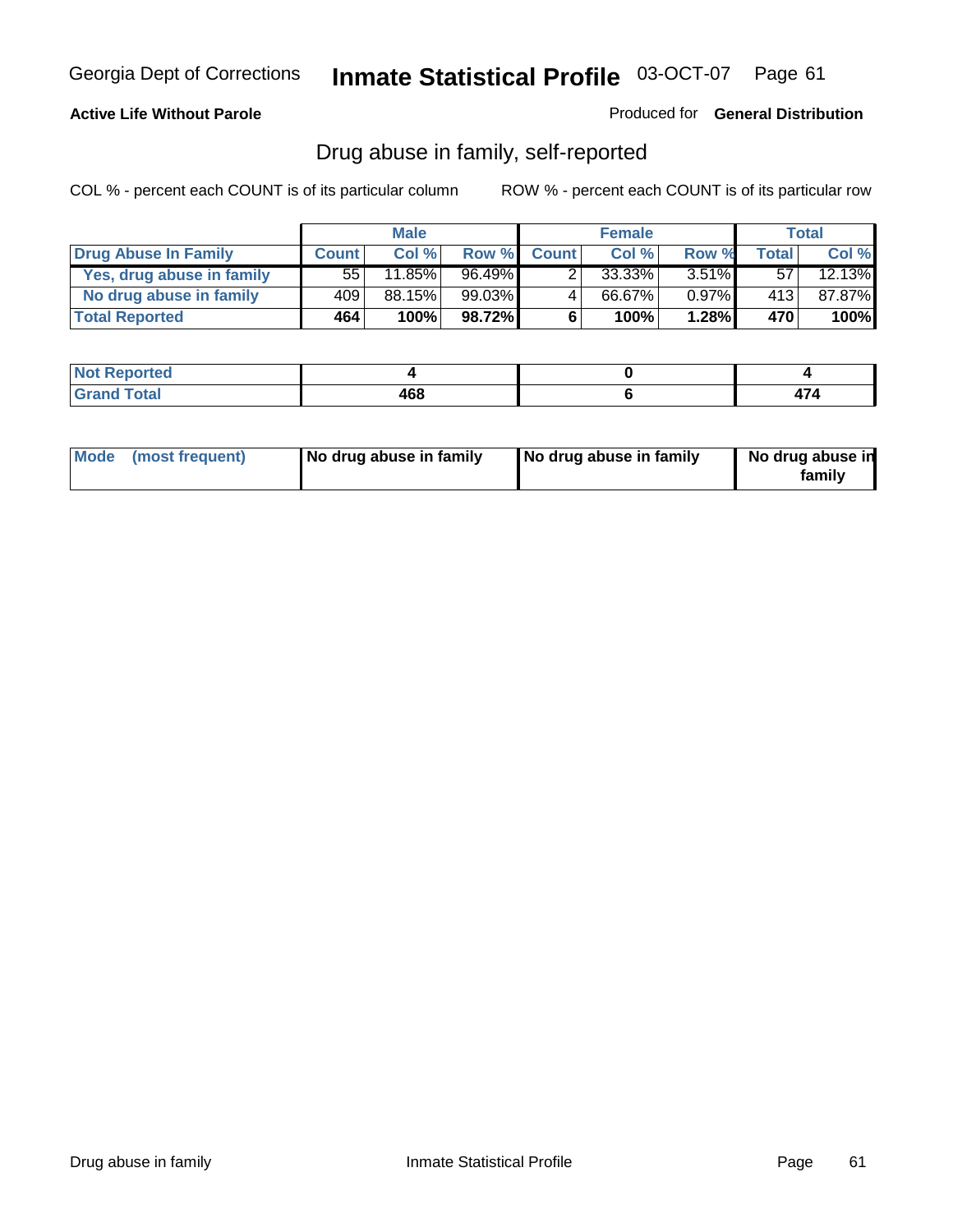### **Active Life Without Parole**

### Produced for **General Distribution**

## Subjected to frequent beatings, self-reported

|                            | <b>Male</b>  |           |           | <b>Female</b> |        |          | <b>Total</b> |        |
|----------------------------|--------------|-----------|-----------|---------------|--------|----------|--------------|--------|
| <b>Frequent beatings</b>   | <b>Count</b> | Col%      | Row %     | <b>Count</b>  | Col%   | Row %    | Total        | Col %  |
| Yes, subjected to frequent | 28           | 6.03%     | $96.55\%$ |               | 16.67% | 3.45%    | 29           | 6.17%  |
| beatings                   |              |           |           |               |        |          |              |        |
| Not subjected to frequent  | 436          | $93.97\%$ | 98.87%    | 5             | 83.33% | $1.13\%$ | 441          | 93.83% |
| beatings                   |              |           |           |               |        |          |              |        |
| <b>Total Reported</b>      | 464          | 100%      | 98.72%    | 6             | 100%   | 1.28%    | 470          | 100%   |

| Not Reported         |     |  |
|----------------------|-----|--|
| <b>Total</b><br>Croy | 468 |  |

| Mode (most frequent) | Not subjected to frequent<br>beatings | Not subjected to frequent<br>beatings | Not subjected to<br><b>frequent beatings</b> |  |
|----------------------|---------------------------------------|---------------------------------------|----------------------------------------------|--|
|                      |                                       |                                       |                                              |  |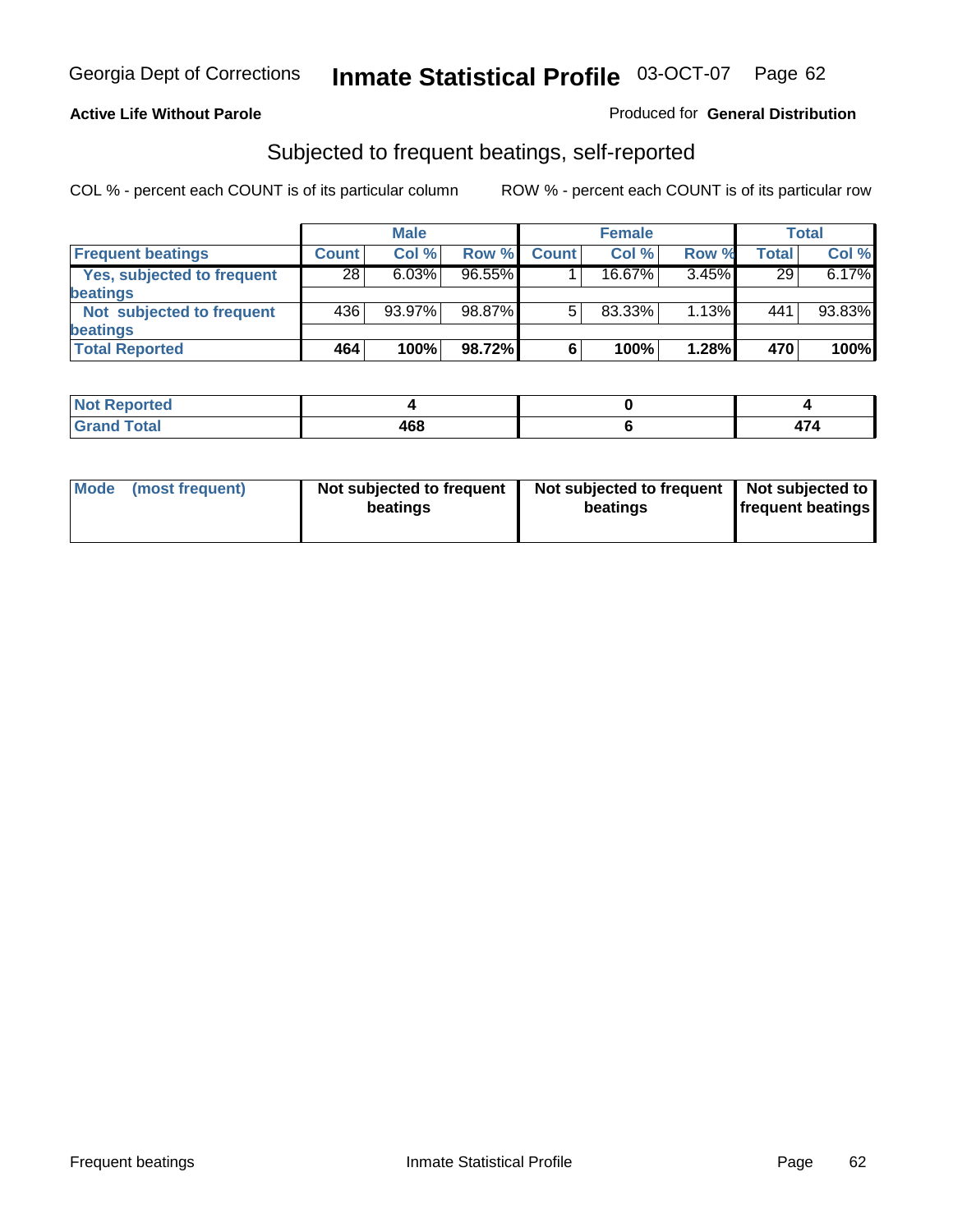## **Active Life Without Parole**

### Produced for **General Distribution**

## Father absent during inmate's childhood

|                           | <b>Male</b>  |           |           | <b>Female</b> |        |          | Total |        |
|---------------------------|--------------|-----------|-----------|---------------|--------|----------|-------|--------|
| <b>Father Absent</b>      | <b>Count</b> | Col %     | Row %     | <b>Count</b>  | Col %  | Row %    | Total | Col %  |
| Yes, father was absent    | 232          | $50.00\%$ | $99.15\%$ |               | 33.33% | $0.85\%$ | 234   | 49.79% |
| No, father was not absent | 232          | 50.00%    | 98.31%    | 4             | 66.67% | $1.69\%$ | 236   | 50.21% |
| <b>Total Reported</b>     | 464          | 100%      | 98.72%I   | 6             | 100%   | 1.28%    | 470   | 100%   |

| <b>Not Reported</b>   |             |  |
|-----------------------|-------------|--|
| <b>Fotal</b><br>Gran. | 468<br>$ -$ |  |

| Mode (most frequent) |  | absent |
|----------------------|--|--------|
|                      |  |        |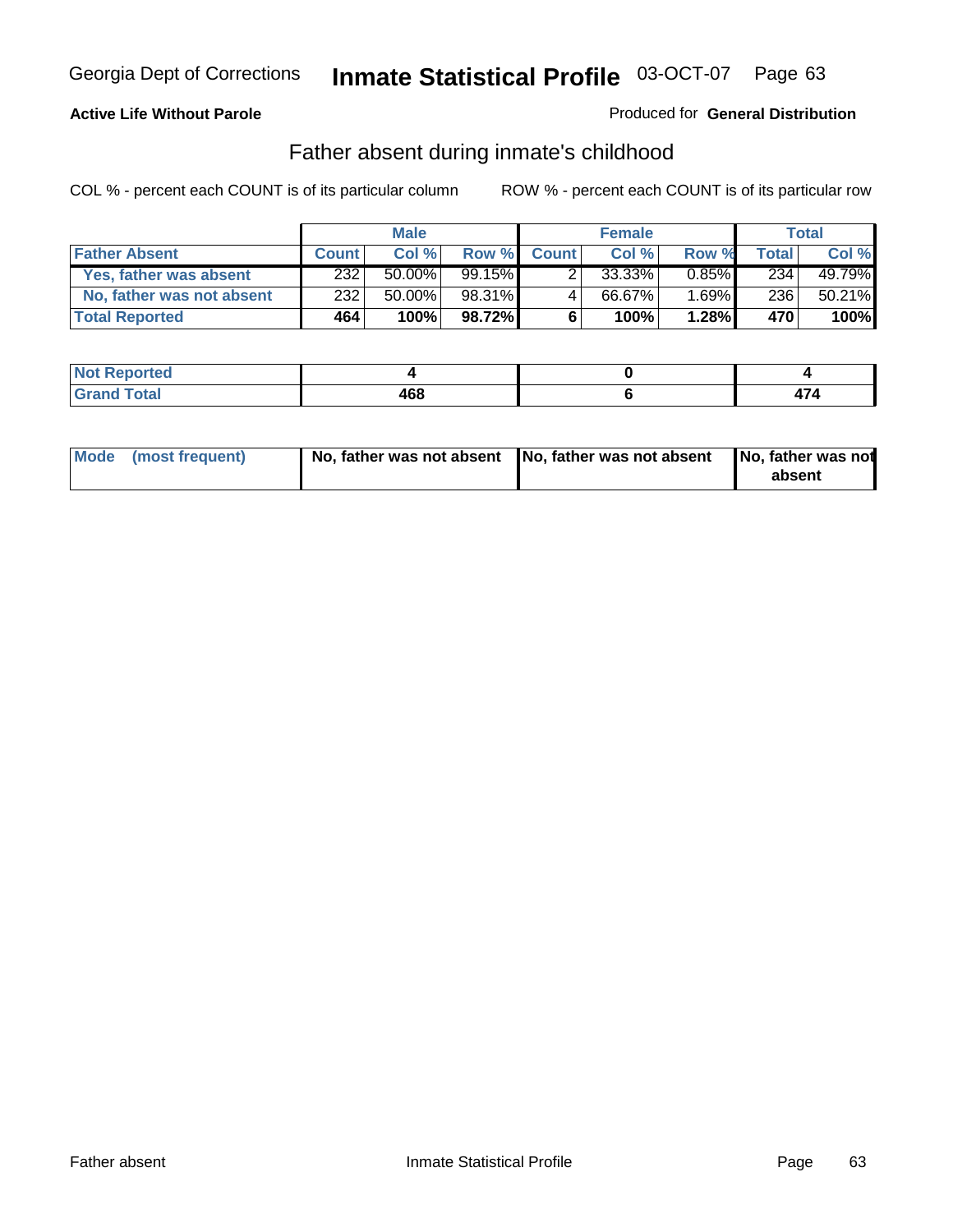## **Active Life Without Parole**

### Produced for **General Distribution**

# Mother absent during inmate's childhood

|                           | <b>Male</b>  |           |        | <b>Female</b> |           |          | Total |        |
|---------------------------|--------------|-----------|--------|---------------|-----------|----------|-------|--------|
| <b>Mother Absent</b>      | <b>Count</b> | Col %     | Row %  | <b>Count</b>  | Col %     | Row %    | Total | Col %  |
| Yes, mother was absent    | 67           | $14.44\%$ | 98.53% |               | 16.67%    | $1.47\%$ | 68    | 14.47% |
| No, mother was not absent | 397          | 85.56%    | 98.76% | 5             | $83.33\%$ | 1.24%    | 402   | 85.53% |
| <b>Total Reported</b>     | 464          | 100%      | 98.72% | 6             | 100%      | $1.28\%$ | 470   | 100%   |

| <b>Not Reported</b>   |     |  |
|-----------------------|-----|--|
| <b>Total</b><br>Grand | 468 |  |

| Mode (most frequent) | No, mother was not absent   No, mother was not absent   No, mother was | not absent |
|----------------------|------------------------------------------------------------------------|------------|
|----------------------|------------------------------------------------------------------------|------------|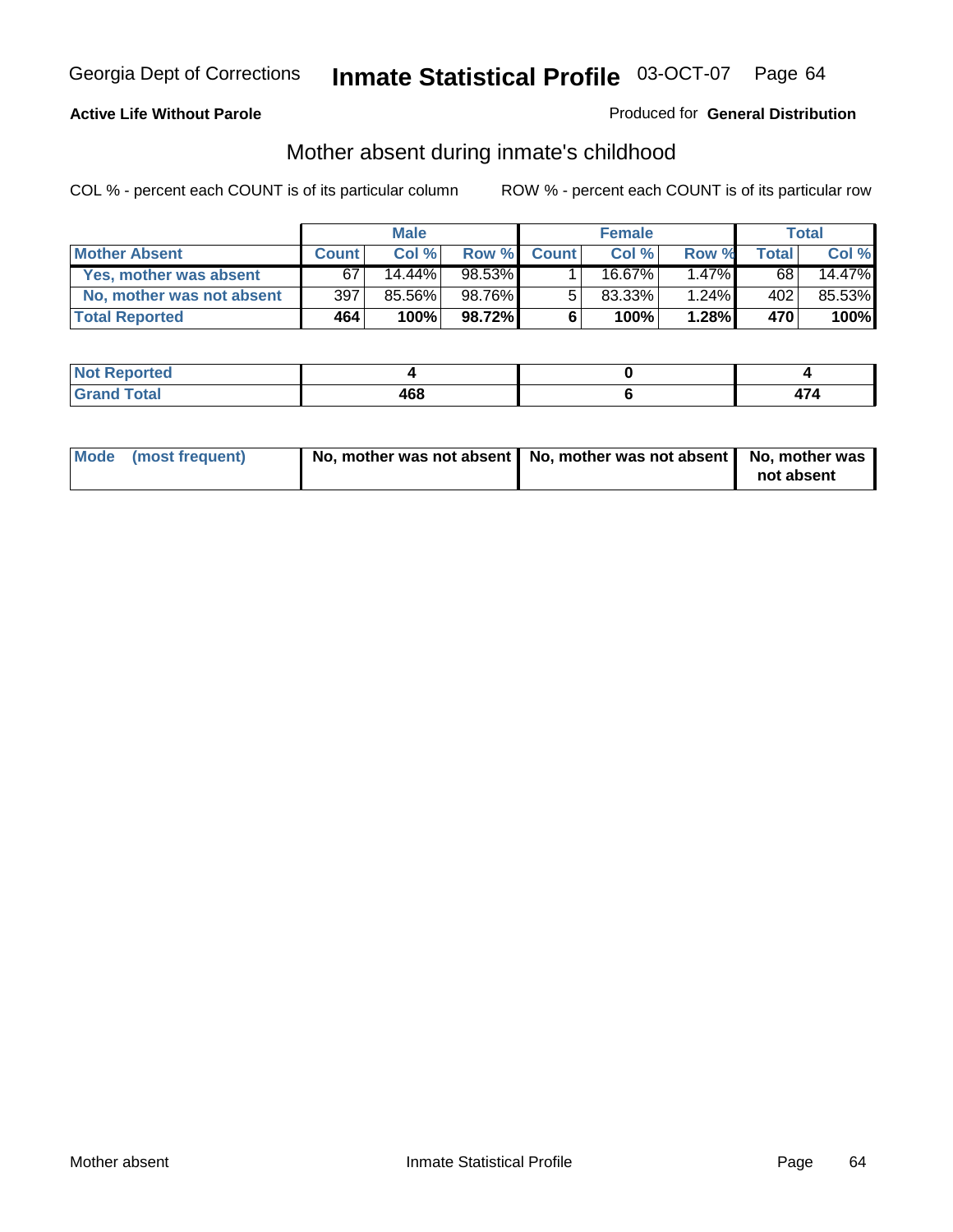#### **Active Life Without Parole**

### Produced for **General Distribution**

## Number of prior Georgia incarcerations

|                                |                 | <b>Male</b> |         |              | <b>Female</b> |       |       | <b>Total</b> |
|--------------------------------|-----------------|-------------|---------|--------------|---------------|-------|-------|--------------|
| Num of Prior GA Incarcerations | <b>Count</b>    | Col %       | Row %   | <b>Count</b> | Col %         | Row % | Total | Col %        |
|                                | 222             | 47.44%      | 97.37%  | 6            | 100.00%       | 2.63% | 228   | 48.10%       |
|                                | 94              | 20.09%      | 100.00% |              |               |       | 94    | 19.83%       |
|                                | 58              | 12.39%      | 100.00% |              |               |       | 58    | 12.24%       |
|                                | 47              | 10.04%      | 100.00% |              |               |       | 47    | 9.92%        |
|                                | 25              | 5.34%       | 100.00% |              |               |       | 25    | 5.27%        |
|                                | 12 <sup>°</sup> | 2.56%       | 100.00% |              |               |       | 12    | 2.53%        |
| <b>More Than 5</b>             | 10 <sup>1</sup> | 2.14%       | 100.00% |              |               |       | 10    | 2.11%        |
| <b>Total Reported</b>          | 468             | 100%        | 98.73%  | 6            | 100%          | 1.27% | 474   | 100%         |

| .<br>теа<br>N |    |   |
|---------------|----|---|
| $\sim$        | .  | - |
|               | __ | . |

| Mean (average)       | 24. ا | $\overline{.23}$ |
|----------------------|-------|------------------|
| Median (middle)      |       |                  |
| Mode (most frequent) |       |                  |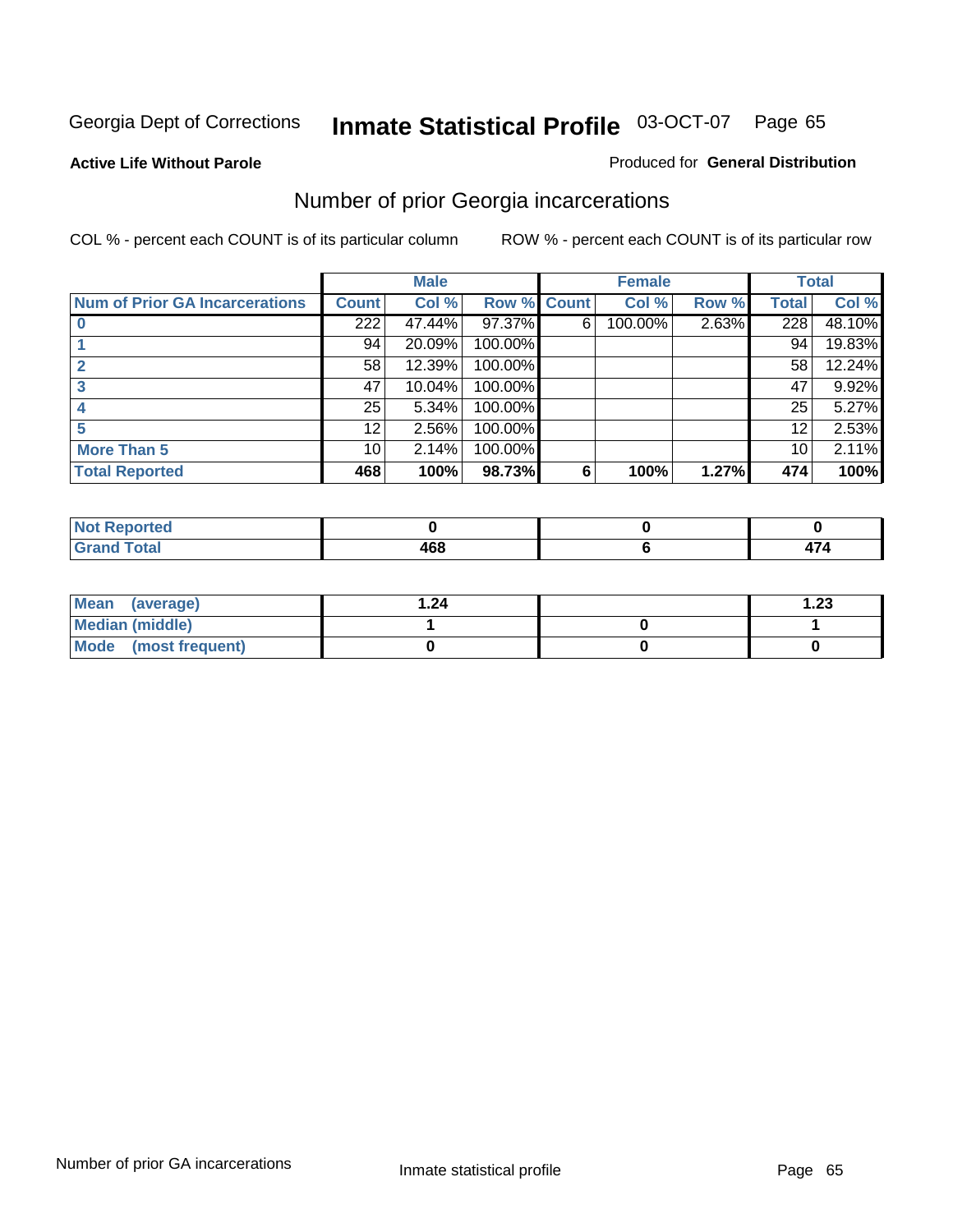**Active Life Without Parole** 

Produced for **General Distribution**

## Prison sentence in years

COL % - percent each COUNT is of its particular column ROW % - percent each COUNT is of its particular row

|                                 |         | Male    |                    | <b>Female</b> |       |             | Total   |
|---------------------------------|---------|---------|--------------------|---------------|-------|-------------|---------|
| <b>Prison Sentence In Years</b> | Count l | Col %   | <b>Row % Count</b> | Col %         | Row % | $\tau$ otal | Col %   |
| <b>Life Without Parole</b>      | 468     | 100.00% | 98.73%             | $100.00\%$    | .27%  | 474         | 100.00% |
| <b>Total Reported</b>           | 468     | 100%    | 98.73%             | 100%          | 1.27% | 474         | 100%    |

| Reported                                   |     |                          |
|--------------------------------------------|-----|--------------------------|
| <b>Total</b><br>"Granu<br>$\mathbf{v}$ and | 468 | $\overline{\phantom{0}}$ |

#### **Determinate (numeric) sentences only**

| <b>Mean</b> | (average) |  |  |
|-------------|-----------|--|--|

**All sentences (including determinate), with life, life without parole, and death sentences figured at 45 years**

| Me:<br>anei<br>.<br>᠇<br>$\sim$ | -- | т.<br>$\sim$ |
|---------------------------------|----|--------------|
|---------------------------------|----|--------------|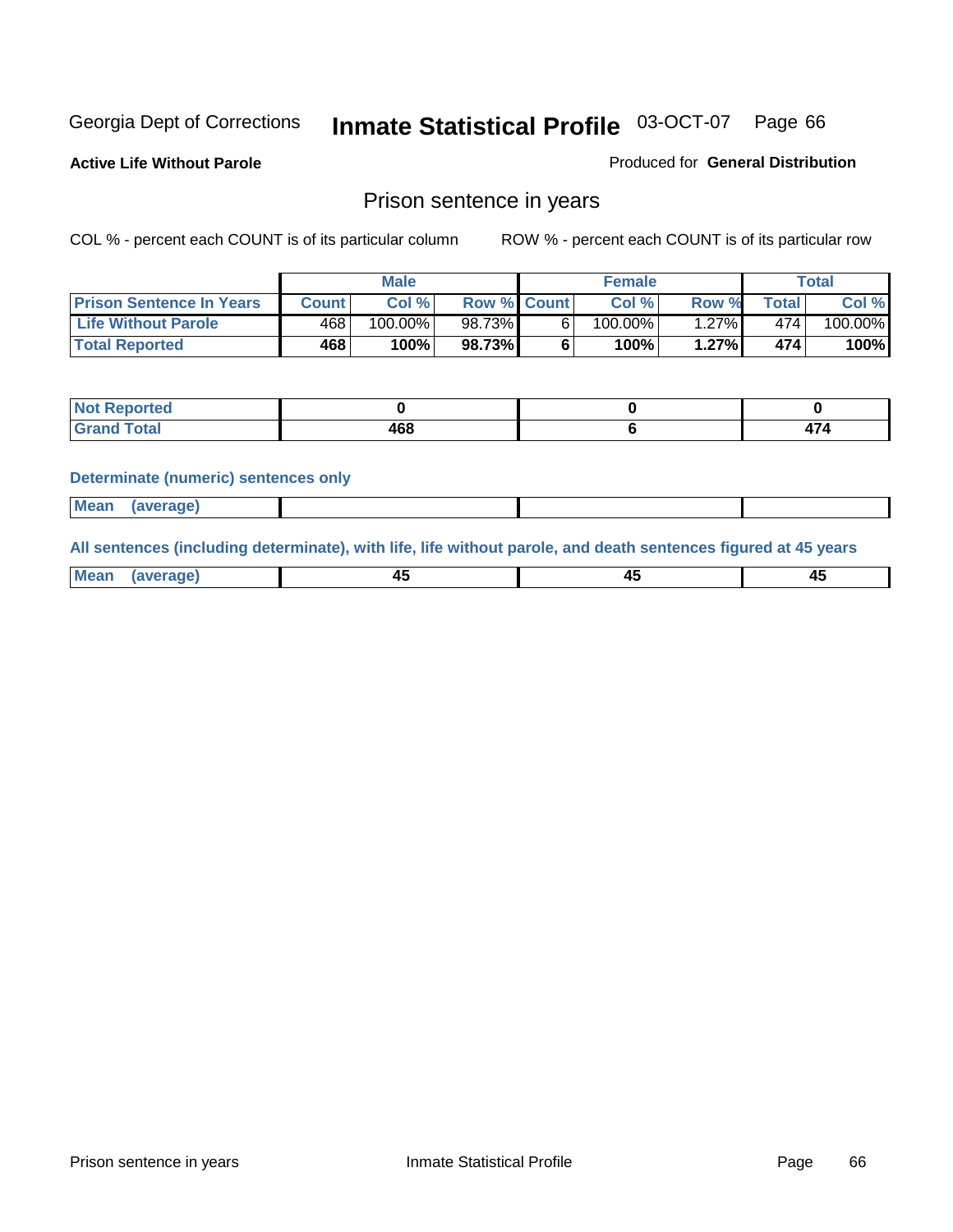#### **Active Life Without Parole**

### Produced for **General Distribution**

# Primary offense, broken out into felonies vs misdemeanors

|                                  |              | <b>Male</b> |                    |    | <b>Female</b> |          |              | Total                 |
|----------------------------------|--------------|-------------|--------------------|----|---------------|----------|--------------|-----------------------|
| <b>Felonies and Misdemeanors</b> | <b>Count</b> | Col%        | <b>Row % Count</b> |    | Col%          | Row %    | <b>Total</b> | Col %                 |
| <b>Felonies</b>                  | 468          | 100.00%     | 98.73%             | 61 | $100.00\%$    | $1.27\%$ | 474          | $100.\overline{00\%}$ |
| <b>Total Reported</b>            | 468          | 100%        | 98.73%             |    | 100%          | 1.27%    | 474          | 100%                  |

| rted<br>NO<br>$\sim$ |     |     |     |
|----------------------|-----|-----|-----|
| --                   | ACO | 468 | 174 |

| M <sub>0</sub><br>. | าเe⊾<br>. | . |
|---------------------|-----------|---|
|---------------------|-----------|---|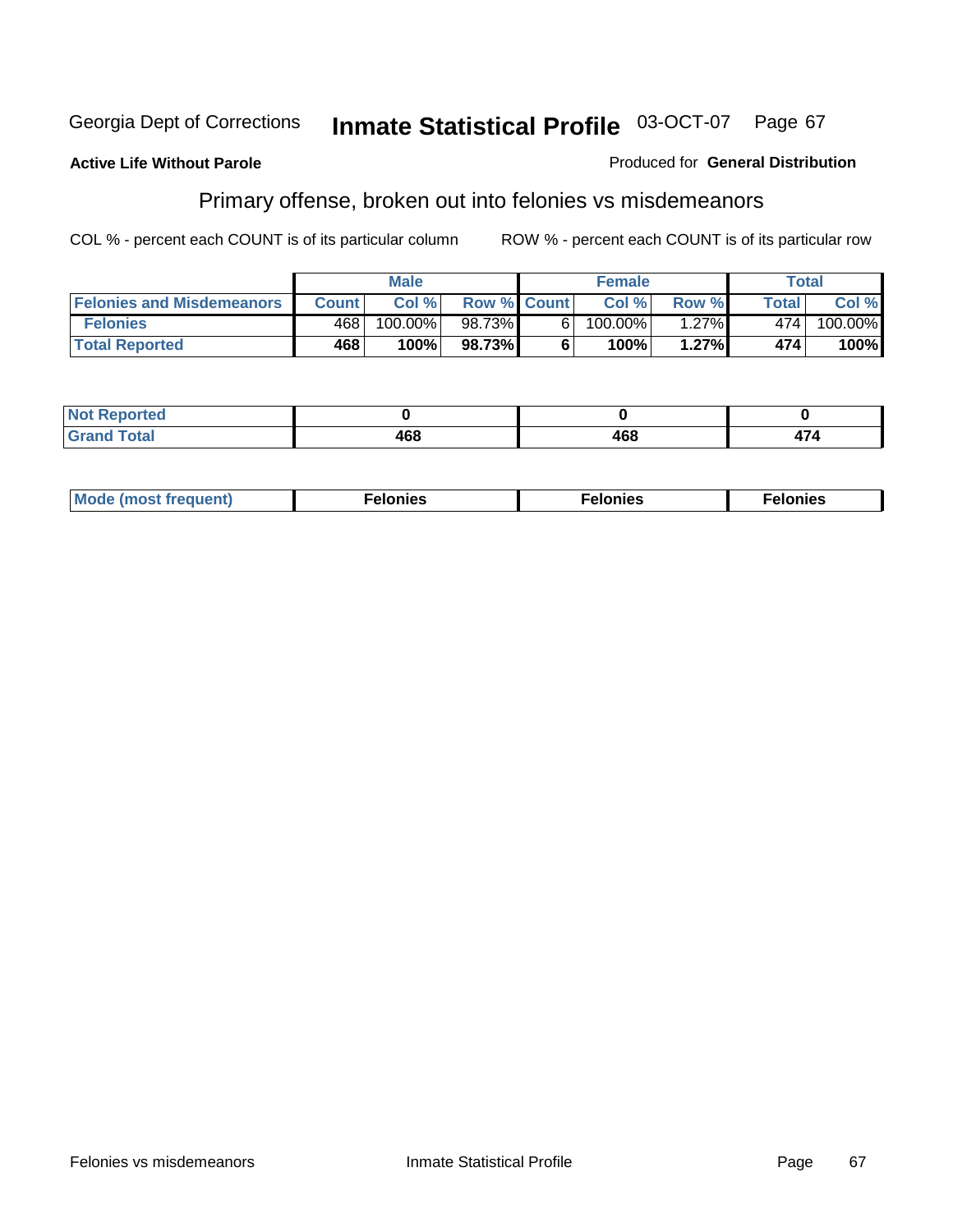#### **Active Life Without Parole**

#### Produced for **General Distribution**

## Primary offense, broken out into six broad crime categories

|                         |              | <b>Male</b> |                    |   | <b>Female</b> |       |              | <b>Total</b> |
|-------------------------|--------------|-------------|--------------------|---|---------------|-------|--------------|--------------|
| <b>Crime Categories</b> | <b>Count</b> | Col %       | <b>Row % Count</b> |   | Col %         | Row % | <b>Total</b> | Col %        |
| <b>Violent</b>          | 388          | 82.91%      | 98.48%             | 6 | 100.00%       | 1.52% | 394          | 83.12%       |
| <b>Sex Crime</b>        | 67           | 14.32%      | 100.00%            |   | .00%          |       | 67           | 14.14%       |
| 3<br><b>Property</b>    | 2            | .43%        | 100.00%            |   | .00%          |       |              | .42%         |
| <b>Drug</b><br>4        | 10           | 2.14%       | 100.00%            |   | .00%          |       | 10           | 2.11%        |
| <b>Other</b><br>6       |              | .21%        | 100.00%            |   | .00%          |       |              | .21%         |
| <b>Total Reported</b>   | 468          | 100%        | 98.73%             | 6 | 100%          | 1.27% | 474          | 100%         |

| Reported<br>' Not<br>,,,,,, |     |          |
|-----------------------------|-----|----------|
| <b>Total</b><br>Grand       | 468 | .<br>474 |

| Mo | n n | winlor" | ılen' |
|----|-----|---------|-------|
|    |     |         |       |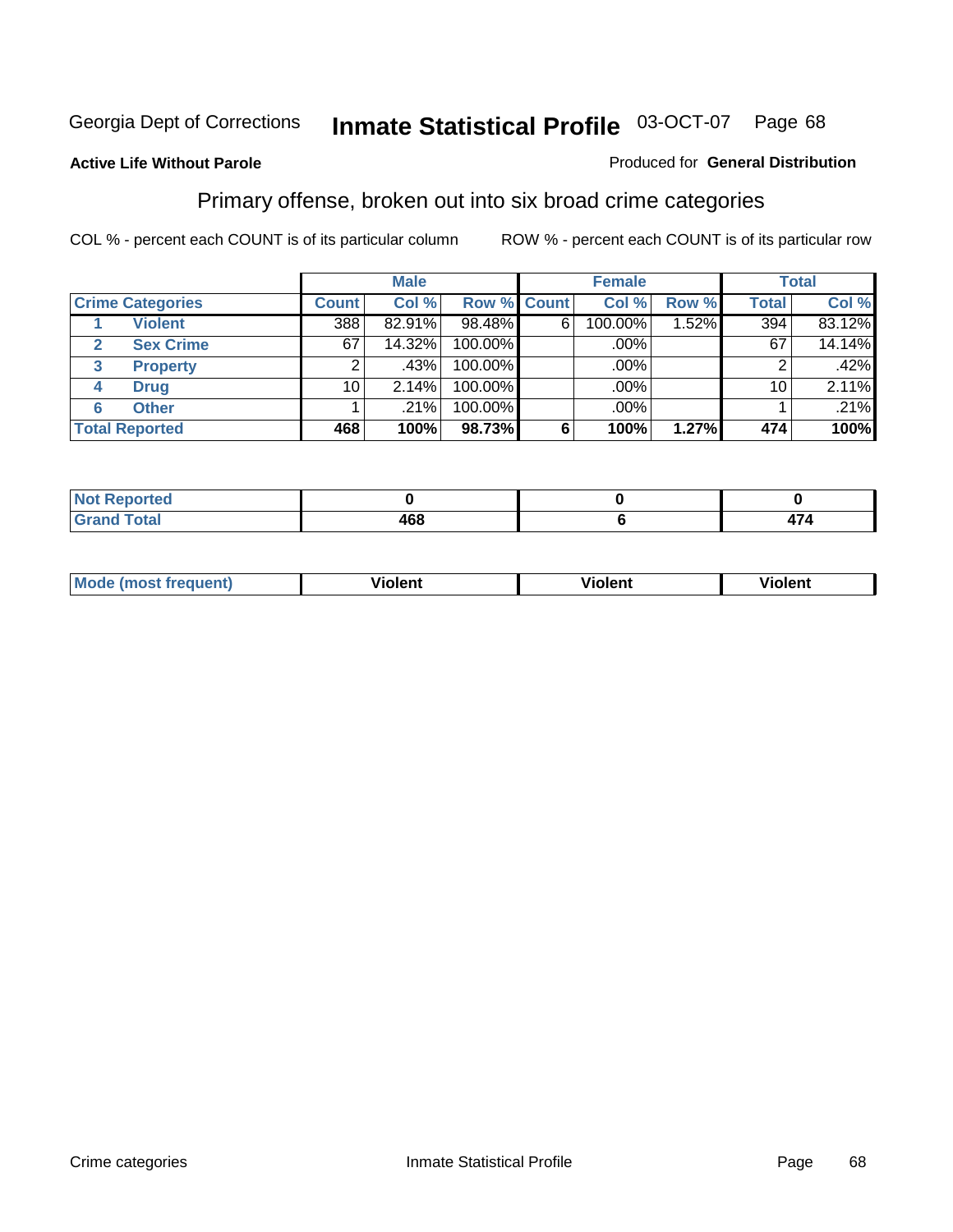#### **Active Life Without Parole**

#### Produced for **General Distribution**

# Primary offense, detailed offense code

|      |                                 |                | <b>Male</b> |                    |   | <b>Female</b> |       |              | <b>Total</b> |
|------|---------------------------------|----------------|-------------|--------------------|---|---------------|-------|--------------|--------------|
|      | <b>Primary Offense</b>          | <b>Count</b>   | Col %       | <b>Row % Count</b> |   | Col %         | Row % | <b>Total</b> | Col %        |
| 1101 | <b>Murder</b>                   | 270            | 57.69%      | 97.83%             | 6 | 100.00%       | 2.17% | 276          | 58.23%       |
| 1311 | <b>Kidnapping</b>               | 53             | 11.32%      | 100.00%            |   |               |       | 53           | 11.18%       |
| 1601 | <b>Burglary</b>                 | 2              | .43%        | 100.00%            |   |               |       | 2            | .42%         |
| 1902 | <b>Armed Robbery</b>            | 64             | 13.68%      | 100.00%            |   |               |       | 64           | 13.50%       |
| 1911 | <b>Hijacking Motor Vehicle</b>  |                | .21%        | 100.00%            |   |               |       |              | .21%         |
| 2001 | Rape                            | 49             | 10.47%      | 100.00%            |   |               |       | 49           | 10.34%       |
| 2003 | <b>Aggrav Sodomy</b>            | 3              | .64%        | 100.00%            |   |               |       | 3            | .63%         |
| 2009 | <b>Aggrav Sexual Battery</b>    | 4              | .85%        | 100.00%            |   |               |       | 4            | .84%         |
| 2019 | <b>Child Molestation</b>        | $\overline{2}$ | .43%        | 100.00%            |   |               |       | 2            | .42%         |
| 2021 | <b>Aggrav Child Molestation</b> | 9              | 1.92%       | 100.00%            |   |               |       | 9            | 1.90%        |
| 2912 | <b>Poss Of Certain</b>          |                | .21%        | 100.00%            |   |               |       |              | .21%         |
|      | <b>Weapons</b>                  |                |             |                    |   |               |       |              |              |
| 4012 | <b>Viol Ga Cntrl Sbst Act</b>   |                | .21%        | 100.00%            |   |               |       |              | .21%         |
| 4018 | <b>S/D Cont Sub School</b>      | 1              | .21%        | 100.00%            |   |               |       |              | .21%         |
| 4021 | <b>S/D Cocaine</b>              | 3              | .64%        | 100.00%            |   |               |       | 3            | .63%         |
| 4022 | <b>Poss Of Cocaine</b>          | 4              | .85%        | 100.00%            |   |               |       | 4            | .84%         |
| 4134 | <b>Att/Consprcy Commt</b>       | 1              | .21%        | 100.00%            |   |               |       |              | .21%         |
|      | C/S/Of                          |                |             |                    |   |               |       |              |              |
|      | <b>Total Rported</b>            | 468            | 100%        | 98.73%             | 6 | 100%          | 1.27% | 474          | 100%         |

| <b>Not Reported</b> |     |  |
|---------------------|-----|--|
| <b>Total</b>        | 468 |  |

| Mode (most frequent) | 1101 Murder | 1101 Murder | 1101 Murder |
|----------------------|-------------|-------------|-------------|
|----------------------|-------------|-------------|-------------|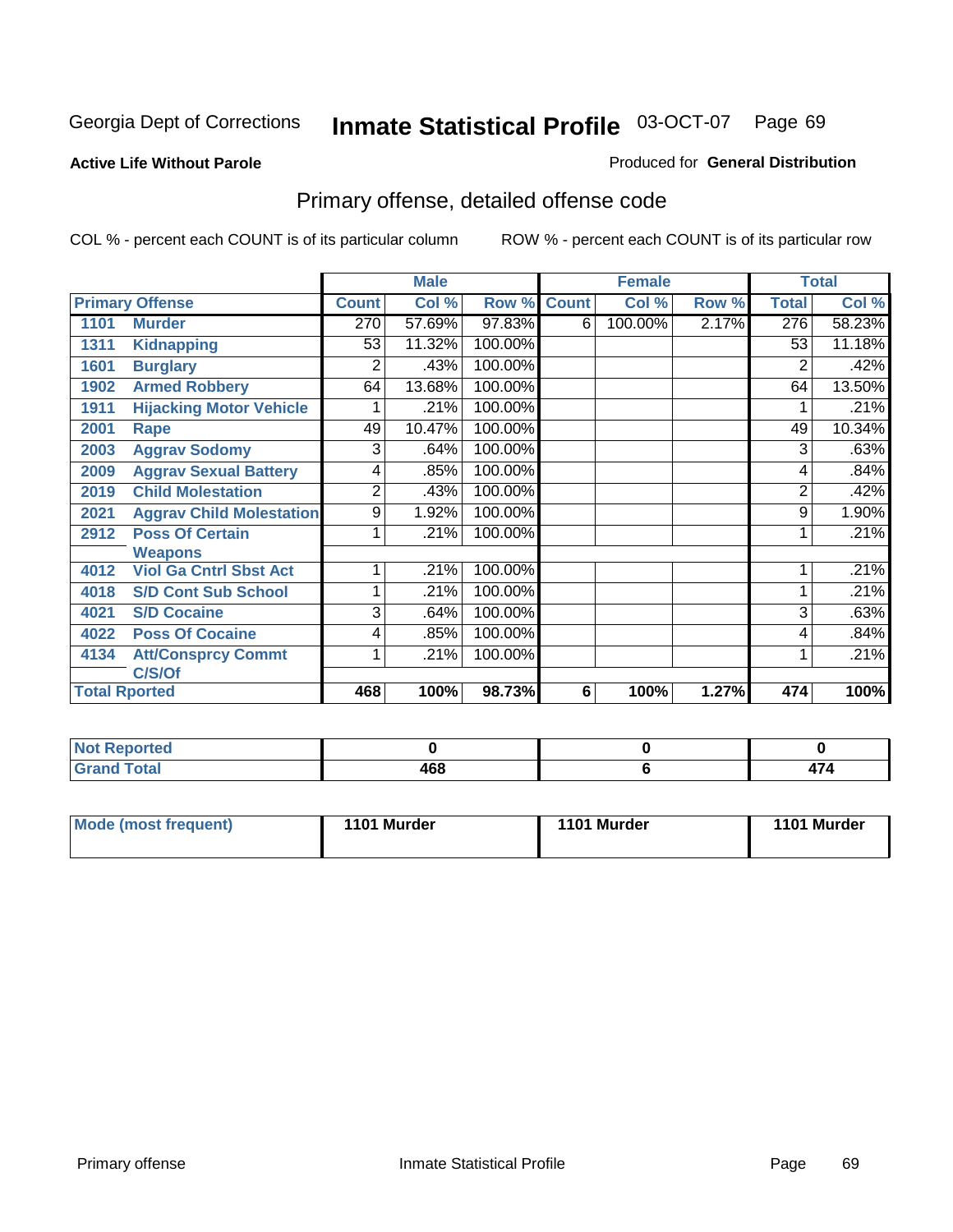### **Active Life Without Parole**

#### Produced for **General Distribution**

# County of conviction of primary offense

|                         |                             |                           | <b>Male</b> |         |              | <b>Female</b> |       |                 | <b>Total</b> |
|-------------------------|-----------------------------|---------------------------|-------------|---------|--------------|---------------|-------|-----------------|--------------|
|                         | <b>County of Conviction</b> | <b>Count</b>              | Col %       | Row %   | <b>Count</b> | Col %         | Row % | <b>Total</b>    | Col %        |
| 1                       | <b>Appling</b>              | 1                         | .21%        | 100.00% |              |               |       | 1               | .21%         |
| $\overline{2}$          | <b>Atkinson</b>             | 1                         | .21%        | 100.00% |              |               |       | 1               | .21%         |
| $\overline{\mathbf{3}}$ | <b>Bacon</b>                | $\overline{2}$            | .43%        | 100.00% |              |               |       | $\overline{2}$  | .42%         |
| 5                       | <b>Baldwin</b>              | $\overline{5}$            | 1.07%       | 100.00% |              |               |       | $\overline{5}$  | 1.05%        |
| 6                       | <b>Banks</b>                | $\overline{2}$            | .43%        | 100.00% |              |               |       | $\overline{c}$  | .42%         |
| $\overline{\mathbf{7}}$ | <b>Barrow</b>               | $\overline{3}$            | .64%        | 100.00% |              |               |       | $\overline{3}$  | .63%         |
| 8                       | <b>Bartow</b>               | $\overline{2}$            | .43%        | 100.00% |              |               |       | $\overline{2}$  | .42%         |
| 9                       | <b>Ben Hill</b>             | $\overline{\overline{3}}$ | .64%        | 100.00% |              |               |       | $\overline{3}$  | .63%         |
| 10                      | <b>Berrien</b>              | 1                         | .21%        | 100.00% |              |               |       | 1               | .21%         |
| 11                      | <b>Bibb</b>                 | $\overline{15}$           | 3.21%       | 100.00% |              |               |       | $\overline{15}$ | 3.16%        |
| 12                      | <b>Bleckley</b>             | 1                         | .21%        | 100.00% |              |               |       | $\mathbf 1$     | .21%         |
| 13                      | <b>Brantley</b>             | $\overline{2}$            | .43%        | 100.00% |              |               |       | $\overline{2}$  | .42%         |
| 14                      | <b>Brooks</b>               | 1                         | .21%        | 100.00% |              |               |       | $\mathbf{1}$    | .21%         |
| 16                      | <b>Bulloch</b>              | $\overline{2}$            | .43%        | 100.00% |              |               |       | $\overline{2}$  | .42%         |
| 17                      | <b>Burke</b>                | $\overline{5}$            | 1.07%       | 100.00% |              |               |       | $\overline{5}$  | 1.05%        |
| 18                      | <b>Butts</b>                | $\overline{3}$            | .64%        | 100.00% |              |               |       | $\overline{3}$  | .63%         |
| 20                      | <b>Camden</b>               | $\overline{2}$            | .43%        | 100.00% |              |               |       | $\overline{2}$  | .42%         |
| 22                      | <b>Carroll</b>              | $\overline{2}$            | .43%        | 100.00% |              |               |       | $\overline{2}$  | .42%         |
| 23                      | <b>Catoosa</b>              | 1                         | .21%        | 100.00% |              |               |       | 1               | .21%         |
| 24                      | <b>Charlton</b>             | 1                         | .21%        | 100.00% |              |               |       | 1               | .21%         |
| 25                      | <b>Chatham</b>              | $\overline{22}$           | 4.70%       | 100.00% |              |               |       | $\overline{22}$ | 4.64%        |
| 28                      | <b>Cherokee</b>             | $\overline{2}$            | .43%        | 100.00% |              |               |       | $\overline{2}$  | .42%         |
| 29                      | <b>Clarke</b>               | $\overline{12}$           | 2.56%       | 100.00% |              |               |       | $\overline{12}$ | 2.53%        |
| 31                      | <b>Clayton</b>              | $\overline{16}$           | 3.42%       | 100.00% |              |               |       | $\overline{16}$ | 3.38%        |
| 33                      | <b>Cobb</b>                 | 14                        | 2.99%       | 100.00% |              |               |       | 14              | 2.95%        |
| 34                      | <b>Coffee</b>               | 3                         | .64%        | 100.00% |              |               |       | $\overline{3}$  | .63%         |
| 35                      | <b>Colquitt</b>             | $\overline{3}$            | .64%        | 100.00% |              |               |       | $\overline{3}$  | .63%         |
| 36                      | <b>Columbia</b>             | $\overline{5}$            | 1.07%       | 100.00% |              |               |       | $\overline{5}$  | 1.05%        |
| 37                      | <b>Cook</b>                 | $\overline{3}$            | .64%        | 100.00% |              |               |       | $\overline{3}$  | .63%         |
| 38                      | <b>Coweta</b>               | $\overline{2}$            | .43%        | 100.00% |              |               |       | $\overline{2}$  | .42%         |
| 40                      | <b>Crisp</b>                | 1                         | .21%        | 100.00% |              |               |       | 1               | .21%         |
| 41                      | <b>Dade</b>                 | 1                         | .21%        | 100.00% |              |               |       | 1               | .21%         |
| 43                      | <b>Decatur</b>              | $\overline{2}$            | .43%        | 100.00% |              |               |       | $\overline{2}$  | .42%         |
| 44                      | <b>Dekalb</b>               | $\overline{39}$           | 8.33%       | 97.50%  | 1            | 16.67%        | 2.50% | $\overline{40}$ | 8.44%        |
| 45                      | <b>Dodge</b>                | 1                         | .21%        | 100.00% |              |               |       | 1               | .21%         |
| 46                      | <b>Dooly</b>                | $\overline{2}$            | .43%        | 100.00% |              |               |       | $\overline{2}$  | .42%         |
| 47                      | <b>Dougherty</b>            | $\overline{16}$           | 3.42%       | 100.00% |              |               |       | 16              | 3.38%        |
| 48                      | <b>Douglas</b>              | $\overline{13}$           | 2.78%       | 92.86%  | 1            | 16.67%        | 7.14% | $\overline{14}$ | 2.95%        |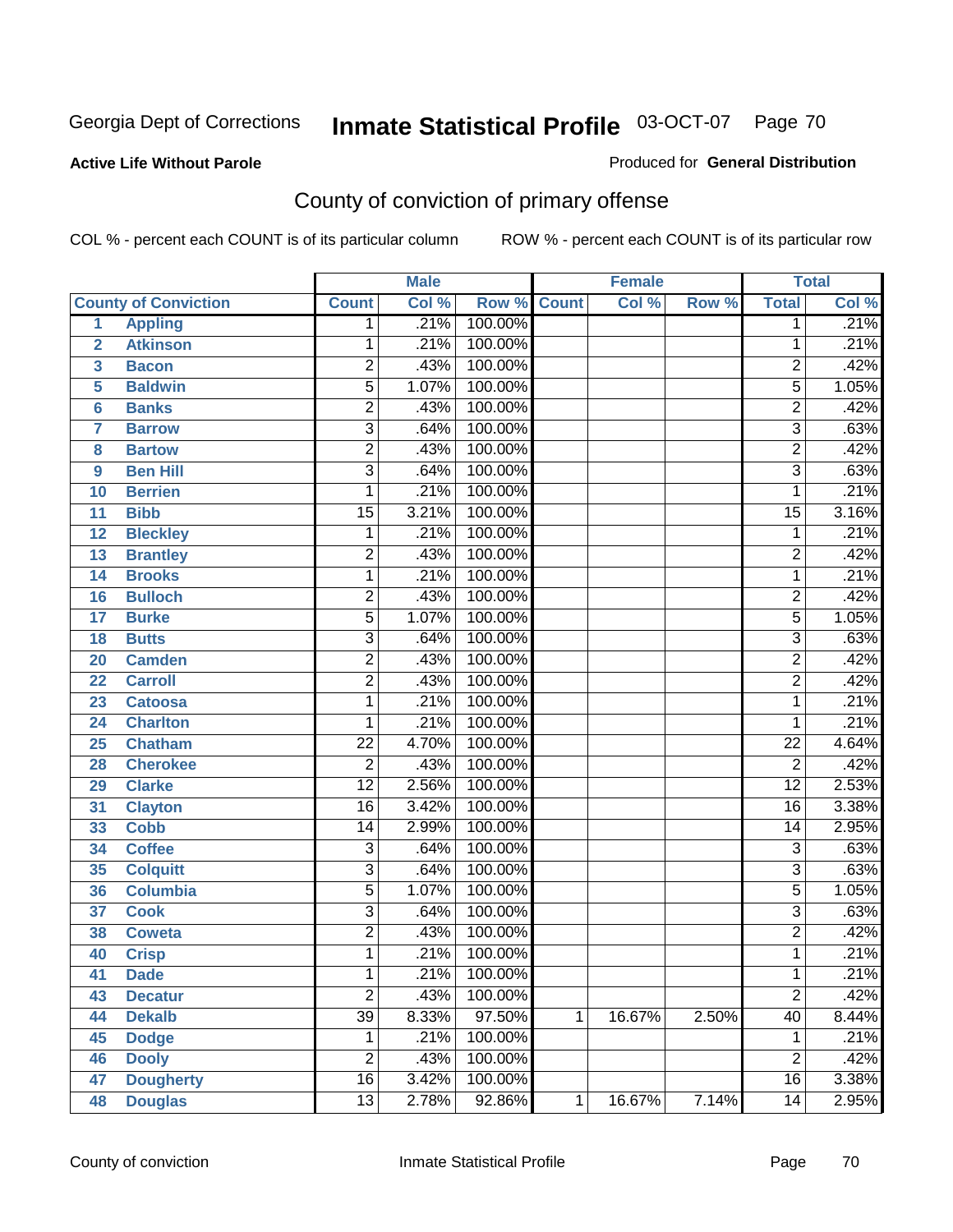#### **Active Life Without Parole**

#### Produced for **General Distribution**

# County of conviction of primary offense

|     |                             |                 | <b>Male</b> |                    |   | <b>Female</b> |        |                 | <b>Total</b> |
|-----|-----------------------------|-----------------|-------------|--------------------|---|---------------|--------|-----------------|--------------|
|     | <b>County of Conviction</b> | <b>Count</b>    | Col %       | <b>Row % Count</b> |   | Col %         | Row %  | <b>Total</b>    | Col %        |
| 49  | <b>Early</b>                | 1               | .21%        | 100.00%            |   |               |        | 1               | .21%         |
| 51  | <b>Effingham</b>            | $\overline{2}$  | .43%        | 100.00%            |   |               |        | $\overline{2}$  | .42%         |
| 52  | <b>Elbert</b>               | $\overline{2}$  | .43%        | 100.00%            |   |               |        | $\overline{2}$  | .42%         |
| 53  | <b>Emanuel</b>              | 1               | .21%        | 100.00%            |   |               |        | $\mathbf{1}$    | .21%         |
| 56  | <b>Fayette</b>              | $\overline{3}$  | .64%        | 100.00%            |   |               |        | $\overline{3}$  | .63%         |
| 57  | <b>Floyd</b>                | 4               | .85%        | 100.00%            |   |               |        | 4               | .84%         |
| 58  | <b>Forsyth</b>              | 1               | .21%        | 100.00%            |   |               |        | 1               | .21%         |
| 59  | <b>Franklin</b>             | 1               | .21%        | 100.00%            |   |               |        | 1               | .21%         |
| 60  | <b>Fulton</b>               | 46              | 9.83%       | 100.00%            |   |               |        | 46              | 9.70%        |
| 61  | <b>Gilmer</b>               | 1               | .21%        | 100.00%            |   |               |        | 1               | .21%         |
| 63  | <b>Glynn</b>                | $\overline{12}$ | 2.56%       | 100.00%            |   |               |        | $\overline{12}$ | 2.53%        |
| 65  | <b>Grady</b>                | 1               | .21%        | 100.00%            |   |               |        | 1               | .21%         |
| 66  | <b>Greene</b>               | 1               | .21%        | 100.00%            |   |               |        | 1               | .21%         |
| 67  | <b>Gwinnett</b>             | $\overline{8}$  | 1.71%       | 100.00%            |   |               |        | 8               | 1.69%        |
| 68  | <b>Habersham</b>            | 1               | .21%        | 100.00%            |   |               |        | 1               | .21%         |
| 69  | <b>Hall</b>                 | $\overline{7}$  | 1.50%       | 100.00%            |   |               |        | $\overline{7}$  | 1.48%        |
| 72  | <b>Harris</b>               | 1               | .21%        | 100.00%            |   |               |        | 1               | .21%         |
| 73  | <b>Hart</b>                 | 4               | .85%        | 100.00%            |   |               |        | 4               | .84%         |
| 75  | <b>Henry</b>                | $\overline{10}$ | 2.14%       | 100.00%            |   |               |        | $\overline{10}$ | 2.11%        |
| 76  | <b>Houston</b>              | $\overline{6}$  | 1.28%       | 100.00%            |   |               |        | 6               | 1.27%        |
| 78  | <b>Jackson</b>              | $\overline{8}$  | 1.71%       | 100.00%            |   |               |        | 8               | 1.69%        |
| 79  | <b>Jasper</b>               | 1               | .21%        | 100.00%            |   |               |        | 1               | .21%         |
| 80  | <b>Jeff Davis</b>           | 1               | .21%        | 100.00%            |   |               |        | 1               | .21%         |
| 82  | <b>Jenkins</b>              | 1               | .21%        | 100.00%            |   |               |        | 1               | .21%         |
| 84  | <b>Jones</b>                | 1               | .21%        | 100.00%            |   |               |        | 1               | .21%         |
| 87  | <b>Laurens</b>              | $\overline{2}$  | .43%        | 100.00%            |   |               |        | $\overline{2}$  | .42%         |
| 88  | Lee                         | 1               | .21%        | 100.00%            |   |               |        | 1               | .21%         |
| 89  | <b>Liberty</b>              | $\overline{5}$  | 1.07%       | 100.00%            |   |               |        | 5               | 1.05%        |
| 91  | Long                        | $\overline{3}$  | .64%        | 100.00%            |   |               |        | $\overline{3}$  | .63%         |
| 92  | <b>Lowndes</b>              | $\overline{5}$  | 1.07%       | 100.00%            |   |               |        | $\overline{5}$  | 1.05%        |
| 95  | <b>Madison</b>              | 1               | .21%        | 100.00%            |   |               |        | 1               | .21%         |
| 96  | <b>Marion</b>               | 1               |             | .21% 100.00%       |   |               |        | 1               | .21%         |
| 98  | <b>Mcintosh</b>             | 1               | .21%        | 100.00%            |   |               |        | 1               | .21%         |
| 100 | <b>Miller</b>               | 1               | .21%        | 100.00%            |   |               |        | 1               | .21%         |
| 102 | <b>Monroe</b>               | $\overline{2}$  | .43%        | 100.00%            |   |               |        | $\overline{2}$  | .42%         |
| 106 | <b>Muscogee</b>             | $\overline{15}$ | 3.21%       | 100.00%            |   |               |        | $\overline{15}$ | 3.16%        |
| 107 | <b>Newton</b>               | $\overline{3}$  | .64%        | 75.00%             | 1 | 16.67%        | 25.00% | 4               | .84%         |
| 109 | <b>Oglethorpe</b>           | 1               | .21%        | 100.00%            |   |               |        | 1               | .21%         |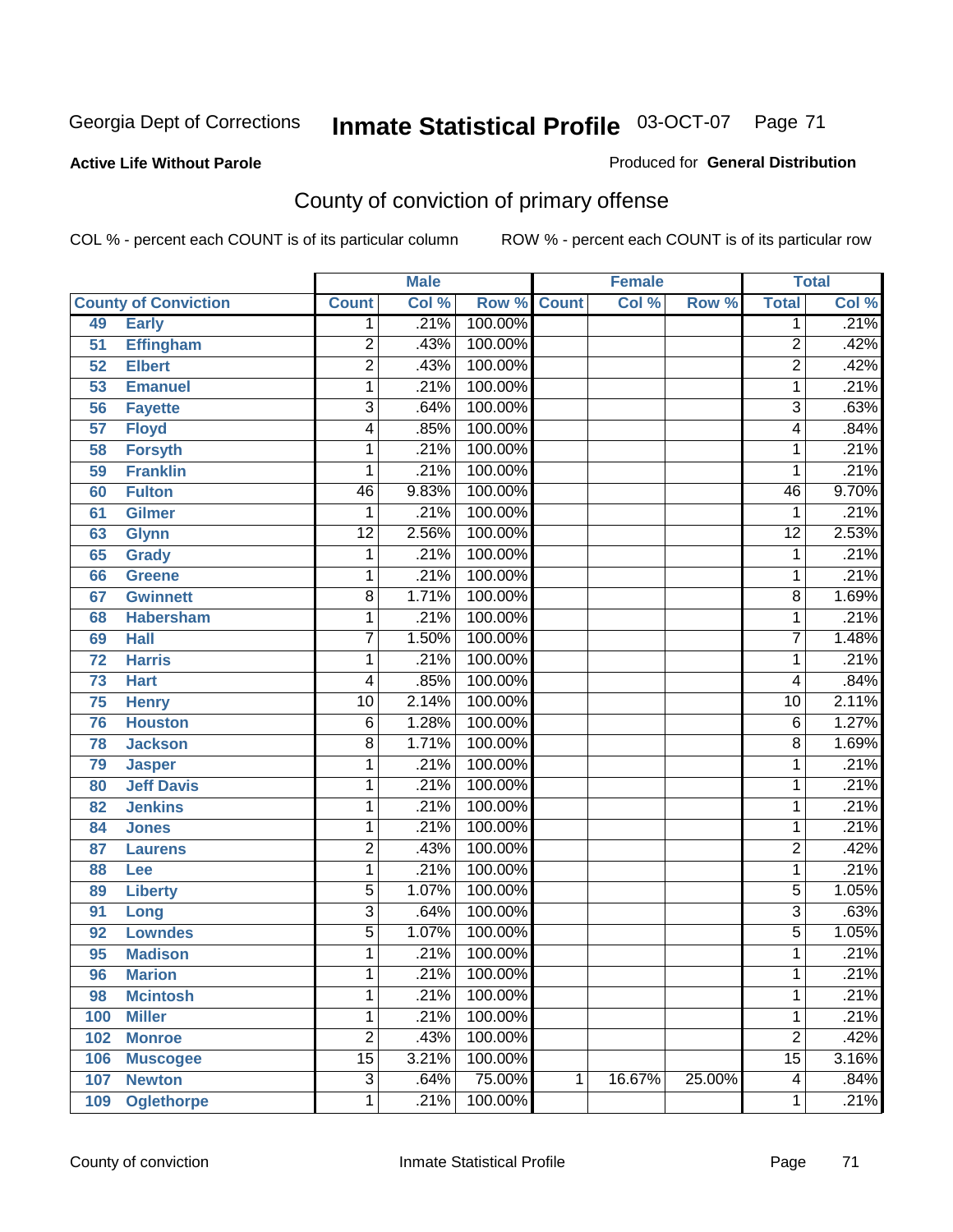## **Active Life Without Parole**

#### Produced for **General Distribution**

# County of conviction of primary offense

|                                     |                         | <b>Male</b> |                    |                | <b>Female</b> |        |                 | <b>Total</b>               |
|-------------------------------------|-------------------------|-------------|--------------------|----------------|---------------|--------|-----------------|----------------------------|
| <b>County of Conviction</b>         | <b>Count</b>            | Col %       | <b>Row % Count</b> |                | Col %         | Row %  | <b>Total</b>    | $\overline{\text{Col }^9}$ |
| 110<br><b>Paulding</b>              | 1                       | .21%        | 100.00%            |                |               |        | 1               | .21%                       |
| 113<br><b>Pierce</b>                | $\overline{2}$          | .43%        | 100.00%            |                |               |        | $\overline{2}$  | .42%                       |
| <b>Pike</b><br>114                  | $\overline{\mathbf{3}}$ | .64%        | 75.00%             | 1              | 16.67%        | 25.00% | 4               | .84%                       |
| 115<br><b>Polk</b>                  | 1                       | .21%        | 100.00%            |                |               |        | 1               | .21%                       |
| $\frac{116}{116}$<br><b>Pulaski</b> | 1                       | .21%        | 100.00%            |                |               |        | 1               | .21%                       |
| 117<br><b>Putnam</b>                | 4                       | .85%        | 100.00%            |                |               |        | 4               | .84%                       |
| <b>Rabun</b><br>119                 | 1                       | .21%        | 100.00%            |                |               |        | 1               | .21%                       |
| 120<br><b>Randolph</b>              | 1                       | .21%        | 100.00%            |                |               |        | 1               | .21%                       |
| <b>Richmond</b><br>121              | $\overline{22}$         | 4.70%       | 95.65%             | 1              | 16.67%        | 4.35%  | $\overline{23}$ | 4.85%                      |
| <b>Rockdale</b><br>122              | $\overline{4}$          | .85%        | 100.00%            |                |               |        | 4               | .84%                       |
| <b>Spalding</b><br>126              | $\overline{5}$          | 1.07%       | 100.00%            |                |               |        | $\overline{5}$  | 1.05%                      |
| <b>Stephens</b><br>127              | $\overline{2}$          | .43%        | 100.00%            |                |               |        | $\overline{2}$  | .42%                       |
| 129<br><b>Sumter</b>                | 1                       | .21%        | 100.00%            |                |               |        | 1               | .21%                       |
| <b>Terrell</b><br>135               | 1                       | .21%        | 100.00%            |                |               |        | 1               | .21%                       |
| 136<br><b>Thomas</b>                | 3                       | .64%        | 100.00%            |                |               |        | 3               | .63%                       |
| <b>Tift</b><br>137                  | $\overline{3}$          | .64%        | 100.00%            |                |               |        | 3               | .63%                       |
| <b>Toombs</b><br>138                | 4                       | .85%        | 100.00%            |                |               |        | 4               | .84%                       |
| 139<br><b>Towns</b>                 | 1                       | .21%        | 100.00%            |                |               |        | 1               | .21%                       |
| 141<br><b>Troup</b>                 | 1                       | .21%        | 100.00%            |                |               |        | 1               | .21%                       |
| 144<br><b>Union</b>                 | 1                       | .21%        | 100.00%            |                |               |        | 1               | .21%                       |
| 145<br><b>Upson</b>                 | $\overline{2}$          | .43%        | 100.00%            |                |               |        | $\overline{2}$  | .42%                       |
| <b>Walker</b><br>146                | $\overline{3}$          | .64%        | 75.00%             | 1              | 16.67%        | 25.00% | 4               | .84%                       |
| 147<br><b>Walton</b>                | $\overline{3}$          | .64%        | 100.00%            |                |               |        | $\overline{3}$  | .63%                       |
| <b>Ware</b><br>148                  | $\overline{9}$          | 1.92%       | 100.00%            |                |               |        | $\overline{9}$  | 1.90%                      |
| <b>Washington</b><br>150            | 3                       | .64%        | 100.00%            |                |               |        | 3               | .63%                       |
| 151<br><b>Wayne</b>                 | $\overline{2}$          | .43%        | 100.00%            |                |               |        | $\overline{2}$  | .42%                       |
| <b>Whitfield</b><br>155             | $\overline{5}$          | 1.07%       | 100.00%            |                |               |        | $\overline{5}$  | 1.05%                      |
| 157<br><b>Wilkes</b>                | 1                       | .21%        | 100.00%            |                |               |        | 1               | .21%                       |
| <b>Total Rported</b>                | 468                     | 100%        | 98.73%             | $6\phantom{1}$ | 100%          | 1.27%  | 474             | 100%                       |

| eported<br>N |     |         |
|--------------|-----|---------|
| int<br>_____ | 468 | --<br>. |

| M. | MI- | 1ltr |
|----|-----|------|
|    |     |      |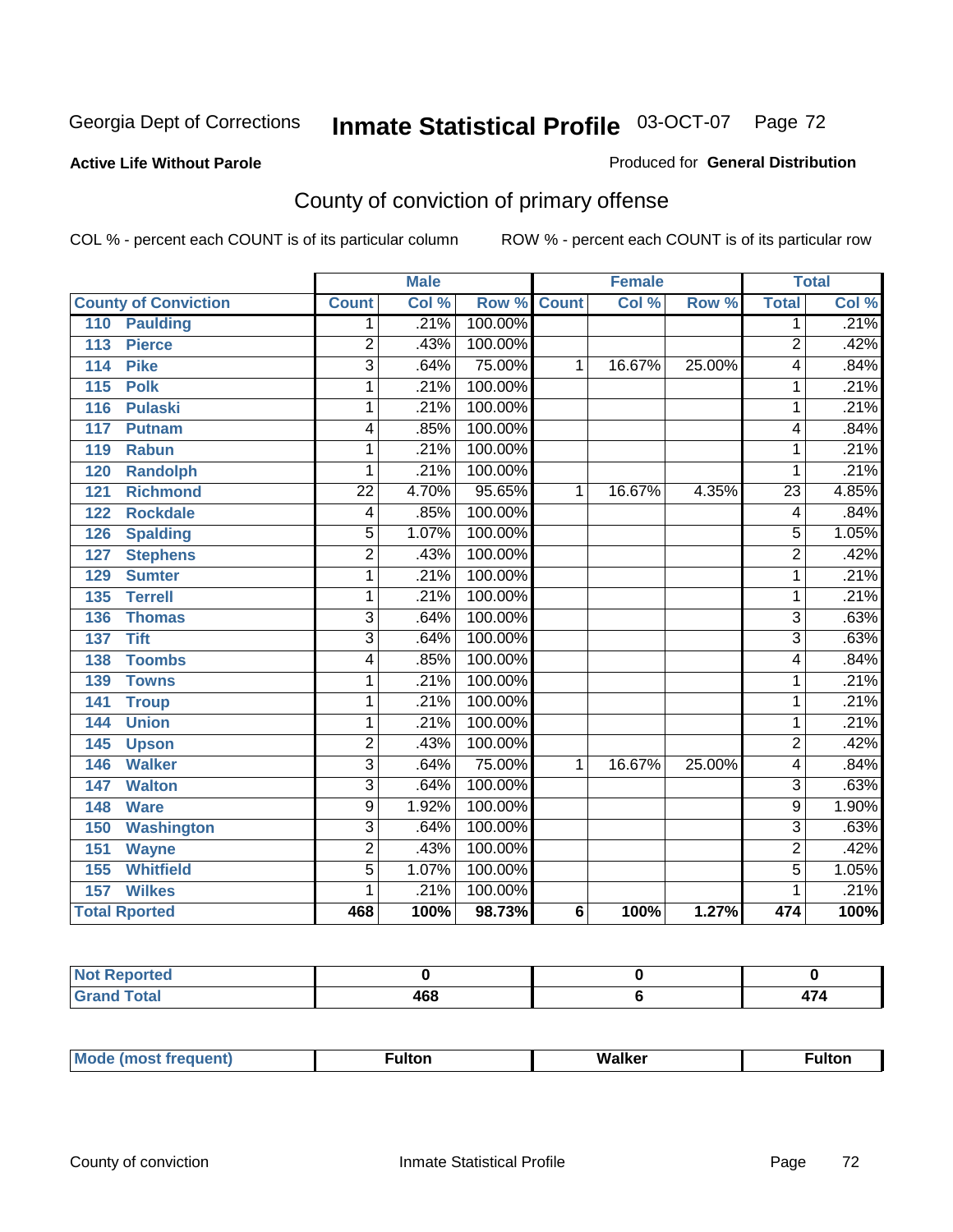#### **Active Life Without Parole**

#### Produced for **General Distribution**

# Circuit of conviction of primary offense

|                 |                                 |                 | <b>Male</b> |         |              | <b>Female</b> |        |                 | <b>Total</b> |
|-----------------|---------------------------------|-----------------|-------------|---------|--------------|---------------|--------|-----------------|--------------|
|                 | <b>Circuit of Conviction</b>    | <b>Count</b>    | Col %       | Row %   | <b>Count</b> | Col %         | Row %  | <b>Total</b>    | Col %        |
| 1               | <b>Alapaha Circuit</b>          | $\overline{5}$  | 1.07%       | 100.00% |              |               |        | 5               | 1.05%        |
| $\overline{2}$  | <b>Alcovy Circuit</b>           | $\overline{6}$  | 1.28%       | 85.71%  | 1            | 16.67%        | 14.29% | $\overline{7}$  | 1.48%        |
| 3               | <b>Atlanta Circuit</b>          | 46              | 9.83%       | 100.00% |              |               |        | 46              | 9.70%        |
| 4               | <b>Atlantic Circuit</b>         | 9               | 1.92%       | 100.00% |              |               |        | 9               | 1.90%        |
| 5               | <b>Augusta Circuit</b>          | $\overline{32}$ | 6.84%       | 96.97%  | 1            | 16.67%        | 3.03%  | 33              | 6.96%        |
| $6\phantom{a}$  | <b>Blue Ridge Circuit</b>       | $\overline{2}$  | .43%        | 100.00% |              |               |        | $\overline{2}$  | .42%         |
| $\overline{7}$  | <b>Brunswick Circuit</b>        | $\overline{18}$ | 3.85%       | 100.00% |              |               |        | $\overline{18}$ | 3.80%        |
| 8               | <b>Chattahoochee Circuit</b>    | $\overline{17}$ | 3.63%       | 100.00% |              |               |        | $\overline{17}$ | 3.59%        |
| 9               | <b>Cherokee Circuit</b>         | $\overline{2}$  | .43%        | 100.00% |              |               |        | $\overline{2}$  | .42%         |
| 10              | <b>Clayton Circuit</b>          | $\overline{16}$ | 3.42%       | 100.00% |              |               |        | $\overline{16}$ | 3.38%        |
| 11              | <b>Cobb Circuit</b>             | 14              | 2.99%       | 100.00% |              |               |        | 14              | 2.95%        |
| 12              | <b>Conasauga Circuit</b>        | $\overline{5}$  | 1.07%       | 100.00% |              |               |        | 5               | 1.05%        |
| 13              | <b>Cordele Circuit</b>          | 6               | 1.28%       | 100.00% |              |               |        | 6               | 1.27%        |
| 14              | <b>Coweta Circuit</b>           | $\overline{5}$  | 1.07%       | 100.00% |              |               |        | $\overline{5}$  | 1.05%        |
| 15              | <b>Dougherty Circuit</b>        | $\overline{16}$ | 3.42%       | 100.00% |              |               |        | $\overline{16}$ | 3.38%        |
| 16              | <b>Dublin Circuit</b>           | $\overline{2}$  | .43%        | 100.00% |              |               |        | $\overline{2}$  | .42%         |
| 17              | <b>Eastern Circuit</b>          | $\overline{22}$ | 4.70%       | 100.00% |              |               |        | $\overline{22}$ | 4.64%        |
| 18              | <b>Flint Circuit</b>            | $\overline{10}$ | 2.14%       | 100.00% |              |               |        | 10              | 2.11%        |
| 19              | <b>Griffin Circuit</b>          | $\overline{13}$ | 2.78%       | 92.86%  | $\mathbf{1}$ | 16.67%        | 7.14%  | 14              | 2.95%        |
| 20              | <b>Gwinnett Circuit</b>         | $\overline{8}$  | 1.71%       | 100.00% |              |               |        | 8               | 1.69%        |
| 21              | <b>Houston Circuit</b>          | 6               | 1.28%       | 100.00% |              |               |        | $\overline{6}$  | 1.27%        |
| 22              | <b>Lookout Mountain Circuit</b> | $\overline{5}$  | 1.07%       | 83.33%  | 1            | 16.67%        | 16.67% | 6               | 1.27%        |
| 23              | <b>Macon Circuit</b>            | $\overline{15}$ | 3.21%       | 100.00% |              |               |        | $\overline{15}$ | 3.16%        |
| 24              | <b>Middle Circuit</b>           | $\overline{8}$  | 1.71%       | 100.00% |              |               |        | 8               | 1.69%        |
| 25              | <b>Mountain Circuit</b>         | 4               | .85%        | 100.00% |              |               |        | 4               | .84%         |
| 26              | <b>Northeastern Circuit</b>     | $\overline{7}$  | 1.50%       | 100.00% |              |               |        | $\overline{7}$  | 1.48%        |
| 27              | <b>Northern Circuit</b>         | 9               | 1.92%       | 100.00% |              |               |        | 9               | 1.90%        |
| 28              | <b>Ocmulgee Circuit</b>         | $\overline{12}$ | 2.56%       | 100.00% |              |               |        | $\overline{12}$ | 2.53%        |
| 29              | <b>Oconee Circuit</b>           | $\overline{3}$  | .64%        | 100.00% |              |               |        | $\overline{3}$  | .63%         |
| 30              | <b>Ogeechee Circuit</b>         | $\overline{5}$  | 1.07%       | 100.00% |              |               |        | 5               | 1.05%        |
| $\overline{31}$ | <b>Pataula Circuit</b>          | 4               | .85%        | 100.00% |              |               |        | 4               | .84%         |
| 32              | <b>Piedmont Circuit</b>         | 13              | 2.78%       | 100.00% |              |               |        | 13              | 2.74%        |
| 33              | <b>Rome Circuit</b>             | 4               | .85%        | 100.00% |              |               |        | 4               | .84%         |
| 34              | <b>South Georgia Circuit</b>    | $\overline{3}$  | .64%        | 100.00% |              |               |        | $\overline{3}$  | .63%         |
| 35              | <b>Southern Circuit</b>         | $\overline{12}$ | 2.56%       | 100.00% |              |               |        | $\overline{12}$ | 2.53%        |
| 36              | <b>Southwestern Circuit</b>     | $\overline{2}$  | .43%        | 100.00% |              |               |        | $\overline{2}$  | .42%         |
| 37              | <b>Stone Mountain Circuit</b>   | $\overline{39}$ | 8.33%       | 97.50%  | 1            | 16.67%        | 2.50%  | 40              | 8.44%        |
| 38              | <b>Tallapoosa Circuit</b>       | $\mathbf{1}$    | .21%        | 100.00% |              |               |        | 1               | .21%         |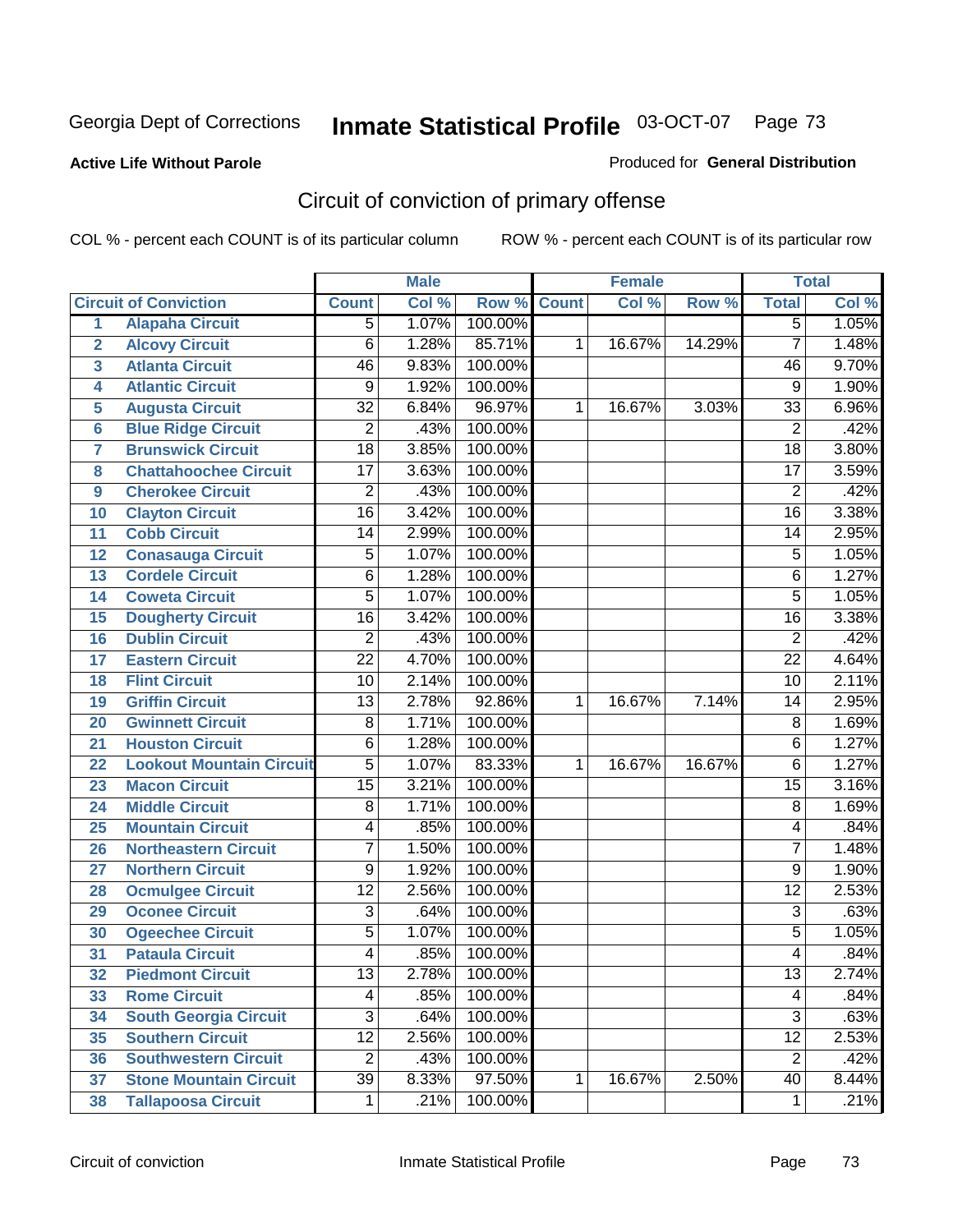#### **Active Life Without Parole**

#### Produced for **General Distribution**

# Circuit of conviction of primary offense

|                              |                             |              | <b>Male</b> |             |   | <b>Female</b> |       |              | <b>Total</b> |
|------------------------------|-----------------------------|--------------|-------------|-------------|---|---------------|-------|--------------|--------------|
| <b>Circuit of Conviction</b> |                             | <b>Count</b> | Col %       | Row % Count |   | Col %         | Row % | <b>Total</b> | Col %        |
| 39                           | <b>Tifton Circuit</b>       | 3            | .64%        | 100.00%     |   |               |       | 3            | .63%         |
| 40                           | <b>Toombs Circuit</b>       |              | .21%        | 100.00%     |   |               |       |              | .21%         |
| 41                           | <b>Waycross Circuit</b>     | 19           | 4.06%       | 100.00%     |   |               |       | 19           | 4.01%        |
| 42                           | <b>Western Circuit</b>      | 12           | 2.56%       | 100.00%     |   |               |       | 12           | 2.53%        |
| 43                           | <b>Rockdale Circuit</b>     | 4            | .85%        | 100.00%     |   |               |       | 4            | .84%         |
| 44                           | <b>Douglas Circuit</b>      | 13           | 2.78%       | 92.86%      |   | 16.67%        | 7.14% | 14           | 2.95%        |
| 45                           | <b>Appalachian Circuit</b>  |              | .21%        | 100.00%     |   |               |       |              | .21%         |
| 46                           | <b>Enotah Circuit</b>       | 2            | .43%        | 100.00%     |   |               |       | 2            | .42%         |
| 47                           | <b>Bell-Forsyth Circuit</b> |              | .21%        | 100.00%     |   |               |       |              | .21%         |
| 48                           | <b>Towaliga Circuit</b>     | 5            | 1.07%       | 100.00%     |   |               |       | 5            | 1.05%        |
| 49                           | <b>Paulding Circuit</b>     |              | .21%        | 100.00%     |   |               |       |              | .21%         |
|                              | <b>Total Rported</b>        | 468          | 100%        | 98.73%      | 6 | 100%          | 1.27% | 474          | 100%         |

| <b>eported</b><br>N     |     |                                 |
|-------------------------|-----|---------------------------------|
| <b>otal</b><br>$\sim$ . | 468 | $\overline{\phantom{0}}$<br>. . |

| īМ<br>----<br>taın<br>----<br>514<br>MOL<br>нс |
|------------------------------------------------|
|------------------------------------------------|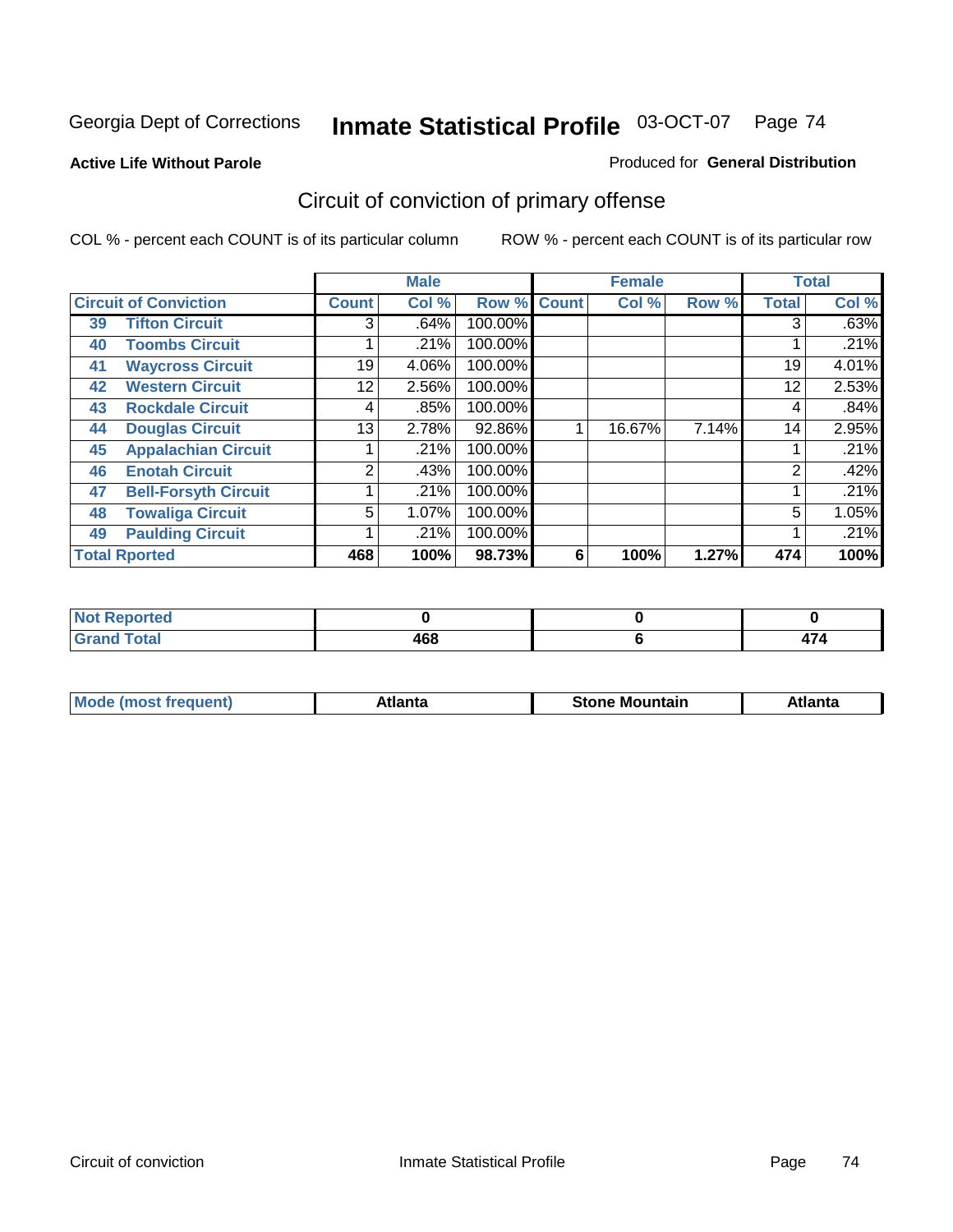### **Active Life Without Parole**

#### Produced for **General Distribution**

## Years served (jail + prison) in this incarceration

|                       |                 | <b>Male</b> |         |                | <b>Female</b> |       |                 | <b>Total</b> |
|-----------------------|-----------------|-------------|---------|----------------|---------------|-------|-----------------|--------------|
| <b>Years Served</b>   | <b>Count</b>    | Col %       | Row %   | <b>Count</b>   | Col %         | Row % | <b>Total</b>    | Col %        |
| Less than one year    | 4               | 0.86%       | 100.00% |                |               |       | 4               | 0.85%        |
| 1 to 1.99 years       | 10              | 2.15%       | 100.00% |                |               |       | 10              | 2.12%        |
| 2 to 2.99 years       | $\overline{23}$ | 4.95%       | 100.00% |                |               |       | $\overline{23}$ | 4.88%        |
| 3 to 3.99 years       | 30              | 6.45%       | 100.00% |                |               |       | 30              | 6.37%        |
| 4 to 4.99 years       | 30              | 6.45%       | 96.77%  | 1              | 16.67%        | 3.23% | $\overline{31}$ | 6.58%        |
| 5 to 5.99 years       | 40              | 8.60%       | 93.02%  | $\overline{3}$ | 50.00%        | 6.98% | $\overline{43}$ | 9.13%        |
| 6 to 6.99 years       | 42              | 9.03%       | 100.00% |                |               |       | 42              | 8.92%        |
| 7 to 7.99 years       | 50              | 10.75%      | 100.00% |                |               |       | 50              | 10.62%       |
| 8 to 8.99 years       | $\overline{28}$ | 6.02%       | 96.55%  | $\mathbf{1}$   | 16.67%        | 3.45% | $\overline{29}$ | 6.16%        |
| 9 to 9.99 years       | 45              | 9.68%       | 100.00% |                |               |       | 45              | 9.55%        |
| 10 to 10.99 years     | 46              | 9.89%       | 97.87%  | 1              | 16.67%        | 2.13% | 47              | 9.98%        |
| 11 to 11.99 years     | $\overline{34}$ | 7.31%       | 100.00% |                |               |       | $\overline{34}$ | 7.22%        |
| 12 to 12.99 years     | 25              | 5.38%       | 100.00% |                |               |       | 25              | 5.31%        |
| 13 to 13.99 years     | $\overline{21}$ | 4.52%       | 100.00% |                |               |       | $\overline{21}$ | 4.46%        |
| 14 to 14.99 years     | $\overline{12}$ | 2.58%       | 100.00% |                |               |       | $\overline{12}$ | 2.55%        |
| 15 to 15.99 years     | 3               | 0.65%       | 100.00% |                |               |       | $\overline{3}$  | 0.64%        |
| 16 to 16.99 years     | 6               | 1.29%       | 100.00% |                |               |       | $\overline{6}$  | 1.27%        |
| 17 to 17.99 years     | 1               | 0.22%       | 100.00% |                |               |       | $\overline{1}$  | 0.21%        |
| 18 to 18.99 years     | 4               | 0.86%       | 100.00% |                |               |       | 4               | 0.85%        |
| 19 to 19.99 years     | 1               | 0.22%       | 100.00% |                |               |       | 1               | 0.21%        |
| 20 to 20.99 years     | 4               | 0.86%       | 100.00% |                |               |       | 4               | 0.85%        |
| 23 to 23.99 years     | 1               | 0.22%       | 100.00% |                |               |       | 1               | 0.21%        |
| 26 to 26.99 years     | 1               | 0.22%       | 100.00% |                |               |       | 1               | 0.21%        |
| 29 to 29.99 years     | 1               | 0.22%       | 100.00% |                |               |       | $\mathbf{1}$    | 0.21%        |
| Thirty + years        | $\overline{3}$  | 0.65%       | 100.00% |                |               |       | $\overline{3}$  | 0.64%        |
| <b>Total Reported</b> | 465             | 100%        | 98.73%  | 6              | 100%          | 1.27% | 471             | 100%         |

| <b>Not Reported</b>            |                   |                 |                   |
|--------------------------------|-------------------|-----------------|-------------------|
| <b>Grand Total</b>             | 468               |                 | 474               |
|                                |                   |                 |                   |
| <b>Mean</b><br>(average)       | 8.61              | 6.58            | 8.58              |
| <b>Median (middle)</b>         | 8.08              | 5.23            | 8.06              |
| <b>Mode</b><br>(most frequent) | 11 to 11.99 years | 8 to 8.99 years | 11 to 11.99 years |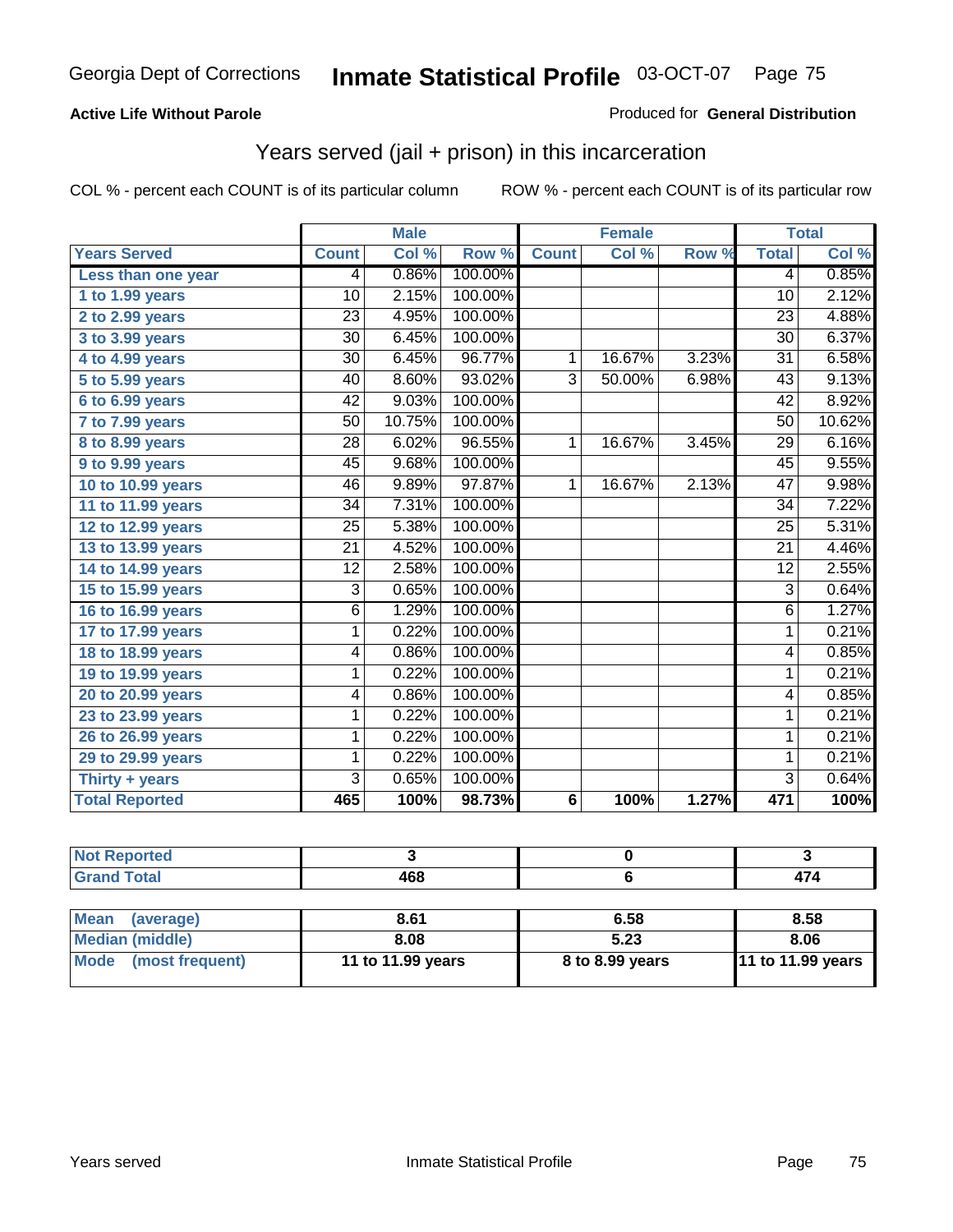### **Active Life Without Parole**

Produced for **General Distribution**

## Results of most recent HIV tests

|                         |              | <b>Male</b> |         |              | <b>Female</b> |       |       | Total    |
|-------------------------|--------------|-------------|---------|--------------|---------------|-------|-------|----------|
| <b>HIV Test Results</b> | <b>Count</b> | Col %       | Row %   | <b>Count</b> | Col %         | Row % | Total | Col %    |
| <b>Positive</b>         |              | $0.86\%$    | 100.00% |              |               |       |       | $0.85\%$ |
| <b>Negative</b>         | 461          | 99.14%      | 98.72%  |              | 100.00%       | 1.28% | 467   | 99.15%   |
| <b>Total Reported</b>   | 465          | 100%        | 98.73%  |              | 100%          | 1.27% | 471   | 100%     |

| <b>Not Reported</b>      |     |     |
|--------------------------|-----|-----|
| <b>Cotal</b><br>Grr<br>. | 468 | - - |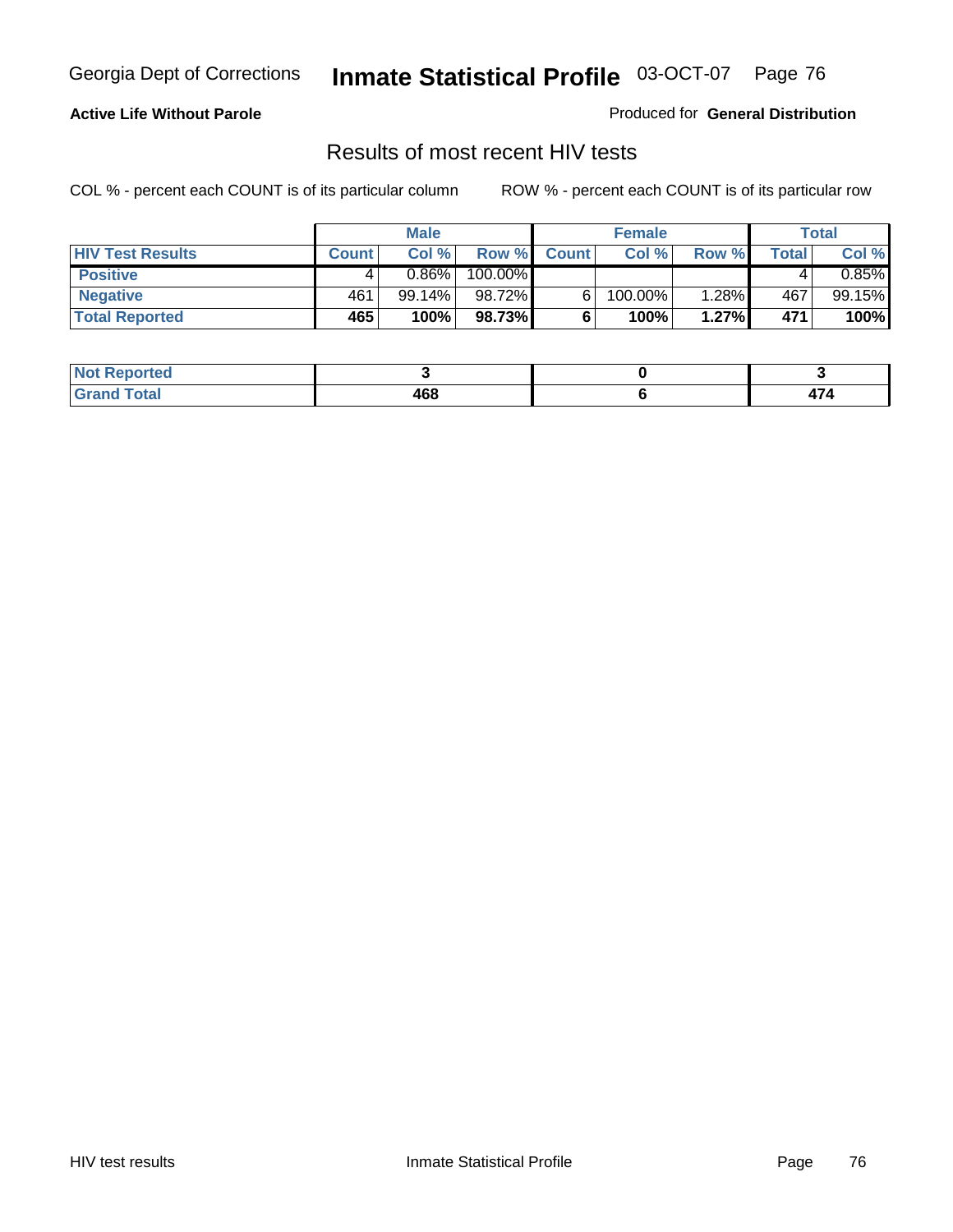### **Active Life Without Parole**

#### Produced for **General Distribution**

## Results of most recent tuberculosis test

|                                  |              | <b>Male</b> |         |              | <b>Female</b> |       |       | Total  |
|----------------------------------|--------------|-------------|---------|--------------|---------------|-------|-------|--------|
| <b>Tuberculosis Test Results</b> | <b>Count</b> | Col%        | Row %   | <b>Count</b> | Col%          | Row % | Total | Col %  |
| <b>Positive on current test</b>  | 22           | 4.76%       | 100.00% |              |               |       | 22    | 4.70%  |
| <b>Positive on previous test</b> | 90           | $19.48\%$   | 100.00% |              |               |       | 90    | 19.23% |
| <b>Negative</b>                  | 350          | 75.76%      | 98.31%  | 6.           | 100.00%       | 1.69% | 356   | 76.07% |
| <b>Total Reported</b>            | 462          | 100%        | 98.72%  | 6            | 100%          | 1.28% | 468   | 100%   |

| <b>Not</b><br>. Reported |     |      |
|--------------------------|-----|------|
| <b>Total</b>             | 468 | 71 T |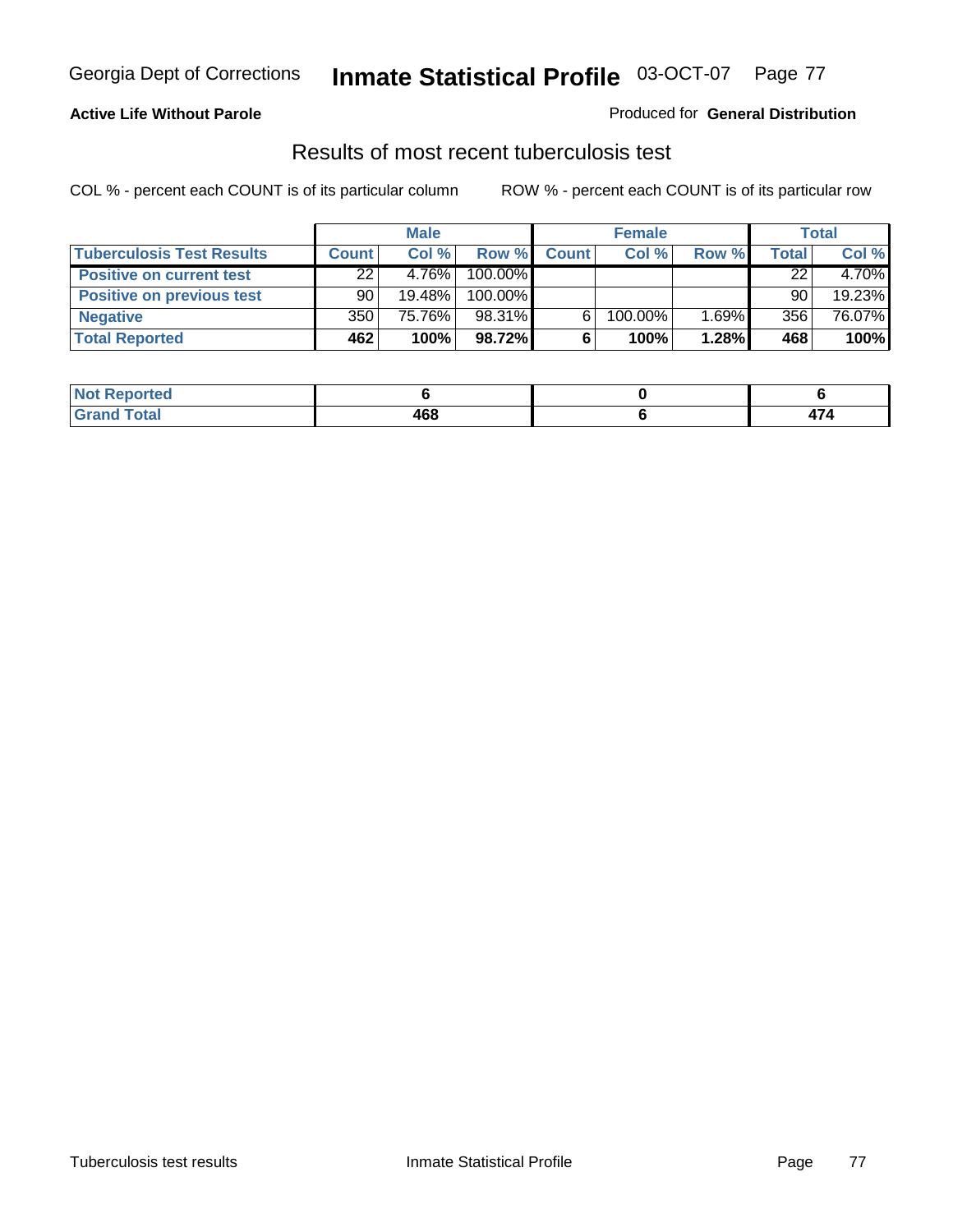### **Active Life Without Parole**

Produced for **General Distribution**

## Results of most recent syphilis test

|                                 |       | <b>Male</b> |         |              | <b>Female</b> |          |       | Total    |
|---------------------------------|-------|-------------|---------|--------------|---------------|----------|-------|----------|
| <b>Syphilis Test Results</b>    | Count | Col%        | Row %   | <b>Count</b> | Col%          | Row %    | Total | Col %    |
| <b>Positive on current test</b> | 15    | $3.26\%$    | 100.00% |              |               |          | 15    | $3.22\%$ |
| <b>Negative</b>                 | 445   | 96.74%      | 98.67%  |              | 100.00%       | $1.33\%$ | 451   | 96.78%   |
| <b>Total Reported</b>           | 460   | 100%        | 98.71%  |              | 100%          | 1.29%    | 466   | 100%     |

| <b>Not Reported</b> |     |  |
|---------------------|-----|--|
| <b>Total</b>        | 468 |  |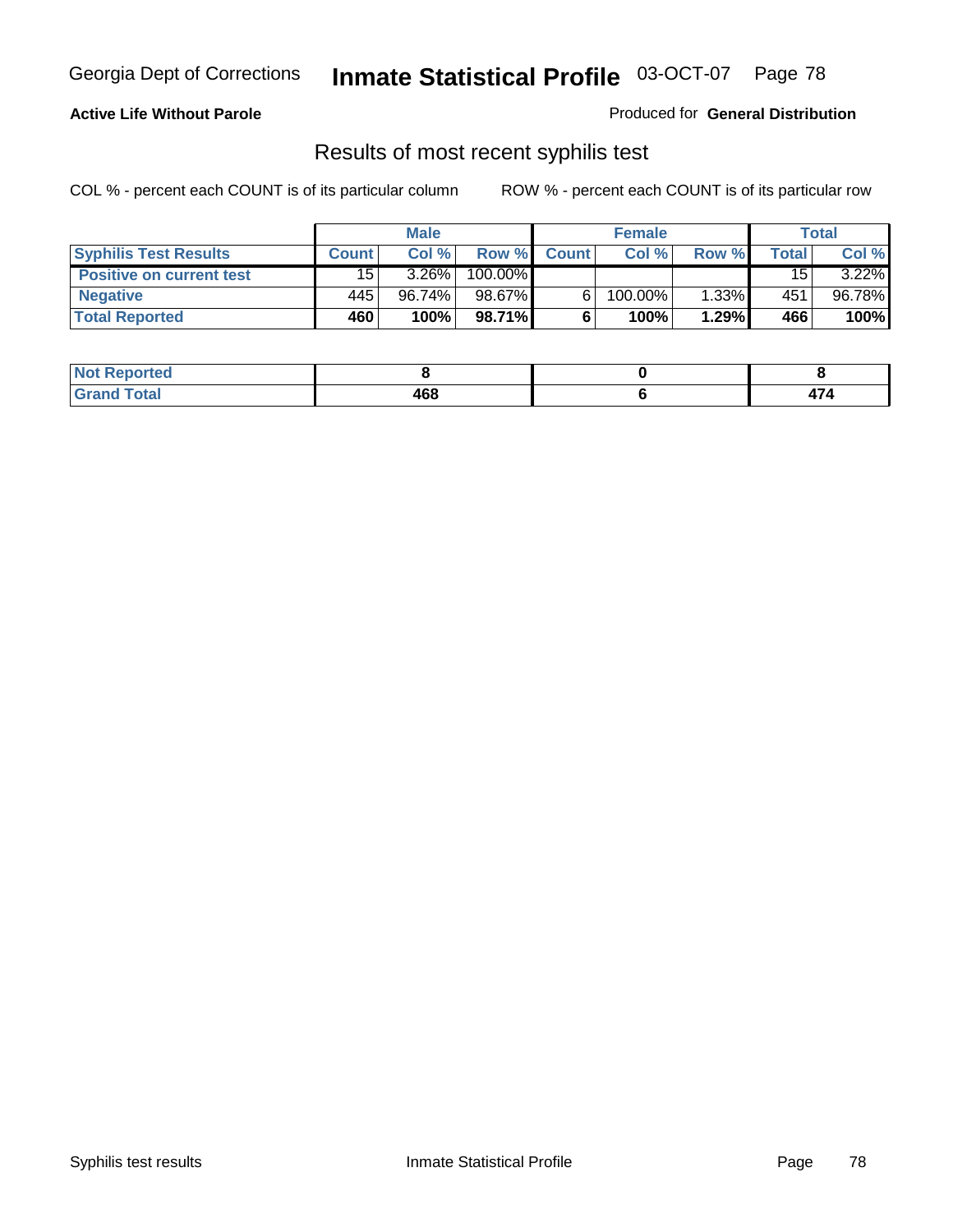### **Active Life Without Parole**

Produced for **General Distribution**

## Results of most recent Hepatitis-C test

|                                 |              | <b>Male</b> |         |              | <b>Female</b> |        |       | Total  |
|---------------------------------|--------------|-------------|---------|--------------|---------------|--------|-------|--------|
| <b>Hepatitis-C Test Results</b> | <b>Count</b> | Col %       | Row %   | <b>Count</b> | Col %         | Row %  | Total | Col %  |
| <b>Positive on current test</b> |              | $50.00\%$   | 100.00% |              |               |        |       | 40.00% |
| <b>Negative</b>                 |              | $50.00\%$   | 66.67%  |              | 100.00%       | 33.33% |       | 60.00% |
| <b>Total Reported</b>           |              | 100%        | 80.00%I |              | 100%          | 20.00% |       | 100%   |

| NO.<br><b>porteg</b> | 464 | 469 |
|----------------------|-----|-----|
| hat<br>_____         | 468 | – ∗ |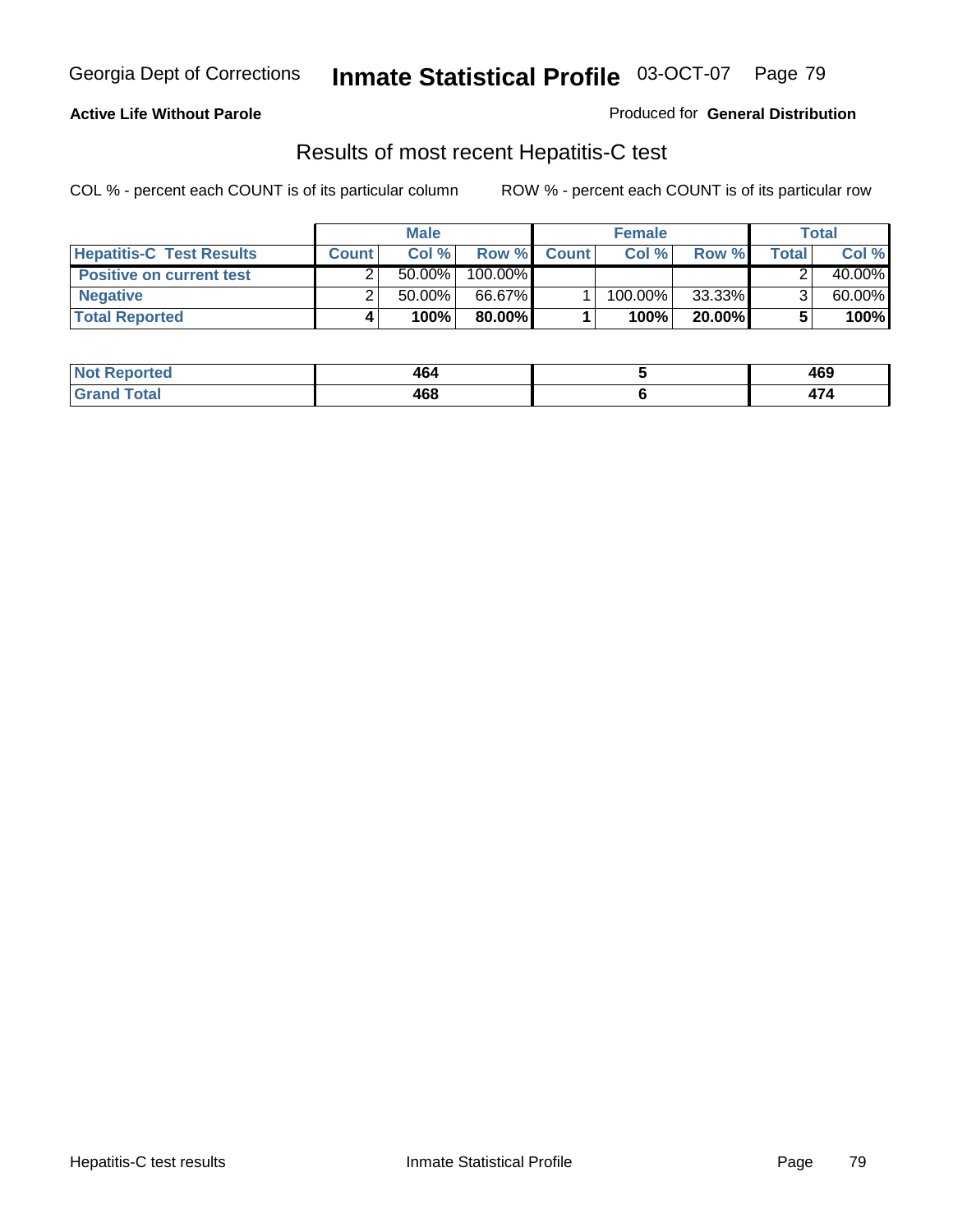### **Active Life Without Parole**

Produced for **General Distribution**

### Results of most recent pregnancy test

|                               | <b>Male</b>  |      | <b>Female</b> |              |         | <b>Total</b> |              |         |
|-------------------------------|--------------|------|---------------|--------------|---------|--------------|--------------|---------|
| <b>Pregnancy Test Results</b> | <b>Count</b> | Col% | Row %         | <b>Count</b> | Col %   | Row %        | <b>Total</b> | Col %   |
| <b>Negative</b>               |              |      |               |              | 100.00% | 100.00%      |              | 100.00% |
| <b>Total Reported</b>         |              | %    | $0.00\%$      |              | 100%    | 100.00%      |              | 100%    |

| Reported<br><b>NOT</b> | 468 | 468 |
|------------------------|-----|-----|
| <b>otal</b><br>.       | 468 | . . |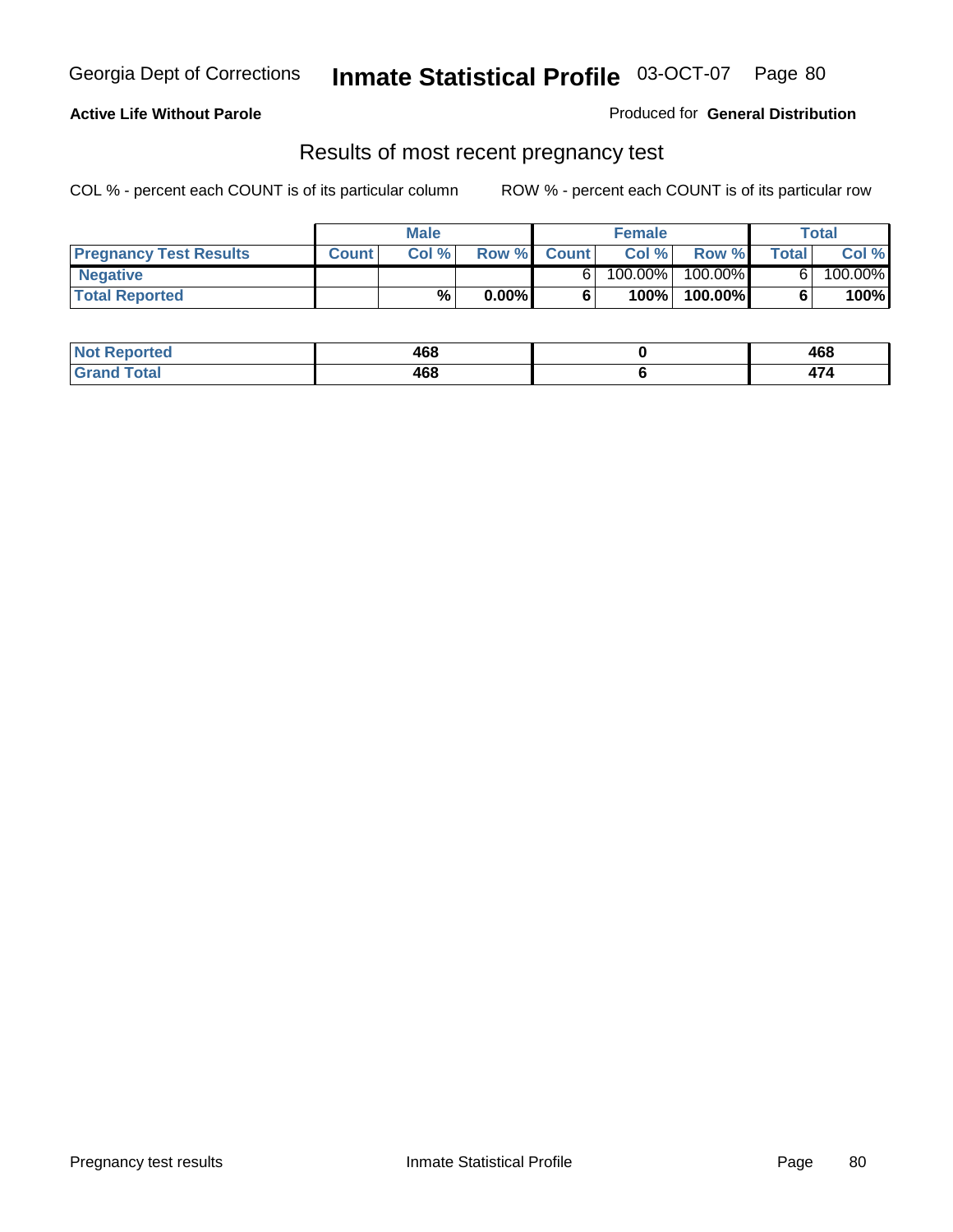### **Active Life Without Parole**

#### Produced for **General Distribution**

### Results of most recent diabetes test

|                                 |              | <b>Male</b> |            |             | <b>Female</b> |          |        | Total   |
|---------------------------------|--------------|-------------|------------|-------------|---------------|----------|--------|---------|
| <b>Diabetes Test Results</b>    | <b>Count</b> | Col %       |            | Row % Count | Col%          | Row %    | Totall | Col %   |
| <b>Positive on current test</b> |              | 100.00%     | $100.00\%$ |             |               |          |        | 100.00% |
| <b>Total Reported</b>           |              | 100%        | 100.00%    |             | %.            | $0.00\%$ |        | 100%    |

| <b>eported</b>       | 466 | יי<br>71 L |
|----------------------|-----|------------|
| <b>otal</b><br>_____ | 468 | . .        |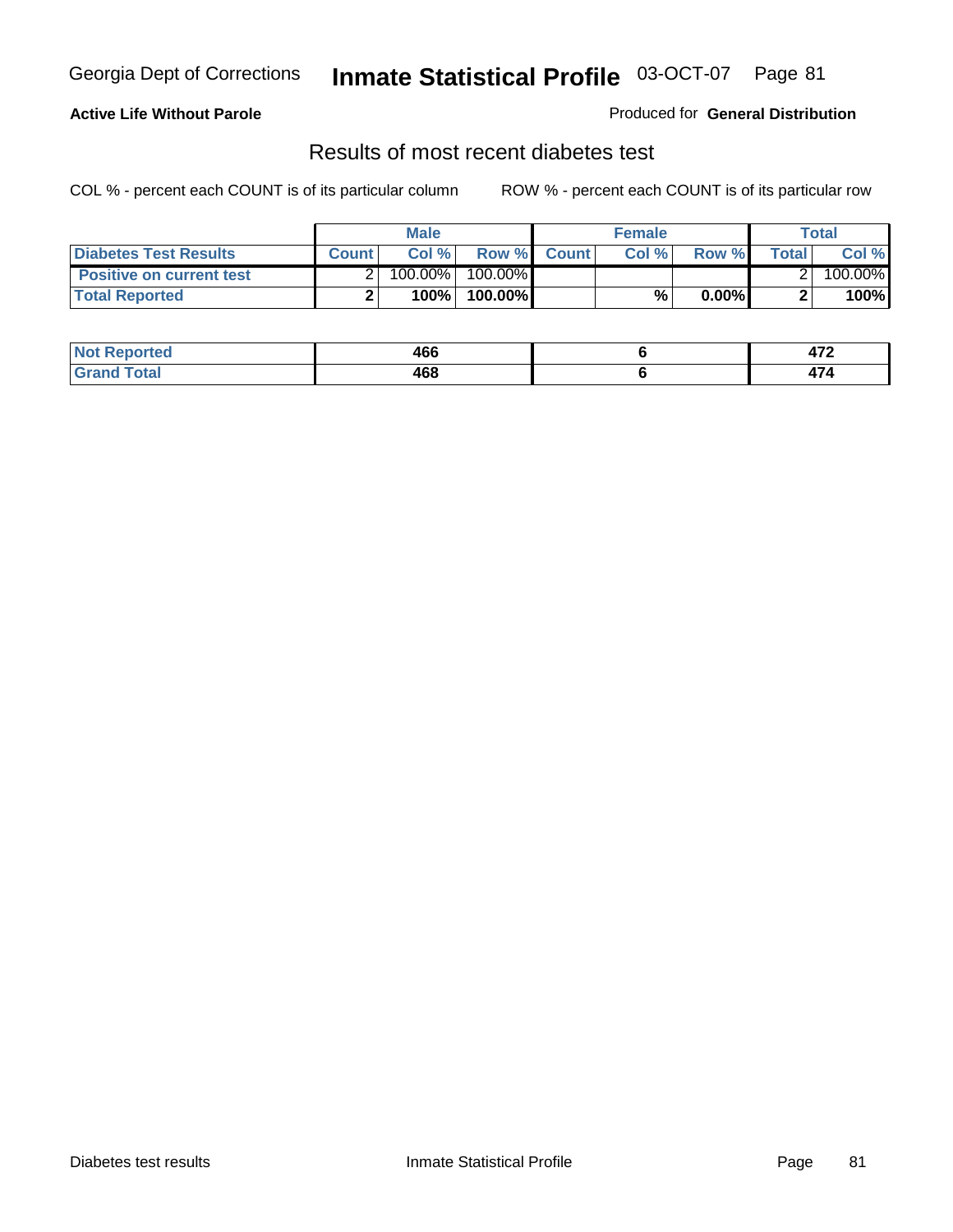### **Active Life Without Parole**

#### Produced for **General Distribution**

### Results of most recent hypertension test

|                                  | <b>Male</b>  |         |            | <b>Female</b> |      |          | <b>Total</b> |         |
|----------------------------------|--------------|---------|------------|---------------|------|----------|--------------|---------|
| <b>Hypertension Test Results</b> | <b>Count</b> | Col %   |            | Row % Count   | Col% | Row %    | Totall       | Col %   |
| <b>Positive on current test</b>  |              | 100.00% | $100.00\%$ |               |      |          |              | 100.00% |
| <b>Total Reported</b>            |              | 100%    | 100.00%    |               | %    | $0.00\%$ |              | 100%    |

| <b>Reported</b>      | 461 | 467 |
|----------------------|-----|-----|
| <b>otal</b><br>_____ | 468 | . . |